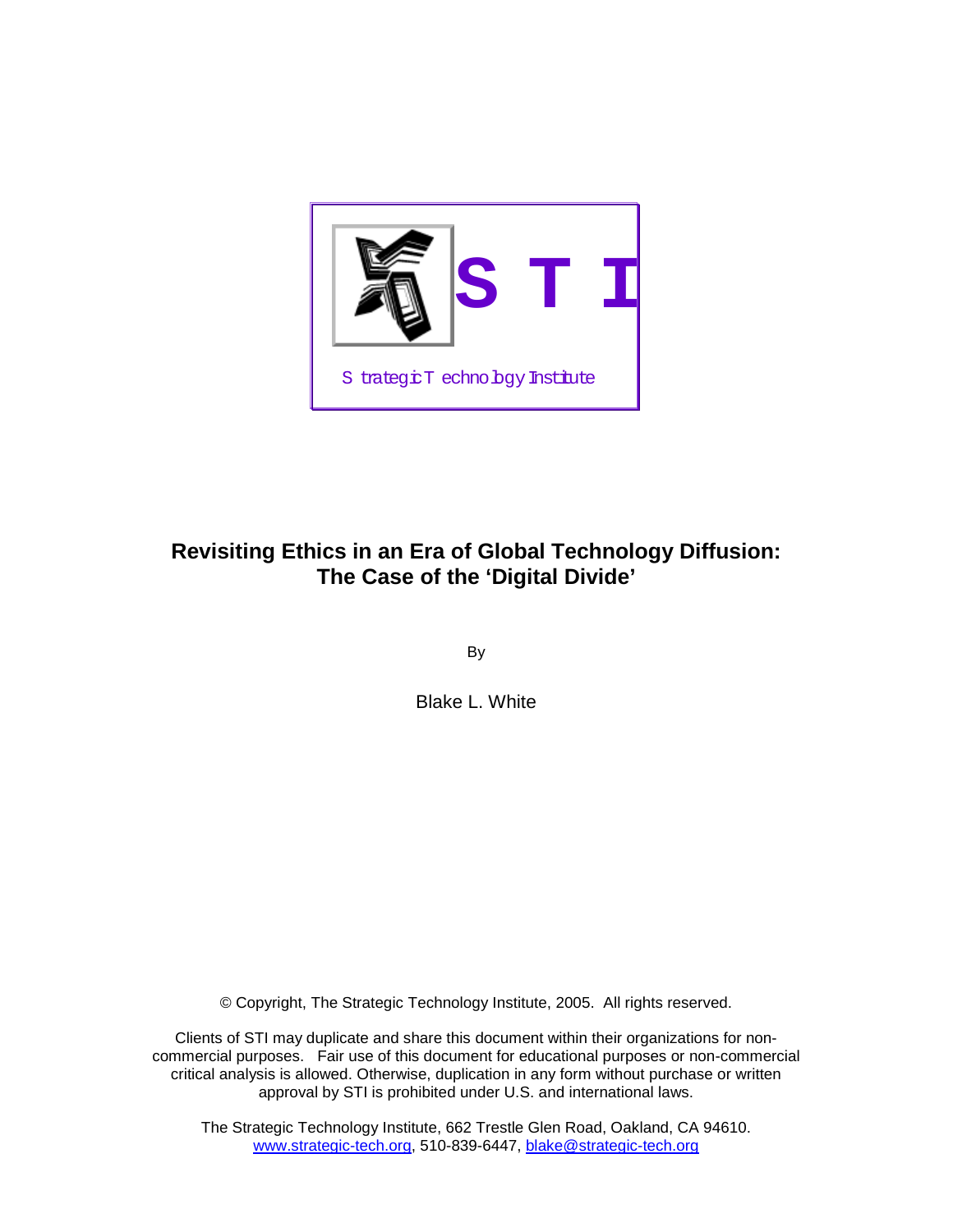# **Revisiting Ethics in an Era of Global Technology Diffusion: The Case of the 'Digital Divide'**

#### **Abstract**

The Director of the Technology Opportunities Program of the US Commerce Department's National Telecommunications and Information Administration, Anthony Wilhelm, states that, the great challenge of the  $21^{st}$ -century 'digital divide' is not a technological problem, but rather a social one, where the global society must come to terms with our diversity. This book uses engineering ethics to test the strength of Wilhelm's assertion.

While over the past twenty years the global digital divide of Information & Communications Technologies, also referred to as ICTs, among developed and developing nations has shown impressive movement toward closure, the ethical perspectives regarding the equitable distribution of ICT's benefits within or among countries has too often taken on the superficial argument of computers, communications lines, databases, and software programming. This masks its complexity. The digital divide is a struggle for distributive justice applied to life and death priorities, such as disease, poverty, and illiteracy, and access to the infrastructure for public goods, services, and wealth. This social evolution is occurring in a rapidly transforming information economy that is intertwined with historical issues of race and class. Therefore, the 'real' digital divide is not about the just distribution of computers; it is about the just distribution of opportunity for economic and social development in a technological society, and the moral application of new technologies. It is about human capital development, rather than technology acquisition and access.

If Wilhelm is correct, then John Stuart Mill's ethics of *Distributive Justice* and John Rawls' *Difference Principle* need to be re-examined and redefined in an era of technologically-enabled global restructuring of the social and economic order.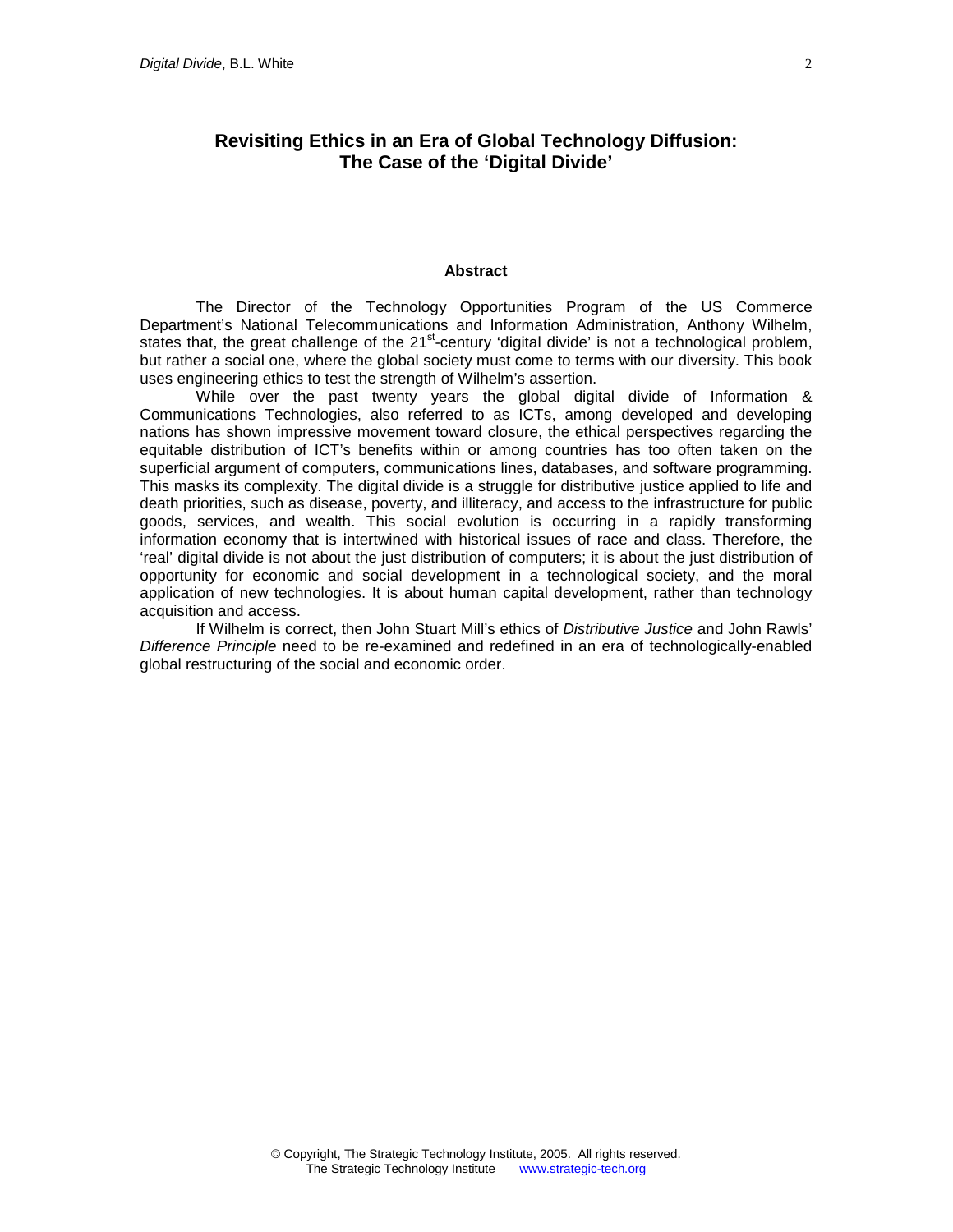In the twenty-first century, the capacity to communicate will almost certainly be a key human right.

-- Nelson Mandela, President of South Africa World Telecommunications Forum, 1995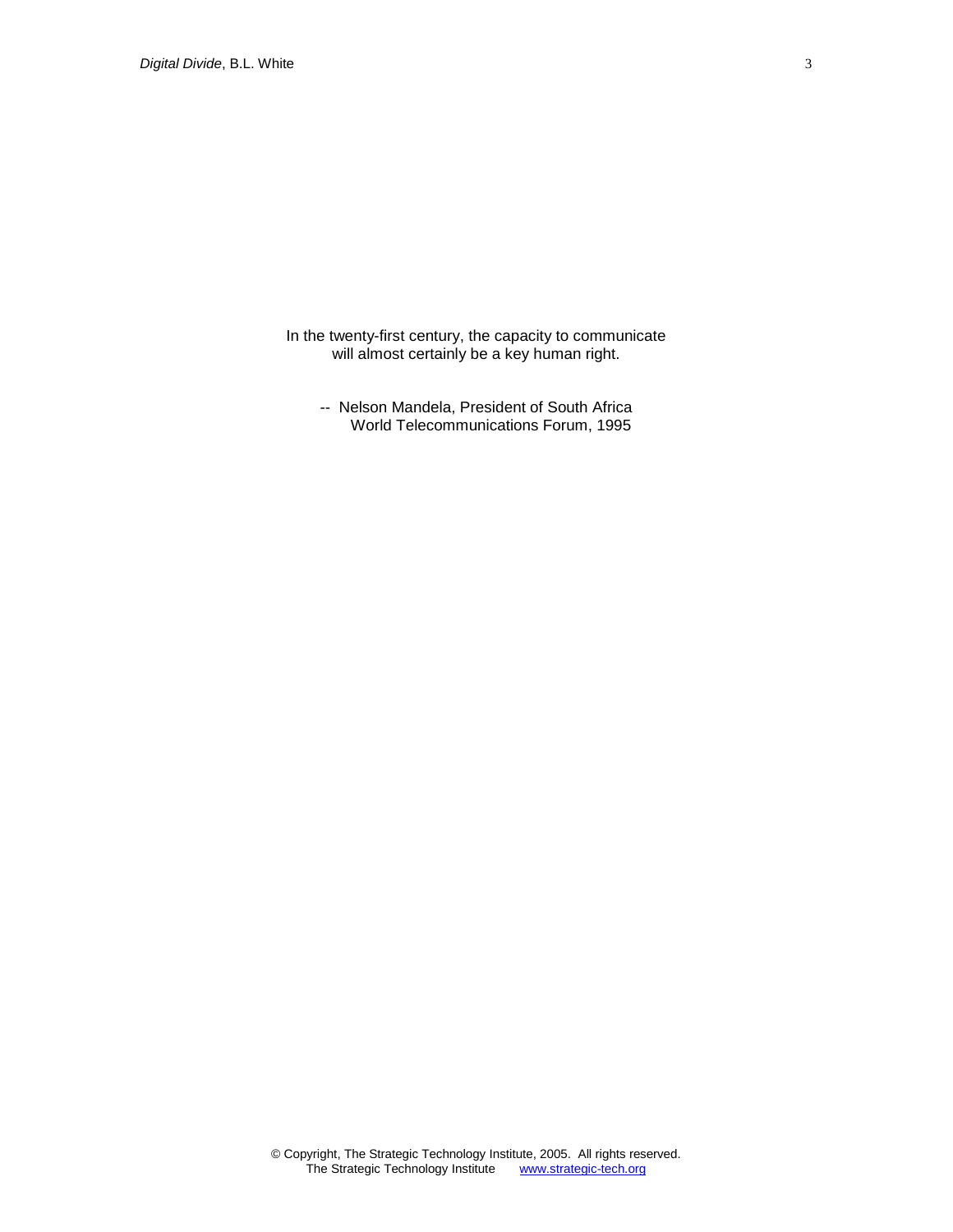# **Revisiting Ethics in an Era of Global Technology Diffusion: The Case of the 'Digital Divide'**

# **Table of Contents**

| Chapter 1                             | Ethics of Equitable Technology Diffusion                                                                                                                                                                                                                            | 5                                |
|---------------------------------------|---------------------------------------------------------------------------------------------------------------------------------------------------------------------------------------------------------------------------------------------------------------------|----------------------------------|
| Chapter 2                             | <b>Irrelevant Digital Divide</b>                                                                                                                                                                                                                                    | 13                               |
| Chapter 3                             | <b>Disappearing Digital Divide</b>                                                                                                                                                                                                                                  | 17                               |
| Chapter 4                             | <b>Ubiquitous ICT Access</b>                                                                                                                                                                                                                                        | 20                               |
| Chapter 5                             | Distributive Justice in the Information Revolution                                                                                                                                                                                                                  | 23                               |
| Chapter 6                             | Insufficiency of ICT                                                                                                                                                                                                                                                | 28                               |
| Chapter 7                             | Conclusions                                                                                                                                                                                                                                                         | 38                               |
| Works Cited                           |                                                                                                                                                                                                                                                                     | 49                               |
| Notes                                 |                                                                                                                                                                                                                                                                     | 53                               |
| i.<br>ii.<br>iii.<br>iv.<br>V.<br>vi. | <b>Obsolete Educational Focus</b><br>Appropriate Educational Approach in the Information Age<br>Additional Perspectives on the Evolution of Technology<br><b>ACM Code of Ethics</b><br><b>IEEE Code of Ethics</b><br><b>ACM/IEEE-CS Software Engineering Ethics</b> | 53<br>54<br>55<br>58<br>63<br>64 |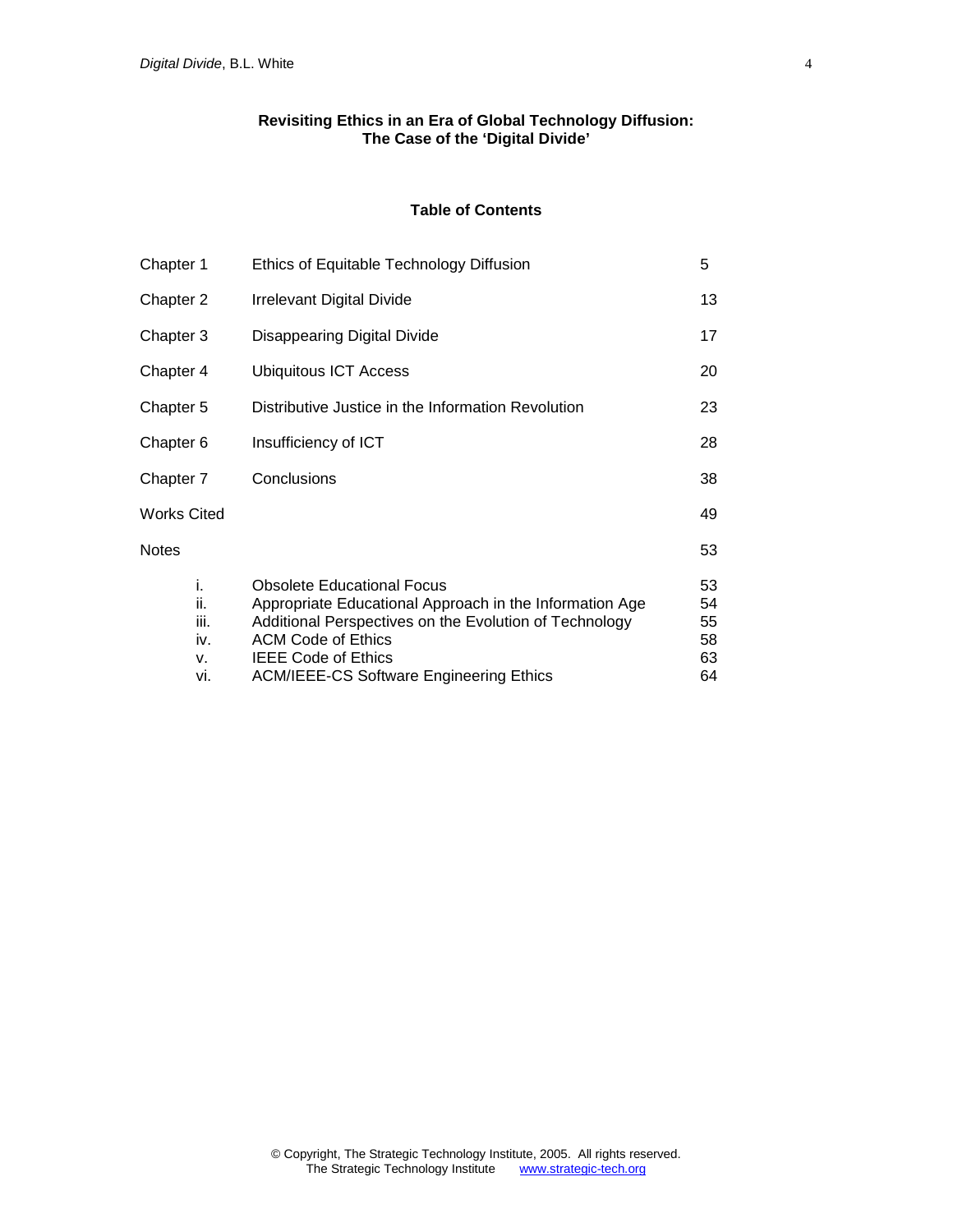## **Chapter One**

# **The Ethics of Equitable Technology Diffusion**

Man's power over nature is really the power of some men over others with nature as their instrument.

-- C. S. Lewis

When one uses traditional utilitarian ethics principles to examine the various disparities in the diffusion of computer-based abilities to search, retrieve, transact, and publish information via the Internet – what has been commonly referred to in political circles over the past decade or more as the 'digital divide' -- it highlights a definitional problem. The 'real' digital divide has less to do with the just distribution of computers than the just distribution of opportunity for economic and social development in a technological society, and the moral application of new technologies. Therefore, providing computer-based tools to those in need, though required to close certain information gaps between segments of society, are insufficient to adequately address the socioeconomic development of underserved, undereducated, and underrepresented groups.

Over the recorded history of humanity's struggle for survival, the fate of society has often depended upon the possession and wise application of technologies<sup>1</sup> to engineer collective opportunity. Tremendous economic opportunity and societal realignment have both accompanied major technological advancements. The beneficial transitions from hunter-gatherers to settled agriculture to industrialization have come at the price of subjugation, exploitation, and dislocation. Likewise, under the aegis of global capitalism, the transition from a twentieth century industrial age into a twenty-first century information-based social order offers unparalleled economic, educational, and governmental advances at the risk of marginalizing those unable to access and leverage the advantages of Information and Communications Technologies, or ICTs. The ethical guidance provided by John Stuart Mill's *Distributive Justice*, 2 and John Rawls' *Difference Principle<sup>3</sup>* have proven themselves valuable to policymakers who have confronted the intended

<sup>1</sup> Perhaps it is useful to define what one means by *technology*. It is derived from the Greek words, *techne* and *logos*. The former means art or craft, and the latter signifies discourse or organized words. Much of the relevancy of science to society arises by way of technology. There are close relationships between *science* and *technology*; yet science is not technology and technology is not science. Technology is how we do things, not how we think of them. To this extent, technology is not neutral. Technology is applied, but is not necessarily based upon science. In fact, as the astronomer Robert Fischer notes, "to define technology as applied science is to miss much of the significance of the relationship that exists between science and technology." He defines technology as the totality of the means employed by peoples to provide material objects for human sustenance and comfort (Fischer 76). Even though we do not normally think of technology as consisting of written or spoken words, as implied by logos, it does involve the systematic organization of processes, techniques, and goals. As José Ortega y Gasset sees it, "Without technique – the intellectual method operative in technical creation – there is no technology. But with technique alone there is none either." (154-155). Robert Hammond defines technology (engineering) as a means by which the knowledge of mathematical and rational sciences is applied with judgement to develop ways to utilize the materials and forces of nature for the benefit of mankind (Hammond 5). As a result of overt human goals and subjective human judgment, technology is never neutral because it is directed in specific instances toward specific material objects.

<sup>&</sup>lt;sup>2</sup> Principles of distributive justice are normative principles designed to allocate goods in limited supply relative to demand. The principles are based on what goods are subject to distribution, the nature of the subjects of the distribution, and on what basis the goods should be distributed (Julian, Stanford Encyclopedia of Philosophy).

 $3$  The most widely discussed theory of distributive justice in the past three decades has been that proposed by John Rawls in *A Theory of Justice* (1971) and *Political Liberalism* (1993). Rawls proposes the following two principles of justice:

<sup>•</sup> Each person has an equal claim to a fully adequate scheme of equal basic rights and liberties, which scheme is compatible with the same scheme for all; and in this scheme the equal political liberties, and only those liberties, are to be guaranteed their fair value.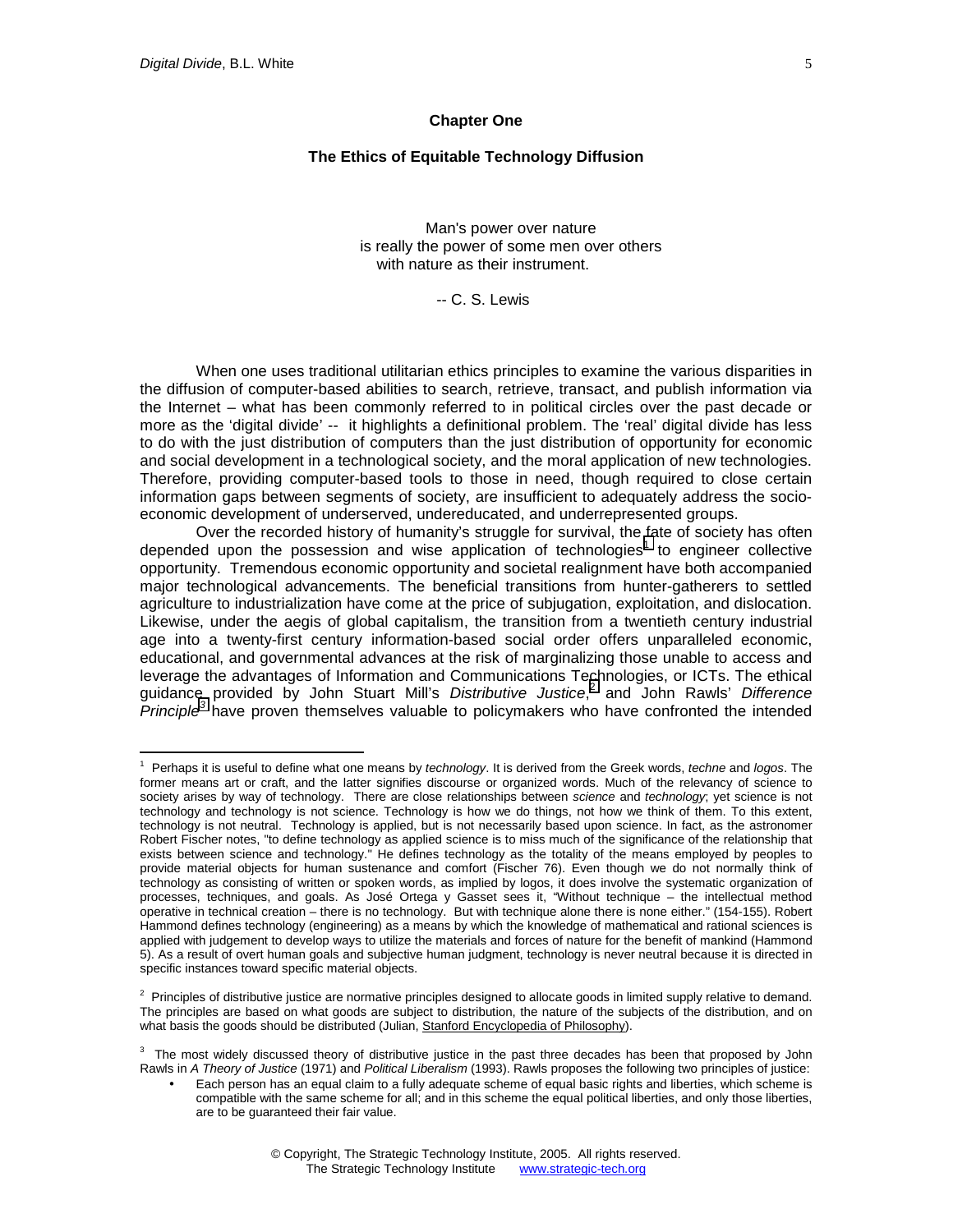and unintended consequences of technological development since the Victorian era. However, as society forges technology according to its needs and desires, technology may indeed force one to reevaluate the meaning of *usefulness<sup>4</sup>* implied by utilitarianism, *equality<sup>5</sup>* inferred by distributive justice, and *diversity*<sup>6</sup> at the core of the difference principle. An analysis of the *digital divide* dilemma using these ethical principles is instructive as to both the 'real' digital divide problem, as well as to how archaic modern Western society's notions might be regarding what is *valuable<sup>7</sup>* and what is a *fair allocation of resources*. 8

The German philosopher Martin Heidegger (1889-1976) told of the inevitability of the two sides of technology  $-$  as technology the savior that comes with inherent risks.<sup>9</sup> He argued that the danger inherent in how humans use technology also embodies the potential for great progress. Quoting the poet Hölderlin, Heidegger noted that "Where the danger is, grows the saving power also."

If the essence of technology, Enframing, is the extreme danger, and if there is truth in Hölderlin's words, then the rule of Enframing cannot exhaust itself solely in blocking all lighting-up of every revealing, all appearing of truth. Rather,

• Social and economic inequalities are to satisfy two conditions: (a) They are to be attached to positions and offices open to all under conditions of fair equality of opportunity; and (b), they are to be to the greatest benefit of the least advantaged members of society. (Rawls, *Political Liberalism* 5-6).

The main moral motivation for the Difference Principle is similar to that for strict equality: equal respect for persons. Rawls is not opposed to the principle of strict equality per se; his concern is about the absolute position of the least advantaged group rather than their relative position. If a system of strict equality maximizes the absolute position of the least advantaged in society, then the Difference Principle advocates strict equality. If it is possible to raise the absolute position of the least advantaged further by having some inequalities of income and wealth, then the Difference Principle prescribes inequality up to that point where the absolute position of the least advantaged can no longer be raised (Julian, Stanford Encyclopedia of Philosophy).

4 The basic theory of *Utilitarianism* is one of the simplest to state and understand. Utility has been defined variously as pleasure, happiness, or preference-satisfaction. So, the principle for distributing economic benefits for 'preference utilitarians' involves choosing that distribution maximizing the arithmetic sum of all satisfied preferences weighted for the intensity of those preferences (Julian, Stanford Encyclopedia of Philosophy).

 $5$  One of the simplest principles of distributive justice is that of strict or radical equality, which says that every person should have the same level of material goods and services. The principle is most commonly justified on the grounds that people are owed equal respect and that equality in material goods and services is the best way to give effect to this ideal. The strict equality principle implies that there should be the same bundle of material goods and services rather than the same level (so everyone would have 4 oranges, 6 apples, 1 bike, etc.) (Julian, Stanford Encyclopedia of Philosophy).

6 Influenced by de Tocqueville's analysis of American culture, John Stuart Mill came to think that the chief danger of democracy is that of suppressing individual differences, and of allowing no genuine development of minority opinion and of minority forms of culture. Democracy might impoverish the culture of the community by imposing a single and inflexible set of mass values. This form of government has the virtue of fostering intelligence, common moral standards, and happiness; but where the citizens are unfit and passive it can be an instrument for tyranny (Wilson, Stanford Encyclopedia of Philosophy).

 $^7$  The main problem with strict equality is that people have differing perspectives of what is valuable and what is not. For instance, a person preferring apples to oranges will be better off if she swaps some of the oranges from her bundle for some of the apples belonging to a person preferring oranges to apples. As a consequence, requiring identical bundles will make virtually everybody materially worse off than they would be under an alternative allocation. So specifying that everybody must have the same bundle of goods does not seem to be a satisfactory way of solving the equality problem, if different people value different things (Julian, Stanford Encyclopedia of Philosophy).

 $8$  Ronald Dworkin, (1981) proposes that a fair material distribution might be if everyone is given the same purchasing power and each use that purchasing power to bid, in a fair auction, for resources best suited to their life plans. Although people may end up with different economic benefits, none of them is given less consideration than another (Julian, Stanford Encyclopedia of Philosophy).

<sup>9</sup> Heidegger, widely regarded as one of the most original and influential twentienth century philosophers, was influenced by Catholic theology and Edmund Husserl's phenomenology. Phenomenologists tend to oppose the acceptance of unobservable matters, grand systems erected in speculative thinking, and *naturalism* (also called *objectivism* and *positivism*). They justify cognition with reference to what Husserl called *Evidenz*, and hold that inquiry ought to focus upon what might be called "encountering" as it is directed at objects and, correlatively, upon "objects as they are encountered" (Center for Advanced Research in Phenomenology).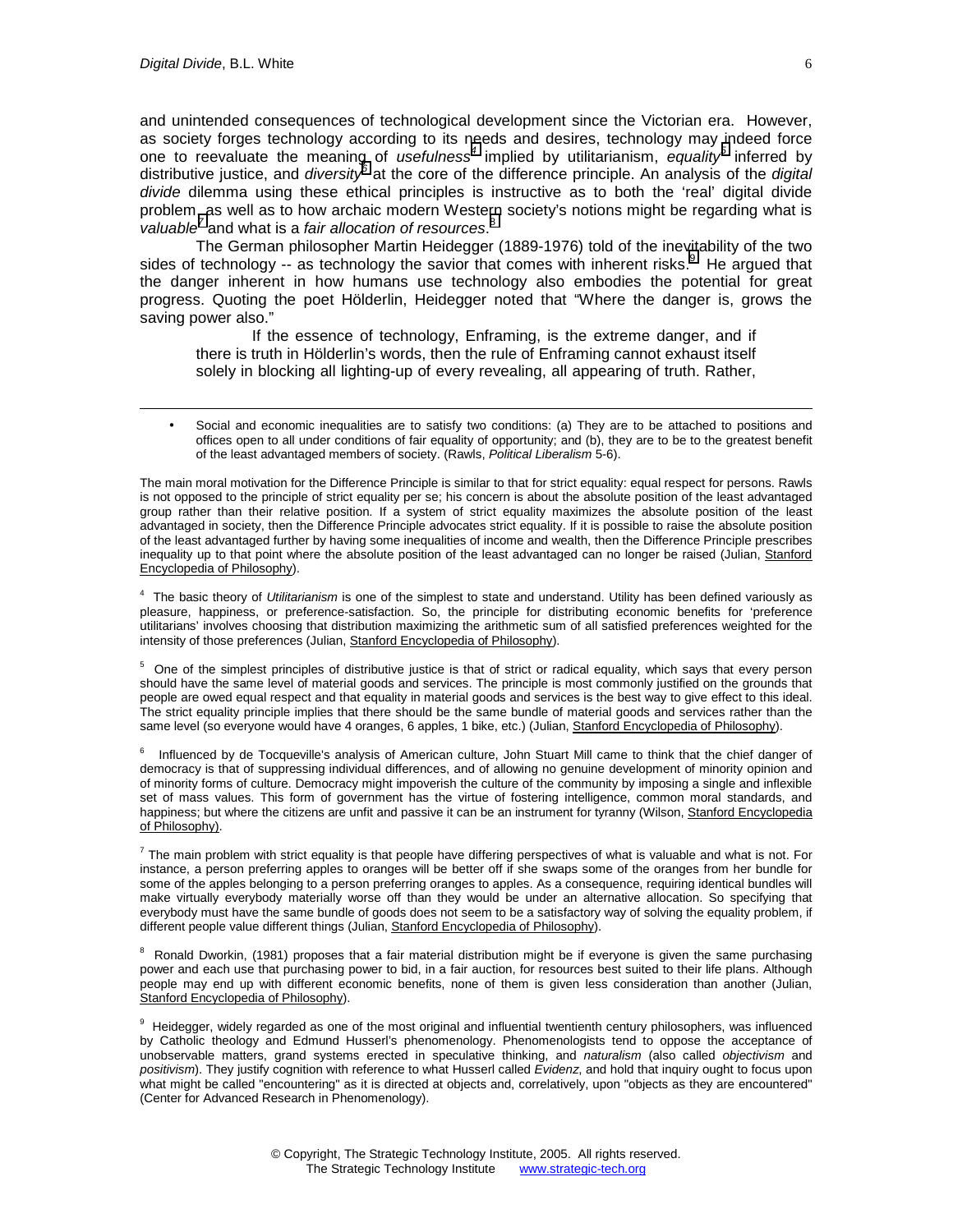precisely the essence of technology must harbor in itself the growth of the saving power. In technology's essence roots and thrives the saving power (28-29).

Perhaps heeding Heidegger's cautiously optimistic approach to technology is in order. Heidegger was a proponent of technology, in its broadest sense, as a way for humans to fulfill our collective destiny. He understood that the danger inherent in how humans use technology also embodies the potential for great progress.<sup>10</sup> Likewise, José Ortega y Gasset (1883-1955) reminded us that when a society delegates its work to machines, the technology is no longer just an extension of human physical capabilities and man is not just a technician; this empowerment of technology makes humans free-willed engineers of our own collective "program" (Ortega 124, 148-149). Like Heidegger, Ortega acknowledged the risks that inherently accompany any new technology, but in order to achieve humanity's collective program, the risks must be managed. Ortega advises, "Human life and everything in it is a constant and absolute risk. The deadly blow may come from where it was least to be expected" (Ortega 103). Since technology amplifies humans' ability to act upon work or, in the case of ICTs, one's ability to make decisions and act upon them, it is prudent that wise use of technology becomes paramount.

The pervasiveness of ICT in modern developed societies has been accompanied by growing concerns voiced by educators, politicians, public advocacy groups, and professional engineering societies about the stark disparities between the information rich and the information poor. In the United States, this concern can be traced back to the early 1980s, when there were warnings by African-American professional engineering societies<sup>11</sup> and highly visible social activists. It became a mainstream issue in the late 1980s and early 1990s, as it was highlighted in the presidential campaign of Governor Bill Clinton and Senator Albert Gore. The subsequent growth of the computer industry and the embracing of ICT by suburban families and wealthier school districts brought even more attention to the inequalities of Internet access by poor inner city and rural populations.  $12$  This problem was euphemistically called the *digital divide*. The This problem was euphemistically called the *digital divide*. The National Association for the Advancement of Colored People (NAACP) defined it this way, "Technology is altering the way Americans order the world and has the potential to perpetuate disparities, class advantage, and racial caste. The 'digital divide' describes the technology gap that falls along the lines of race and class."

In the 1980s and 1990s, high-tech entrepreneurs were getting incredibly wealthy developing and exploiting ICT. It seemed that the entire US financial services sector, government information sources, public libraries, colleges, consumer durable and non-durable retailers, and the entertainment industry were all rushing to embrace the Internet. However, there remained valid concerns about major sectors of society being left behind. Even with the support of President Clinton, some estimates were that only 11 percent of US households had a personal computer with a modem in 1994.<sup>13</sup> According to a 2002 assessment by the NAACP:

The digital divide is deep and wide. Only 64% of classrooms in schools with a 50% or higher minority enrollment are connected to the Internet. Moreover,

 $10$  Heidegger was concerned that our perspective that technology is for purely utilitarian purposes, and that this view might blind one to the insight of the greater good of technology. Heidegger referred to the undifferentiated supply or 'standing-reserve' of the available matter that is objectified by man via technology as a 'means to an end.' He also saw the extreme focus on technology's ends as being short-sighted, "…the only important quality has become their readiness for use…their only meaning lies in their being available to serve some end that will itself also be directed toward getting everything under control" (Heidegger 32-35).

<sup>&</sup>lt;sup>11</sup> Example organizations include the National Society of Black Engineers (NSBE), the National Organization for the Professional Advancement of Black Chemists and Chemical Engineers (NOBCChE), and the National Technical Association (NTA).

 $12$  The growth of the US ICT industry might also be attributed to Clinton and Gore's advocacy of the Internet in the 1990s -- which they called the 'Information Superhighway' -- combined with the massive transition of government scientists and engineers from defense into private sector consumer-oriented technology companies, Y2K preparations, falling prices and broad-scale adoption of personal computers, and a frenzy of venture capital investment in the historic prelude to the dotcom bubble.

<sup>13</sup> Benton Foundation. *Telecommunications and Democracy,* 1994*.*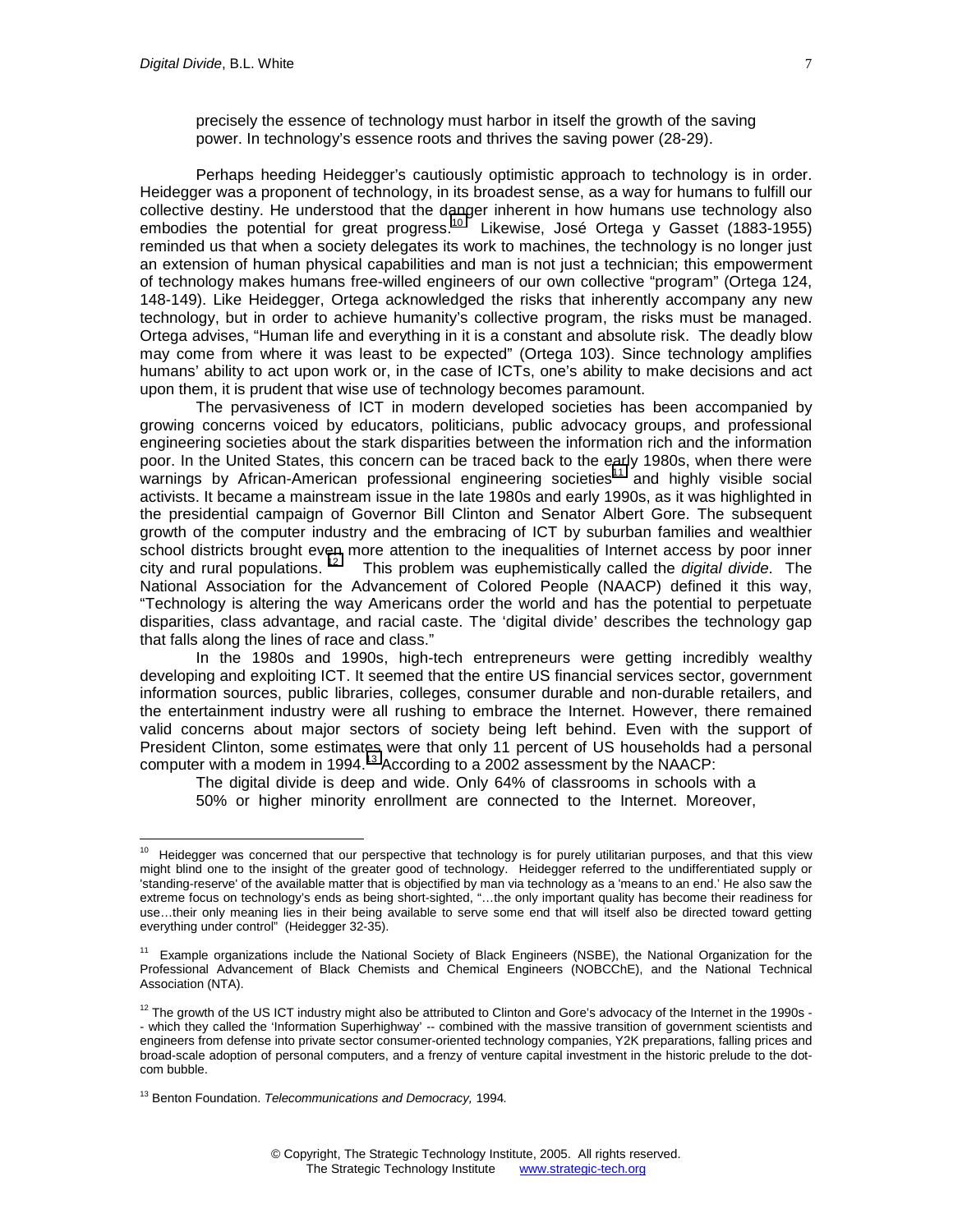teachers in majority-minority schools were more likely to cite the following as barriers to the use of computers for instruction time: not enough computers (45%), outdated, incompatible or unreliable computers (32%), and Internet access not being readily available (36%).

By 2003, the Commerce Department reported that high-speed Internet access had doubled since 2001 to 20 percent of US households, but that 24.7 percent of rural households, in comparison with 40.4 percent of urban households, had broadband or other high-speed connections. The study also found that minority US residents had even lower adoption rates, with 14 percent of black and 13 percent of Latino households having broadband.

As with most debates over the distribution of public goods and services, the disparities of the 'haves' and 'have nots' and the associated rights that are being either granted our violated become a matter of ethics. To this debate, engineering as a profession and engineers as world citizens can play important roles in ensuring that technology is applied according to the ethical principles of John Stuart Mill (1806-1873) for the maximization of benefits for the broadest number of people (McGinn, *Ethical Issues* 12). Anthony Wilhelm, of the US Commerce Department's National Telecommunications and Information Administration, observes, "For Mill, the challenge was not so much the mastery of nature, but rather the fair distribution and civilized use of the fruits of our mastery." Mill was convinced that people were capable of living commodiously under the right circumstances of solidarity, democracy, and equality. Alternatively, he believed that social unrest resulted from the injustice of people not being able to realize the social basis for self-respect and solidarity due to stark inequalities (Wilhelm 127).

When one considers the digital divide in the context of Mill's principles, one recognizes that, in a technologically-intensive society, there may be a profound unfairness when it comes to *access* to economic development opportunity. Without Internet access and basic computer skills, one's whole life in twenty-first century America costs more. Job openings are placed on Internetbased job boards and responses are expected via electronic applications or emailed resumes. Interview candidate selections are being made by computer-based filtering systems. Electronic banking has moved from a convenience to the standard way consumer banking is done. The next step is online voting, where what was meant to be a convenience and a means to reach more voters could place at risk the participatory democracy of those without access to computers and the Internet. With such a profound change in the daily lives of Americans, it is no wonder that the digital divide is a crucial matter of public policy.

In 2005, however, the public policy discussion about the digital divide has taken on a global scale. "We want to reap the benefits of the Internet and join the rest of the world. That is when we can truly be an information society, otherwise the digital divide will widen," Sam Nkusi, Rwandan Minister for Energy and Telecommunications, told the BBC (Hermida). As UN Secretary General Kofi Annan assesses it, "In a world where the ability to communicate, educate, and participate in government are as fundamental as food and medical care, we dare not address the global and domestic digital divide – a gulf of economic development opportunity." Therefore, the United Nations is considering a *Digital Solidarity Fund* to finance projects to address the uneven distribution and use of new information and communications technologies (The Economist 22).

With ethical dilemmas come the claimed rights of competing stakeholders. The stakeholders in the digital divide debate seem to be arguing about the issue of *equitable access* to ICT. Over the past two decades, at least three schools of thought have evolved and, Therefore, three ways to look at equitable access. To what extent can utilitarian consequentialist ethics help one to better understand the parameters of the digital divide and sort out the validity of competing stakeholder arguments? *Consequentialism* looks at the morality of actions based on a balance of good and bad consequences. It tries to maximize the balance of positive value over disvalue, or the least possible disvalue, if only undesirable results can be achieved. For example, an 'Act Utilitarian' looks at practices that, over time, maximize the overall welfare of society. So, Utilitarians consider the positive and negative consequences of injecting ICT technology into underserved communities, globally, as well as domestically.

If the digital divide is fundamentally an issue of equitable access, consequentalist utilitarian ethics should aid in one's understanding of the problem. If access to ICT is denied to major sectors of the population, what is the consequence to the collective and to the individual? If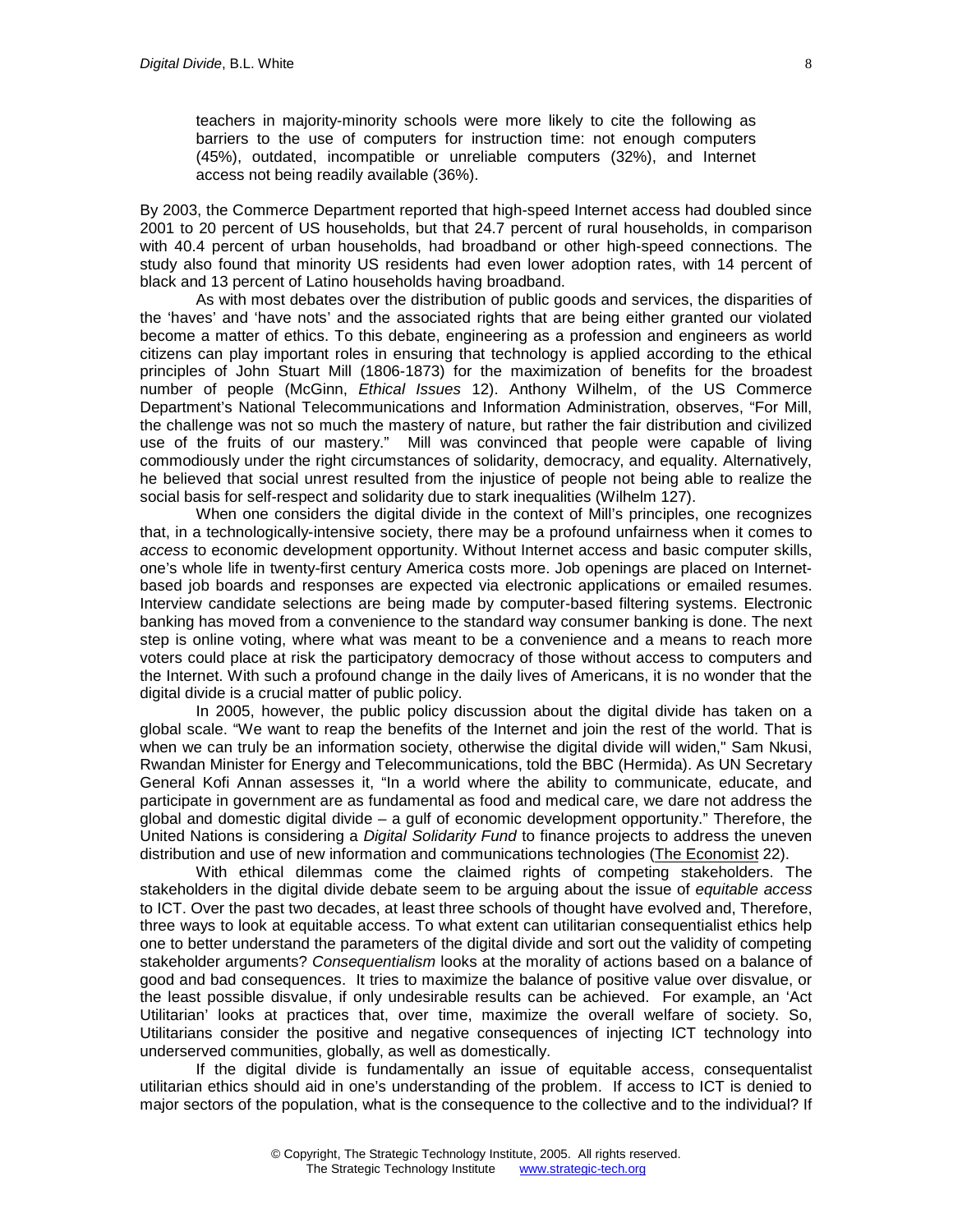access is not denied, but provided only as a function of normal technology diffusion found with other consumer products, what would the likely result be? If access to ICT is not denied, but made available as a part of a progressive government plan to assist in closing the access gap, rather than leaving it to raw market forces, what are the likely benefits and disadvantages? Finally, if universal access to ICT were granted to the entire population, would that solve the digital divide problem? If none of these solves the digital divide problem, might that imply that the popular use of the term digital divide is ill defined or perhaps might it lead one to reevaluate the underlying assumptions of what distributive justice means in high-tech society?

If access to ICT is denied to major sectors of poor populations, is it relevant to the collective and to the individual? An odd mixture of stakeholders, including non-governmental organizations (NGOs), such as the Gates Foundation, and the controversial President of Zimbabwe, Robert Mugabe, believe that even if there is a digital divide, it is irrelevant in the lives of poor people. The limited resources of the poor and their donors should go to meeting basic human needs, such as health, food, potable water, and basic literacy. Therefore, they believe that it is unethical to spend scarce resources on ICT.

As an example of the political divide associated with this issue, consider how Zimbabwe's Robert Mugabe, broke ranks with Senegal's President Abdoulaye Wade and other protechnology presidents of Mali and Mozambique at a 2003 United Nations conference on Internet technology in Geneva. Mugabe said that there could be no just information society without more social equality. As reported by the BBC, Mugabe said there was no point in providing poor people with computers unless they were also given electricity and a phone network to run them. He then attacked the general world order, saying that digital technology was being used by some to dominate the globe (Doyle).

The issue of a digital divide within the US or among developed versus developing countries has too often taken on the superficial argument of computers, communications lines, databases, and software programming. Such focus on the equipment and access to information may not go far enough to address the underlying problems – those of life or death priorities. The fundamental right to life, human dignity, and personal freedom requires food, safe water, shelter, a basic level of education, and at least a minimum acceptable standard of healthcare. As with other goods and services that are subject to resource constraints, preventive healthcare and clinical intervention are not available to hundreds of millions of people, most in developing countries in Africa, Asia, and South America. These regions represent the bulk of humanity, yet their medical needs are underserved, and some local governments, computer industry moguls, and well-meaning non-governmental organizations (NGOs) are trading the survival basics for exotic ICT projects of dubious value. When one applies utilitarian consequentialist ethics to the problem, it becomes clear that computerization of the developing world might represent a misallocation of funds, if *relevant distributive justice* is the goal.

We live in a society that rapidly diffuses technology to an increasing number of rights claimants, each of whom exercises maximalist uses of technology. Therefore, even those who can afford to pay for computers and Internet access in developing countries, may not have an unbounded *positive right* to do so if expensive ICT infrastructure prevents their fellow citizens from experiencing the most basic preventive care, clean water, sanitation, minimal nutritional requirements, prenatal care, inoculations, and relief from easily treated medical ailments, such as pain, dehydration, diarrhea, influenza, and the childhood diseases. This ultimately leads to the destruction of the commons and degrades the overall social fabric. Therefore, the rights of stakeholders must, at a minimum be bounded by the constraints of the modern technological society and, in certain special cases, be restricted.

McGinn argues that:

An acceptable theory of rights in contemporary technological society must be able to take on board the implications of their exercise in a context in which a rapidly changing, potent technological arsenal is diffused throughout a populous, materialistic, democratic society. Use of such a technological arsenal by a large and growing number of rights holders has considerable potential for diluting or diminishing societal quality of life. Indeed, insistence on untrammelled, entitled use of potent or pervasive 'technics' by a large number of individuals can be self-defeating, e.g., by yielding a state of social affairs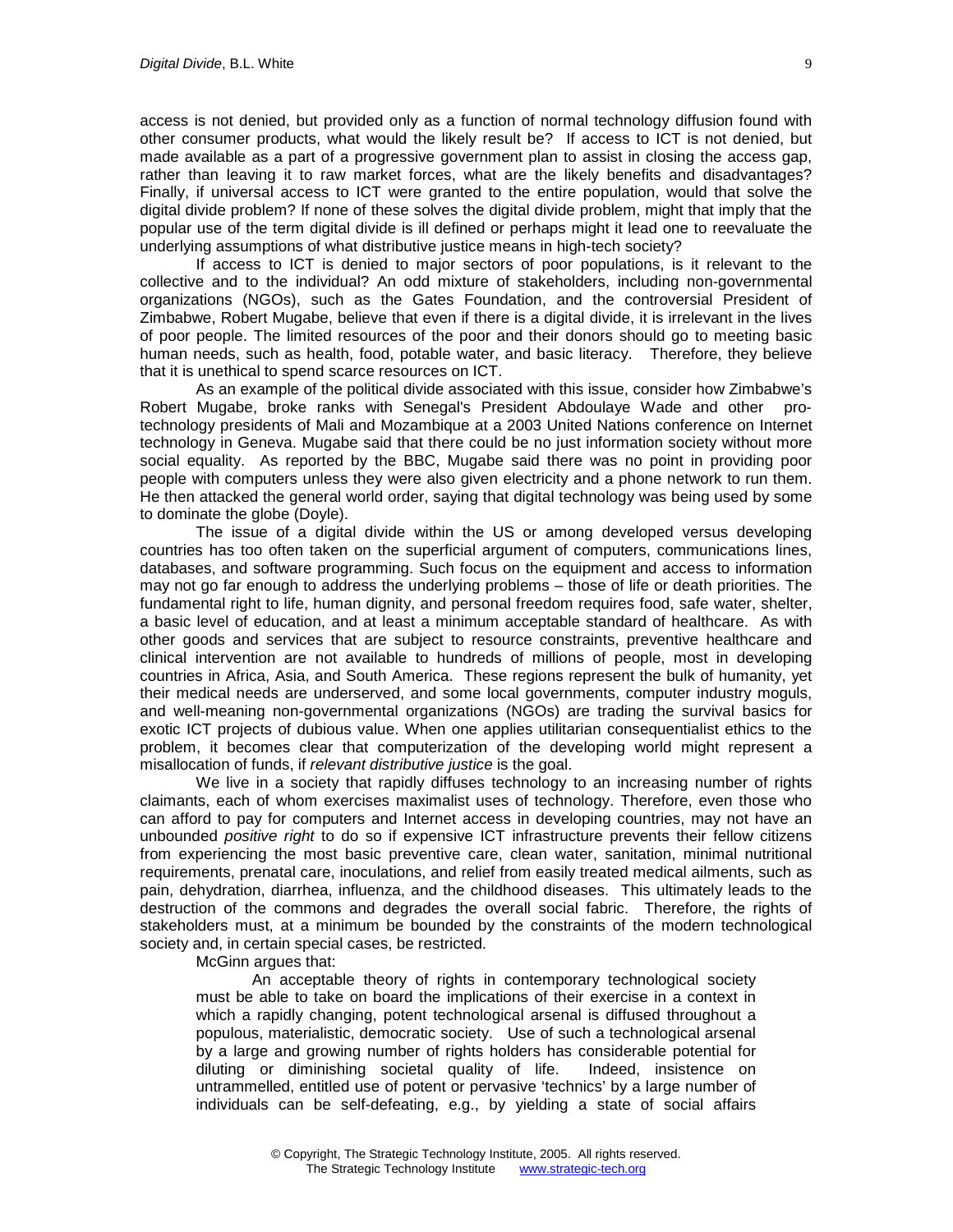incompatible with other social goals whose realization the group also highly values (McGinn, *Technology* 14-15).

In cases where the aggregate unbounded rights of a pre-technical era are extended to individuals and their actions harm society, McGinn builds a convincing case for restricting those rights (McGinn, *Technology* 14-15). Among the conditions for restriction are:

- If the very existence of society is called into question
- If continued social functioning is threatened
- If some natural resource vital to society is threatened
- If a seriously debilitating financial cost is imposed on society
- If some significant aesthetic, cultural, historical, or spiritual value to a people is jeopardized, or
- If some highly valued social amenity would be seriously damaged.

As the ICT skeptics see it, the time has come to reconsider the unbounded and maximalist uses of ICT technology and expertise for what might be considered nonessential, vain luxuries, such as games, idle chatting, and music swapping, when basic education, communications, employment, and democracy seem like better uses of scarce ICT. According to McGinn's criteria, such uses:

- Detract resources from the well-being a global society dominated by the poor,
- Further attracts the best expertise away from non-profitable, non-glamorous, and noncutting edge careers that are no less needed by the bulk of humanity,
- Engenders a massive financial cost that is subsidized by the poor, public research, and tax breaks,
- Devalues the worth of communications and education to what is purely financial, and most importantly,
- Allows the very real threat of massive inequality to fester, which could affect security.

Alternatively, if access is not denied, but provided in a laissez faire manner as a function of normal technology diffusion, what might the likely result be? This is the position of free market proponents, such as the Cato Institute, OECD, and the Bush Administration who do not believe that there is a digital divide at all. They point to the historical diffusion of new technologies as a predictable pattern where the rich always lead in adoption. They argue that as the costs of the technology come down and as technology is found in public places, even the poorest of citizens will have access to ICT over time, as we are seeing in Brazil, South Africa, and Mexico. So, to this group, the divide is closing and it would be unethical to favor one group over other groups.

Consider as well the perspective of the ICT activists. If access to ICT is not denied, but made available as a part of a progressive government plan to assist in closing the access gap, rather than leaving it to raw market forces, what are the likely benefits and disadvantages? Progressive globalists, such as UN Secretary General Kofi Annan, President Bill Clinton, Prime Minister Tony Blair, and the governments of developing countries such as Senegal, Rwanda, Mali, plus those domestic civil rights groups, including the NAACP, and the Urban League, see the disparity of access to information and communications technologies along racial and class lines as a modern human rights struggle. One in which equality of education, economic opportunity, and governance is threatened. They believe it is unethical to provide rights to the rich that are not available to the poor and that government has a role to assist where markets alone are insufficient or disinterested.

Finally, if universal access to ICT were granted to the entire population, would it solve the digital divide problem? A study by researchers from Pennsylvania State and Georgia State University in 2002 found that when the city of LaGrange, Georgia made access to the Internet free to every household, it failed. They found that the lack of adoption of the technology had much more to do with its irrelevance to the lives of the citizens, a distrust of the government, and illiteracy (Keil 8-9). So, according to the LaGrange findings, ICT access alone may not be the source of the digital divide problem.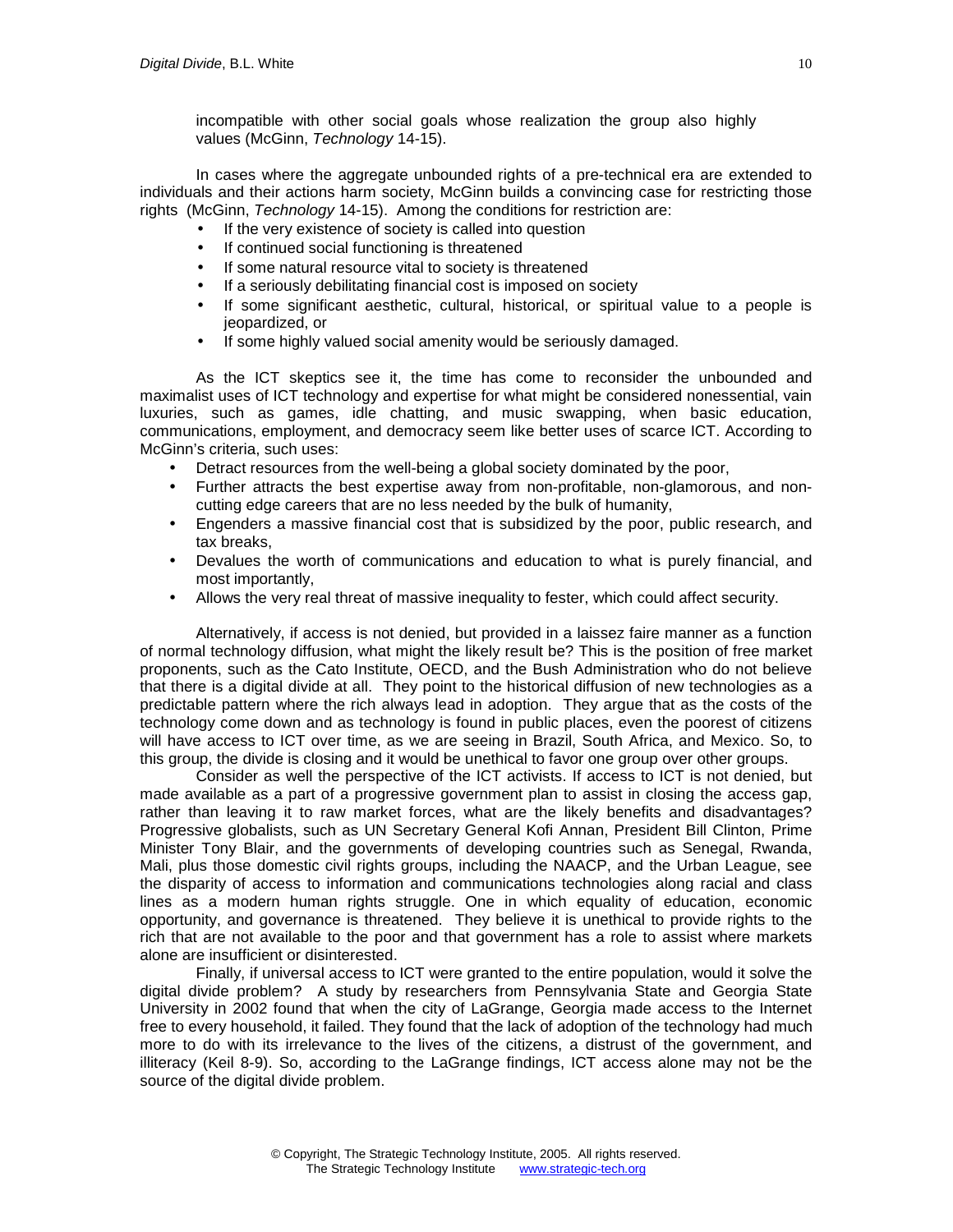If both giving and withholding ICT access inadequately addresses the digital divide problem, might that imply that the popular use of the term *digital divide* is ill-defined or perhaps might it lead one to reevaluate the underlying assumptions of what distributive justice means in high-tech society? Many of today's ethical controversies can be traced back to an archaic set of assumptions regarding the rights of stakeholders. These rights often were developed at a time when the economic, social, and environmental conditions made their individual applications less of a problem than today. The Universal Declaration of Human Rights asserts individuals have the right to seek, receive, and impart information and ideas through any media, regardless of frontiers, as a function of one's freedom of expression (Wilhelm 61). In the US, social justice advocates who seek to close the digital divide have been reinterpreting seminal civil rights laws and milestones cases to address digital inequities. For fair access to jobs and services, the Civil Rights Act is referenced. Brown v. Board of Education helps shape educational access arguments. The Voting Rights Act is being used to prevent digital disenfranchisement (Wilhelm 61). But, do rights provided in the non-digital world automatically transfer to the same rights in the digital realm?

It should come as no surprise that the digital divide has been framed as an issue of access to technology. ICT infrastructure is tangible. People can count the number of computers, network connections, and web page 'hits.' Since this technology came to us from the computer industry, it likewise should be no surprise that the value system of the ICT industry, typically represented by the ethos of Silicon Valley, has taken on the tangible success criteria of computer scientists and engineers.<sup>14</sup> According to San Jose State anthropologist, Jan English-Lueck:

The notion that a culture can be identified with its economic specialization – and the technology associated with it – is a very old and widespread idea. Of course, the worldviews held by individuals or by groups are very influential in determining behavior, as well as in determining motivations, attitudes and actions. Working with technology, thinking about technology, and producing technology change the way Silicon Valley people construct reality by giving them new metaphors (66).

In Silicon Valley, people transfer engineering and entrepreneurial approaches to their understanding of the social world, such that efficiency, utility, instrumentality, and economic rationality become the philosophical underpinnings of their worldview<sup>15</sup> (English-Lueck 74-77). She notes that, "In Silicon Valley, people view the daily conflicts of life as 'social engineering problems' that can be 'solved' if given thoughtful and systematic appraisal" (English-Lueck 76).

Therefore, it is not surprising that the digital divide argument has often focused on the lack of computers in homes or schools, but the problem may be far more complex than that. In the US, the digital divide debate is a surrogate for the degree of fairness, or the lack thereof, associated with the infrastructure for the systemic distribution of goods, services, and wealth in a rapidly transforming information economy – one that requires a certain level of technical sophistication for one to be an active and successful participant. Issues of distributive justice become intertwined with issues of race and class. As Wilhelm states it, "The great challenge on the horizon in the  $21^{st}$  Century is a social, not a technological, one, that is to say, coming to terms with our diversity in a Digital Nation" (125). Therefore, access to technology is a far too simplistic representation of what may actually be occurring in the global society.

The complexity is further shown by John Rawls' contention that a just society is not one where everyone is equal, but one in which inequalities must be demonstrated to be legitimate. Most importantly, in a Rawlsian society, everyone must be given a genuine opportunity to acquire membership in a group that enjoys special benefits (Munson 22-23). So, the moral argument should not be restricted only to the distribution of computers, but it needs to be expanded to

 $14$ The high-tech industrial base in Silicon Valley is based on such industries as aerospace, defense, semiconductors, computers, software development, telecommunications, and biotechnology (English-Lueck 82).

<sup>15</sup> English-Lueck draws an analogy to other cultures and worldviews. Devout Christian fundamentalists frame the happenings of the world as functions of 'good' and 'evil,' and during China's Cultural Revolution, every action was viewed as a political event – even choosing a bride from the proletariat (74-77).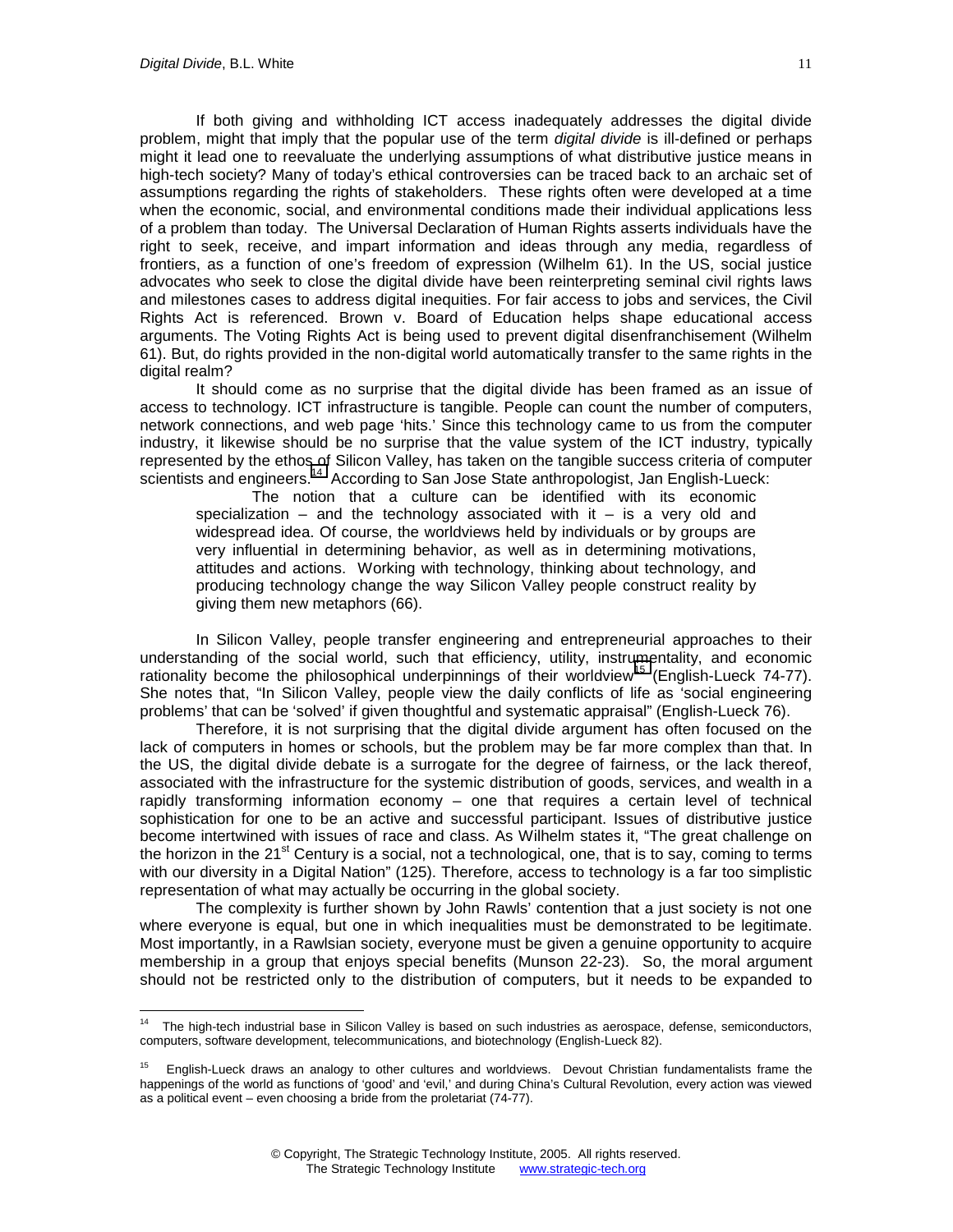address the distribution of *relevant benefits*. Therefore, the moral question that needs to be addressed is to what extent should market forces be allowed to create an unfair distribution of benefits when the digital divide is not just a case of technology diffusion, but a profound change in the social and economic foundation for global society, and Therefore, each person has a right to basic communications and educational infrastructure?

Relevant distributive justice, combined with utilitarian ethics might help decision-makers understand that the digital divide is not just about the equitable distribution of computers; it is about human capital formation and the just distribution of opportunity. As a matter of social justice, public policymakers have an obligation to ensure basic economic development opportunities, education relevant to global society, and inclusive governance to all, regardless of income. They must provide for equitable distribution of the real costs and benefits of ICT. As a matter of fairness, policymakers must also ensure that if anyone is to be negatively affected by the unequal distribution of technology, at least a proportional share of the benefits will accrue to the most negatively affected groups. In a connected world of the global economy, where alienation, dislocation, and extreme inequity threaten all of humanity, its is morally wrong and short-sighted to address these issues in any other manner than via a global strategy.

Where the 'real digital divide' has had a successful track record toward closure, for instance in India, China, Korea, Estonia, and Finland, it seems to have been where the issue was not perceived as access to ICT per se, but access to social and economic opportunity to make productive use of the technology. "The choice should not be between Pentiums or penicillin," argued Sam Nkusi, the Rwandan Minister for Energy and Telecommunications at the 2003 UNsponsored World Summit on the Information Society (Simmons).

This project seeks to examine the strengths and limitations of utilitarian ethics when applied to illustrative digital divide public policy concerns within the US and among several developing countries. It seeks to test Wilhelm's contention that the digital divide issue is more social than technological.<sup>16</sup>

This book argues for a more just distribution of relevant public benefits from the application of updated ethics by the ICT industry led by an enlightened engineering profession. This 'Talented Tenth' needs to apply twenty-first century versions of Mill's *relevant distributive justice* and Rawls' *protection of the most vulnerable* in its technology development and business decisions. Otherwise, raw commercial interests of the ICT industry threaten to overshadow the overall public good. We seek to *justify* information technology, not in the popular use of the term, which alludes to making excuses; rather, we seek to make the actions of computer scientists and engineers just, i.e., honorable and fair. We demand *facere* (to make) *justus* (lawful, right, or fair).

We examine whether a framework based on a revised definition of utilitarian ethics and relevant distributive justice offers a fairer approach to ICT that is appropriate to the realities of the twenty-first century global society.

<sup>&</sup>lt;sup>16</sup> When one looks at the global digital divide from the African-American community's perspective, there may also be lessons from Indian and Asian public policy decisions regarding the successful investment and diffusion of ICT that bear a striking similarities to the resolution of a 100-year old debate between the WEB Dubois and Booker T. Washington schools regarding how best to train those disadvantaged by race and class in a rapidly industrializing society. Zero-sum thinking that the digital divide can be resolved by either Dubois' academically-trained and ethical Talented Tenth or Washington's vocationally-trained craftsmen has been disproved in India and China. If Wilhelm is correct, human capital development will require a blend of both DuBois' and Washington's social philosophies, updated for the global technologically-based economic realities of today.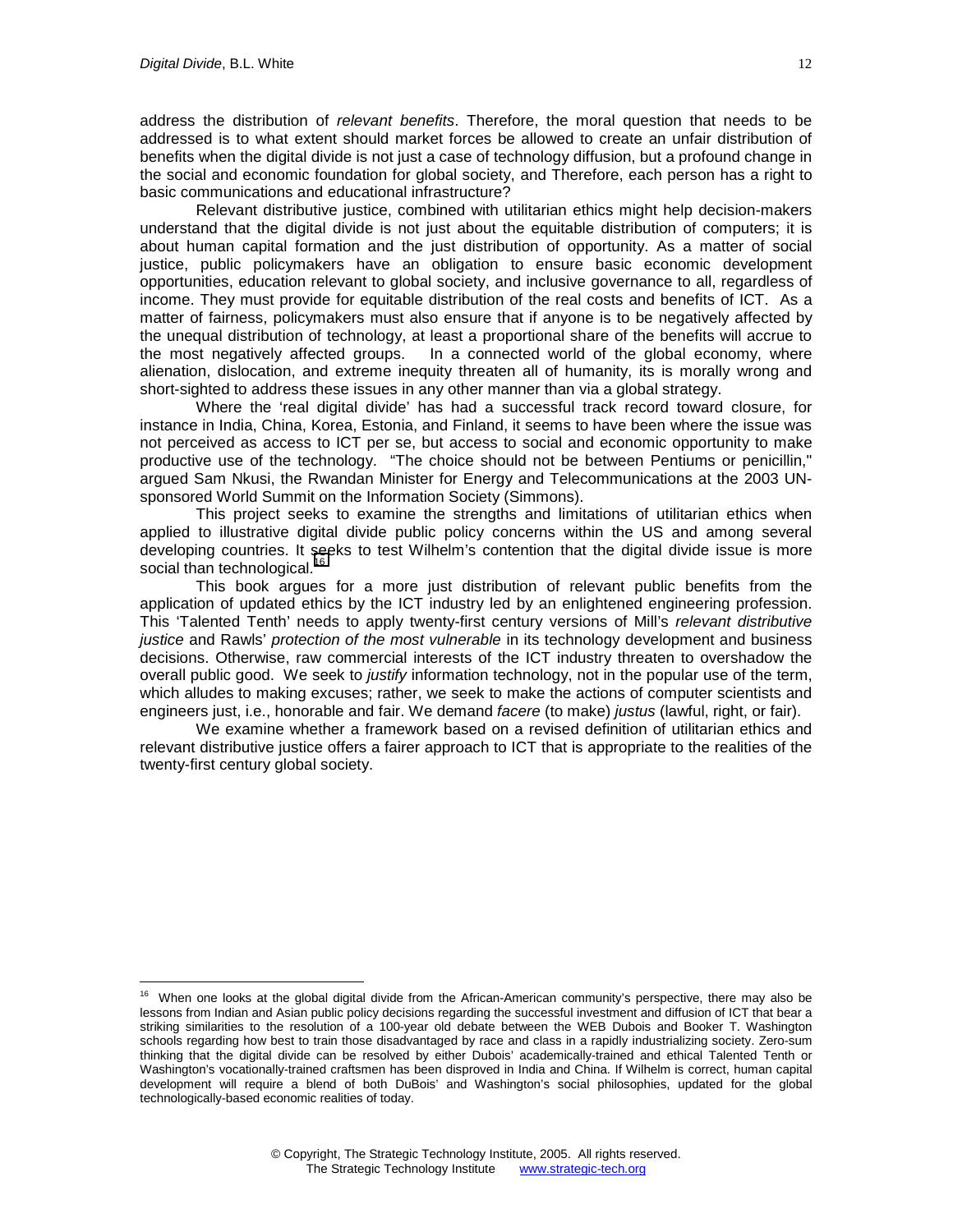# **Chapter Two**

# **Irrelevance of the Digital Divide**

Are you unaware that vast numbers of your fellow men suffer or perish from need of the things that you have to excess, and that you required the explicit and unanimous consent of the whole human race for you to appropriate from the common subsistence anything besides that required for your own?

-- Jean-Jacques Rousseau, 1755

If access to Information & Communications Technology is denied to major sectors of the population, what is the consequence to the collective and to the individual? *Distributive justice* concerns the distribution of social benefits and burdens, and seeks to ensure that people receive that to which they are entitled.

In 2000, Yoshio Utsumi, the Secretary General of the International Telecommunications Union (ITU), noted that:

"One of the objectives of the ITU, which was founded some 135 years ago, is to extend the benefits of telecommunications technologies to all the world's inhabitants. However, it remains the case that the majority of the world's citizens have never made a telephone call, let alone sent an email, and the telephone network is not even within walking distance for large parts of the world. Low income countries account for more than one third of the world's population, but they share just only 4 percent of the world's telephone lines, fewer than 0.7 percent of mobile phones and less than a tenth of one percent of Internet host computers. A wider distribution of fixed telephone lines and mobile connections is an essential prerequisite for bridging the digital divide" (Utsumi 1).

Will large-scale ICT investment in poor countries help societies or are they misguided panaceas? ICT can have considerable leverage to promote development and reduce poverty, but there are many complications. One finds not one digital divide but several – urban/rural, young/old, rich/poor, salaried/wage-earner, and male/female, for example. Also, the basic infrastructure for ICT is not in place. A very noticeable barrier is that created by high phone, connectivity and bandwidth costs in the countries most at the margins of telephone and Internet usage. Access problems can include electricity, infrastructure, computers and other devices, skilled users, and content. Moreover, according to the United Nations, ICT does not stand alone. The impact for human resources development comes from integration into other efforts, with adequate financing and skills from various quarters (UN 1).

Senegalese President, Abdoulaye Wade, at a 2003 UN summit said that African countries needed a 'Digital Solidarity Fund' to benefit from the digital revolution. He told the BBC that he was ready to turn not only to governments but private companies, individuals and city authorities in the West for investment. "We launched the idea of digital solidarity because we can't buy this equipment, we can't afford it" (BBC Online, 10 December 2003).

In an ethical context, distributive justice also concerns the distribution of social benefits and burdens based on *relevant* respects or *substantive* principles of *fairness* (Munson 37-38). In the context of the lives of the poor, an argument can be made that the digital divide, and its implied access to computer-based information, is irrelevant to the substantive life and death issues of the vast majority of the poor.

Warnings were issued back in 2000 at the G-8 Summit regarding the real nature of the digital divide. Even though the G-8's Digital Opportunity Taskforce, called Dot Force, and its Executive Secretary Bruno Lanvin promoted the need for inclusion of the developing world in the planning stages, Dot Force was not without criticism. According to Cheryl Brown of the University of North Carolina at Charlotte, "Prior to the establishment of the Dot Force, CSO Jubilee 2000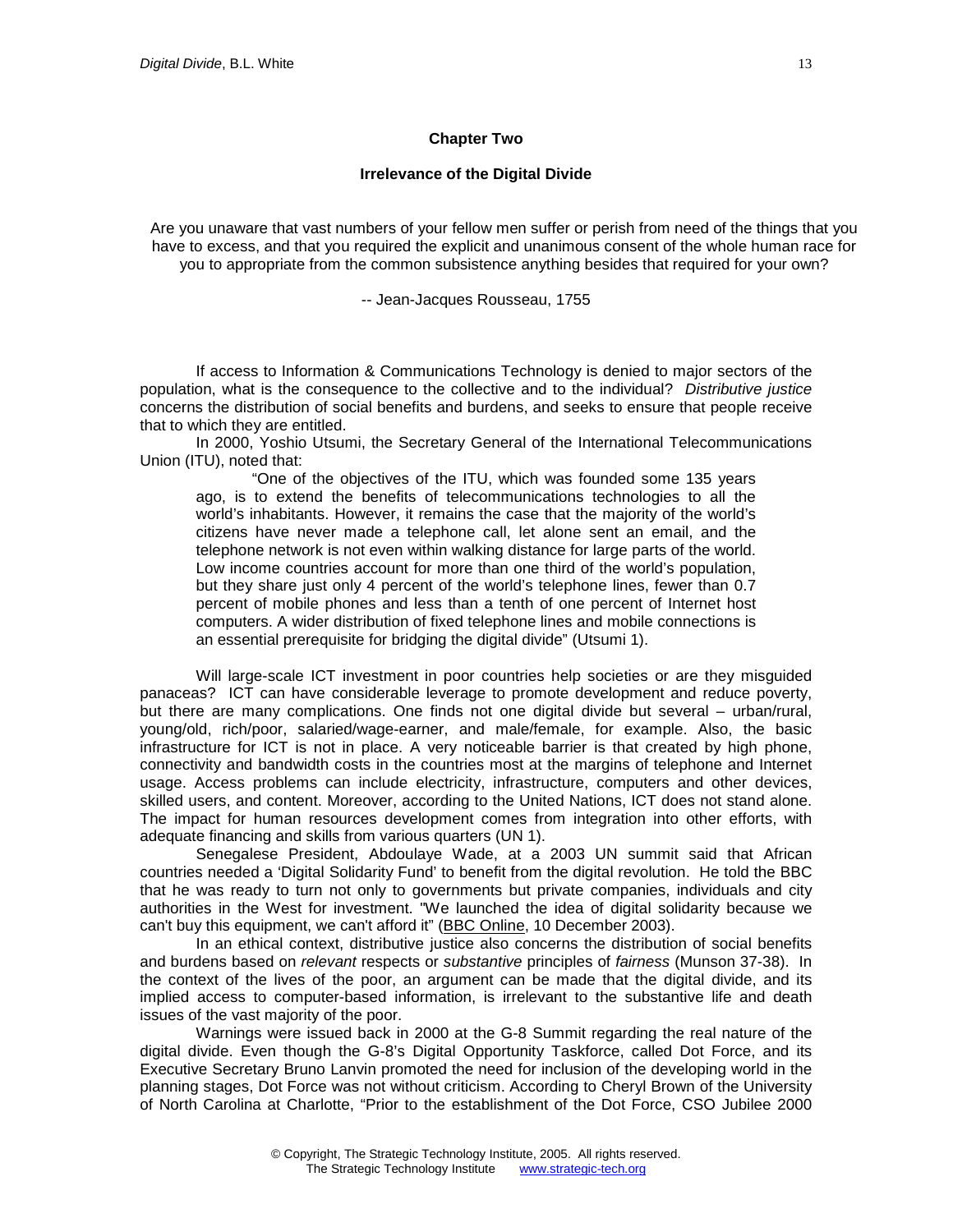burned a laptop in protest at the Okinawa Summit. Press reports criticized the focus on the digital divide at the expense of other pressing issues of debt, poverty, infectious diseases, and illiteracy. Some skeptics questioned the existence of a digital divide; they viewed it as an extension of the longstanding North-South divide and assessed any collaborative initiative as a move to benefit a collective, global elite" (Brown 5).

Ismail Serageldin, the Director of the Library of Alexandria in Egypt, notes the stark differences between the 'haves' and 'have-nots.' The differences between the top 20 percent of the world's population and the bottom 20 percent are extreme and the gulf seems to be getting wider over time.<sup>17</sup> The richest 15 persons have more wealth than the combined GDP of all of sub-Saharan Africa's 550 million people (Serageldin 55-56). According to Serageldin, over 1 billion people do not have access to clean water, 2 billion have no access to adequate sanitation, 1.3 billion people in cities breathe air below the standards set by the World Health Organization, and 40,000 persons die from hunger-related reasons daily. When one considers exporting America's expensive technological wonders to the developing world, one has to recognize that 1.2 billion people live on less than one US dollar per day (Serageldin 54-58). This is the bleak reality of the global market that information technology seeks to exploit. Perhaps this is why the Copenhagen Consensus Project, a group of economists brought together to prioritize how donated development resources should be spent, identified seventeen priorities, but ICT did not make the list (The Economist 22).

Even for private funders, critics of their pilot ICT projects abound. Consider the digital divide policy dilemma of Eduvision's E-Slate pilot program in Kenya. In an attempt to address the lack of availability and the cost of textbooks for Kenyan families, Eduvision used personal digital assistants, also known as PDAs and referred to as *e-slates* in this case, to replace traditional textbooks. E-slates are wireless handheld devices enabled with license-free open source software that provide students in the small rural community of Mbita Point on the eastern shore of Lake Victoria with textual and visual information, audio files, video clips, and practice questions.

The content stored on e-slates could include anything from new textbooks to other content like local information or even reference pages from the web and they can be wirelessly updated. "At the moment the e-slates only contain digitized textbooks, but we're hoping that in the future the students will be able to complete their assignments on these books and send them to the teacher, and the teacher will be able to grade them and send them back to the student," cites Eduvision co-founder Maciej Sudra (Taylor).

 Eduvision's co-founder, Matthew Herren, says families pay upwards of \$100 a year for textbooks and that "Our system is something that we hope will be sustainable, and the money that they use towards textbooks could be used to buy e-slates instead, which can last more than a year, thereby reducing the cost of education." In the pilot, e-slates have replaced books for 54 pupils (Taylor).

 Responding to Eduvision's pilot project, Kilemi Mwiria, Kenya's Assistant Minister of Education, Science and Technology believes the project is flawed not just in design, but in its very conception.

"We need to be careful that we don't bring about too many experiments, and this is another such experiment being done without ensuring that we have the right environment for it to be assured of success. I think it's a big leap, a big giant leap for schools, students and communities that don't even know what a desktop computer is, as well as what you can use computers for. I think to suddenly bring even more advanced technology is being a bit unrealistic" (Taylor)

In like manner, Bill Gates, the billionaire founder of Microsoft, criticizes rural deployments of ICT in poor countries as "distractions from the real problems?" On a global scale, 1997 UN statistics estimated the spread of HIV to have reached over 306 million, two-thirds of whom lived in the countries of sub-Saharan Africa, who cannot afford the expensive combinations of drugs

 $17$  For example, the top 20 percent consumes 85 percent of the world's income, while the bottom 20 percent lives on 1.3 percent of the world's income. A generation ago, the top 20 percent were 30 times as rich as the bottom 20 percent. Today, they are more than 70 times as rich. The richest three persons on earth have more wealth than the combined GDP of the 47 poorest countries (Serageldin 55-56).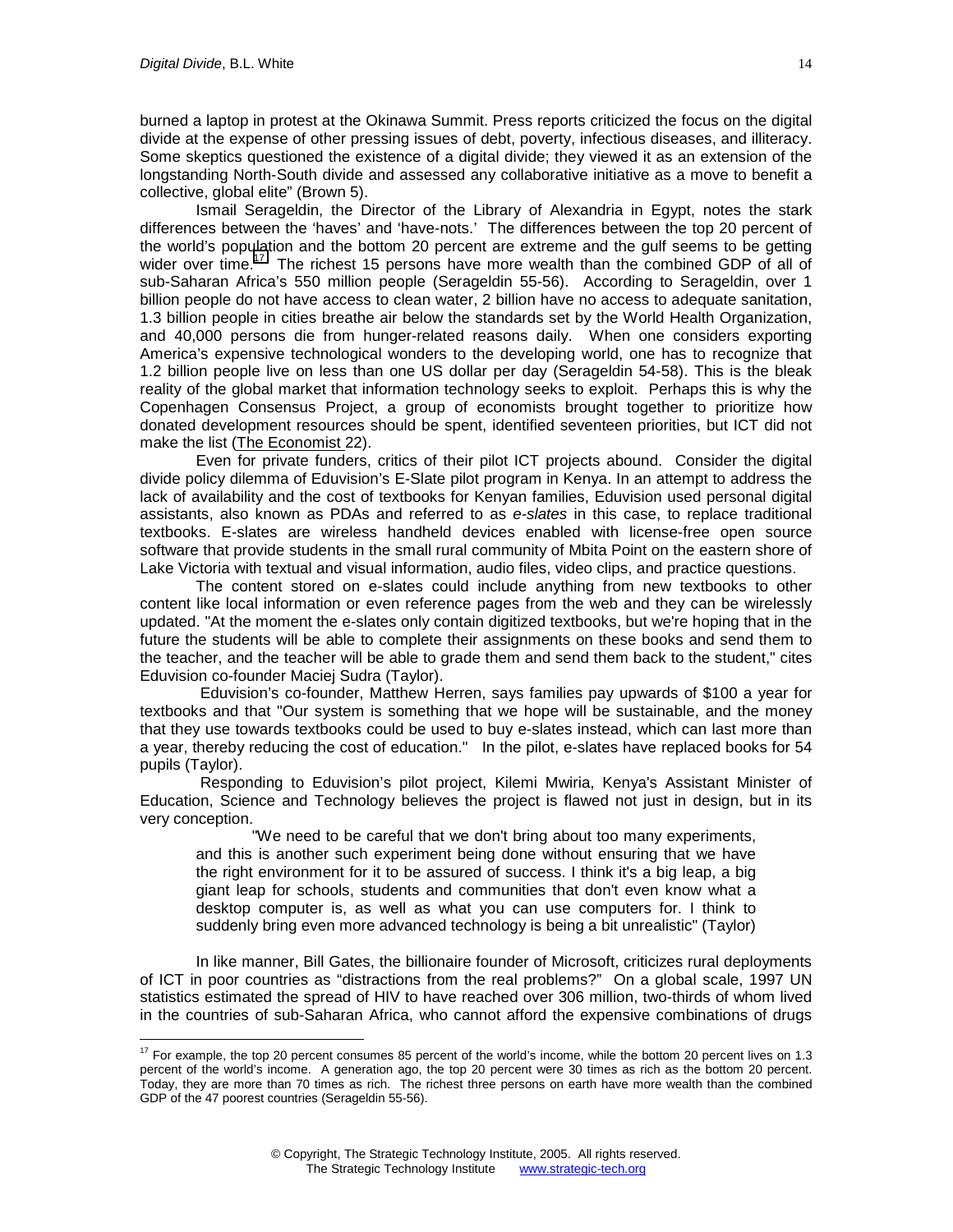and treatments available in the US The UN estimates that 1,600 children a day are infected with HIV and 1,200 children die of AIDS daily (Munson 343). Recent reports from the United Nations indicate that in 2003 over 46 million people had AIDS, over 5 million were newly infected, and over 3 million died in 2003.<sup>18</sup> There is also suspicion that research funds are flowing to the diseases of the rich, where the highest profits may be garnered. "It is inconceivable that of the 1,233 drugs that have been approved in the last decade, only 11 were for treating tropical diseases [the region where most of humanity lives], and of these, half were intended for livestock, not humans," notes Serageldin. He goes on to observe that, "It is inconceivable that many of the persistent issues of child nutrition that could be tackled by changing the nutritional content of crops are receiving so little attention" (Serageldin 58). Likewise, Farmer reminds us that even limited use of antiretrovirals could have an immediate and substantial impact on South Africa's AIDS epidemic (Farmer xxvi). Therefore, with these stark facts before us, the Bill and Melinda Gates Foundation concentrates on improving health, instead of exotic ICT projects (Economist 22).

However, even if a country has a high level of access to ICT, it may conceal considerable inequity within the population, adding the wealth factor to the digital divide debate. Edwyn James of the Centre for Educational Research and Innovation (CERI) cites the following example, "The recent [2001] dramatic increase in Internet access within the UK in a single year highlights the growing disparity between the richest and the poorest sectors of society. Access for the nation's poorest 10% more than doubled during the year, but was still barely 5%, while at the upper end of the scale access was close to 50%" (James). Other disadvantaged groups in advanced countries, such as ethnic minorities, those who live in isolated communities, those who are socially excluded, and those with language barriers can be negatively impacted by the digital divide. James reminds us that, "Women in many societies are much less likely than men to have access to ICT. And there may be inter-generational gaps, such as for men in mid-life whose work skills are no longer in demand, whose modest educational achievements have left them ill-equipped even to want to become computer literate" (James).

When considering the digital divide in America, it is instructive to do so in the context of overall economic opportunity available across race and class lines. The parity, or lack thereof, between whites and African-Americans serves as a good example. The National Urban League's 2005 report, The State of Black America: Prescriptions for Change, examines the equality gaps and provides evidence that African-American economic progress is stagnant, and in some areas, declining. According to the Urban League, "In 2005, America commemorates the 40th anniversary of the passage of the Voting Rights Act of 1965 as the height of the civil rights movement, and yet, this year's State of Black America report's *Equality Index* reveals that despite societal gains, the overall status of blacks is just 73 percent of their white counterparts, marginally unchanged from the 2004 report."

The biggest divide between blacks and whites is economic status, nearly 20 percent worse than any other category in the Urban League's report. Although slight improvements are noted, the equality gap is getting worse in unemployment, building wealth and savings, reversing many of the employment and income gains made in the 1990's.

Significantly, the economic status for African-Americans of 57 percent compared to their white counterparts. The median net worth for Blacks is ten times less than it is for whites at \$6,100 vs. \$67,000 respectively. Equity in the home for Blacks is nearly 50 percent less than whites at \$35,000 compared to \$64,200. There are nearly 3 times as many white businesses as black. In 2005, black unemployment remained stagnant at 10.8 percent while white unemployment decreased to 4.7 percent making black unemployment more than 2.3 times more than whites. The 2005 indices reveal the Black unemployment rate (10.8 percent) increased to 2.3 times compared to white unemployment rate at 4.7 percent widening the disparity between the races. In order to close the employment gap, there would have to be 947,000 more blacks employed. This indicates a worsening of the employment picture compared to 2004 index

 $\overline{a}$ 18 Reported on *The News Hour with Jim Lehrer*, PBS, 25 November 2003.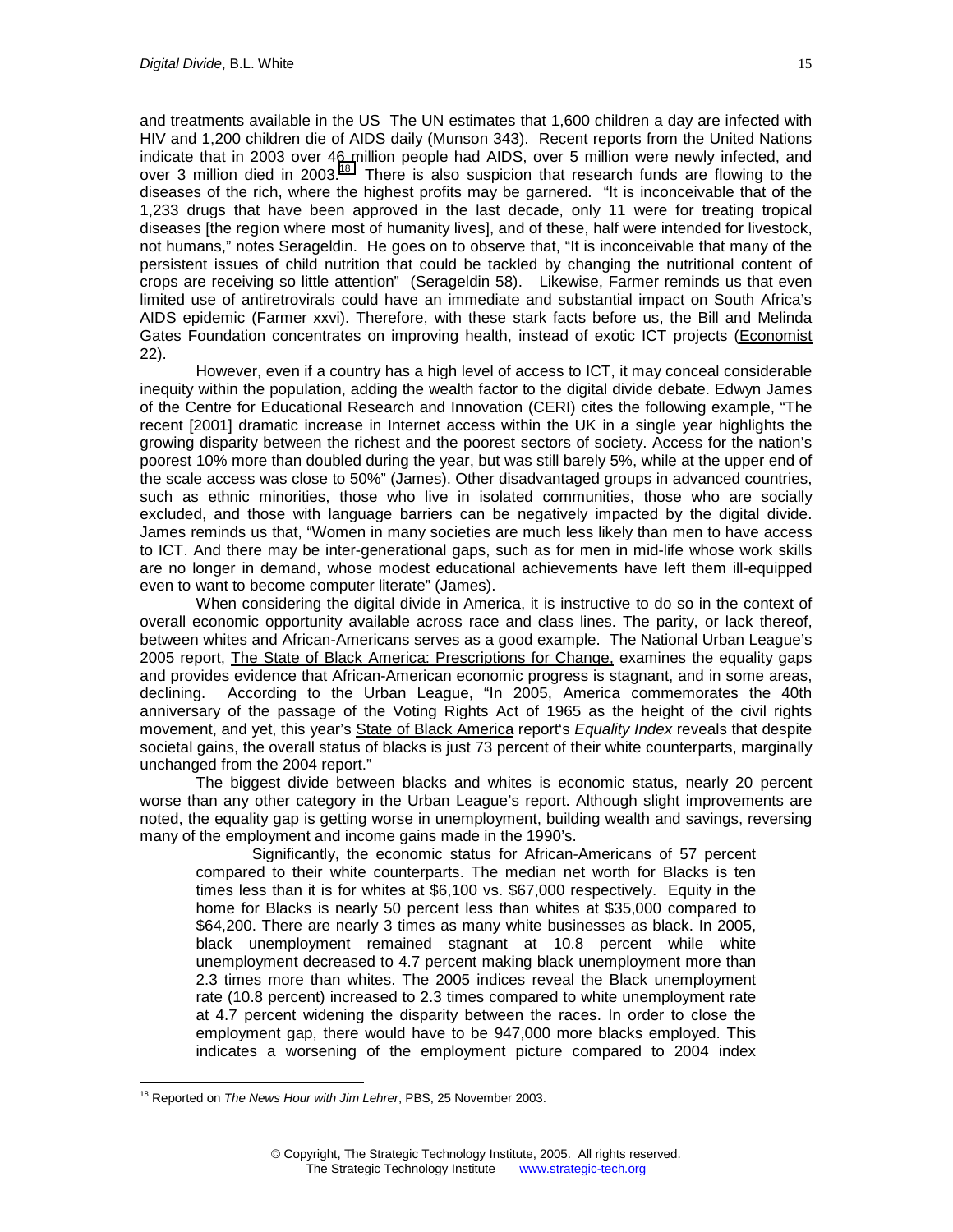numbers which showed Black its would only take 751,000 jobs to close the gap. Black male earnings are 70 percent of white males AND would have to increase by \$16,876 to equal income levels of white men. Black females earn 83 percent of their white counterparts, approximately \$6,370 less. The poverty rate between Blacks and whites changed from 2004 as poverty rates for whites increased. In 2004, Blacks were 3X more likely to fall below the poverty line compared to 2005 where Blacks are twice as likely to fall below poverty line compared their white counterparts (National Urban League 4-5).

The National Urban League recommends specific policies and actions the nation collectively should take to stop the reversal of African-American progress. They include raising the minimum wage from the 'poverty wage' of \$5.15 to a 'living wage' of \$7.25 an per hour, closing the home ownership gap by making mortgages more available and affordable to all, and strengthening the Community Reinvestment Act. Catalyzing business development and entrepreneurship in the African-American and other urban communities might be accomplished by doubling the size of the New Markets Tax Credit Program, strengthening and improving the Community Block Development Grant program, and other urban economic opportunity and job training programs. The Urban League also urged the government and business leaders to develop a comprehensive re-entry program for ex-felons in need so that they can become working, able citizens and contribute to society. Importantly, as we enter a technologicallyintensive global economy, there is a critical need to expand job training and career counseling efforts with a focus on young urban males (National Urban League 2-3). Notably, the brief reference to technology in the Urban League's recommendations indicates its peripheral role in their prescription.

Likewise, when one examines the global digital divide argument, it is doubtful that computers alone will solve the fundamental, seemingly intractable, 'poverty trap,' as UN Special Advisory and Columbia University's Jeffrey Sachs calls it (Sachs, *Strategic Significance* 3-4).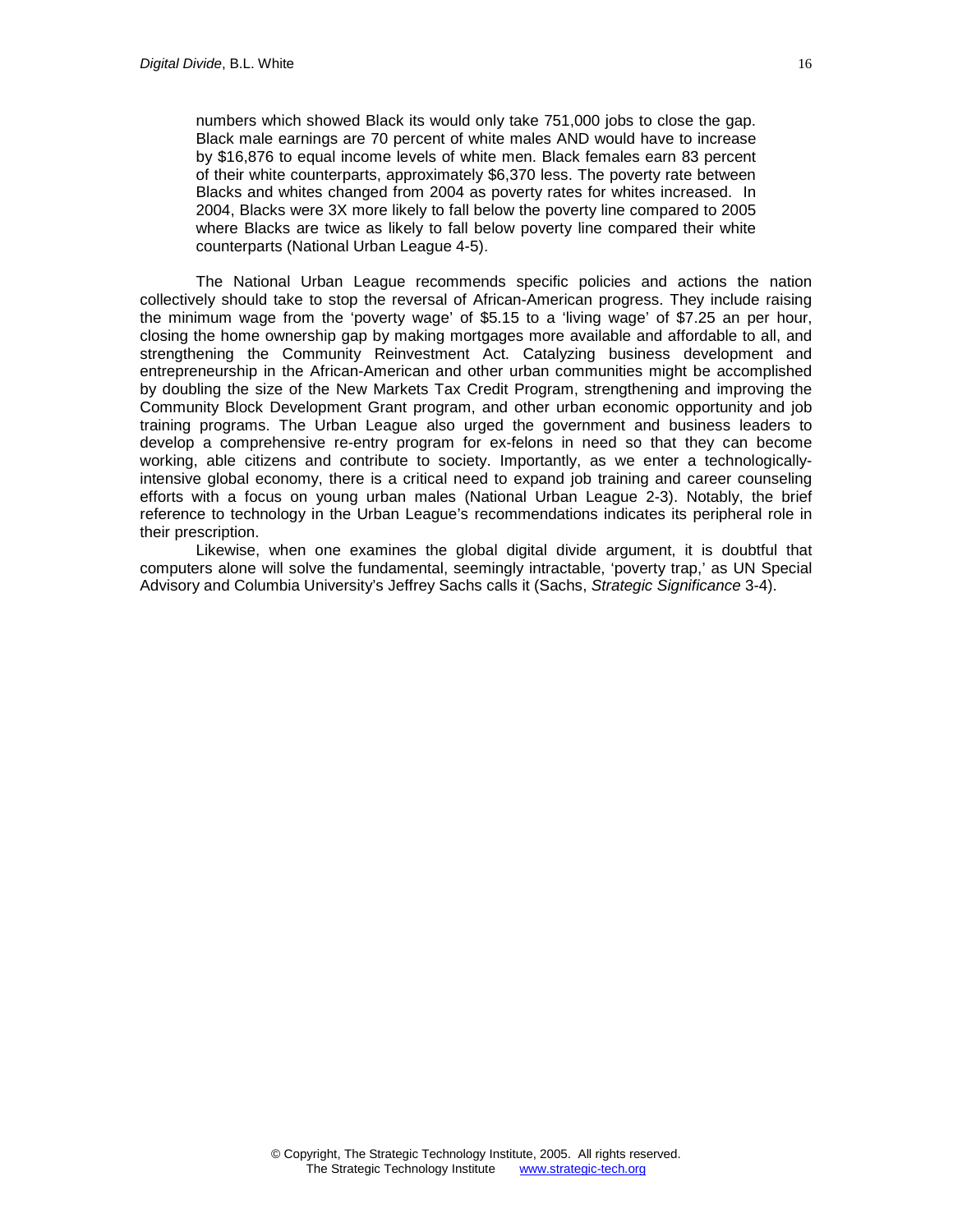# **Chapter Three**

# **Disappearing Digital Divide**

A rising tide lifts all boats. -- John F. Kennedy

If Information & Communications Technology access is provided only as a function of normal technology diffusion found with other consumer products, what might the likely result be? If one looks only at Nielsen/NetRatings' percentages, rather than absolute numbers or relative comparisons, the total global Internet usage grew by 125 percent, including 186 percent in Africa, 209 percent in Latin America, 124 percent in Europe, and 105 percent in North America (Friedman, World 198). As a matter of technology diffusion, the digital divide is slowly closing. Therefore, John Stuart Mill's distributive justice involving the maximal dispersion of the benefits of technology has a good chance of occurring over time.

According to a 2005 report by the Organisation for Economic Co-Operation and Development, high-speed, international infrastructure is becoming more accessible in developing economies. For example, there is a new undersea fiber cable extending from Spain and Portugal, down the west coast of Africa, around the Cape and over to the west coast of India. Coastal countries in Africa can tap into the fiber, while landlocked countries can establish connections via coastal countries. The OECD also reports that international Internet connectivity via satellite and terrestrial wireless services is also falling in price, which could bode well for Africa (OECD *Regulatory Reform* 7).

Even in a country devastated by the genocide of one million people, the digital divide is being closed. The small and densely populated Rwanda lends itself to the laying of fiber optic cables that would be too expensive to cover the vast tracts of land between the cites of most African nations. Government agencies, schools, businesses, Internet cafes, and individuals who are connected can benefit from data transfer speeds of up to two million bits per second (2 Mbps), offering phone, Internet, and television services. The capital, Kigali, has been connected to the next main town, Gitarama. Base stations along the way will allow wireless connections to the cable from several kilometers away. The plan is to link up all the five main population centers by the end of this year, reaching more than half the population (Simmons).

Developing countries are taking advantage of the commoditization of ICT, recyling, and the Open Source movement to address the costs associated with closing the digital divide. The Brazilian government decided to recycle used personal computers. Since only 12 percent of Brazilians own PCs, rather than spending money on new equipment, the Committee for Democracy in Information Technology (CDI) collects discarded and obsolete PCs from businesses and ships them to more than 900 schools (Technology Review 44). In addition, for at least three years, the Brazilian government has maximized its limited ICT resources by using the free operating system GNU/Linux. "The government is the biggest software buyer," said Beatriz Tibirica, who heads the E-Government initiative, in a 2003 BBC interview. "We can save a lot of public money using the free software solution." She pointed out that the free software has many advantages, including no need to pay for licenses. It is also possible to use a simpler version of the computers, with one server and several low-priced 'clients' - computers without hard disks that costs a quarter of the price of a machine and have reduced maintenance costs (Bacoccina).

The South African government's decision to use Open Source is a creative solution in the best interest of the country. It not only saves money, but allows for investment in the economic development of the country. South Africa has found that it is better to use Open Source software, which allows the country to spend 80 percent of its six billion rand annual software budget, equal to one billion dollars, on the growth and development of its indigenous software development industry, rather than ship those funds off to foreign companies (Technology Review 50).

In Guatemala, ICT helped overcome the failure of traditional business development services for microbusinesses. Workstations at 10 MicroNet centers enabled low-income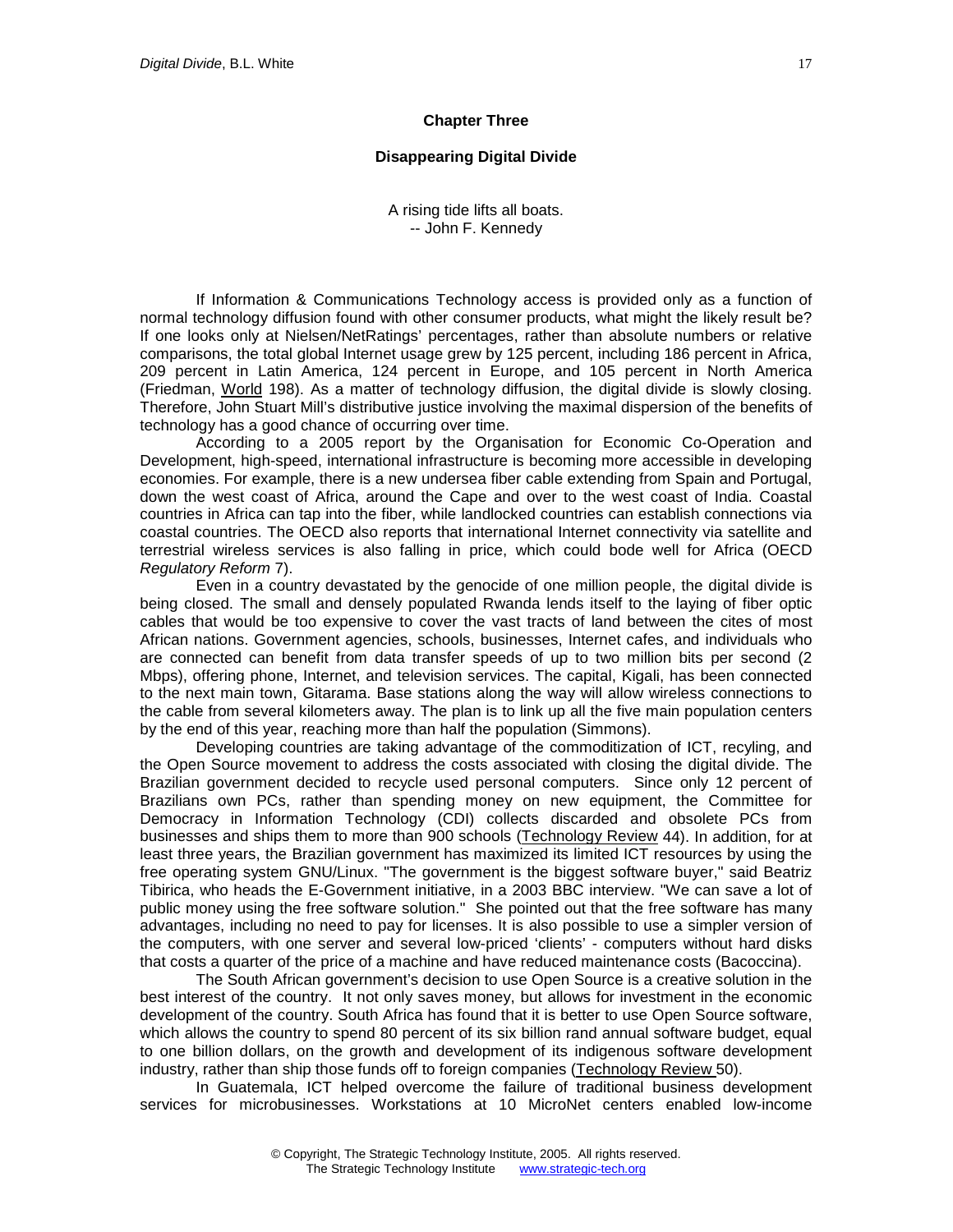entrepreneurs to innovate and reach beyond their own low-income communities to connect to higher income national and international markets. For many, this yielded a larger and more affluent client base, greater sales, higher net income, and new employees (World Bank 5).

ICT also allows government agencies, academic institutions, and medical researchers to share best practices. For example, in 2001, ten countries in the Americas participated in the Global Development Learning Network (GDLN), an innovative program that used ICT to allow sharing of experiences between decision-makers in the public and private sectors. Launched in June 2000, the GDLN, a network of distance learning centers, used video and Internet-based distance learning to discuss such topics as decentralization of health services, AIDS, and ethics in the public service. Events could be hosted from any site and, by linking with existing domestic distance learning networks, it has the potential to include thousands of participants (World Bank 3).

Computers found their way into private and public schools in the US over the past two decades and they have been used to enhance and strengthen the curriculum in basics, such as language, science and math, and they have also become a key component in allowing teachers and schools to accommodate individual learning styles, enhance students' interactions with each other, build self-confidence, and improve motivation. According to the Office of Technology Assessment (OTA) in 1988, in schools where computers were integrated into the classroom to help deliver the curriculum, students showed substantial improvement in math, reading and writing. They also exhibited higher-order thinking skills, were better behaved, and showed much more motivation to learn. The OTA concluded that the computer could be used as a tool to help children understand abstract concepts, process information, appreciate different perspectives, develop critical-thinking skills, and collaborate on problem- solving (OTA Power On! 23-28).<sup>19</sup>

As a result of public and private support for providing computers and Internet access in US schools over the past decade, a recent report from the National Urban League indicates that there is major improvement in closing the digital divide in 2005. The index in 2004 for blacks at 0.51 illustrated that twice as many white families had Internet access compared to their black counterparts. The 2005 index shows blacks' status at 0.69 or an 18-point improvement compared to whites with home Internet access.

 $19$ 19 Consider the following examples given by Apple Computer at the 1993 Congressional Black Caucus Foundation's California Public Policy Conference entitled, *Public Education: A System in Crisis* (White, *Apple CBC*). A first grade boy works at a computer to practice forming words and simple sentences. He types a word. As it appears on the screen, the computer's speech synthesizer repeats the word back to him, so that the child begins to recognize the sounds of consonants and vowels and their combinations. The immediate feedback of hearing the word pronounced as he spelled it helps him recognize his own spelling mistakes. One of his classmates is practicing her penmanship. She traces the shapes of letters with her finger on a computer monitor overlay. If she forms the letter incorrectly, an illustration of the proper pen strokes appears on the screen. Teachers discovered that writing skills improve once students have access to word processing, since it eliminates the time and frustration associated with revisions and corrections and enables young writers to concentrate on organizing their thoughts and refining their style.

The Open Magnet School in Los Angeles, where the *Vivarium* curriculum was implemented, used computers to enable children to create and study plant and animal ecologies to test their hypotheses about nature. Vivarium was a research program working with the Open Magnet School in Los Angeles and led by Ann Marion, Apple Fellow Alan Kay, a team of Apple researchers, as well as graduate students from MIT and Caltech. Its mission was to examine the intuitive thinking of young children and possible implications for computer graphics, user interfaces and artificial intelligence. They used computer animation and graphics to design animals and the environments in which they live, and program the animals' behavioral characteristics. Electronic mail systems allowed students to communicate with other students and teachers around the world. In fact, students were actually connected online with schools in Germany during the time that the Berlin Wall was being torn down. Apple reported that it was incredibly exciting for kids to actually get first-hand reports from people who were living history in the making. Two-way interactive instruction allowed students to see the screen of someone else in another location at the same time that they're looking at their screen. This ability to work collaboratively and interactively over long distances was being tested in Kentucky in 1993, and today it is a standard capability of most personal computers.

The Steel Valley School District near Pittsburgh, Pennsylvania had a business education curriculum that included a small business simulation in which students spent several months managing an institutional supply company. Order and delivery data, sales figures and correspondence are entered onto a database and shared electronically. The students moved away from routine tasks and paper shuffling to problem solving and decision-making.

Likewise, students at Bell High School in East Los Angeles used computer graphics to publish school posters, tickets to events, teachers' lesson plans, tests, the school newspaper, newsletters to parents, and administrative forms. Their experience at school led to several students landing jobs in publishing, graphic design, and advertising.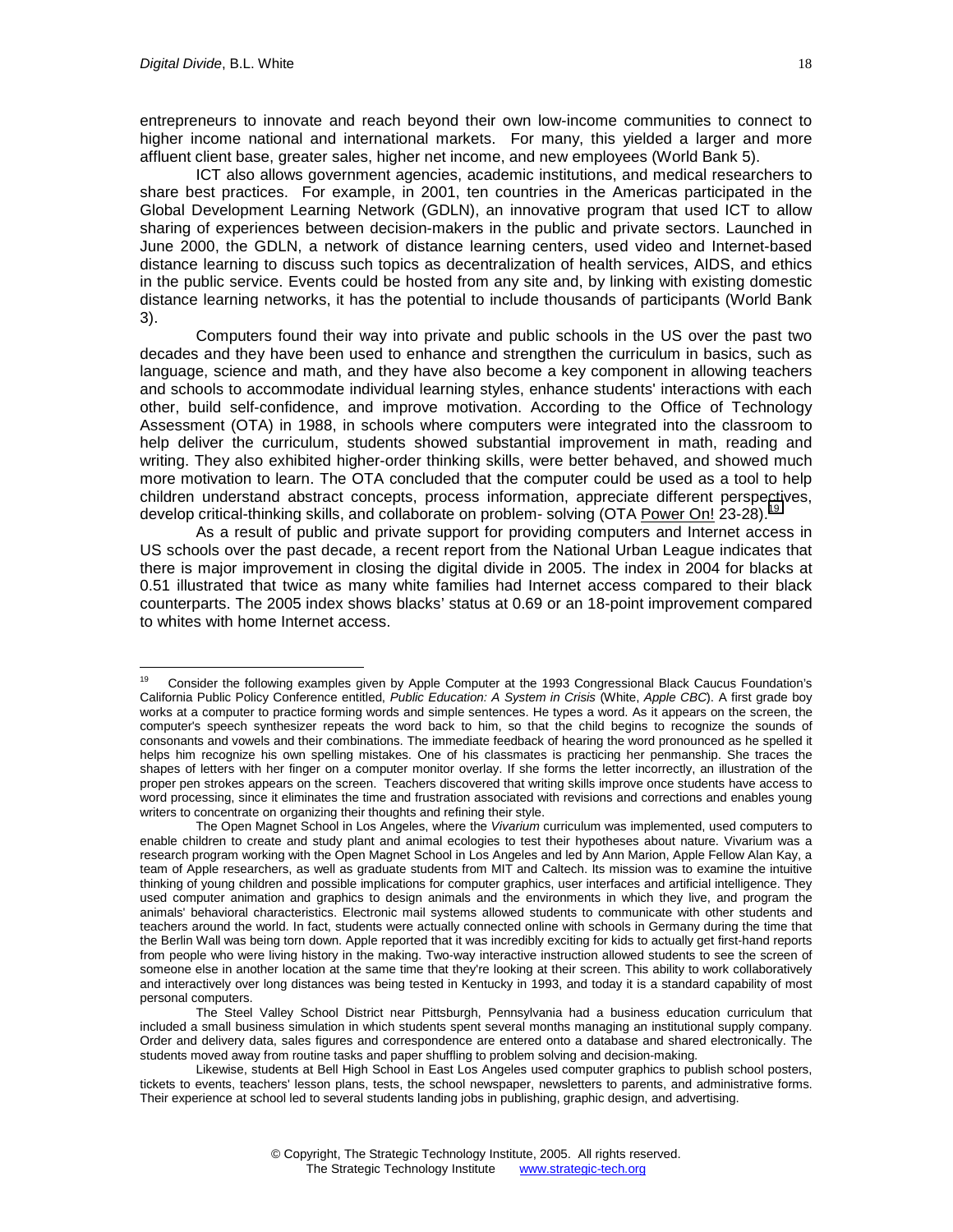The experience with computers in education also began to expand into developing countries in Latin America. For example, in Chile, which started to connect schools in a program called ENLACES in 1993, Telefónica provided free Internet access to all schools. By 2001 the project had expanded from 180 schools in the first year of its existence to over 5,000 in 2000 (World Bank 4). Mexico's Telesecundaria program, which, according to Edwyn James, has been adopted by several South American countries, shows how computers in the classroom have transformed life for thousands of secondary school students in rural Mexico. Telesecundaria brings a full educational program into the smallest villages via a television screen or webcast.

Likewise, in a Rwandan building that used to be an army barracks, the Kigali Institute of Science, Technology and Management (KIST) now trains more than 3,000 students. Rwanda's secondary school teachers come there to learn how best to pass on computer skills to the next generation. As well as offering three-year degree courses, the institute also has shorter, fast-track job training programs which are more affordable. Professor Eliphis Bisanda, Registrar at KIST, commented that, "After four months somebody is ready to go and work. This is actually what the country needs now, because the demand for information communication technology professionals and technicians is very high" (Simmons).

So, if the free market 'diffusionists' are right, the combination of decreasing costs of ICT, Open Source software, recycled computers, and entrepreneurial interests will make technology available on a broad scale, and Therefore, government intervention is not warranted to close the digital divide.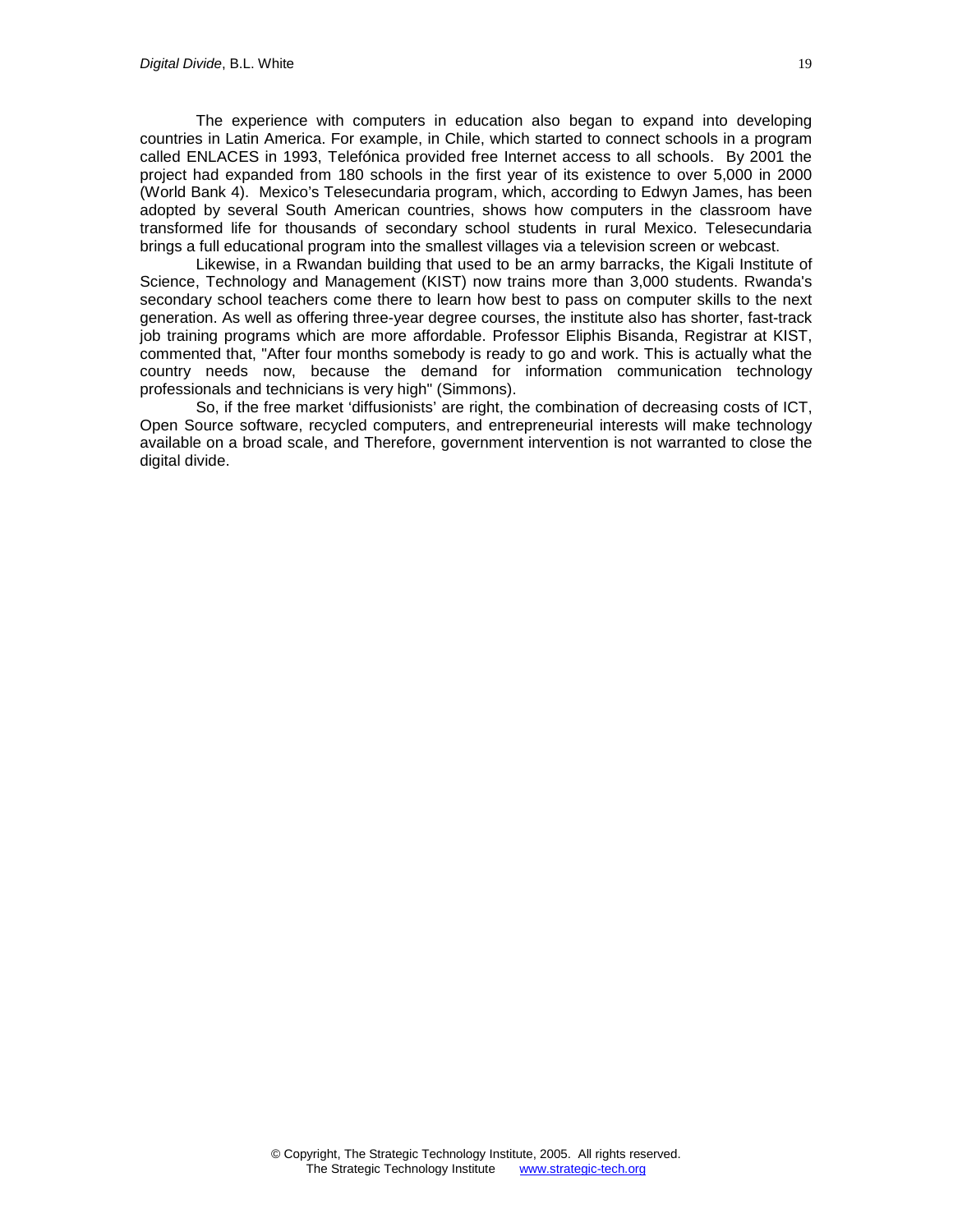# **Chapter Four**

# **Ubiquitous ICT Access**

To give a man his freedom and to leave him in wretchedness and ignominy is nothing less than to prepare a future chief for a revolt of the slaves.

-- Alexis de Tocqueville

If universal access to Information & Communications Technologies were granted to the entire population, would that solve the digital divide problem? Consider what happened when the city of LaGrange, Georgia made access to the Internet free to every household. Researchers from Pennsylvania State and Georgia State University found in 2002 that the lack of adoption of the technology had much more to do with its irrelevance to the lives of the citizens, a distrust of the government, and illiteracy.

LaGrange is a town that had 27,000 residents in 2000 and it is approximately 60 miles southwest of Atlanta. It is home to 35 industrial companies that employed 11,000 people from the town and the surrounding counties. Its need to attract and retain companies that provide employment led to its investment in an advanced telecommunications infrastructure, including an  $OC-12$  sonet ring that served 60 commercial customers<sup>20</sup> (McFarlan 2-3).

Partially to encourage the continued employability of its citizens and to stay competitive as an attractive industrial site, LaGrange was the first city in the world to offer free and fast Internet access to its citizens. It entered into an agreement with the local cable television company, Charter, and an Internet service provider, WorldGate, to offer free Internet service to residential customers of Charter for the first year (McFarlan 4-7). Since 66 percent of homes had cable TV service, the city government felt confident that the free service would serve to reach a broad audience (McFarlan 22). In addition, the WorldGate system did not require a personal computer; it used the cable set-top box, the television, and a wireless keyboard. The system offered electronic mail, chat rooms, games, a community calendar, church bulletins, local government information, local business directory, electronic commerce with local businesses, and access to the broader Internet. Training videos were developed in collaboration with a local university and were broadcast on the cable system (McFarlan 7-18).

In spite of the broad availability, the city's subsidization, use of a television instead of a PC, local content, and training material, WorldGate had limited success. The researchers concluded that:

Based on our analysis, we believe that providing access to IT -- even access that is delivered for free to the home -- is insufficient to adequately address the digital divide. While the Free Internet Initiative produced some limited success, public policy makers in LaGrange were surprised that the initiative was not more successful. In terms of bridging the digital divide, it would appear that while the Free Internet Initiative has had some positive impact on the community, it has been difficult to motivate the majority of the target households to adopt the system. In hindsight, it appears that they had an unrealistic, and in some ways naïve, view that providing free access to technology would, by itself, be enough to bridge the digital divide" (Keil 8-9).

<sup>&</sup>lt;sup>20</sup> OC-12 stands for Optical carrier. It conforms to the SONET communications standard and provides services at 622.08 Mbps (622,080 bits per second).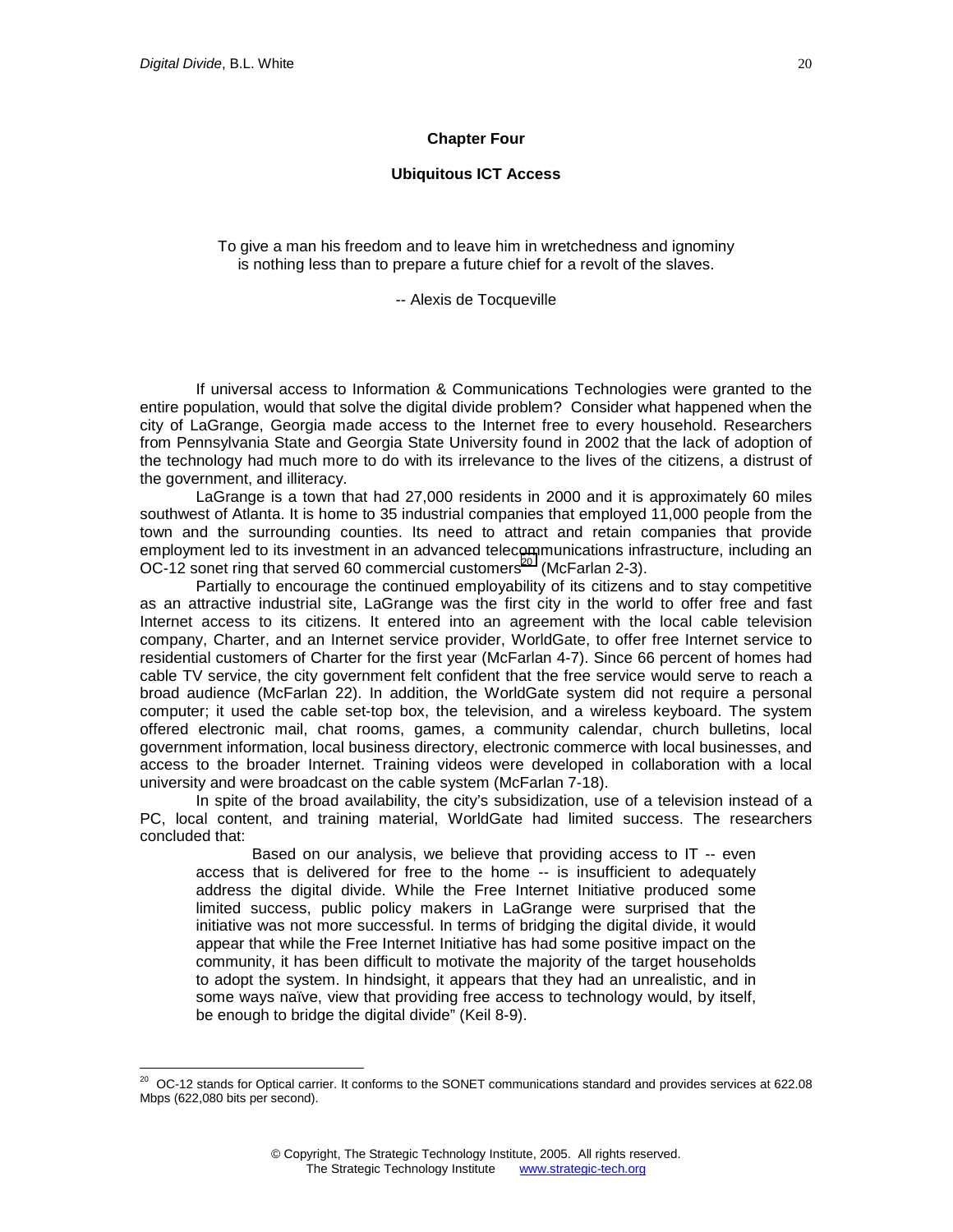As of April 29, 2001, almost one year from its launch, only 4,137 of the 9,100 eligible households had ordered the system. City officials had hope for 6,000-7,000 units. (McFarlan 7). Of the households that adopted the system, less than 40 percent had no previous access to PCs at work or at home. A WorldGate survey found that the average usage of the system was 7.2 hours per week and that 51 percent of the users were very satisfied and 20 percent were dissatisfied. The satisfaction ratings were higher for those with little or no computer and Internet experience and lower for those familiar with PC-based Internet access (McFarlan 9). Of the 4,100 units installed, 450 cancelled the service (McFarlan 16).

Some of the reasons for the mediocre success of the trial can be found by a close examination of Worldgate's 20001 survey. The system was designed for novice users, but only 33 percent were novices. Ninety four percent had some prior experience with PCs, the average of which was 3.3 years using the Internet prior to subscribing to WorldGate (McFarlan 19). Those with PCs either at work or at home or both accounted for 63 percent, and they compared the WorldGate's limited performance, lack of a printer, and the frequent cable outages with the more pleasing experiences that they had. Also, the use of a television as the monitor, though meant to provide ubiquity, actually caused competition among those who wanted to use WorldGate and those who wanted to watch TV.

The LaGrange initiative did reach an additional segment of households without access to PCs. Thirty-seven percent of the subscribers lacked access to PCs at work or at home. These included seniors over the age of 60 (17 percent), persons without at least some college education (74 percent), and those with incomes below \$25,000 (33 percent) (McFarlan 20-21). However, the goal of encouraging workforce education for those in the lowest socio-economic status was not met. Mayor Tom hall explained, "We went door to door with our installers on Saturday at a public housing project and nobody was interested. What we've found is just hesitancy, a lack of understanding, a lack of appreciating what it potentially means and breaking through that" (McFarlan 10).

The City Councilman who represented the district with the housing project explained it simply as, "If they don't need it, they won't get it," observed Willie Edmondson. "Many residents didn't know about the system. They thought it was a gimmick, or they just voluntarily chose not to participate because they may not have realized the benefits," cited Tonyka Bartley, as resident of the housing project (McFarlan 10).

An additional explanation centers on the cost. The 'Free Internet Initiative' was not really free. To get the free system, one must already be a cable subscriber at a cost of \$8.70 per month. There were also concerns over what the price would be for the WorldGate system when the 'free' year of usage was over (Keil 7). Costs that would not deter more affluent consumers may represent obstacles for the less affluent (Keil 8).

Harvard's Warren McFarlan and Georgia State University's Mark Keil write in their analysis of the LaGrange case, "One possible interpretation of these findings is that LITV may not have as much potential to address a perceived or real digital divide in LaGrange as the city had hoped. Households already exposed to information technology – and presumably already aware of its productive and beneficial uses – made up most of early LITV customers. Information technology adoption is more about understanding the value of technology than about cost. Even offering free access to the Internet is not enough to get many nonusers to take it up (in part, as one of the case studies suggested, because of suspicions that the service was really not free)" (McFarlan 24). The LaGrange experience shows that the 'free' service peaked the curiosity of those who wanted to learn about the Internet, but did not have the resources to access it; but it had no affect on those who saw it as irrelevant and of low value to their lives.

In the mid-1980s, the grassroots work at the Cincinnati NTA also demonstrated that one should not be so presumptuous as to believe that technology will solve all of our educational problems.<sup>21</sup> The NTA found that technology cannot solve the problems of school funding,

<sup>&</sup>lt;sup>21</sup> When the first warning signs of a digital divide were being noticed in the early 1980s, I had the pleasure of working with Dr. Allan Letton, one of the few black polymer chemists in the world, on a study for the NTA on the root causes of "technical illiteracy." We found that the statistics on African-Americans in engineering were dismal. Of the 1.4 million engineers in America in 1981, blacks represented only 0.93 percent of the total while 14 percent of the US population was black. Of the advanced engineering degrees awarded, only one percent of the masters and 0.56 percent of the doctorates went to blacks. Blacks were awarded only 2.3 percent of the 62,839 Bachelor of Science degrees in 1981. One-third of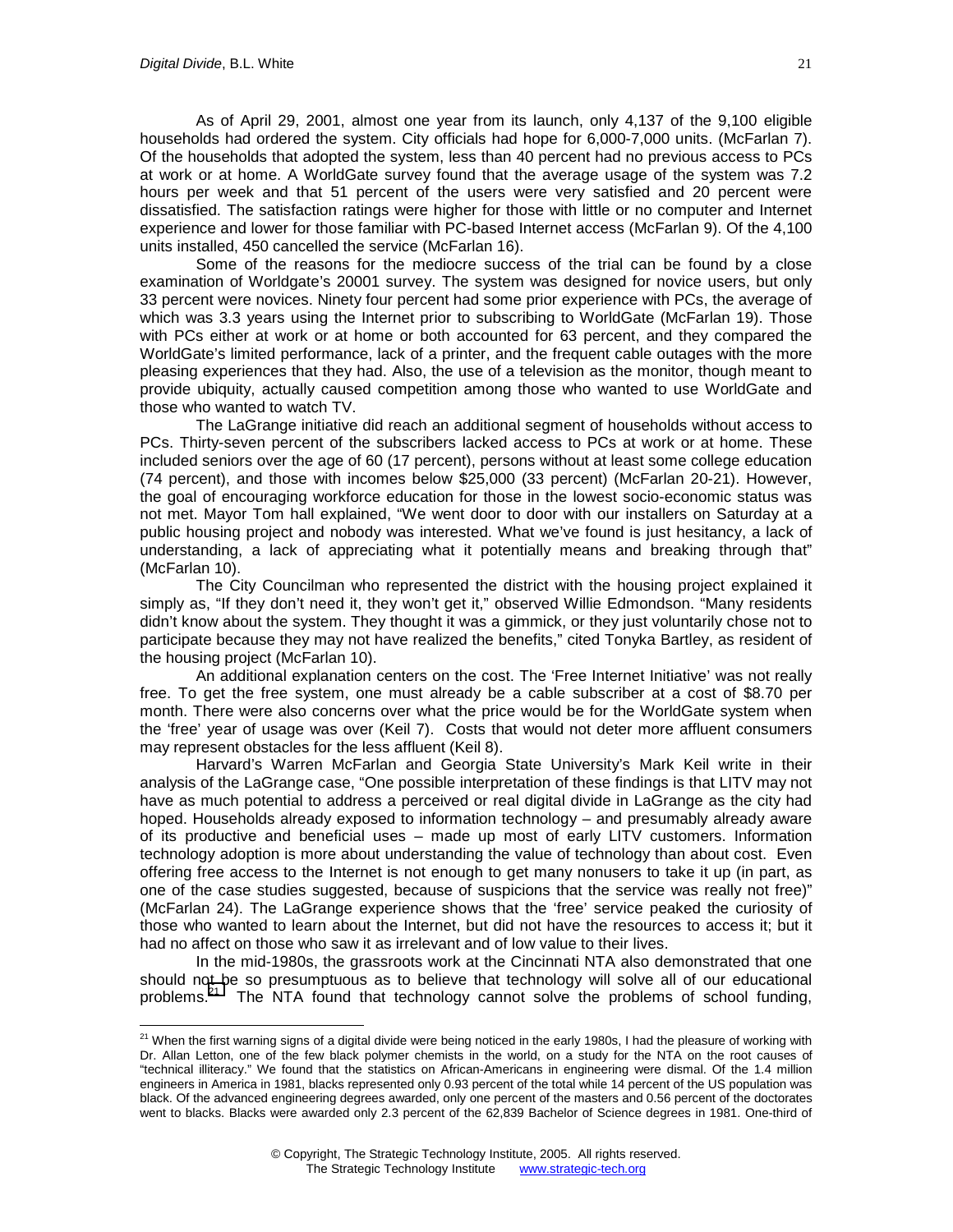institutional racism, of teachers who may not truly believe in the innate learning ability of all children, of parents who may not stress the value of education, a lack of self esteem, family or community problems, or lack of motivation by the student. Computers cannot be a substitute for human contact, role models, encouragement, and love.

Even when pilot projects seem promising, the digital divide can reassert itself due to human behavior. The OECD cites a report by Bjorn Soren Gigler of the World Bank about a project in the Peruvian Amazon:

Projects to bring ICTs to rural and underserved populations can have limited success if certain social issues within the community are not sufficiently addressed. In 2000, IDRC Canada and Red Cientifica Peruana established an Internet telecentre in the Peruvian Amazon in Marakiri Bajo as a way to preserve the indigenous culture and improve access to education, markets and politics. Marakiri Bajo had no running water or electricity and the telecentre was established using a generator and satellite communication links. One of the key components of the project was a video conferencing system that allowed people to access courses from educational institutions across Peru.

While the telecentre was intended to service the whole community of both indigenous Asháninka and newer inhabitants, the 'mesticos,' it was operated and used dominantly by the Asháninka. The result was non- Asháninka and people in surrounding communities were reported to feel excluded from the centre and the services it offered. In August of 2001, the telecentre burned down and the circumstances around the fire were unclear. The surviving equipment was eventually put to use to power a local radio station instead of another telecentre" (OECD *Regulatory Reform* 9).

The computer cannot be offered as the total solution, but as an important classroom tool that can empower teachers, administrators, and students. As CERI's Edwyn James would state it, "It has become increasingly clear over the past two years that offering the whole world a phone and a computer screen will not in itself help bridge the 'digital divide' opening up across the world. The technology is practically worthless unless people are equipped with the know-how, and the willingness to use it. Those who cannot use it confidently, whether whole countries, groups or individuals, will become increasingly marginalised within the modern world" (James).

the blacks that started in engineering curricula as freshman never finished their BS degree requirements. Black enrolment in medical schools had declined in the previous two years and law school enrolment had stagnated. All of this was occurring at a time when more than one-half of the jobs in America were projected to not even exist by the year 2000, and those that were expected to exist would require higher levels of education. We found that less than one American high school student in ten took even one year of Physics. Only one-third of US high school graduates completed three years of mathematics. Less than eight percent completed a calculus course and less than one-third of US high schools even taught calculus. Of the 60 percent of students enrolled in general and vocational programs, only 20 percent graduated with three years of mathematics, and only one-third of the nation's school districts required more than one year of mathematics for graduation (Letton, *Minorities in the Profession*). We found that computers alone would not solve this problem.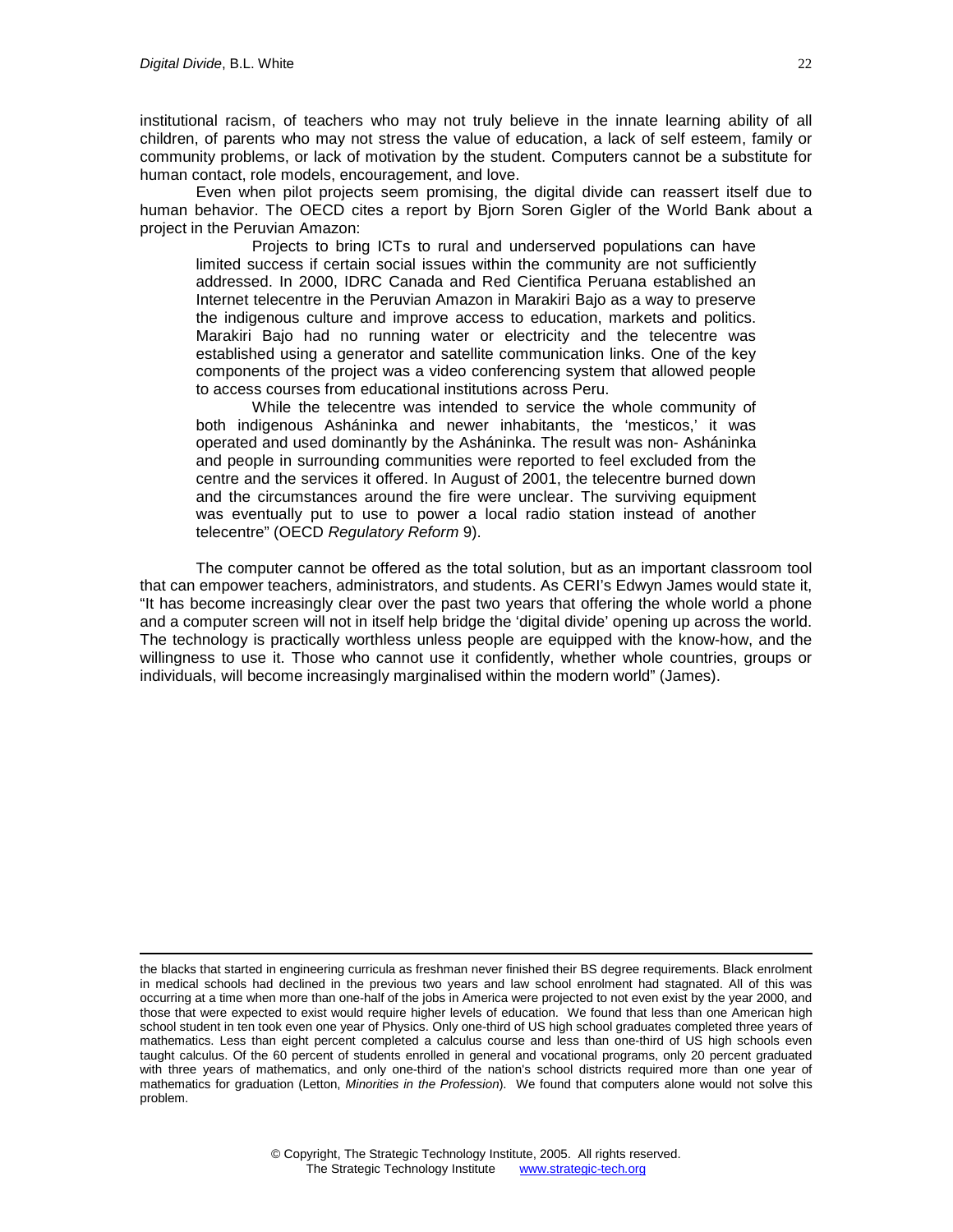# **Chapter Five**

# **Distributive Justice in the Information Revolution**

Chance favors only the prepared mind.

-- Louis Pasteur

Though the 'access divide' is closing, the 'structural digital divide' is widening. Might that imply that the popular use of the term digital divide is ill defined or might it lead us to re-evaluate the underlying assumptions of what distributive justice means in a technologically intensive society?

The widening socio-economic gap is due to a major technology-enabled shift in the nature of education, work, and governance on a scale equal to other great technology-enabled revolutions. Therefore, distributive justice is no longer just about access to computers; it concerns the distribution of social benefits and burdens relevant to the long-term well-being society. Distributive justice allows society to override some individual property and autonomy rights, if doing so maximizes everyone's interests (Beauchamp 340-348).

Western society has had to deal with these sorts of structural economic and social changes before. Scientist and writer Lord Charles P. Snow (1905-1980) attributed "the only qualitative changes in social living that men have ever known" to the "agricultural and the industrial-scientific" revolutions, and the technological advances that enabled them. "For, of course, one truth is straightforward. Industrialization is the only hope of the poor" (Snow 22-23).

Britain was the first major country to base itself on an industrial and commercial economy. As the population migrated from the countryside into the cities in the eighteenth and nineteenth centuries, social and political institutions formed to deal with this new situation (Budge 7). Political institutions also sought to meet the interests of the commercial class and their sustained need for workers. The Industrial Revolution's abject poverty, overcrowding, and risks to the public health as well as to the labor supply led Britain to establish itself as a liberal democracy, which, by the early 1900s, also began to recognize the needs and rights, not just of the landed gentry and the commercial class, but also the industrial workers. $^{22}$ 

One of the most significant arguments put forth by the trade union movement was that workers' wages were not just a commodity price to be set by the market. Competing workers driving the costs down also meant increased human misery in terms of poverty, health, family stability, crime, and problems that would affect the whole society (Budge 48). In addition, according to Budge, "The mass unemployment of the 1930s had demonstrated how inadequate social protection was in the absence of comprehensive state aid." This was more than lobbying by the unions. It was a powerful ethical argument of the intrinsic worth of the individual that set the foundation for an accepted policy of a social safety net (Budge 625).

The post-war Labour governments of 1945-1951 unified social protection and health care into a body of legislation called the 'Welfare State'<sup>23</sup> (Budge 8-9). By the 1980s the New Right's

<sup>&</sup>lt;sup>22</sup> David Lloyd George's Conservative coalition government passed the Insurance Act in 1912. Stanley Baldwin's Conservative government introduced a widow's pension scheme in 1925 and modified the 19th Century's Poor Law under the Local Government Act of 1929 (Childs 8). The Labour Party was formed to address many of the needs of the working class and it adopted a socialist constitution in 1918 that was committed to common ownership of the means of production, distribution, and exchange. However, Labour opposed Soviet-type communism because ethical principles were the basis of their socialism, rather than Marxism (Childs 9).

 $23$  The state used public funds to provide a minimum standard of living or 'safety net' of cash benefits, job training, insurance, and health care for its citizens. According to Budge, "The basic aim was to ensure that everyone got support in all the major crises of life: poverty, sickness, old age, and unemployment" (Budge 9). The Labour government of 1945 also nationalized certain industries, strengthened regional policies, focused on maintaining full employment through active Keynesian macroeconomics, and developed the 'Welfare State,' which stayed in place until the 1980s (Budge 60-61).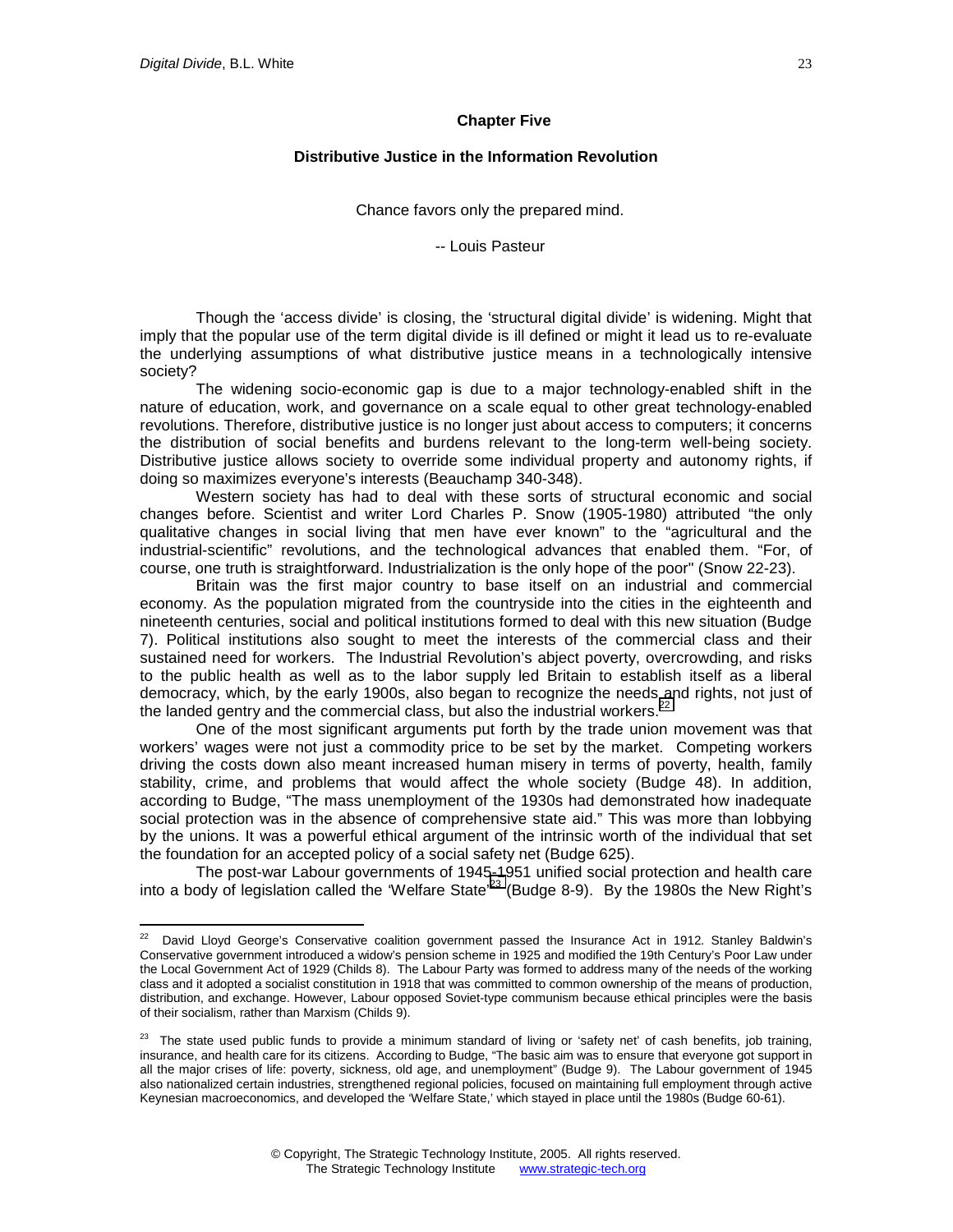doctrine of 'Thatcherism' and its belief that the market was more efficient than the state at providing everyone with goods and services, caused it to ignore or refuse to intervene in the closing of factories and mines concentrated in the north. They also sought to reduce the number of government employees from 700,000 to 590,000 (Budge 13). The subsequent dislocations set the stage for Labour to return to power after an 18-year absence, but with a new twist – the 'New Deal.'

Tony Blair's Labour Party came to office in 1997 and accepted both the EU's Monetary Union and Social Chapter, which, as noted by Budge, provided "an unprecedented opportunity for Labour governments to pursue their policies with the consent of both industrial and financial interests…and advance its social policies without creating a crisis of confidence" (23). Unlike previous Labour governments, Blair supported the idea of increasing the size of the national economy to the benefit of all of the UK's citizens (Budge 77). Therefore, Labour was no longer opposed to private education, private provision of transport, and owner occupied housing, and it sought to move the social safety net in the manner of Bill Clinton in the US – from welfare to work.

Today, through technology-enabled globalization of work, society stands in the midst of another significant economic transformation that brings with it tremendous social upheaval and competitive claims on resources. While one could easily applaud the admirable goals of those who seek to close the digital divide by making ICT more available to the poor, they may not have adequately taken into account the structural changes in the nature of the economy.

Over the past 30 years, the United Sates and the developed world has been impacted by global economic restructuring facilitated by ICT. Free market purists, such as the Cato Institute's Dan Griswold, tend to theorize at the macroeconomic level regarding the impact of technology on the dislocation of individuals. Paraphrasing Griswold, technology tends to shift resources to sectors where worker productivity (relative to wages) and returns on investment are higher compared with other domestic industries, while eliminating jobs in less productive and less profitable sectors. Technology forces less efficient producers to either modernize their production processes or face bankruptcy. The capital and workers forced to leave the declining industries can then be employed in industries that are more efficient, competitive, and profitable (Griswold 3). But even Griswold noted in 1999 that the negative impact of technology is unevenly distributed:

Even the most ardent proponents of free trade will grant that its benefits, although almost always outweighing its costs, are not universally distributed. Along with the many winners come a smaller but still real number of losers: people whose jobs are indeed put in jeopardy and even eliminated by competition from imports. For those people, the benefits of lower prices, higher quality, and wider consumer choices can be swamped, at least temporarily, by the trauma of losing their jobs (Griswold 1).

Griswold's colleague Brink Lindsey, also of the conservative Cato Institute, noted that, "Even in good times, job losses are an inescapable fact of life in a dynamic market economy. Old jobs are constantly being eliminated as new positions are created. Total US private-sector jobs increased by 17.8 million between 1993 and 2002. To produce that healthy net increase, a breathtaking total of 327.7 million jobs were added, while 309.9 million jobs were lost. In other words, for every one new net private-sector job created during that period, 18.4 gross job additions had to offset 17.4 gross job losses" (Lindsey 1). Such macroeconomic abstractions of the livelihoods of individuals blur the real consequences for the 310 million job losers.

It is also Griswold who highlights the direct link between technology and the number of people displaced, "Technological change and other nontrade factors account for most of the

 $^{24}$  Unemployment reached 12 percent in the mid-1980s and it rose again in the mid-1990s. In addition, though Britain signed the European Union's Maastricht Treaty, the Conservative government of John Major opted out of the EU's Social Chapter, which sought to give social rights to workers and ensured a level base for competition (Budge 22). The Social Chapter of the Maastricht agreement established a broad set of regulations on social conditions, working hours, minimum wages, and health and safety standards. The Chapter was not signed by the Conservative government, but has since been accepted by the Labour government (Budge 217).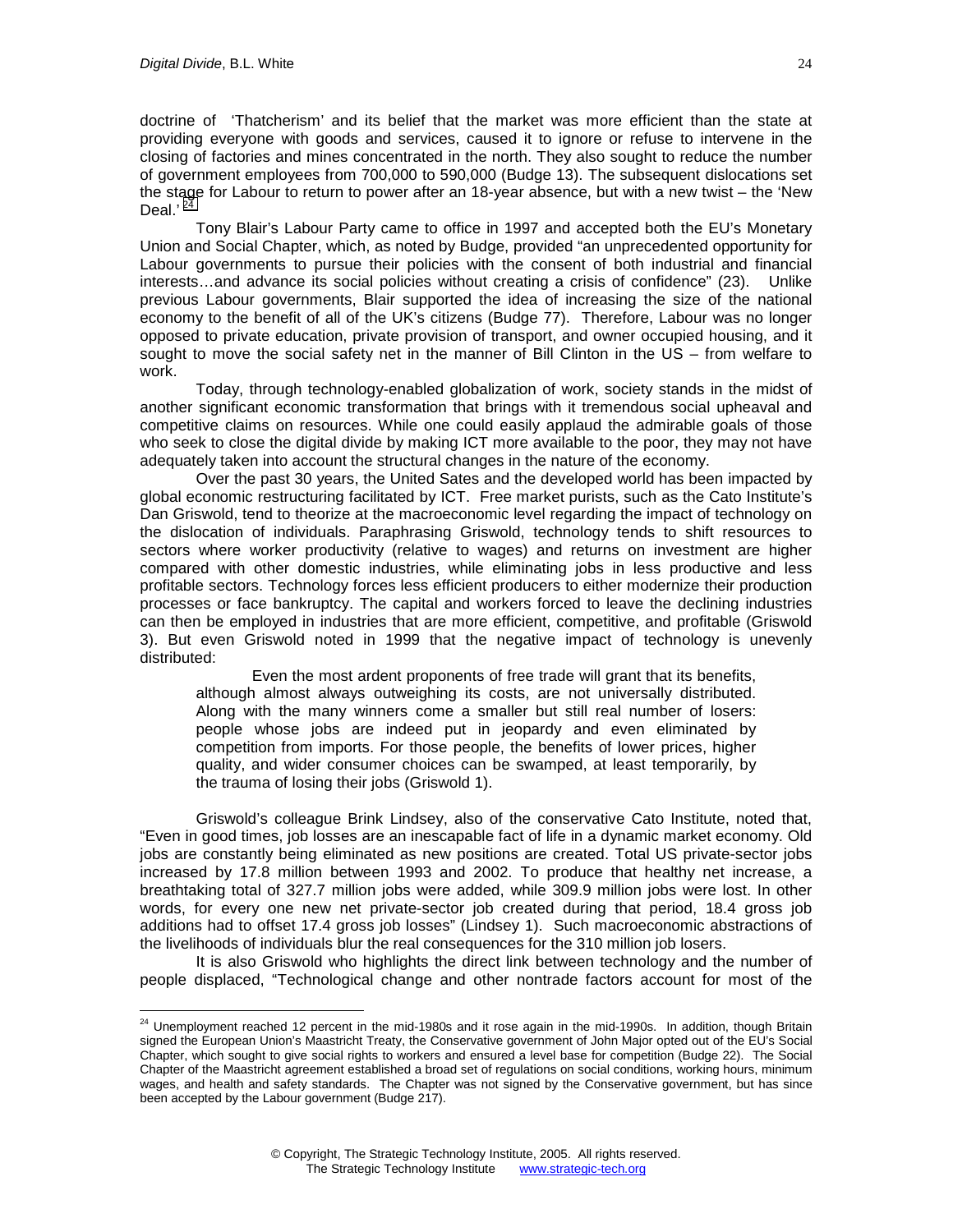workers displaced from their jobs each year" (Griswold 1). At the same time, it is technology that opens the door to new economic opportunity. The Department of Labor is forecasting a 35 percent increase in computer and math related jobs over the next decade (Hecker 83).

In the past, strategic resources were the natural materials that were turned into manufactured products. Today, information and ideas from workers are the strategic resources that improve productivity. The result is that the segments of the American population that lacked education and skills for the new technology-based economy went from resource-rich to resourcepoor virtually overnight.

The old manufacturing-centered, mass-production, Industrial Age model in which work was broken into simple repetitive tasks required little training or knowledge. In the old model of work, the US had a managerial class based on the command-and-control model. And it had a working class that wasn't expected to think. Consequently, the nation's education requirements were low by today's standards. Ray Marshall, former US Secretary of Labor, said there are three options when it comes to using technology in the workplace. First, we can have unskilled workers, managed by the elite, and supervised by bureaucrats. Second, we can have illiterate workers, using leading edge technology to compensate for their lack of skills.<sup>25</sup> The third option is to have well-educated workers using leading edge technology (Adamson).

Lindsey notes that, "Management and professional specialty jobs have grown rapidly during the recent era of globalization. Between 1983 and 2002, the total number of such positions climbed from 23.6 million to 42.5 million -- an 80 percent increase. In other words, these challenging, high-paying positions have jumped from 23.4 percent of total employment to 31.1 percent. According to the Bureau of Labor Statistics, projections for 2002–2012 are that management, business, financial, and professional positions will grow from 43.2 million to 52.0 million, a 20 percent increase (Lindsey 4). Economist Daniel Hecker notes that, "Within this occupational group, about one-fifth of the new jobs will be in professional, scientific, and technical services, which include management, scientific, and technical consulting, and accounting, tax preparation, bookkeeping, and payroll services" (81). However, even though the vast majority of all jobs in the global economy do not yet require a college degree, they demand an enormous amount of training so that the front line employees can adapt quickly and effectively to new processes and new technologies.

So, the change from an industrial to information economy is as sure and as troubling as the change from an agricultural to an industrial base. As Heidegger reminds us, one cannot avoid technical culture. Trying to do so will keep humanity from realizing the potential of 'salvation' and, instead, cause it to fall into the 'danger' of technology. "Man will never be able to experience and ponder this that is denied so long as he dawdles about in the mere negating of the age" (Heidegger 136). In a manner very similar to Heidegger, Lindsey summarized the options ahead for workers in the global technological economy:

In recent years, many Americans have lost their jobs and suffered hardship as a result. Many more have worried that their jobs would be next. There is no point in denying these hard realities, but just as surely there is no point in blowing them out of proportion. And regardless of whether economic times are good or bad, some amount of job turnover is an inescapable fact of life in a dynamic market economy. This fact cannot be wished away by blaming foreigners; it cannot be undone with trade restrictions.

Public policy can lessen the pain of economic change. It can ease workers' transitions from one job to another; it can produce better educated and better trained workers who are capable of filling higher-paying, more challenging positions; it can promote sound growth and avoid, or at least minimize, economywide slumps. But there is no place for policies that seek to stifle change in the name of preserving existing jobs.

 $^{25}$  For example, when one goes into a fast food restaurant today and sees a hamburger symbol on the cash register, one knows that the cash register has enough intelligence in it to work out the price of the item and the number of times the button was punched, so there is no reading or counting required by the unskilled worker.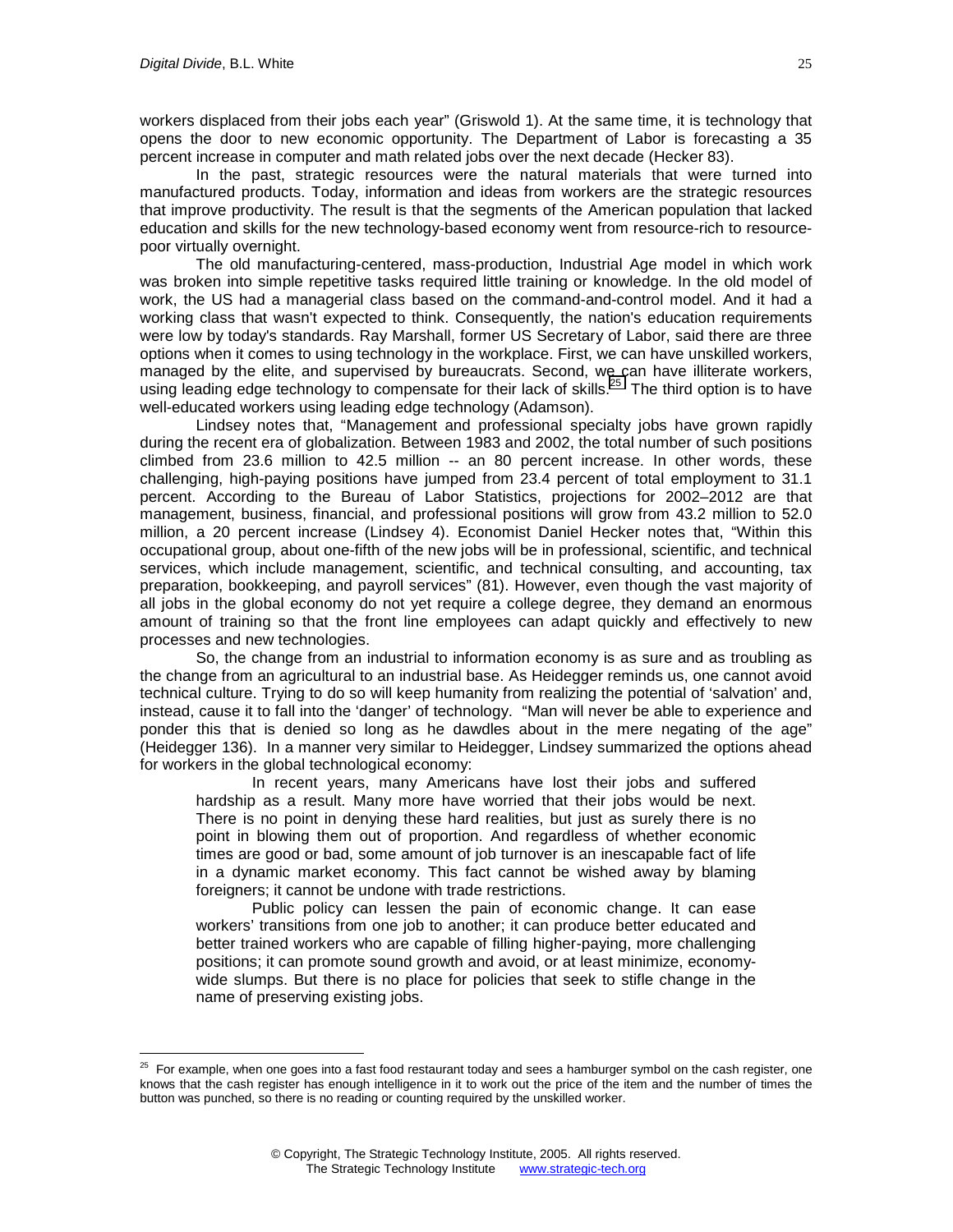The innovation and productivity increases that render some jobs obsolete are also the source of new wealth and rising living standards. Embracing change and its unavoidable disruptions is the only way to secure the continuing gains of economic advancement (Lindsey 11).

The new global information-intensive economy needs workers that can quickly adapt to changes in the marketplace and make critical decisions at lower and lower levels of the work force hierarchy. In fact, today people can expect to have four or five different careers during their working lives, as opposed to having one job on an assembly line doing the same task over and over in a machine-like fashion. It is a very different world in front of us, and those in disadvantaged communities need to make systemic changes to at least get on the first rung of a technologically-based economic ladder.

Since lifelong learning and skills retraining are required, policies that seek to close the digital divide would make new technologies and educational tools available to anyone, anytime and anywhere. Apple's former Chairman, John Sculley, best described a vision for education in saying, "By the end of this century [the Twentieth Century], we want to create in this country a true learning society -- where learning is not bound by the age of the students, or the walls of the institution, but where it is a lifelong process rich in knowledge and rich in enjoyment" (White). Much of this technology is already here and is, or will be, adopted for this purpose. This includes multimedia, two-way video conferencing, portable wireless technologies, intelligent agents, and high-speed digital communications networks. The National Information Infrastructure, as it was called during the early days of the Clinton Administration, is now what has become the World Wide Web and is one of the essential pieces in leveling the playing field by allowing access to the same educational and research resources for all.

Sculley argued that in the information age, the ability to exchange information not only with classmates but with the city library, commercial databases, bulletin boards, or even the Library of Congress can help students develop lifelong skills for accessing and handling information (White). In barely 10 years, the personal computer evolved from a classroom novelty to a widely used instructional tool.<sup>26</sup> Today, Apple's predictions of a student using computer to explore a virtual museum, moving room to room, examining exhibits via long-distance interactive three-dimensional movies has come true. New technologies, such as multimedia and distance learning with telecommunications technologies, are ways of leveraging our best teachers, our best schools, and giving the educational reform movement a chance to take hold in a place where it can be most effective-- the classroom. The technology exists to accomplish all of these tasks, but the question of equitable access remains.

Sculley argued that this technology cannot be available only to the affluent. America must avoid the trap of "haves" and "have-nots." Inner-city schools and deprived rural areas must also have access. The popular myth that kids who have not grown up with the same advantages as affluent kids are unable to learn at the same rate has been disproved. What children from disadvantaged backgrounds need is a chance to be exposed to the kind of mind-amplifying tools that more affluent kids have. That is a very important finding for the nation because we are a multicultural, very diverse population and America has to build on that strength (White).

However, reforming the US work and education models has not and will not be easy. Among other things, it requires investments. This country invested in interstate highways, electric power grids, network television, and national newspapers, for the purpose of increasing access to physical resources. In the same way, the new education system requires investment, one that is as important as any investment ever made in the infrastructure of this country. However, those educational investments should not be simplified into the tangible artifacts of computers and

 $26 \overline{6}$ 26 Using computers for learning is different than the traditional way of teaching, because it offers an interactive environment for the user. The personal computer is a tool with which one can try things, make mistakes, and learn through trial-and-error. The act of doing something is a far more effective means of learning. The computer's graphics capabilities offer an important advantage to students who learn best with visual reinforcement. Interactive multimedia is computer-centered learning that combines text, action and still pictures, animation, sound and music to produce a learning environment that is rich in sensory content. Such environments accommodate students' individual learning styles and give them a chance to experience what they are learning --a key component in comprehension and retention (White).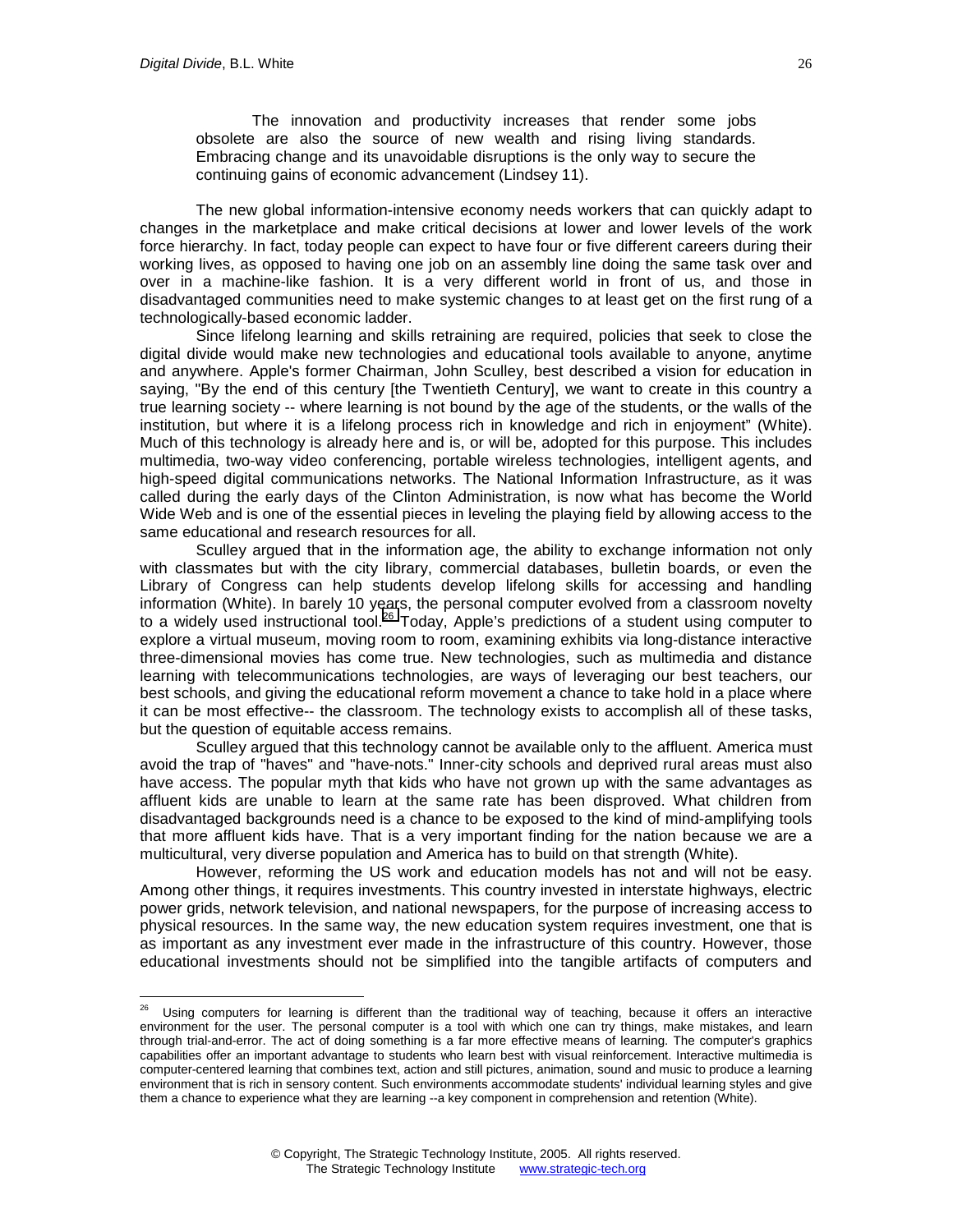networks alone; human capital development has to be the goal of education. This will directly affect the quality of life, our productivity as a nation, and America's ability to compete in the new global economy information-age economy.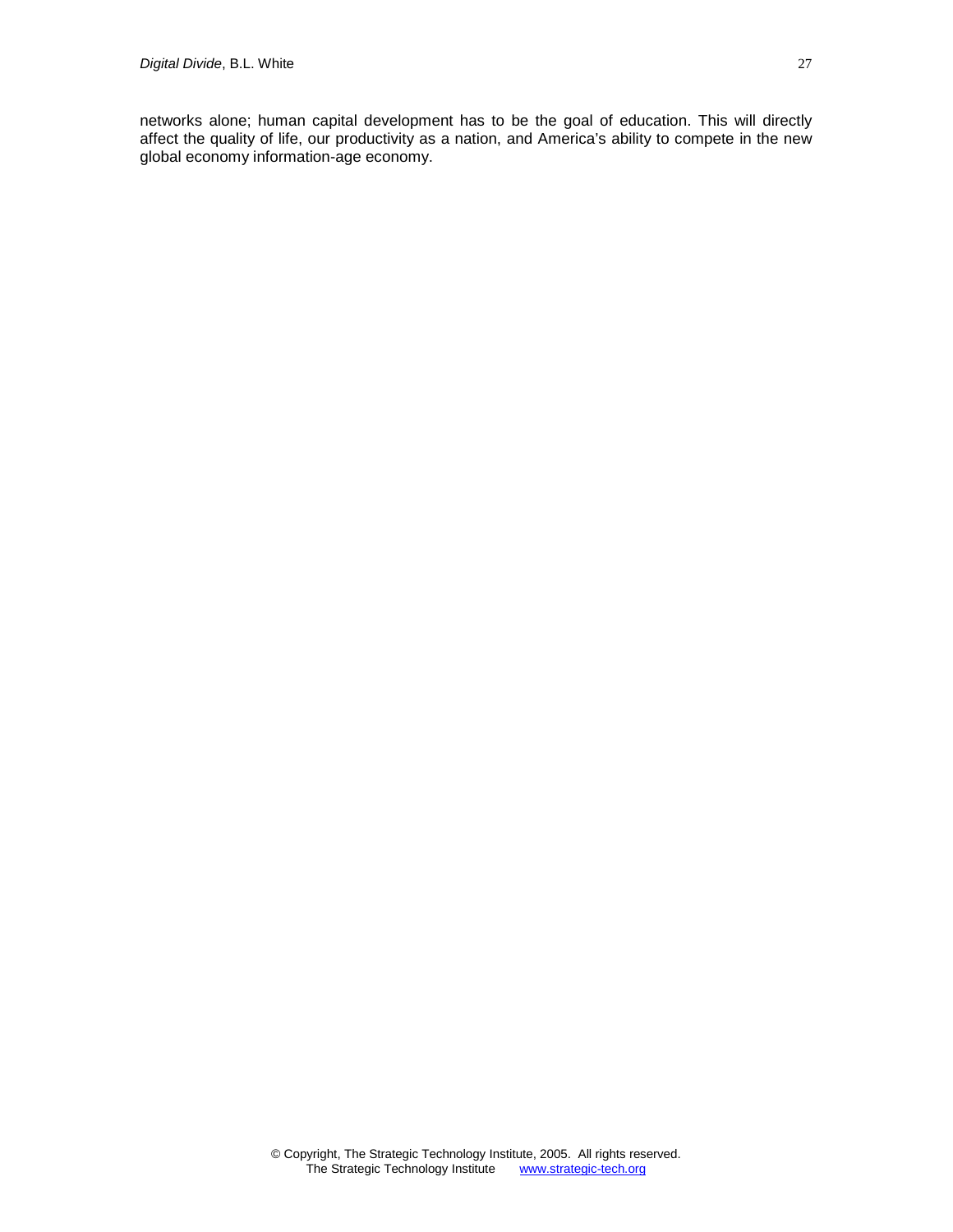# **Chapter Six**

# **Insufficiency of ICT**

If the only tool you have is a hammer, every problem is a nail.

-- Abraham Maslow

If access to Information & Communications Technology is made available as a part of a progressive government plan to assist in closing the access gap, rather than leaving it to raw market forces, what are the likely benefits and disadvantages? The Internet can no longer be seen as the sole domain of ICT experts. It has evolved into a global resource and, like other global resources, divisions have emerged over how best to exploit it.

ICT has been elevated by some proponents, beyond consumer technology, to a fundamental vehicle for obtaining economic, educational, and social justice. "We want to take the telecenters to the poorer areas in the periphery, to reduce the social and economic divide," said Beatriz Tibirica, coordinator of a Brazilian project called E-Government. "Access to technology is fundamental in order to get full rights and opportunities in modern society", she added (Bacoccina).

According to the World Bank's report issued at the 2001 Summit of the Americas, information and communications technologies are critical to the economic development of societies. Therefore, ICT became widespread in many developing countries during the 1990s, with annual rates of investment doubling between the first and second half of the decade (World Bank 1). In addition, the World Bank believed that ICT offers new avenues for economic development of special relevance for the poor in economic opportunity, inclusiveness, and provision of government services:

- Economic opportunities. Electronic commerce through the Internet opens up substantial new areas of international trade to developing countries. Two sectors with great potential to benefit are service industries, many of which are becoming tradable commodities for the first time, and small and medium enterprises, which benefit from the low cost of access to the global marketplace.
- Costs of exclusion. ICT services can substantially reduce the costs of distance and isolation borne by poor, especially rural, households, whose members must often travel long distances to communicate, and obtain vital information. Their isolation causes them to miss out on employment and other economic opportunities.
- Improving government and public services. ICT offer powerful tools to improve the efficiency, quality, and reach of public services that are important for poverty alleviation, such as education and health. ICT can also broaden political participation and increase the transparency of government 1. (World Bank 1).

However, the World Bank's *World Development Report 2000/2001* found that, while almost a third of people in industrial countries had access to a computer in 1998, barely three percent of the developing world had access. Likewise, the OECD reports that the digital divide has been most pronounced in the lowest income areas of the world. Often, the lack of basic network infrastructure significantly hampers the adoption of new technologies. Internet technologies, which often require an expensive outside connection from the country to the world, have been particularly slow to reach users in low-income economies. As an example cited by the OECD, the total population of Liberia must share an international Internet connection of just 256 thousand bits per second (256 Kbps), the equivalent of just one baseline residential broadband connection in the OECD countries. Other developing economies face similar bandwidth constraints. A single 100 million bits per second (100Mbps) broadband user in a leading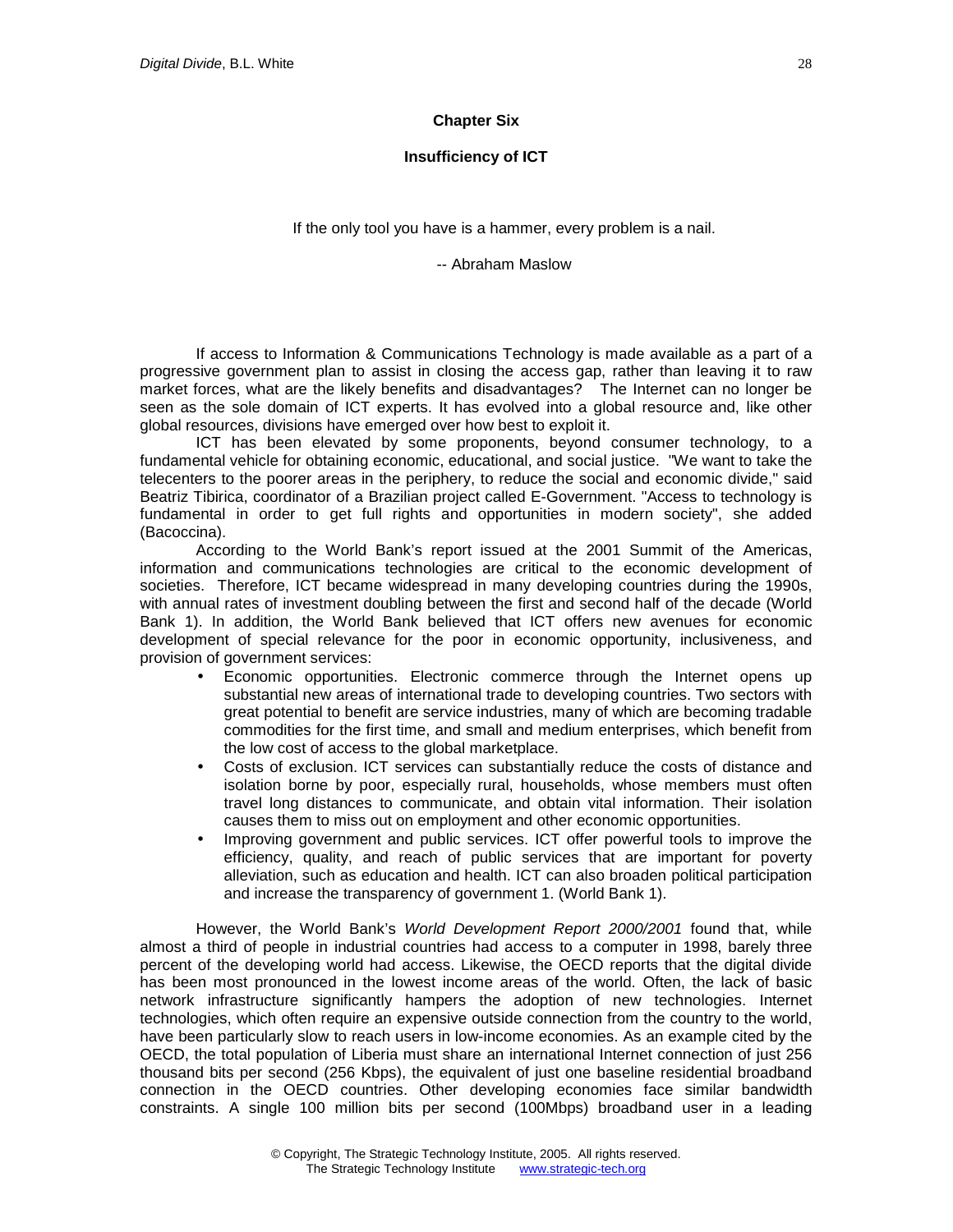broadband country such as Japan or the US has access to as much international connectivity as the 45 countries with the lowest international connectivity combined (OECD *Regulatory Reform* 7).

By 2001, the World Bank warned that governments could not rely on the power of markets alone to address the digital divide. Distance and low income of rural communities limit their appeal to private sector operators. The private sector tends to concentrate ICT investment in a few markets, and only in attractive segments of those markets. For example, Latin America and the Caribbean received over US\$20 billion in investment in private telecommunications projects in 1999. The Middle East, South Asia and Sub Saharan Africa received, by contrast, between \$1–\$2 billion in ICT investments. Within countries, ICT investments were concentrated in more profitable services for relatively well-off urban users (World Bank 1).

According to the OECD, The combination of low literacy levels and low bandwidth presents policy makers in developing economies with a bandwidth paradox. Users in developing economies often do not have literacy or ICT skills sufficient to take advantage of low-bandwidth text communication. Illiterate ICT users require audio and video technologies to take advantage of ICTs, helping to partially explain the rapid take-up of mobile telephony in developing economies. However, users in developing economies have such limited access to bandwidth that usually their only choices for communication are text-based. The result is an entire segment of the population underserved by text-based communication technologies (OECD *Regulatory Reform* 8).

In response to the Global Digital Divide Initiative of the World Economic Forum Task Force, the G-8 Okinawa Summit in July 2000 launched the Digital Opportunity Taskforce, called *Dot Force*. Dot Force was a collaboration among government, international organizations, industry, and the non-profit sector, to examine concrete steps to integrate the various efforts to bridge the international Digital Divide. The eight industrialized nations -- Canada, France, Germany, Italy, Japan, United Kingdom, the United States, and Russia -- acknowledged the advancement of the private sector in information technology and shared the vision of ICT's ability to affect key development areas of society. According to Cheryl Brown, they believed that "civil society's digital empowerment is a main base of development in the age of information and technology." Therefore, the G-8 agreed that, "global electronic commerce and pro-competitive telecommunications policies would catapult the shift to active, long-term, self-sustaining economies of the information age" (Brown 1).

To the United Nations General Assembly, ICT is a not a luxury. Their 2002 report of the UN ICT Taskforce argued that, "Greater reliance upon this can do much to facilitate the work of governance, to promote economic opportunities and to improve education and health. ICT is not an alternative to other expenditures but is a requisite tool for development. Not only are the new technologies a key to unlocking economic growth; they impinge on and can impact virtually all aspects of development. It thus deserves priority attention even in conditions of limited infrastructure and budgets" (UN 1).

Likewise, the World Bank declared in its 2000 World Development Report that, "Information and communications technologies are central to the war against poverty. They stimulate economic growth, create wealth and improve services for the poor. They increase the incomes of the poor by opening and improving markets. They provide a channel through which the voices of the poor can be heard. They speed warnings of and responses to security threats, such as natural disasters, environmental problems, harvest failures and epidemics. With ICT, countries increase productivity of other sectors, including social services. Without ICT, countries fall further behind in the struggle against poverty. Today the choice cannot be health or ICT, education or ICT. It must be health, education, and ICT" (World Bank 2). British Prime Minister Tony Blair declared in his keynote at the 2000 World Economic Forum in Davos:

What makes sense for the industrialized world is imperative for the developing world – 150 million children of primary age in developing countries do not go to school and over 900 million adults, two thirds of whom are women, are illiterate. The bane of all modern developed nations is social exclusion – a group of people, set aside from society's mainstream – who need to be offered a deal, not some more benefit. The next step is to get the new information technology to the poor as well as to the comfortable" (Gage).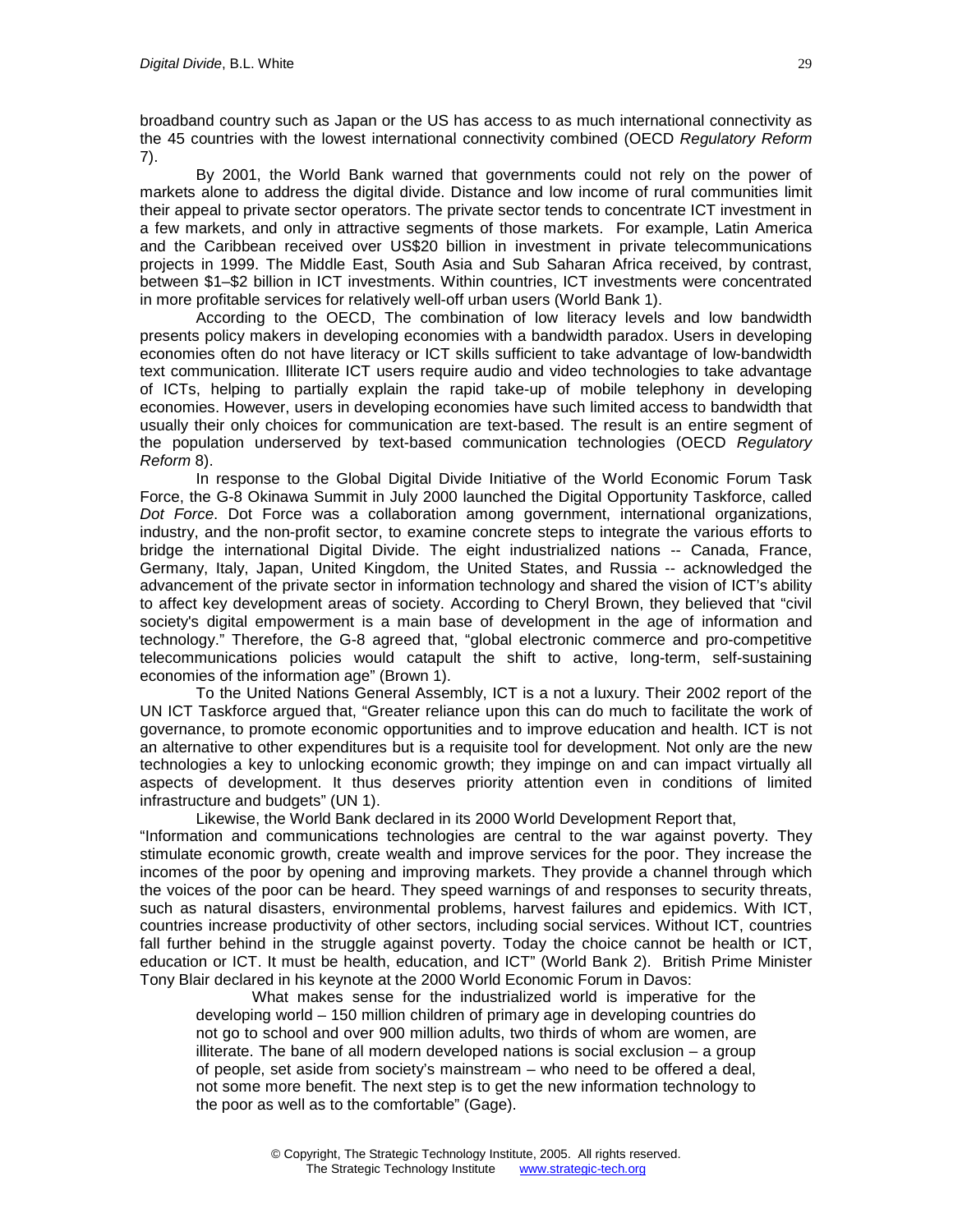The digital divide is not simply a matter of the 'haves' at an advantage, to paraphrase Edwyn James, but the 'have-nots' are at increasing risk of social and economic exclusion. Countries which lack a firm ICT infrastructure become marginalized as electronic commerce grows in importance. "They are incapable of sharing in the new route to prosperity which ecommerce affords, and remain dependent on the export of basic commodities, for which the world price is often in decline," notes James. $27$ 

Philosophical theories of justice attempt to resolve questions of distributive justice by providing explanations as to why distinctions are made in any unequal distribution of benefits and burdens (Munson 37-38). According to Robert McGinn, distributive justice is a trumping factor over strict utilitarian standards (McGinn, *Ethical Issues* 12-13). Therefore, a just Rawlsian society is not one where everyone is equal, but one in which inequalities must be demonstrated to be legitimate. Most importantly, John Rawls argued that everyone must be given a genuine opportunity to acquire membership in a group that enjoys special benefits (Munson 22-23). So, the moral argument should not be restricted to the distribution of computers, but it needs to be expanded to address the *distribution of relevant benefits*. Therefore, the moral question that needs to be addressed is to what extent should market forces be allowed to create an unfair distribution of benefits when the digital divide is not just a case of technology diffusion, but a profound change in the social and economic foundation for global society, and Therefore, each person has a right to basic communications and educational infrastructure?

Since the digital divide is not about the distribution of technology, but about the *distribution of opportunity* in a technology-enabled global economic and social order, is it ethical to allow major sectors of the population to be marginalized as a result of technological change? A raging debate centers on what can be done globally to alleviate the digital divide, provide a fairer distribution of ICT benefits, and minimize the alienation and dislocation that accompany new technology implementation.

A *Rawlsian* approach to ethics would not allow one segment of the population to benefit at the expense of another. A revised hierarchy of material principles of distributive justice would enable a more just distribution to a globally needy underserved population. Traditional philosophical approaches suggest allocation of scarce resources based on (Beauchamp 228):

- 1. To each person an equal share (egalitarian)
- 2. To each person according to need (beneficence $^{28}$ )
- 3. To each person according to effort (cost effectiveness)
- 4. To each person according to contribution (scientific utility)
- 5. To each person according to merit (social utility)
- 6. To each person according to free-market exchanges (libertarian)

 "Most societies invoke several of these material principles in framing public policies, appealing to different principles in different spheres and contexts," according to Beauchamp and Childress, however, in the United States, it seems that an over reliance on fee-market exchanges has led to a defacto allocation scheme internally, and a denial of resources and services to those external countries and cultures who cannot afford to pay inflated, profit-oriented, US market rates (Beauchamp 228-229). This conflicts with the well-established sense of justice and fairness espoused by Rawls.

The implications of Rawls' principles are that everyone is entitled to the infrastructure of communications, information, and education. Inequalities in the technology diffusion system can be justified only if those in most need can benefit from them. To the degree that the previous two conditions are not met, as in the digital divide, a wholesale reform is called for that would provide ICT infrastructure to those who are unable to pay (Munson 24-25).

 $\overline{a}$  $27$  For example, Africa's share of world trade fell from about 4% in 1980 to less than 2% by 2001, according to IMF figures (James).

<sup>&</sup>lt;sup>28</sup> Beneficence requires that policymakers act in ways that promote the welfare of the public. It is not enough to 'do no harm;' a practitioner must proactively seek to work on behalf of society's best interests (Munson 34-35).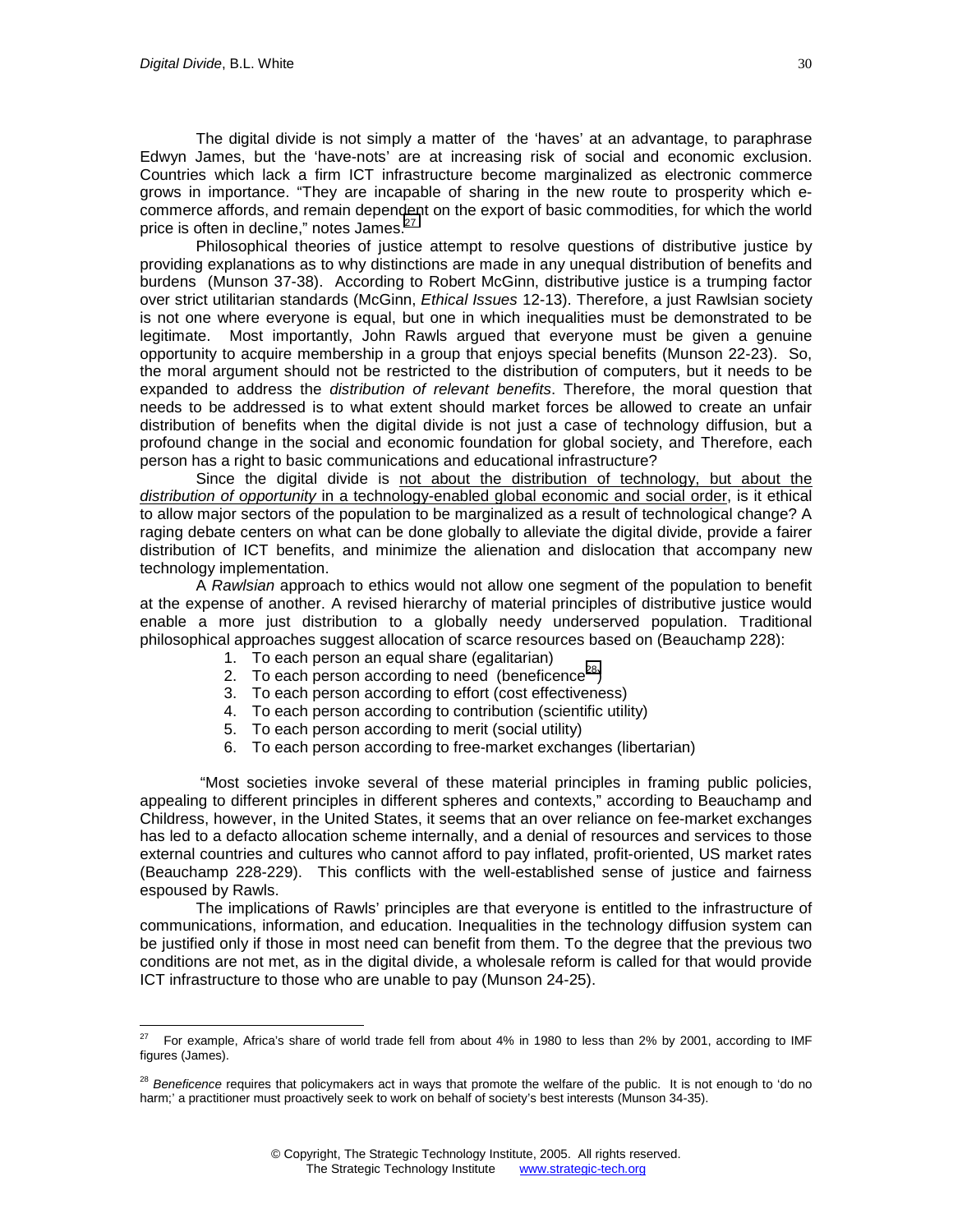A more globally fair distribution might be based on the following hierarchy of principles and assumptions, in this explicit order:

- 1. Egalitarian. If resources are still constrained, then…
- 2. Social utilitarian. If resources are still constrained, then…
- 3. Scientific utility. If resources are still constrained, then…
- 4. Individual beneficence. If resources are still constrained, then…
- 5. Cost effectiveness. If resources are still constrained, then and only then…
- 6. Libertarian, especially as it relates to technology in support of individual
- desires…then
- 7. Lottery, as a tie-breaker

Under Rawls, as well as the *Harm Principle* and the *Welfare Principle*, the rich would not be permitted to exploit the poor who need life's physical basics and basic ICT infrastructure.<sup>29</sup> Another principle that would work toward making ICT available globally on a fairer cost basis is to require ICT companies to adhere to what Paul Farmer calls a *uniform ethic* in return for the extraordinary privileges granted to their industry by society. Since the ICT industry benefits from publicly funded research, government-granted patents, and R&D tax breaks, and since it makes products vitally important to public communications, it should be accountable to society at large, rather than just to its shareholders. Farmer argued for this uniform ethic for the pharmaceutical industry, and it seems like an appropriate extension to ICT companies as a condition for entry into any national and international marketplace (Farmer xxvii).

In providing Rawlsian-style benefits to those most negatively affected by technological change, how should opportunity be provided? In education, are skills training enough or must one be trained for full empowerment in the new social order? In economic development, is it adequate to provide an opportunity for a job in the digital economy, or must one be given the ability to produce? Is it enough to provide the twenty-first century equivalent of the civil rights won in the 1950s and 1960s, e.g., the vote, nondiscrimination in public services, equal access to education, nondiscrimination in employment, or must one be made a fully capable player in participatory democracy and the global economy?

Can increased access to computers and the Internet make a difference in the 'real digital divide'? As Edwyn James stresses in reference to computer-based educational experiences in Mexico, "In every case, the Mexico model has worked largely thanks to the combination of wellqualified tutors at the transmitting end of the system, and local 'persuaders' in the rural areas to win the students over to this novel educational method. Computers alone are not enough to join the e-economy. Digital literacy is essential too" (James).

India provides a vivid example of how an educated population can position itself to take advantage of new technological developments. Its has come a very long way from its pre-1947 ruler by the British Raj, under which India's literacy was only 17 percent, life expectancy was 32.5 years, and its industrialization was designed to supply raw materials for British mills (Sachs, *End* of Poverty 174). Due largely to the massive investments in global broadband and satellite communications infrastructure prior to the 2000-2001 high technology crash – referred to as the 'dot com' bubble – plus the falling prices of computers, intellectual work can be done from virtually any place in the world. India, with its middle class of over 300 million, its large cadre of literate highly-trained professionals, and its low cost structure, is successfully competing for outsourced global knowledge work, not because the technology is there, but because trained, literate, English-speaking doctors, accountants, engineers, and software developers are able to use the technology.

As observed by New York Times columnist Tom Friedman, "India is a country with virtually no natural resources that got very good at doing one thing – mining the brains of its own people by educating a relatively large slice of its elites in the sciences, engineering, and

<sup>29</sup> Under the *Harm Principle*, society may restrict the freedom of people to act, if the restriction is necessary to prevent harm to others. The *Welfare Principle* holds that it is justifiable to restrict individual autonomy if doing so will result in providing benefits to others (Munson 43-45).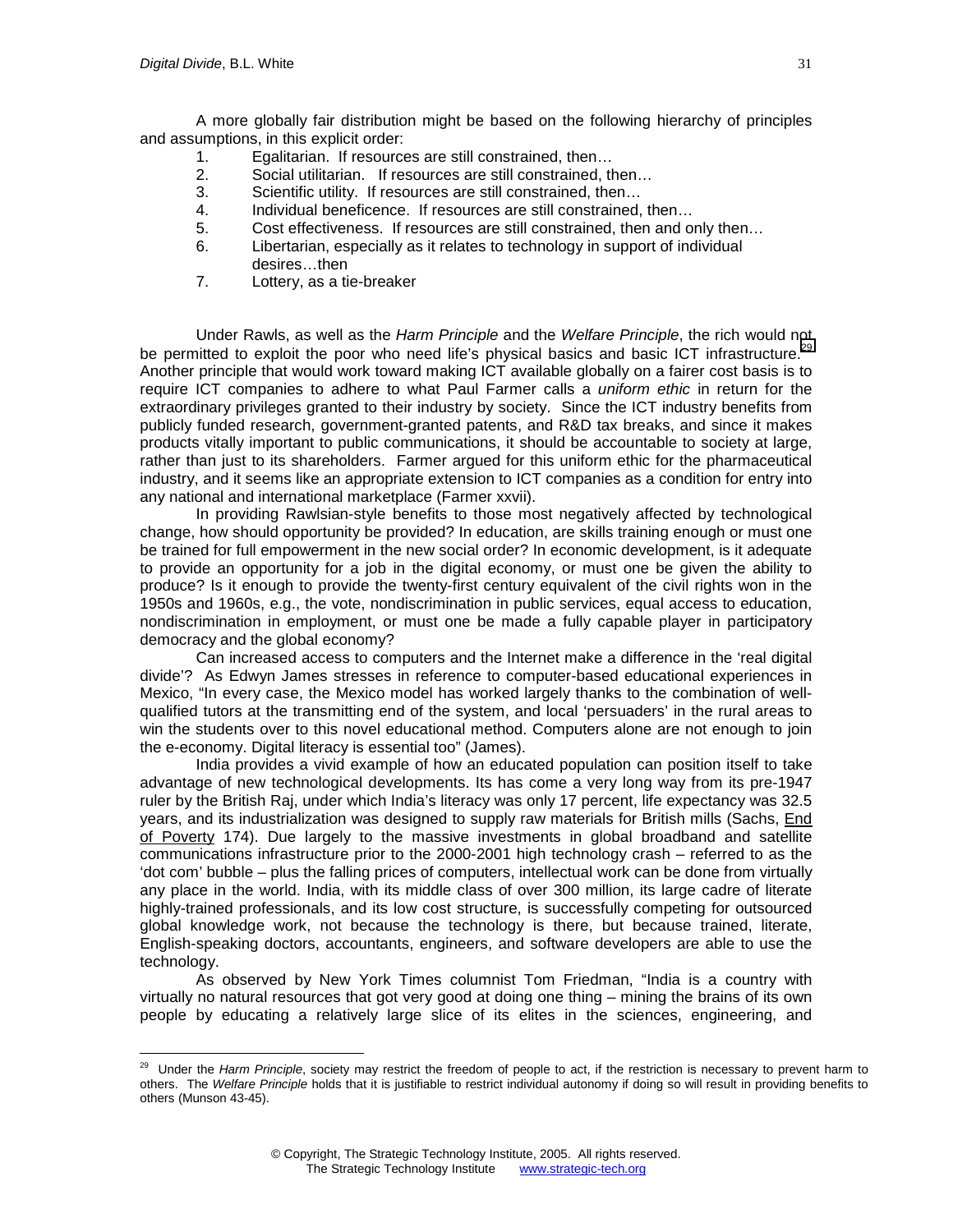medicine." In the fifty years since their founding by Jawaharlal Nehru, "Hundreds of thousands of Indians have competed to gain entry and then graduate from these IITs [Indian Institutes of Technology] and their private sector equivalents (as well as the six Indian Institutes of Management, which teach business administration). It's like a factory, churning out and exporting some of the most gifted engineering, computer science, and software talent on the globe" (Friedman, World 104). India's business schools produce an estimated 89,000 MBA graduates per year (Friedman, World 31).

A generation of Indian engineers and entrepreneurs took leadership positions in Microsoft, McKinsey & Company, Citigroup, investment banks, IT firms, and other major international companies (Sachs, End of Poverty 179-180). Those overseas Indian executives established business relationships back in India. When the US and European high technology downturn occurred in the early 2000s, India's low cost structure, its highly-educated middle class, and its well-placed expatriates allowed it to take advantage of the global technology infrastructure that had been put in place.

There are over 245,000 Indians staffing call centers providing customer support and telemarketing (Friedman, World 24). In 2004, 100,000 US tax returns were prepared in India. The projection for 2005 is that 400,000 returns (Friedman, World 13). While a medical transcriptionist in India may only earn \$250 to \$500 per month, about a tenth to a third of what one earns in the US, their income is more than twice the earnings of low-skilled industrial workers and perhaps eight times that of an agricultural worker in India (Sachs, End of Poverty 15).

Indian technologists are also changing the rules of innovation. Whereas Indian software development may have started with outsourcing the tedious computer remediation work associated with the Y2K bug prior to the turn of the century, today, India is delivering complex high-quality information systems and the country has its own version of Silicon Valley in Bangalore. Where research and design have been the purvey of European and American multinationals who perhaps outsourced their manufacturing to developing countries, Indian R&D centers have been formed by Cisco, Intel, IBM, Texas Instruments, GE, Microsoft, and others. One thousand patents have been filed with the US Patent Office from these companies' Indian R&D units. The Texas Instruments team in India has been awarded 225 US patents (Friedman, World 30).

Economist Jeffrey Sachs notes, "India's export boom has continued to deepen, extending from traditional IT operations (basic software, data transcription, telephone call centers) to increasingly sophisticated business process outsourcing. US and European firms in the health, insurance, and banking sectors are increasingly resorting to the BPO route to cut their costs." And the export boom is not just in IT, according to Sachs. "One of the most dynamic new export sectors is automotive components, where India is becoming the location of choice for many major global producers of automobiles" (Sachs, End of Poverty 182).

Though massive amounts of poverty still exist in the Indian subcontinent, globalization of trade, manufacturing, and outsourced services seems to be good for the overall economy of the region. The World Bank's statistics indicate that in South Asia – primarily India, Pakistan, and Bangladesh – in 1990 there were 462 million people living on less than one dollar per day. By 2001, that number was down to 431 million and it is projected to be down to 216 million by 2015 $^3$ (Friedman, World 315). "The jobs are going to go where the best educated workforce is with the most competitive infrastructure and environment for creativity and supportive government. And by definition those people will have the best standard of living," observes John Chambers, the CEO of Cisco Systems (Friedman, World 323). ICT availability and Internet access are critical to India's success, but ICT alone is insufficient. As Friedman notes, "India was lucky, but its also reaped what it had sowed through hard work and education and the wisdom of its elders who built all those IITs" (Fiedman, World 113). India was prepared to take advantage of ICT when it arrived. "I saw firsthand, repeatedly," says Sachs, "how India's ability to take advantage of the new IT

 $30$  In contrast, in Sub-Saharan Africa, where globalisation of trade, manufacturing, and services has been slow to develop, the poverty rate is projected to move in the opposite direction. In 1990, 227 million people lived on less than one dollar per day. That number grew to 313 million in 2001 and it is expected to reach 340 million by 2015 (Friedman, World 315).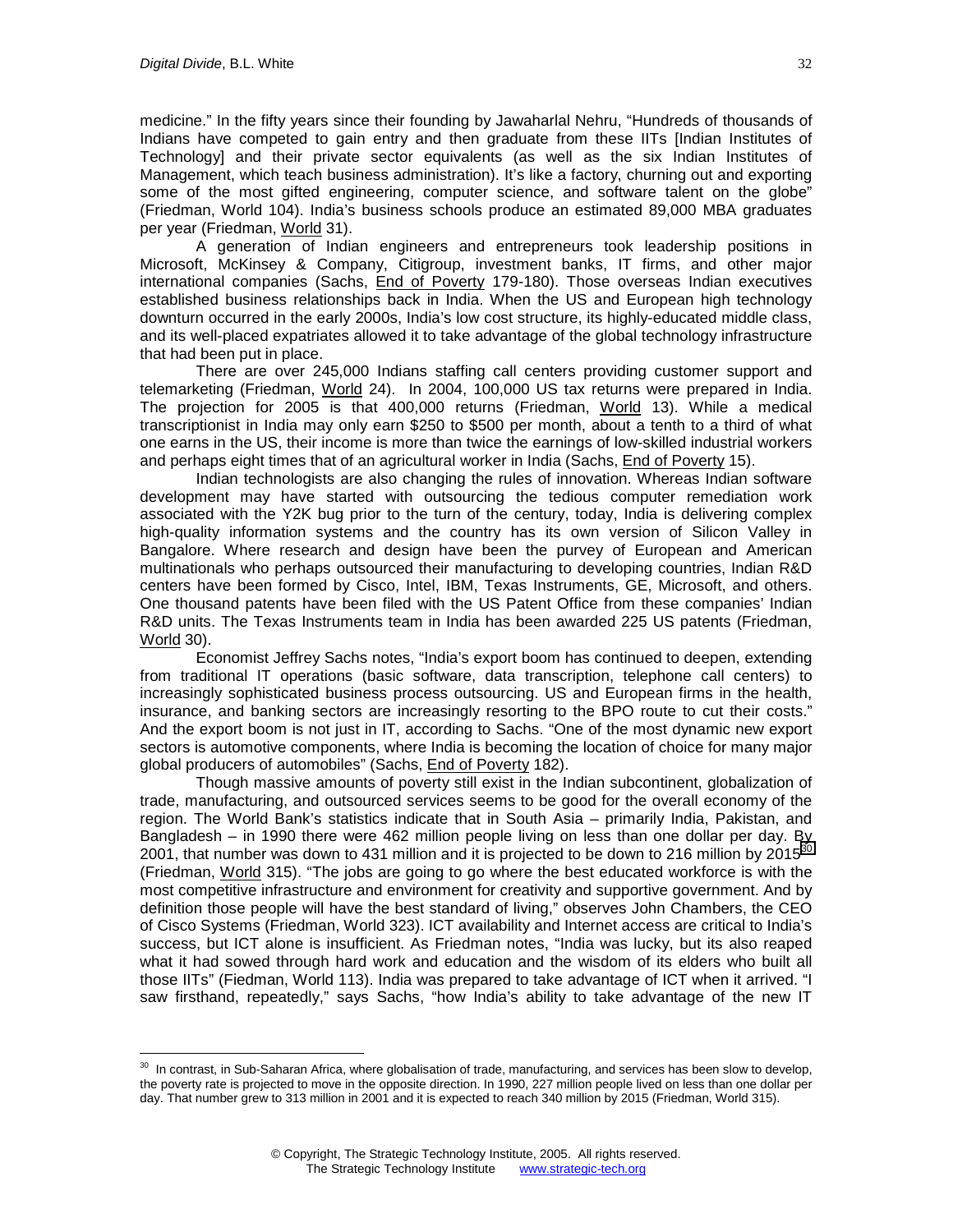possibilities resulted from its long-standing investments in higher education, especially in the Indian Institutes of Technology" (Sachs, End of Poverty 186).

The OECD member countries have emphasized ICT skills in their efforts to connect all schools to the Internet, train students in ICTs, and provide programs for non-students to obtain computer literacy. According to a 2005 OECD report, these efforts have paid off handsomely in countries such as Korea where a strong government push to supply ICT training to those affected by the 1997 financial crisis has helped fuel PC and broadband adoption (OECD *Regulatory Reform* 21). Policy makers in non-OECD countries have created similar plans and have boosted penetration rates. One such economy is Estonia where government initiatives aimed at promoting a computer-literate generation have been successful. According to the OECD:

Estonian policy makers have been successful developing a broad base of ICT skills throughout the country. The government's flagship program*, Tiger Leap*, has successfully integrated information and communication technologies into classroom instruction, resulting in a new generation of students with computer skills who demand faster Internet connections, better content and more extensive telecommunication network coverage. In Estonia, introducing students to computers early in their studies has also helped move more students towards technical careers later.

The results have been impressive with Estonians achieving penetrations equal or higher than other richer countries in Europe. In June 2004, TNS Emor Internet usage surveys show that 52 percent of Estonians between the ages of 6 and 74 use the Internet. The same study finds that the most active Internet users are people between the ages of 12 and 24, 90 percent of whom use the Internet. The percentages are also high for primary school students where two-thirds of students between the ages 6 and 9 are Internet users.

In addition to teaching ICT skills early to students, Estonia's policy makers have made promoting ICT use a priority. One example is new street signs giving the direction and distance to the nearest public Internet access point. The signs are marked with '@ Internet', an arrow and the distance to the nearest of 700 public Internet access points across the country. The government has also taken a proactive approach to integrating computers and telecommunications into government activities. The Estonian government has paperless 'e-cabinet' meetings where government cabinet members can examine documents and cast votes via computer. Estonia's projects have largely been a success, with mobile, fixed and Internet penetration rates as high as other leading European economies (OECD *Regulatory Reform* 21).

With the need for technical literacy and broad education established as a prerequisite to computerization, just what kind of 'appropriate education' should one strive for, if relevant distributive justice is the goal? In education, are skills training enough or must one be trained for full empowerment in the new social order?

This debate rages today much as it did in the late nineteenth and early twentieth centuries in America. The debate between the Booker T. Washington and W. E. B. DuBois schools epitomizes the conflicting opinions. Booker T. Washington, author of Up From Slavery and former President of Tuskegee Institute, faced the dilemma while aiding ex-slaves in making the transition to a producer-consumer society; one in which blacks had to pay their own way in a foreign economic system.<sup>31</sup> He urged strong vocational education in agriculture and the skilled

<sup>&</sup>lt;sup>31</sup> Booker T. Washington based all his hopes for himself, his students, and his people on the civility between blacks and whites. In a time of little cheer, and less choice, he tried to return good for ill and vowed, "I will allow no man to drag me down so low as to make me hate him." He also had a different outlook on success, "I have learned that success is to be measured not so much by the position that one reaches in life as by the obstacles which he has overcome while trying to succeed." And if he truly believed this, he surely had enough obstacles to overcome. He made the long journey from slave cabin to Hall of Fame, from sleeping outdoors to enrolling at Hampton Institute, to dining with President Roosevelt.

Washington was the driving force behind Tuskegee and his personal philosophies were stamped on the school from its founding. At Tuskegee learning and doing were linked from the beginning. Teachers and students made the bricks that built their labs and libraries, stuffed the mattresses they slept on, and they raised the food they ate. Washington said, "Onward and upward", but he did not say how far or how fast.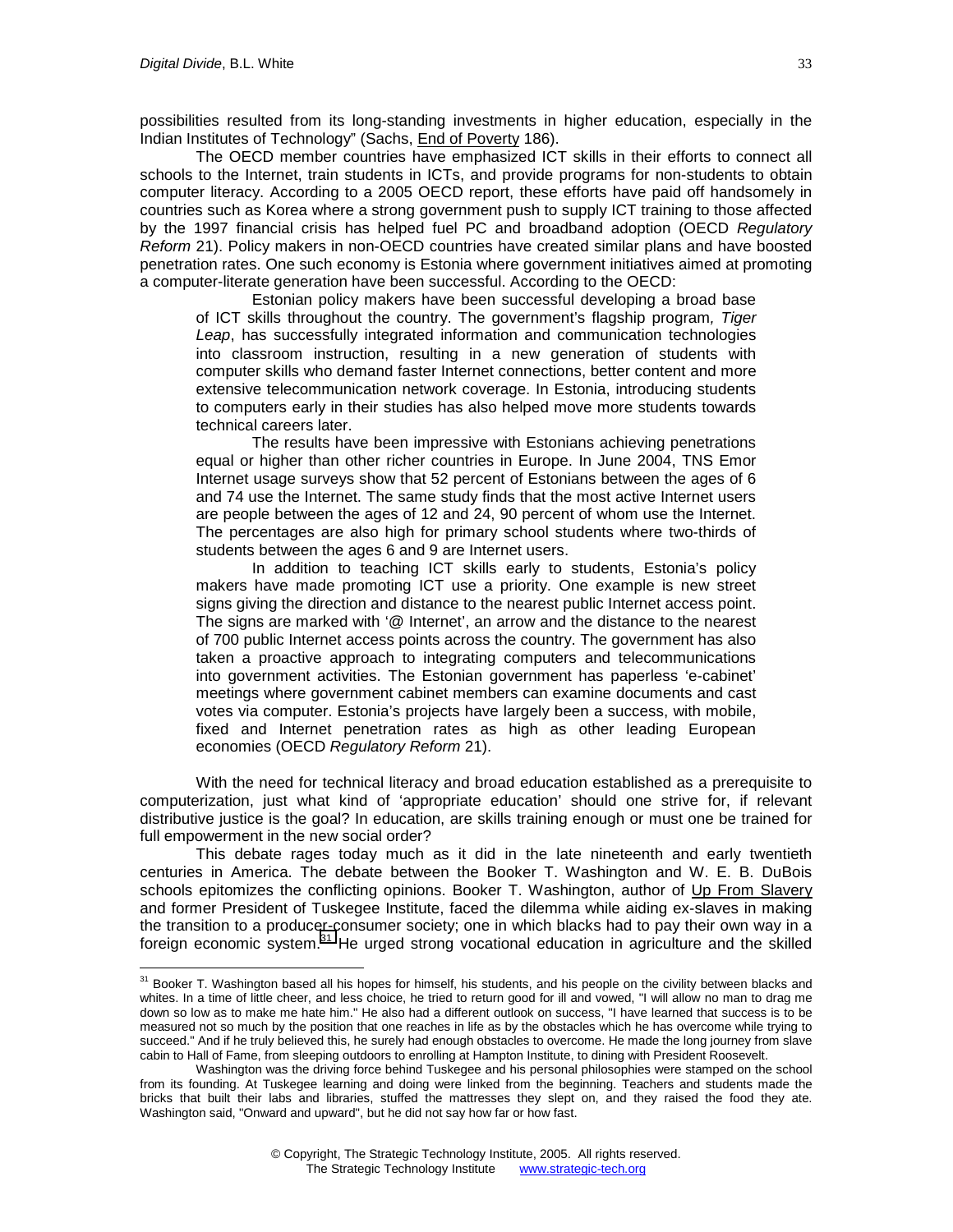trades at the expense, if necessary, of a broad based education (Washington 131-158). Largely seen by today's blacks as conciliatory to whites, Washington's arguments deserve further examination and updating as we make the transition to a new global economy in which India is experiencing rapid growth in the ICT services sector and Asia has experienced two decades of growth as a assembler and manufacturer of ICT products.

It was Washington's 1895 speech before the Cotton States and International Exposition, called the" Atlanta Compromise," that caused the most furor among blacks. He asked white Southerners to abide by the law and to aid in the education of blacks. He asked blacks to postpone their fight for political power and social justice until they gained more prosperity. His argument was based on the hope that, if whites were not pressed, their growing admiration for the achievements of blacks would lead them to grant blacks the place in society which they had earned (Washington 131-158).

Others did not share his hopeful view of whites. Dr. W. E. B. DuBois, the Harvard educated black professor who later served as an editorial voice for the NAACP, wrote that Washington had given up three things essential to black improvement: the vote, social equality, and liberal education. DuBois believed that success meant more than monetary gains. He accused Washington of preaching the 'Gospel of Work and Money' to the extent of overshadowing the higher aims of life. He also blasted Washington for accepting the alleged inferiority of blacks. DuBois eloquently states in his, Souls of Black Folk, that "manly self-respect is worth more than lands and houses, and that a people who voluntarily surrender such respect, or cease striving for it, are not worth civilizing." Further stating, "Is it possible, and probable, that nine millions of men [blacks] can make effective progress in economic lines if they are deprived of political rights, made a servile caste, and allowed only the most meager chance for developing their exceptional men?" DuBois set the stage for a great disagreement over methods of reaching the same goal -- compromise vs. confrontation (DuBois 42-88).

Just as DuBois believed in first a rigorous training of the mind in various academic disciplines and then training in a specific trade for breadwinning, today many educators and scholars are advocating back to basics plus a strong sprinkling of the classics. Just as Washington believed in training for survival first, then training in the arts and letters ''as intelligence and wealth demand," business leaders today argue that schools are not preparing students for the job market. Who is right? There are no clear answers but consider the dilemma. The global economy must have thinking beings, yet our technology-based society demands marketable, quantifiable skills for survival. Perhaps both men are correct.

The answer lies not in decisions requiring *either* academics *or* trades, but *both* scholars *and* inventors, global vision *and* local action, entrepreneurs *and* skilled workers. The greatest need today is for creative, technically literate people who can think through problems, communicate them succinctly, and get results with minimal non-renewable resources. We need people who are generalist in all things and specialists in a few.

Our educational process is designed to accommodate the needs of an industrial society andit is becoming increasingly obsolete as the industrial society becomes more obsolete. So, business leaders are correct. We aren't training students for today's high-tech business world. The scholars indeed are also correct. We have spent too much time teaching vocations and not enough teaching the arts and letters. Students may be able to get jobs but they can't think independently or creatively. And so the DuBois -Washington debate rages.

What is an appropriate education today? Software developers certainly need an in-depth technical education but most of the population will be computer users. The ability to use computers comfortably is the key to being functional in an information society. If one looks at those professions which regularly use computers to do their work, but which don't consider computer science as part of their specialty, two things become apparent, according to Vico Henriques. First, people working with computers have the confidence that it is just another tool to help them perform their jobs. They use computers as a secondary tool, just as they use telephones, calculators, or typewriters. The second is that people who work with computers are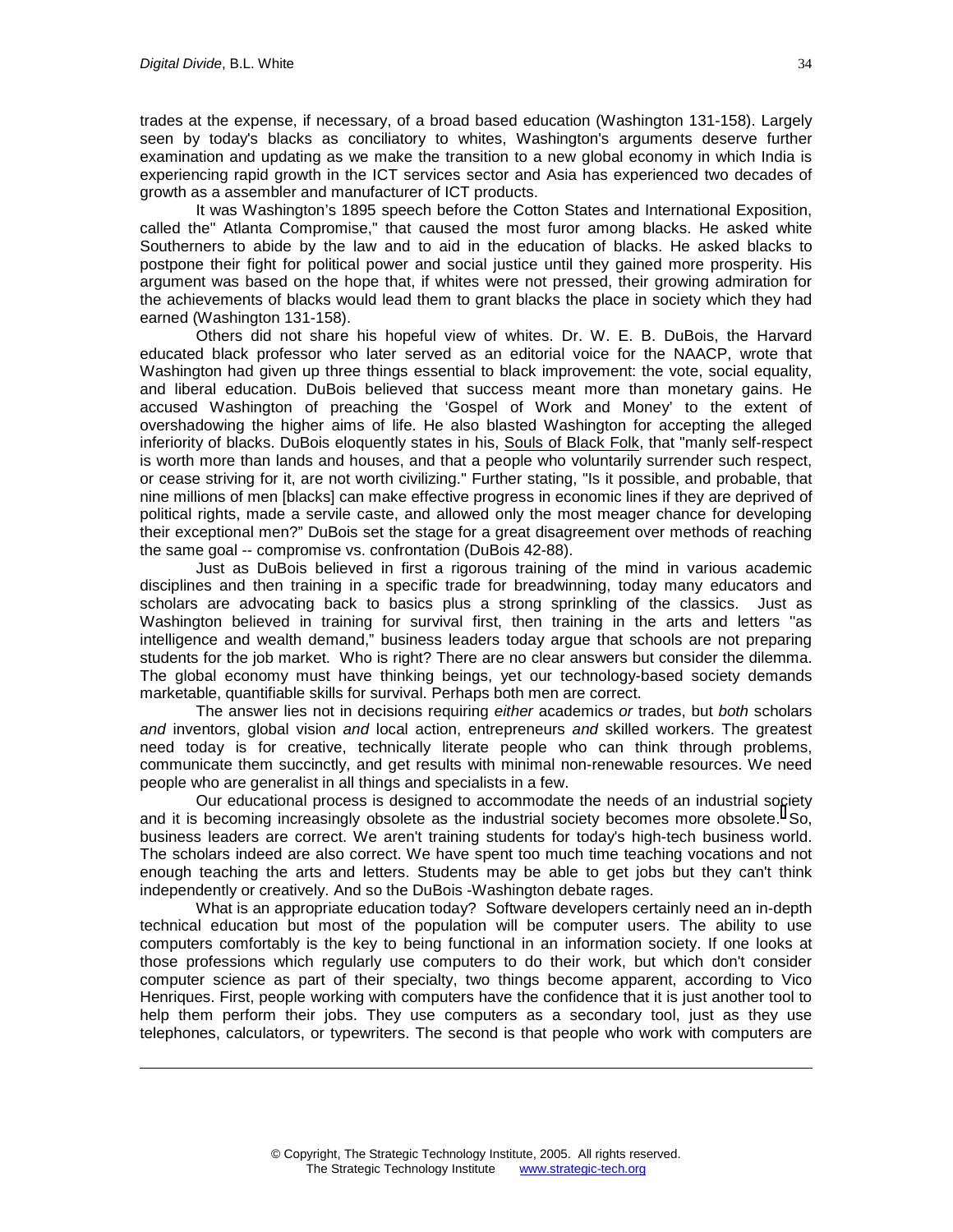articulate and literate. Such diverse professionals as lawyers, engineers, librarians, medical professionals, and Indian call center operators all use the computer with equal facility, not because their academic training is similar, but because their basic communications skills are well developed.

Our schools do not have to turn each student into an engineer. Rather, students should be taught how to understand and use the computer to accomplish their own ends. " Whatever their subject, they should acquire skills to know how to retrieve and collect information or how to hook up with storehouses of data in various parts of the world. Crucial preparation must include the ability to read, comprehend, and articulate various languages. Equally important are sound mathematical skills as well as basic understanding of symbolic languages or references, which easily derive from traditional disciplines such as map reading.

We will not throw off technology. Rather, as disadvantaged communities embrace technology, they will need to incorporate the best of technology with the best of philosophy. They need to train their minds and those of their children, to use both the discrete and the intuitive capabilities of the brain. Therefore we will view the world according to the holistic or systems theories being advocated by futurists such as Marilyn Ferguson --"View the problem in its entirety, including its context, then use rational and intuitive approaches to derive a solution" (Ferguson 48). Then, and only then, should computer-based technology be used to enhance and extend the learning experience and the flow of productive work.

In economic development, is it adequate to provide an opportunity for a job in the digital economy, or must one be given the ability to produce? According to a report from the Institute for the Future (IFTF), "Technologists are already among the highest paid workers in India, for example, and officials expect the total number of local software developers in India to grow to 1.3 million in four years from 400,000 in 2002. This would make India home to more software programmers than any other country. Exports of software and services in 2000-2001 were \$8.3 billion up from \$5.7 billion the previous year" (IFTF 144). The outsourcing of software development and services to India means that, in the words of Tom Friedman, "The playing field is being flattened." During a recent trip to India, Friedman noted how, "Indian entrepreneurs wanted to prepare my taxes from Bangalore, read my X-rays from Bangalore, trace my luggage from Bangalore, and write my software from Bangalore." "Countries like India are now able to compete equally for global knowledge work as never before – and America better get ready for this," observes Friedman.

In addition to the questionable benefits of ICT access to poor communities, a strategic question is raised when these poor communities seek to go beyond consumption of ICT into the expensive proposition of research and development involved in ICT production. Therefore, critics of ICT ask if it ethical for poor countries to invest in pure ICT R&D, given its lack of short-term tangible benefits? Was the formation of the Indian Institute of Technology in the 1950s, what is now fueling India's IT boom, strategically and ethically correct or is this likely an exception that should not be repeated by other poor countries?

To African-Americans this argument of subservient work by Indians to colonial British masters versus full empowerment for a highly-educated Indian leadership harkens back to a debate within black America between W.E.B. DuBois and Booker T. Washington.<sup>32</sup> In modern times, one might look at debates between those who propose vocational and technical education

 $32$  To understand the schism of views between DuBois and Washington requires a brief review of the times in which they lived. Washington's lifetime spanned the period from the Civil War to World War I, from 1856 to 1915. DuBois was born in 1868 and died in Accra, Ghana in 1963. DuBois saw America go through two world wars, an Asian "Conflict" and drastic social changes. It was an era of unparalleled material growth and change during which the United States emerged as the leading industrial nation in the world. As Emma Thornbrough explains, "It was the age of 'big business' in which men like Rockerfeller and Carnegie were free to exercise their entrepreneurial and acquisitive talents without interference from government." It was also the age of Social Darwinism, which proclaimed the right to unrestrained competition as indispensable to economic and social progress, the age that saw the rise in union power as European immigrants poured into the surging economy. Black Freedmen and ex-slaves alike saw an increasingly hostile America, which attacked their civil and political rights in both the North and the South. Educating blacks was at the discretion of philanthropists and uncaring and ill-financed local school boards (Thornbrough). It was a time when both Washington and W.E.B. DuBois realized that if blacks were to get any sort of education at all, it would unfortunately depend upon handouts from whites. Their debate, however, centered on the manner and emphasis of education.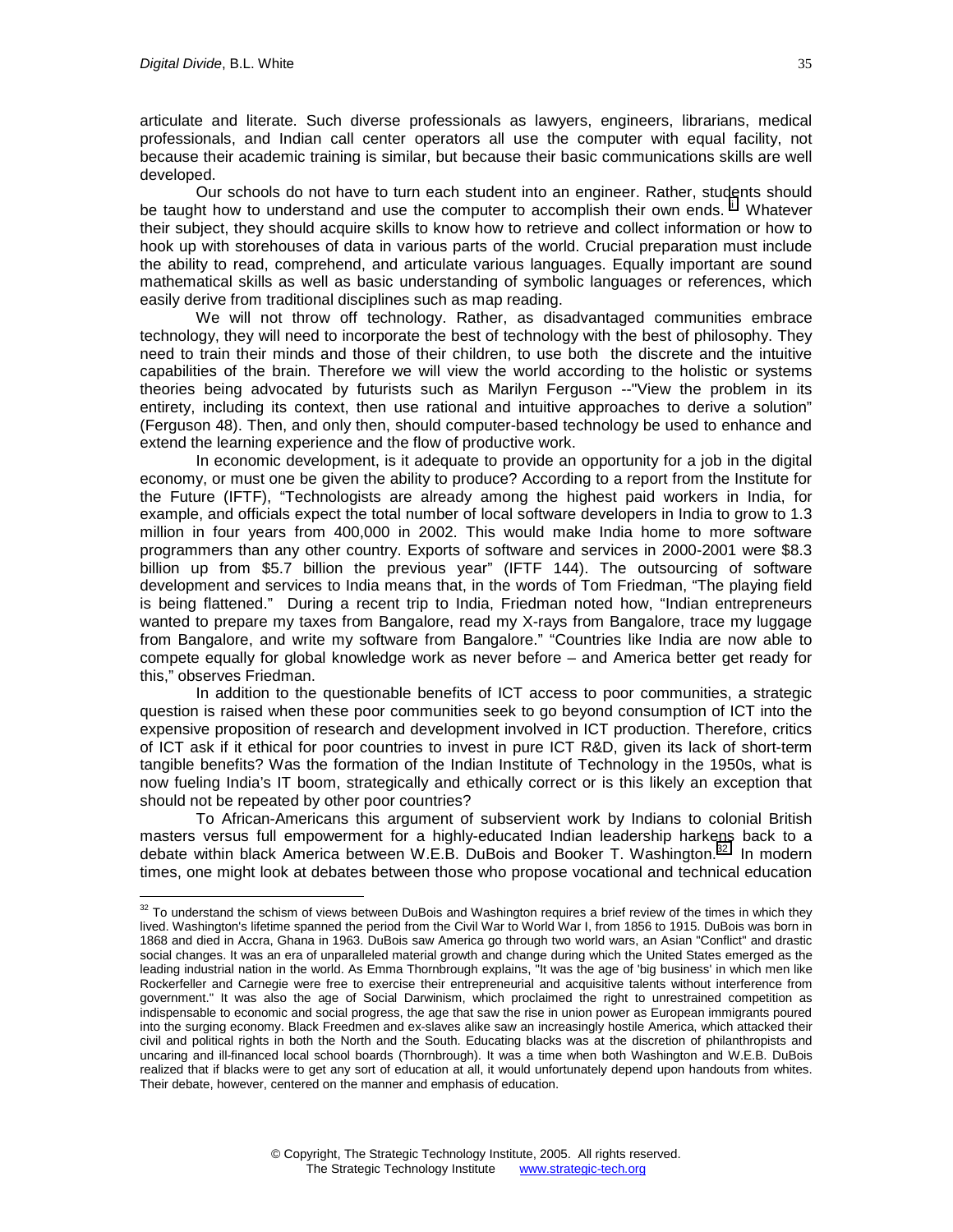versus those who demand enlightened liberally educated leadership to 'look out for the best interests' of the masses.<sup>33</sup>

Washington's compromise, and its underlying assumptions of white civility, seems to have been his serious major flaw. Mr. Washington ignored the main reason for blacks' existence in this country -- servitude. As John Henrik Clarke and the other contributors to The Black Manifesto For Education point out, "Black people were not brought to this country to be given education, citizenship, or democracy; they were brought to this country to serve, to labor, and to obey" (Haskins 17). When servants were educated at all they were educated to serve. $34$ 

This is the kind of harsh reality that Booker Washington ignored.<sup>35</sup> This is the danger that DuBois saw inherent in the racism of American capitalism. In more recent times attitudes have not seemed to progress. Dr. Clarke sees the modern urban ghetto as America's slave quarters, and black unemployment seems to be a conscious effort at maintaining a reserve supply of labor for surge markets. Based upon this and the all too frequent apathy of the white (and black) middle class who do not want to improve significantly the condition of the poor because it would jeopardize their own status in American society, as Shostak and Gomberg found in their 1965 study, New Perspectives on Poverty, the situation remains pessimistic.

This rampant attitude of American one-upmanship and competitiveness necessitates underserved communities to cling to the DuBois school of political activism in an effort to hold on to their meager little rights and property. Mr. Washington's other fatal philosophical flaw is actually a strategic economic mistake. Washington, from the Ben Franklin school of hard work, Puritan ethics and craftsmanship, advocated skilled training in the crafts and agriculture. This may have made sense during Franklin's day, but Washington's America was industrializing at a fierce pace. He was unwittingly training black youth for obsolescence. The skilled trades were being replaced by the technology of mass production and the manual labor of the farm was being mechanized with tractors, reducing the need for farmers and craftsmen. He failed to change with progress and

<sup>34</sup> This is the trap into which Washington fell. He really believed that the Constitution was also written for blacks. It was not. Thomas Dixon, writing in reply to Washington's Atlanta speech, told of the general sentiment of whites during that era.

 $33$  Washington, striving to transform Negroes into middle class Americans, was willing to pay too high a price for entry into the mainstream. He looked on black freedom and America's economy as privileges, whereas DuBois saw them as rights that were worth a fight if necessary. Both men had more in common than we have been led to believe. For example, both sought to prevent racist laws from being passed. The two leaders pointed out Negro "weaknesses" and exhorted the race to transform itself morally and become more thrifty and industrious. Both favored a form of Black Nationalism and racial self-sufficiency, although Washington's system was not only domestic but also rural and Southern, while DuBois' stressed Pan-Negroism, encompassing not only the United States but also Africa and the West Indies. Stressing suffrage for 'literate men,' Washington wanted preparation and evolution, whereas DuBois sought immediate voting and revolution. While DuBois disavowed useless complaints, he seemed to hold blacks less responsible for their condition than did Washington (Rudwick).

<sup>&</sup>quot;The Civil War abolished chattel slavery. It did not settle the Negro problem. It settled the Union question and created the Negro problem. It [Washington's plan] will only intensify that problem's danger features. I have for the Negro race only pity and sympathy. He has never had opportunity in America, either North or South, and he never can have it. This conviction is based on a few big fundamental facts, which no pooh-poohing, ostrich-dodging, weak-minded philanthropy or political can obscure. No amount of education of any kind, industrial, classical, or religious, can make a Negro a white man. The greatest calamity which could possible befall our Republic would be the corruption of our normal character by the assimilation of the Negro race. I have never seen any white man with any brains who disputes this fact. Mr. Washington is not training his students to be servants at the beck and call of any white man. He is training them to be independent and to destroy the last vestige of dependence on the white man for anything. The Negro remains on this continent for one reason only. The Southern white man needed his labor, but when he refuses to work for the white man then what? Competition is war -- the most fierce and brutal of all its forms. The white Southerner will do exactly what his neighbor in the North will do -- kill him! The point I raise is that education necessarily drives the races further apart, and Mr. Washington's brand of education makes the gulf between them, if anything, a little deeper (Thornbrough).

<sup>&</sup>lt;sup>35</sup> Washington's education for passivity is in direct contrast with the reality of the challenge. Kwame Toure' (Stokely Carmichael) noted, back in his 1966 speeches, that blacks need money, education and influence through powerful people. All three are needed; abrogation of one dilutes the power of the other two. W. E. B. DuBois would certainly concur. Kwame Toure' did not see education as the panacea, though essential; he saw that the masses must obtain the power to make (or participate in making) the decisions which govern their destinies (Carmichael 10).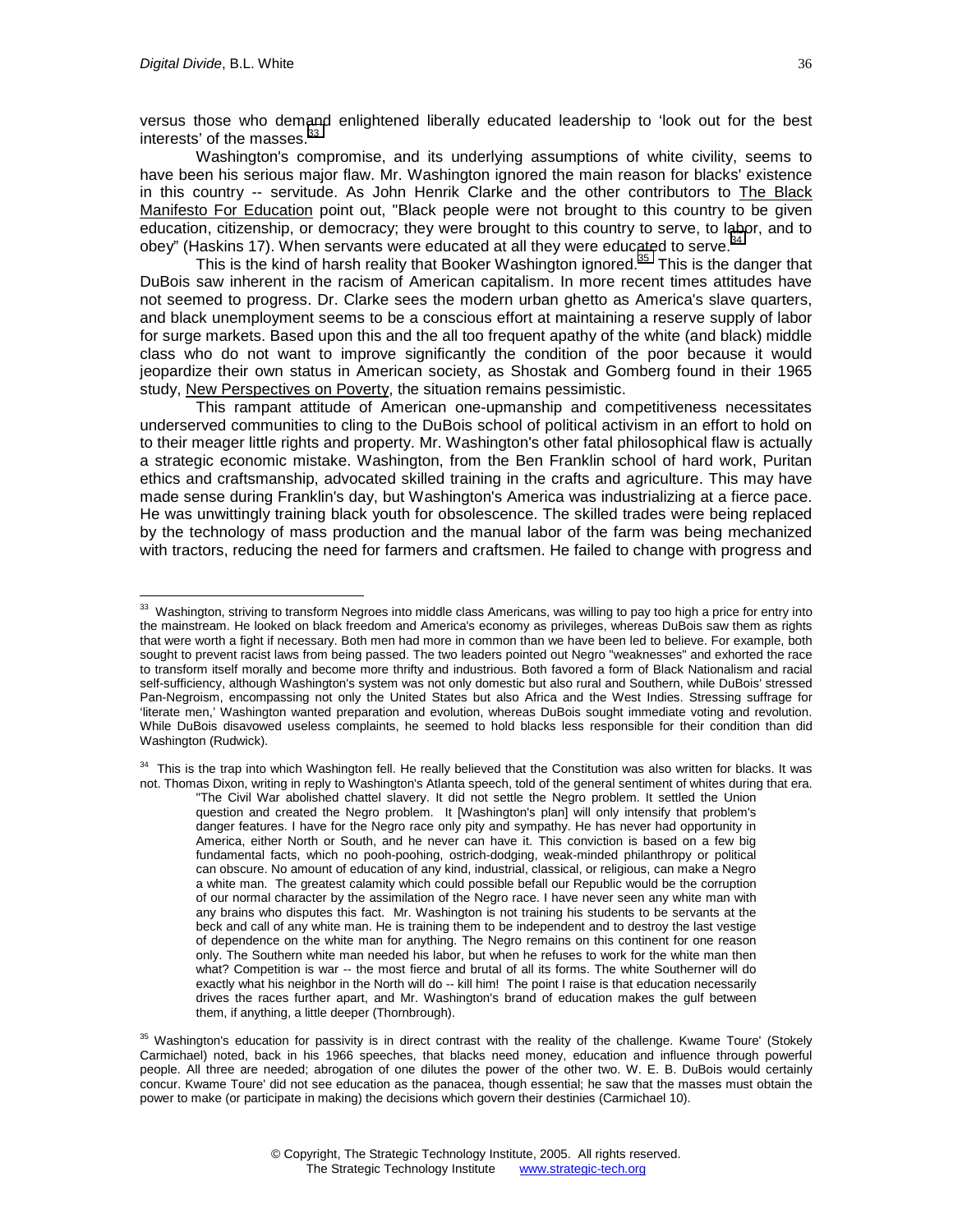unfortunately his graduates still had to struggle blindly through yet another foreign economic system.

As the global economy moves from industrial to information-based, it is instructive to look at the DuBois-Washington schism in the context of a modern success. Consider the lessons from India's post-colonial technology public policy decisions. Jeffrey Sachs, a Columbia University economist and advisor to the UN Secretary General, Kofi Annan, explains that the common wisdom that rich countries should perform the research while poor countries focused only on raising their basic education and literacy levels is now invalid. Sachs explains that, the Indian Institute of Technology, formed in the 1950s and 1960s, used its rarified educational programs to produce a generation of computer scientists and engineers that is now fueling India's IT boom. More importantly, Sachs observed, "…they also created teams of scientists able to harness that technology specifically to meet India's needs" (Sachs, End of Poverty 258).

An important parallel also exists between the Indian and Chinese entrepreneurs and DuBois' 'Talented Tenth.' According to the Silicon Valley-based Institute for the Future, known as IFTF, India and China have provided significant sources of talent and innovation in the global technology infrastructure, much of it through significant expatriate communities. The IFTF report cites the work of Anna Lee Saxenian, a researcher at the University of California, Berkeley, who has studied the global impact of technology workers in Silicon Valley. She found that Indian and Chinese technology workers don't just leave their countries behind when they come to America.

"In a series of surveys, Saxenian found that these foreign-born professionals often had strong links to their native countries. Indeed, over half the respondents who were running start-up companies in the Valley also had set up subsidiaries, joint ventures, subcontracting, or other business operations at home. Her research found that three-quarters of Silicon Valley's Indian and Chinese immigrant professionals said that they would consider starting businesses in their native countries in the future. The combination of the dotcom boom and bust in the Western economies and rapid economic growth and change in China and India have resulted in a significant return of talent to China and India. Returnees acculturated in an environment of entrepreneurship and capitalism are applying their skills and experiences in their home countries. With the opening of the economies in these two countries, the returnees are poised to make China and India a greater part of the global economy in the 21st century" (IFTF 144).

This is exactly what W.E.B Dubois proposed for a cadre of educated Negroes at the turn of the twentieth century. DuBois extolled powerfully perceptive points. College educated blacks could have been the salvation of black racial and social leadership. Ethnic dualism, where blacks participate fully in the American society while having a clearly defined detached destiny, is still possible and is the strategy many successful expatriate Indian and Asian entrepreneurs have used. Making America more like a stew, where meat, carrots, potatoes, and peas are essential for the total substance of the stew, yet each retains its characteristic appearance and flavor, seems to be more desirable than an homogenous 'melting pot.' More than any other point, DuBois was extremely perceptive when he preached that the preservation of rights was inseparable from political activism. DuBois was basically telling us that acquiring land, homes and money means nothing if tomorrow we could lose them through political ineptness and unjust laws.

While computers can be tools for economic advantage, merely acquiring a computer is as useless as gaining union membership in an industry that has moved offshore. As one can see from the Indian example, access to the tool is useful only to those prepared to use it. Washington could prepare ex-slaves for skilled trades, but skills are of value when relevant goals can be accomplished. In today's information economy, computers and Internet access are required, but are insufficient for socio-economic advancement.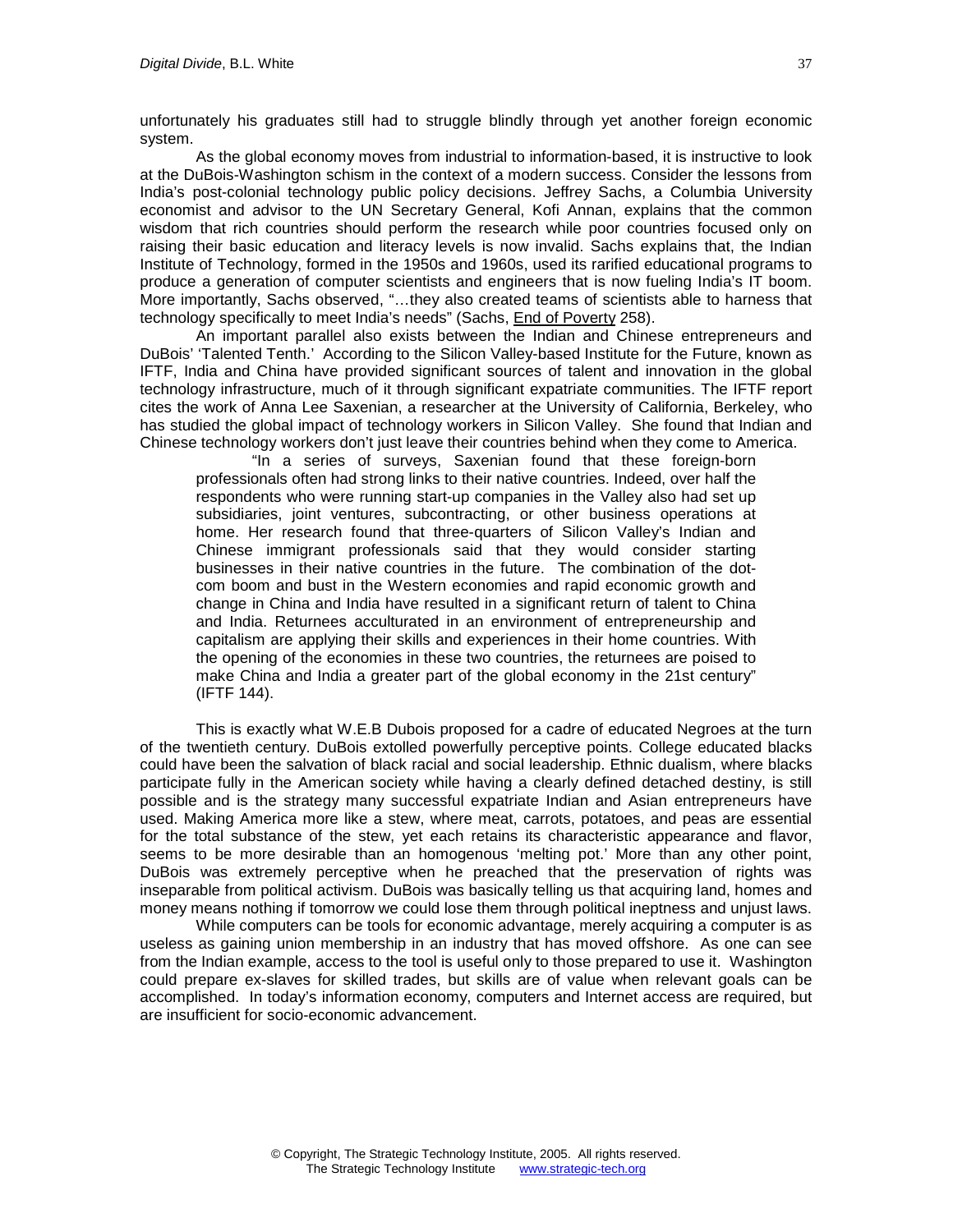### **Chapter Seven**

### **Conclusions**

The paradigm of the global economy puts a huge premium on education, skills, and access to information technology. People will not be denied access. We should stop denying that there is in many places an increase in inequality, and we should instead start explaining why it has happened and what we can do about it.

> -- President Bill Clinton Speech at the 2000 World Economic Forum, Davos Switzerland

The McGinn framework for applying ethics-based utilitarian principles of Distributive Justice in the analysis of various stakeholder positions regarding controversial technologies has proven useful in determining the fundamental issue of the 'digital divide.' Rather than being a magic prescription that allows undereducated, underdeveloped, and underserved segments of our global citizenry to leap into the information economy from their industrial or agricultural roots, the 'digital divide' has much more mundane, yet stubborn, roots in social inequalities, including basic healthcare, literacy, living conditions, equitable status of women and minority groups, and hope.

 The bleak reality of the global market that ICT proponents seeks to influence is that 1.2 billion people live on less than one US dollar per day (Serageldin 54-58). In the context of the lives of the poor, an argument can be made that the digital divide, and its implied access to computer-based information, is irrelevant to the substantive life and death issues of the vast majority of the poor. As one can see from the Indian example, access to the tool is useful only to those prepared to use it. Sachs notes that, "The evidence shows clearly that India's economic growth was urban led, with the gaps in living standards between the cities and the countryside widening in recent years" (Sachs, End of Poverty, 184). Though India has a middle class of over 300 million people, a bustling urban economy increasingly participating in global markets, and a technology sector that rivals Silicon Valley, 700 million people are left behind. As Lalita Law, the principal of an experimental school for 'untouchables' in Baliganapalli, south of Bangalore, explained:

This 'India Shining Thing' irritates people like us. You have to come to the rural villages to see whether India is shining. India is shining okay for the glossy magazines, but if you go outside Bangalore you will see everything about India shinning is refuted. Alcoholism is rife and female infanticide and crime are rising. You have to bribe to get electricity, water; you have to bribe the tax assessor to assess your home correctly. All they [the villagers] see is gloom and darkness and despair. The only 'mouse' these kids have ever encountered is not one that rests next to a computer, but the real thing (Friedman, World 176-177).

While the digital divide is a very significant problem in developing economies, recent data from a 2005 OECD report show that people around the world have much better access to ICTs than they did even 10 years ago, with the largest improvements in middle-income countries. This has been possible with advances in technology and regulatory reform. However, just as the connectivity for a certain technology improves across income levels, a new technology, such as broadband, appears and it leaves populations in developing countries and in disadvantaged segments of developed economies continually 'playing catch-up' (OECD *Regulatory Reform* 9).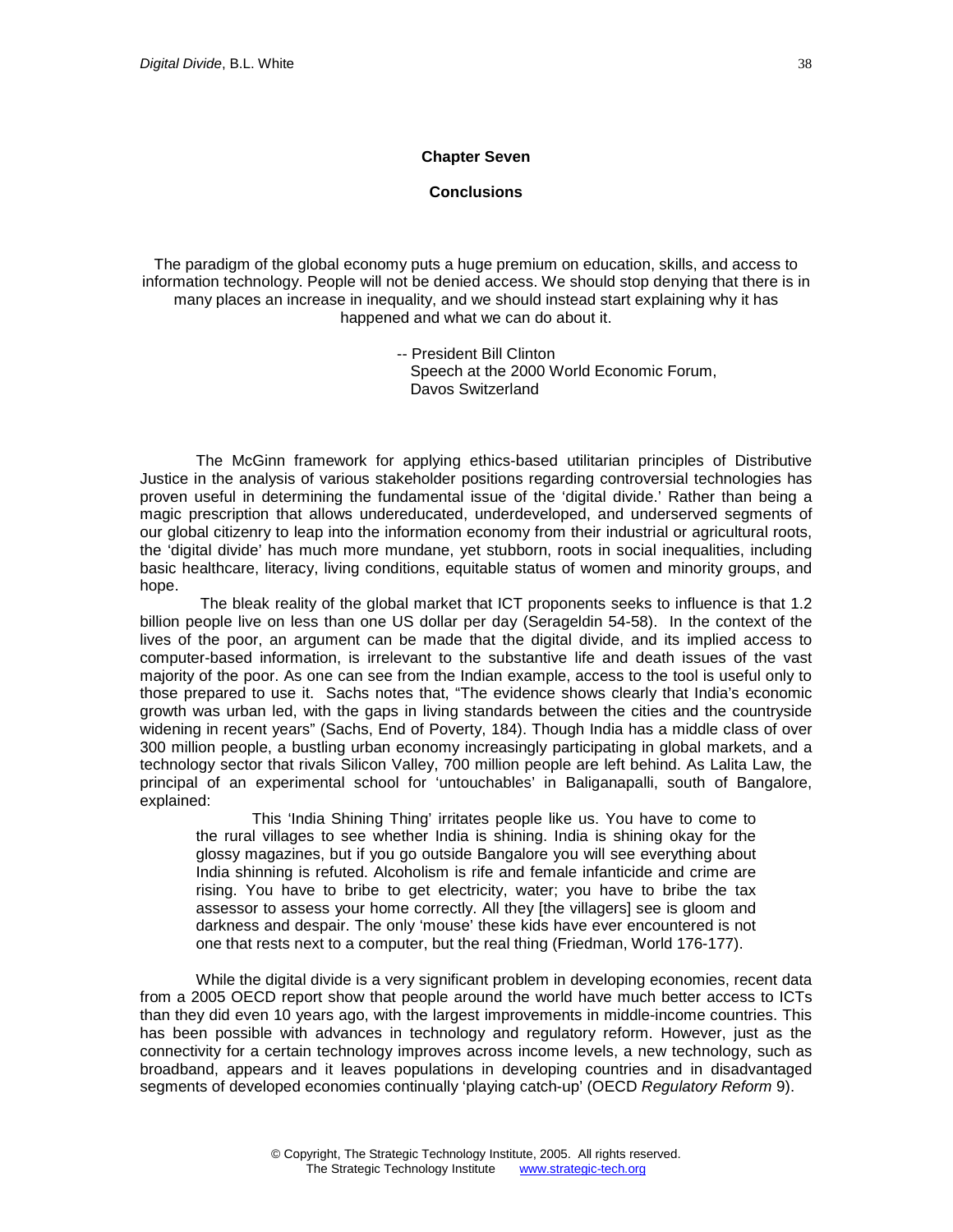As the 2005 OECD report notes, high-speed international ICT infrastructure is becoming more accessible in developing economies, including those in Africa, Latin America, and Asia. The combination of decreasing costs of ICT, Open Source software, recycled computers, and entrepreneurial interests is making technology available on a broad scale. This enables the initial steps toward closing the entrepreneurial and educational 'digital divide' in countries such as Rwanda, South Africa, Brazil, and Guatemala. However, those taking advantage of ICT access are those who are literate and trained, and those to whom the use of ICT is relevant. The LaGrange, Georgia experiment shows that even when access is delivered for free to the home, it is insufficient to adequately address the 'digital divide.' While the Free Internet Initiative produced some limited success, public policy makers in LaGrange found that it was difficult to motivate the majority of the target households to adopt the system, and it was most difficult to do so in the poorest communities (McFarland).

Though the 'access divide' is closing, the 'structural digital divide' is widening. Even if a country has a high level of access to ICT, it may conceal considerable inequity within the population, adding the wealth factor to the digital divide debate. The biggest divide between blacks and whites in the US is economic status, nearly 20 percent worse than any other category in the Urban League's report. Although slight improvements are noted, the equality gap is getting worse in unemployment, building wealth and savings, reversing many of the employment and income gains made in the 1990's. The widening socio-economic gap is due to a major technology-enabled shift in the nature of education, work, and governance on a scale equal to other great technology-enabled revolutions. Therefore, distributive justice is no longer just about access to computers; it concerns the distribution of social benefits and burdens relevant to the long-term well-being society.

Technology cannot solve the problems of school funding, institutional racism, of teachers who may not truly believe in the innate learning ability of all children, of parents who may not stress the value of education, a lack of self esteem, family or community problems, or lack of motivation by the student. Computers cannot be a substitute for human contact, role models, encouragement, and love.

As the World Bank warns, governments cannot rely on the power of markets alone to address the 'digital divide'. Distance and the low income of rural communities limit their appeal to private sector operators. Countries invest in interstate highways, electric power grids, network television, and national newspapers; in the same way, the new education system requires investment. However, those educational investments should not be simplified into the tangible artifacts of computers and networks alone; human capital development has to be the goal of education. As the United Nations warns, ICT does not stand alone. The impact for human resources development comes from integration into other efforts, with adequate financing and skills from various quarters (UN 1).

Sachs stresses that technology has been the main force behind the long-term increases in income in the rich world, not exploitation of the poor.

Many people assume that the rich have gotten rich because the poor have gotten poor. Let me dispose of one idea right from the start. This is not to say that the rich are innocent of the charge of having exploited the poor. They surely have, and the poor countries continue to suffer as a result in countless ways, including chronic political instability. Every region of the world experienced some economic growth, but some regions experienced much more growth than others. The key fact of modern times is not the transfer of income from one region to another, by force or otherwise, but rather the overall increase in world income, but at a different rate in different regions (Sachs, End of Poverty 31).

Sachs suggests that the entire world, including today's laggard regions has a reasonable hope of reaping the benefits of technological advancement. "Economic development is not a zero-sum game in which the winnings of some are inevitably mirrored by the losses of others. This game is one that everybody can win" (Sachs, End of Poverty 31).

However, even in the face of Sachs' optimistic view of technology's potential, technological change accounts for most of the workers displaced from their jobs each year (Griswold 1). At the same time, it is technology that opens the door to new economic opportunity.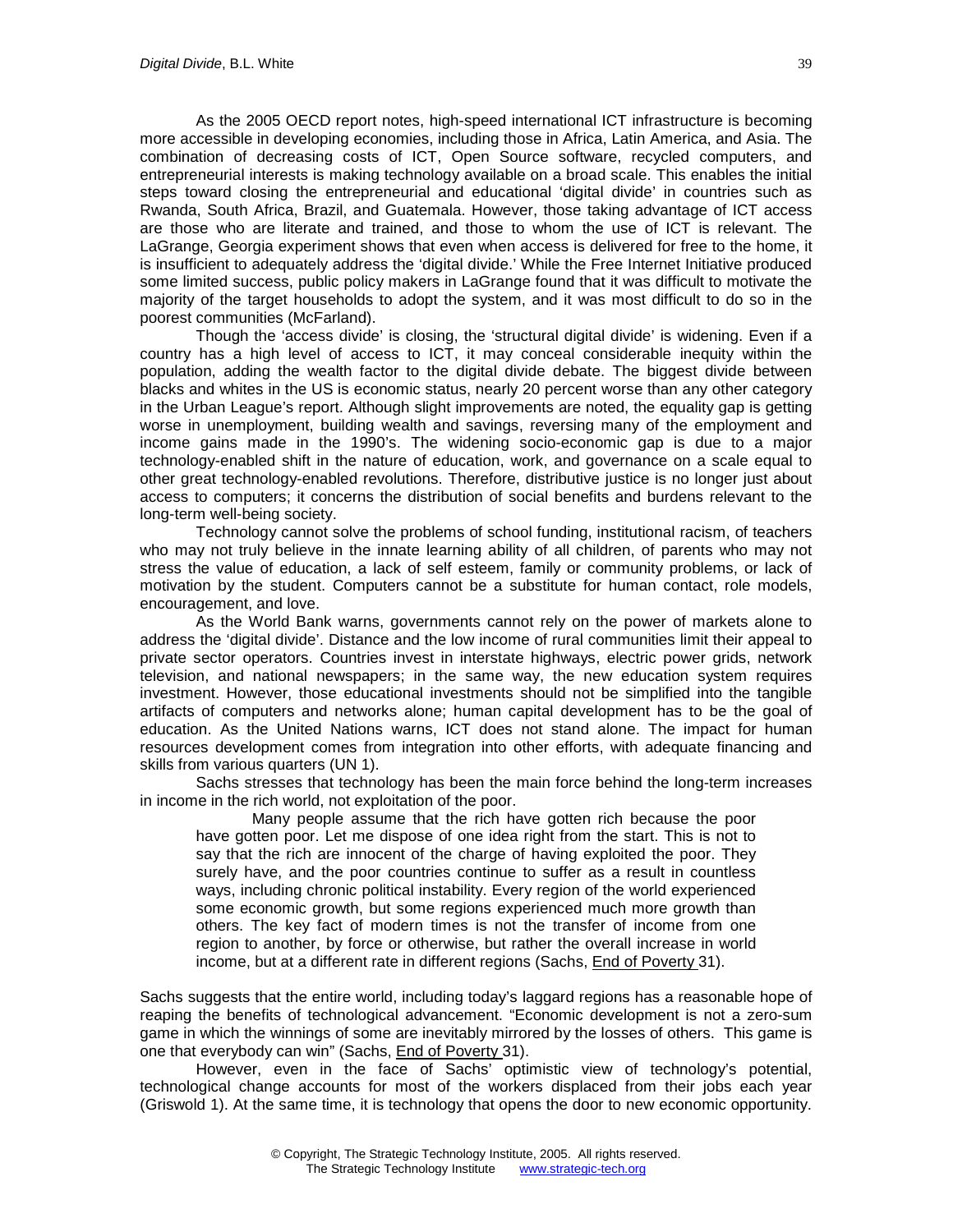So, regardless of how low one stands on the economic ladder ICT technology cannot be ignored and, as a matter of distributive justice, people cannot be denied access to it.

Every technology has its detractors, but one cannot let fear dash humanity's dreams. José Ortega y Gasset reminded us that, "Man begins where technology begins. The mission of technology consists in releasing man for the task of being himself" [iii](#page-68-0) (117-118). Being oneself is not always attractive. As an amplifier of human capabilities, Information & Communications Technologies are tools to help implement our social program.<sup>36</sup> As a tool, ICT can amplify a poorly thought out program as well as a brilliant one. Since tools have no abilities on their own, the intended or unintended consequences of the human program are our collective responsibility.<sup>37</sup> Therefore, the inequities of opportunity created by the skewed distribution of ICT toward the rich, powerful, and white, are not just a function of the price and availability of technology, nor access to that technology. Those inequities existed as social problems before modern ICT's development; ICT exacerbates the differences between 'haves' and 'have nots' with regard to economic opportunity, educational attainment, and participatory democracy.

Much of the relevance of science to society arises by way of technology. Technology is how we do things, not how we think of them. To this extent, technology is not neutral. Historically, technology has been, and continues to be, driven by the underlying cultural values of society. Those values have been derived from the worldview of a society, which includes the dominant philosophical paradigms of what is known (science), what is believed (religion), and what is desired (self-interest). Neither science, religion, nor self-interest is unbiased and they certainly actualize in the real geo-political economy as non-neutral and often unfair.

Technologies are concrete manifestations of a culture's worldview, because it is technology that is explicitly targeted at a certain set of aims. As the science writer Robert Pool would state it, "One must look past the technology to the broader 'sociotechnical system' -- the social, political, economic, and institutional environments in which the technology develops and operates. Modern technology is not simply the rational product of scientists and engineers that it is often advertised to be. Look closely at any technology, from aircraft to the Internet, you'll find that it truly makes sense only when seen as part of a society in which it grew up" (Pool 5-9).

Since today's scientific and technological initiatives are driven by social values, it is instructive to explore the cultural values that twenty-first century Western global capitalist societies embrace and their subsequent effects on how the public is becoming increasingly skeptical of the unintentional consequences of unfettered science and technology. ICT is the child of a Silicon Valley that seems to have a habit of reducing causes and cures to pure mechanistic explanations. Silicon Valley's assignment of an omnipotent role to science, of solving all problems and clarifying all things, and of deifying nature can lead science to what Robert Fischer refers to as, "…like other ideologies, [science] tends to be systematic, authoritarian, and to be held tenaciously" (Fischer 68).

Science and technology cannot ever hope to realistically answer the big questions facing humanity. Being based upon observation and testing, science is at an impasse when it comes to things that cannot be observed, measured, tested, and predicted. Social problems transcend mathematical description and involve emotions that cannot be touched, measured, or manipulated successfully. Worse still, technical solutions often only address changes in technique

<sup>36</sup> Ortega advised that, "Man's existence is no passive being in the world; it is an unending struggle to accommodate himself in it. Man has to be himself in spite of unfavorable circumstances; that means he has to make his own existence at every single moment. Man must earn his life, not only economically but metaphysically" (111). "Man, in existing has to make his existence. He has to solve the practical problem of transferring into reality the program that is himself" (115). As Ortega would argue, "In the very root of his essence man finds himself called upon to be an engineer. Human life 'is' production. By this I mean to say that fundamentally life is not, as has been believed for so many centuries, contemplation, thinking, theory, but action. It is fabrication; and it is thinking, theory, science only because these are needed for autofabrication, hence secondarily, not primarily" (116). Therefore, "Technology is a function of the variable program of man" (124).

<sup>&</sup>lt;sup>37</sup> According to André Leroi-Gourhan (1911-1986), the body social forms the prolongation of the anatomical body. There is a balance between the body social and the individual's 'indefinitely perfectible extension in action' and the extension of paleontological trajectory (20). This trajectory, from a social evolution perspective, is inherently a function of values. As Leroi-Gourhan would state it, those sets of values give every human group a personality, unique at each moment in history (20). Therefore, technology has been driven by society since the earliest of recorded history.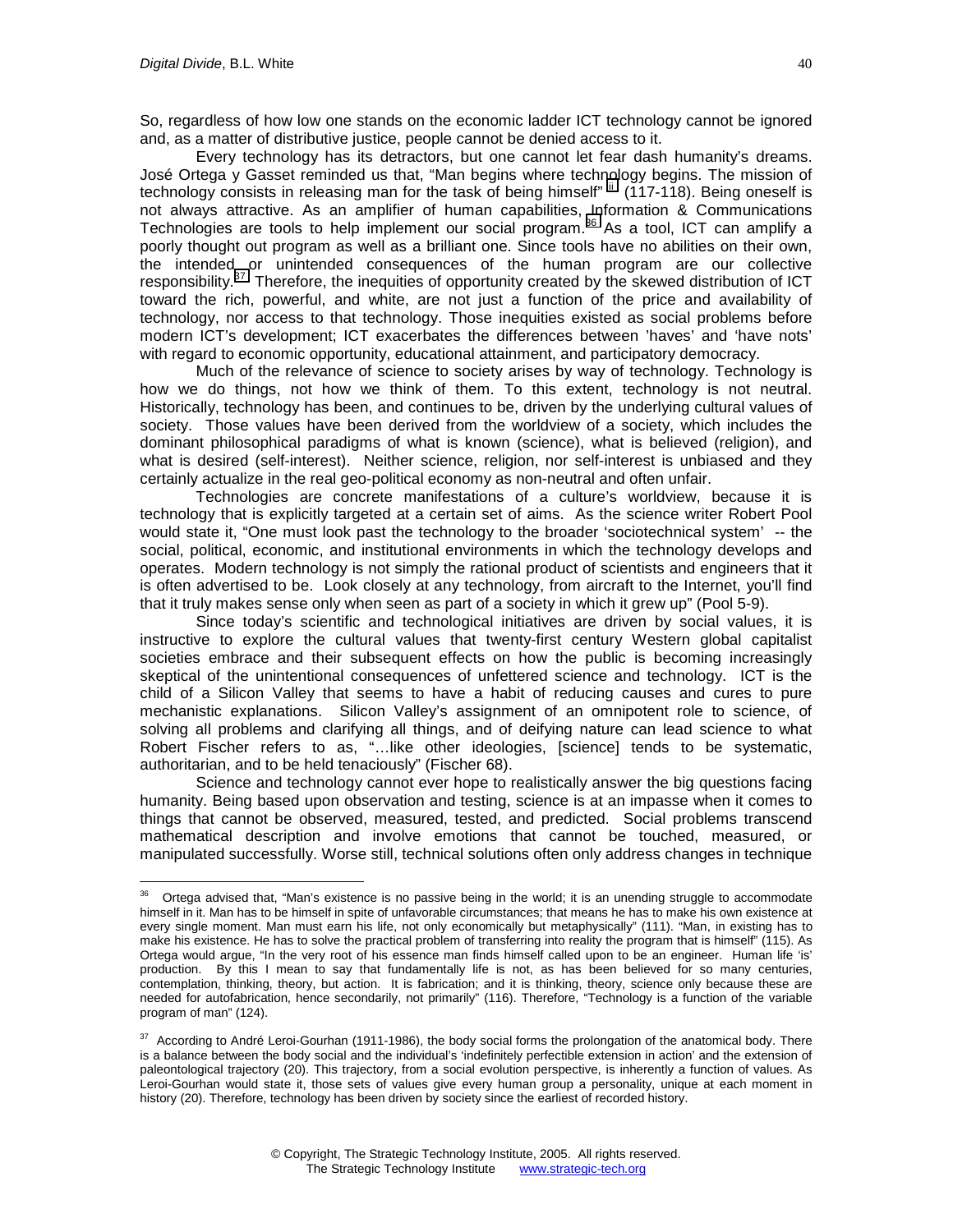that might relieve the symptoms, but do not demand changes in human values or morality, which ultimately affect many underlying causes (Meadows 155-159).

To the degree that human capital development in the form of economic opportunity, educational attainment, and participatory democracy are constrained to an elite few, this is a social problem rather than a technical one.<sup>38</sup> So, Anthony Wilhelm's contention is correct. The great challenge of the twenty-first century 'digital divide' is not a technological problem, but rather a social one, where the global society must come to terms with our diversity (Wilhelm 125). It is about human capital development, rather than technology acquisition and Internet access, per se.

The superficial argument of equitable distribution of computers, communications lines, databases, and software programming masks the complexity of this social problem. The digital divide is a struggle for relevant distributive justice applied to life and death priorities, such as disease, poverty, and illiteracy, and access to the infrastructure for public goods, services, and wealth. This social evolution is occurring in a rapidly transforming information economy that is intertwined with historical issues of race and class. Therefore, the 'real' digital divide is not about the just distribution of computers. It is about the just distribution of opportunity for economic and social development in a technological society. John Stuart Mill's ethics of Distributive Justice and John Rawls' Difference Principle need to be re-examined and redefined in an era of technologically-enabled global socio-economic restructuring. In addition, the Difference Principle requires that solutions to the digital divide also consider the moral application of new technologies in a manner that provides the most benefits to those most negatively affected by it.

Many people try to conveniently ignore the plight of the masses of humanity, as if their poverty and ignorance will never affect the rest of us. For example, Garret Hardin, in Lifeboat Ethics, maintains that we have a duty not to help the poor and starving of other countries because they will overrun the lifeboat and sink us all. This short-sightedness assumes that we live in isolation and presumes that the fates of those in the lifeboat are independent of the fate of those in the water. Others claim that aid does not work, that bureaucracies tend to perpetuate themselves at the expense of the poor, and that aid creates an unhealthy dependence, in the manner described in the Biblical parable of teaching the poor to fish rather than giving them fish. We ignore these people at our own peril. According to Farmer, "Complex social webs not only link the city and countryside but also link one country to another" (Farmer 277).

Perpetuating the various social divides in an era of intensive technology expansion of the global economy, knowledge, and effective political participation only exacerbates the dire problems of the poor. To restate the Biblical parable, we are giving them fish, rather than teaching them how to fish. It sentences the poor to permanent subsistence status, or at best, to a permanent servile caste. Likewise, an updated perspective of Rawls' Difference Principle charges technologists with the mandate to, not only protect the most vulnerable, but to distribute the benefits of ICT to those most at risk to any intentional or unintentional negative consequences of ICT.

The day is long gone when technologists could arguably claim to have no responsibility for how their innovations are used. As Ortega suggests, "We are not allowed to confine ourselves within our own professions, but must live in full view of the entire scene of life, which is always total. Alertness is what we require" (Ortega 103). It is hollow solace for computer scientists and engineers to assume that they have left their belief systems, prejudices, fears, needs for security, egos, friendships, and enemies at the door. Given that technology, and the engineering profession that practices it, is a function of these non-neutral drivers, the potential impact of technology on the well being of global society is, likewise, determined by our knowledge, beliefs, and desires. As a result of overt human goals and subjective human judgment, technology is never neutral because it is directed in specific instances toward specific material objects.

As new entrants join the 'Digirati' what ethical obligations do they take on as a technical professional, and especially as a member of the underserved communities?<sup>39</sup> They should ask

<sup>&</sup>lt;sup>38</sup> Human capital development suggests an intrinsic notion of education in skills necessary to make mature informed judgments in a participatory democracy and the ability to bring capacities to the table that have value in the marketplace of ideas and goods (Wilhelm 45).

 $39$  'Digirati' is a play on words taken from 'Literati' and commonly used during the height of the 1990s 'Dot Com' era by ICT proponents and industry professionals to describe themselves.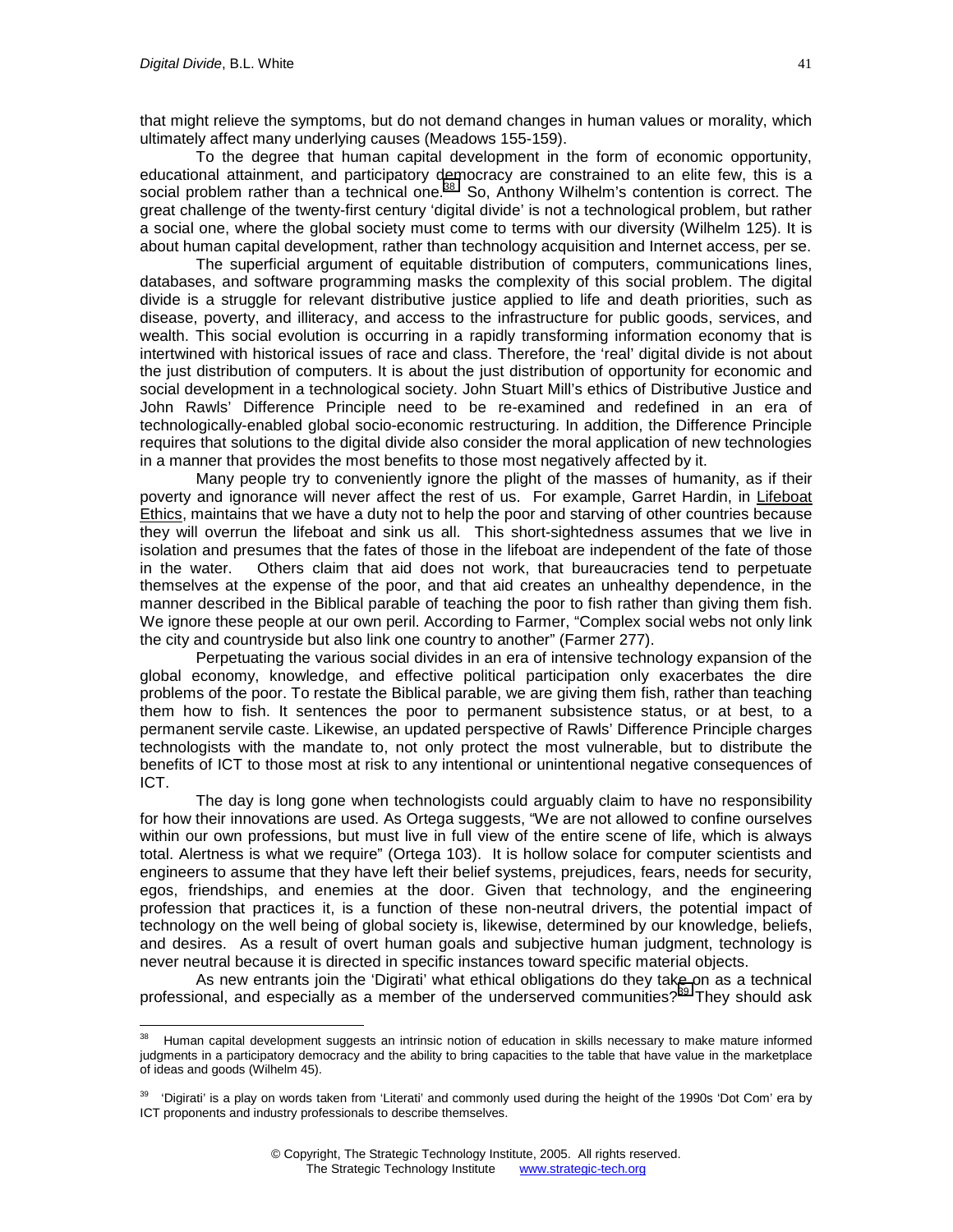how utilitarian ethics can play a role in assuring that the raw commercial interests of ICT do not overshadow the overall public good. This paper addressed the need for a more 'relevant utilitarian' approach to domestic and global ICT infrastructure allocation that seeks to maximize the overall benefits to society while providing a fairer distribution of benefits and costs than is found in contemporary practice.

There is an adage within the African-American community that, "If anyone is to be negatively impacted by scientific research or new technology, it will be the poor, the powerless, and those of color." Therefore, in the technologically intensive society of twenty-first century America, indeed in the global capitalist market as a whole, the public policy decisions involving the use of ICT and the investment of public funds, or the subsidization thereof, can have profound unintentional, or intentional consequences on the commons shared by all. The ICT community, as well as the individual engineer, must be vigilant in their efforts to recognize subjective bias and make adjustments for it.

Ian Barbour sees the danger, not in technology Therefore, but in uncritical preoccupation with technological goals and methods (Barbour 65). Some of the less enlightened engineers have fostered a gee-whiz attitude of applying technology either for technology's sake or for the short-term profits of employers. If this is true, Distributive Justice may play a role in assuring that the raw commercial interests of ICT do not overshadow the overall public good. The Difference Principle may also provide improved guidance to the technologists engaged in the development and dispersion of powerful ICTs in controversial public policy areas. Consider a few of the ways that information technology can get out of control and have either unintended or uncaring negative effects on those on the other side of the divide.

Due largely to Silicon Valley, we are in the midst of an economy that defines success by the ownership and control of information and the tools that access and exploit abstract representations of knowledge. However, the public is increasingly concerned that the benefits of ICT are being outweighed by our inability to control the negative consequences. Likewise, in the post September 11, 2001 world, we live with the terror of threats -- seen and unseen, actual and predictive – that allow certain political leaders to reduce our individual rights and enable business leaders to shelve their social responsibility in order to make a fast profit. Government initiatives to use data mining techniques to profile terrorists, corporate monitoring of employees' computer use, and Internet commerce sites routinely capturing and selling personal preference information are merely a few of the similarities between America in 2004 and George Orwell's Oceana of Nineteen Eighty-Four. We live in a culture that is quickly moving toward a paperless and faceless society. However, the faceless or non-human contact of the Information Age only enhances individual vulnerability.

The economy also requires identification numbers, credit records, medical, dental, educational, criminal, and family records to be stored, matched, updated, and archived by computers. Dependency upon databanks is not an indictment of those sources, per se. However, the ultimate threat to privacy and distortions of reality revolve around the use of our files by agencies to judge our creditworthiness, our insurability, our employability, educatability, and our desirability as neighbors or tenants. This creates an enormous potential risk to the privacy and accuracy of personal records in databases. Through maliciousness or accident one may become a perceived threat or at least an undesirable.

Consider as well how the ICT industry's well-intentioned cost savings can be corrupted by a blind allegiance to raw capitalism. The case of *differential pricing* is illustrative. Is it fair to have different pricing of the same service, especially if such schemes disadvantage those who are already economically or educationally disadvantaged? For example, electronic banking has moved from a convenience to the standard way consumer banking is done. Indeed banks often charge higher fees for using tellers, or even ATMs, and lower or no fees for using online banking. Without access and basic computer skills, one's whole life in twenty-first century America costs more. From comparison-shopping, to discounted airline fares, to looking up a phone number or an address, companies charge more for the non-use of Internet-based information sources. In a September 2004 study by market research firm OMD, on behalf of Yahoo (making it an admittedly skewed sampling of respondents), 75 percent of the respondents agreed that the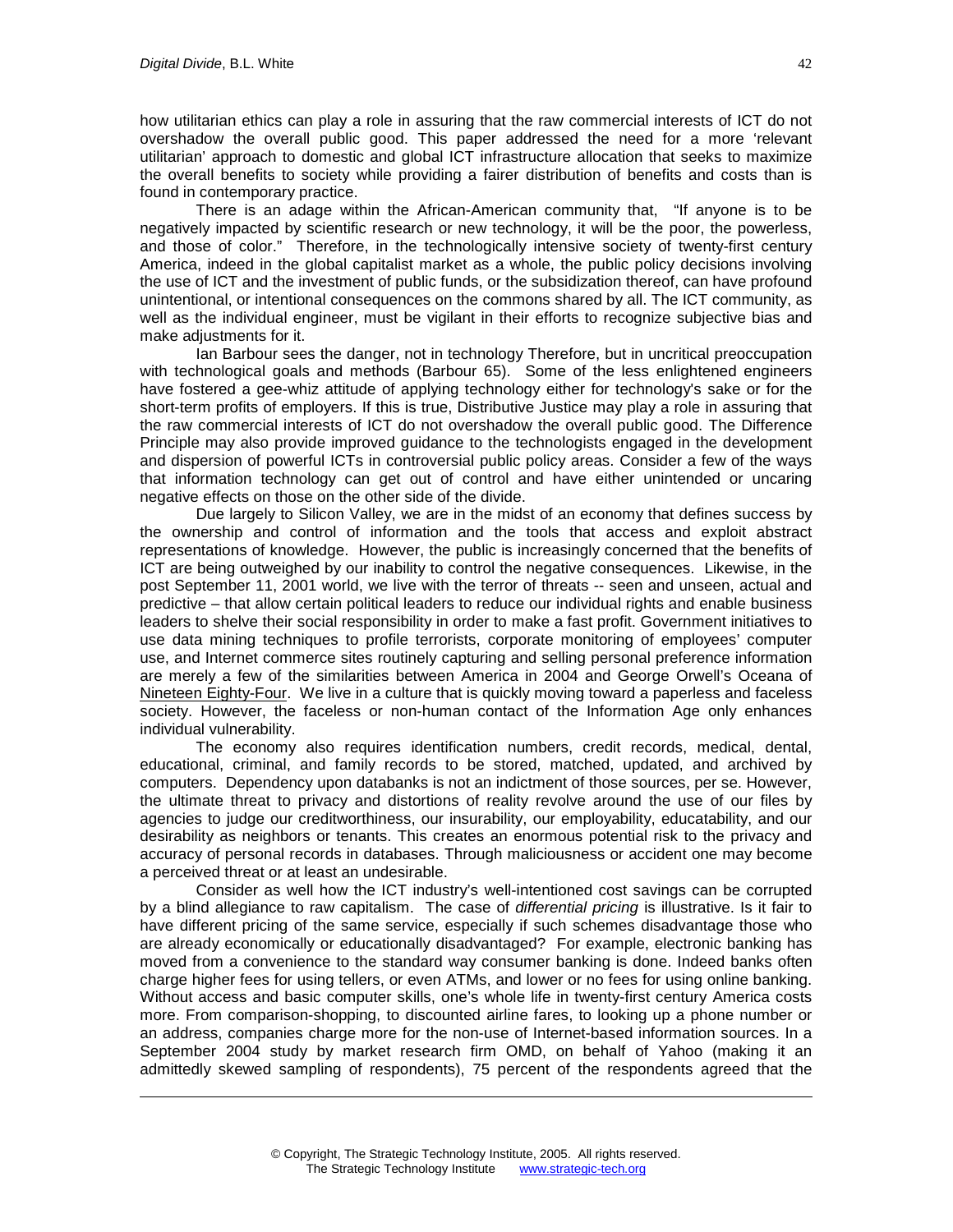Internet gave them an advantage over those who did not have it, including lower prices, quicker service, and more convenience.

Consider, as well, the example of how raw monopoly power of one's employer can compromise the ethical diffusion of innovation's benefits. Is it ethical to subsume the public interest in a new competitive technology, such as Voice-Over-IP (VOIP) or wireless Internet access, in favor of one's employer who has a monopoly on the traditional telephone infrastructure? Such cases happened when the city of Philadelphia wanted to make wireless access available to the public and when Madison River Telecom blocked the ability for its subscribers to use VOIP, according to Lawrence Lessig of the Stanford Law School at the *Open Source Business Conference* in April 2005.

Is it enough to provide the twenty-first century equivalent of the civil rights won in the 1950s and 1960s, e.g., the vote, nondiscrimination in public services, equal access to education, nondiscrimination in employment, or must one be made a fully capable player in participatory democracy and the global economy?

The G-8 Dot Force stressed the role of *eGovernment* and *eGovernance*. As Cheryl Brown reports, "It recommended that countries' strategies acknowledge the significance of eGovernment for efficient and effective government and the importance of eGovernance for building institutions, achieving transparency and accountability, and enhancing democratic governance." eGovernment among a population that is familiar and competent with ICT may draw more of the citizenry into the decision-making of the democratic process, thereby making for a society more at ease with itself, notes Edwyn James of CERI. When it comes to government provision of services, such as addressing HIV/AIDS and other health issues or to enhance digital opportunities, the Dot Force advised the promotion of ICT in health education, healthcare delivery, awareness campaigns, knowledge sharing, and research. It also advised governments to provide online content and state-owned information that is not classified or private (Brown 4-5).

When it comes to eGovernment, plans often emphasize the use of the Internet, personal computers, and public kiosks as tools of ICTs. However, regions of some countries heavily rely on or benefit from fax machines, public phones, CB radios, or mobile phones. Also, wellintentioned government programs to utilize ICT to provide services can miss their target audience. For example, an Alabama program offered by the state employment agency encouraged jobless citizens to use a regional 'one-stop' center that offered training, job listings, and other employment assistance. However, billboards erected in the poorest part of the state only listed the website address as contact information (Wilhelm 73). Consider as well how the US Secretary of Agriculture, Ann Veneman, launched a program in 2003 to fight hunger, but it used an online prescreening tool to determine Food Stamp eligibility (Wilhelm 73). It is ironic, insensitive, and arrogant for the government to be unaware that most Food Stamp recipients are not online.

Brown also found that citizens in developing countries might mistrust governments to provide accurate information and they might be afraid of how governments could use the information against them. In addition, public employees may be threatened by new ICT technology and resist its implementation. "Public employees may be especially threatened by online services replacing their job responsibilities. To be sure, this trust factor exists in technology-rich nations that have implemented extensive e-government policies. In developing countries with a dominant public sector, however, public employees find themselves in the midst of rising unemployment, new skill requirements, declining job security and benefits in a shift to privatization or private-public cooperation likely to occur with the emergence of pro-competitive information and telecommunications" (Brown 9).

If electronic voting becomes the norm, how can society, not only be sure of the technology's security and integrity, but how can such a ICT be rolled out without excluding those without access to such systems? What was meant to be a convenience and a means to reach more voters could place at risk the participatory democracy of those without access to computers and the Internet. Consider the example of how in March 2000, the Arizona Democratic Party hosted the first binding online vote. Registered Democrats were given four days to vote in the election by computer, but only one day at polling places. Their promises to increase the participation in the electoral process may have had the unintended consequence of increasing the representation of white voters, since Latinos, Native Americans, and African-Americans who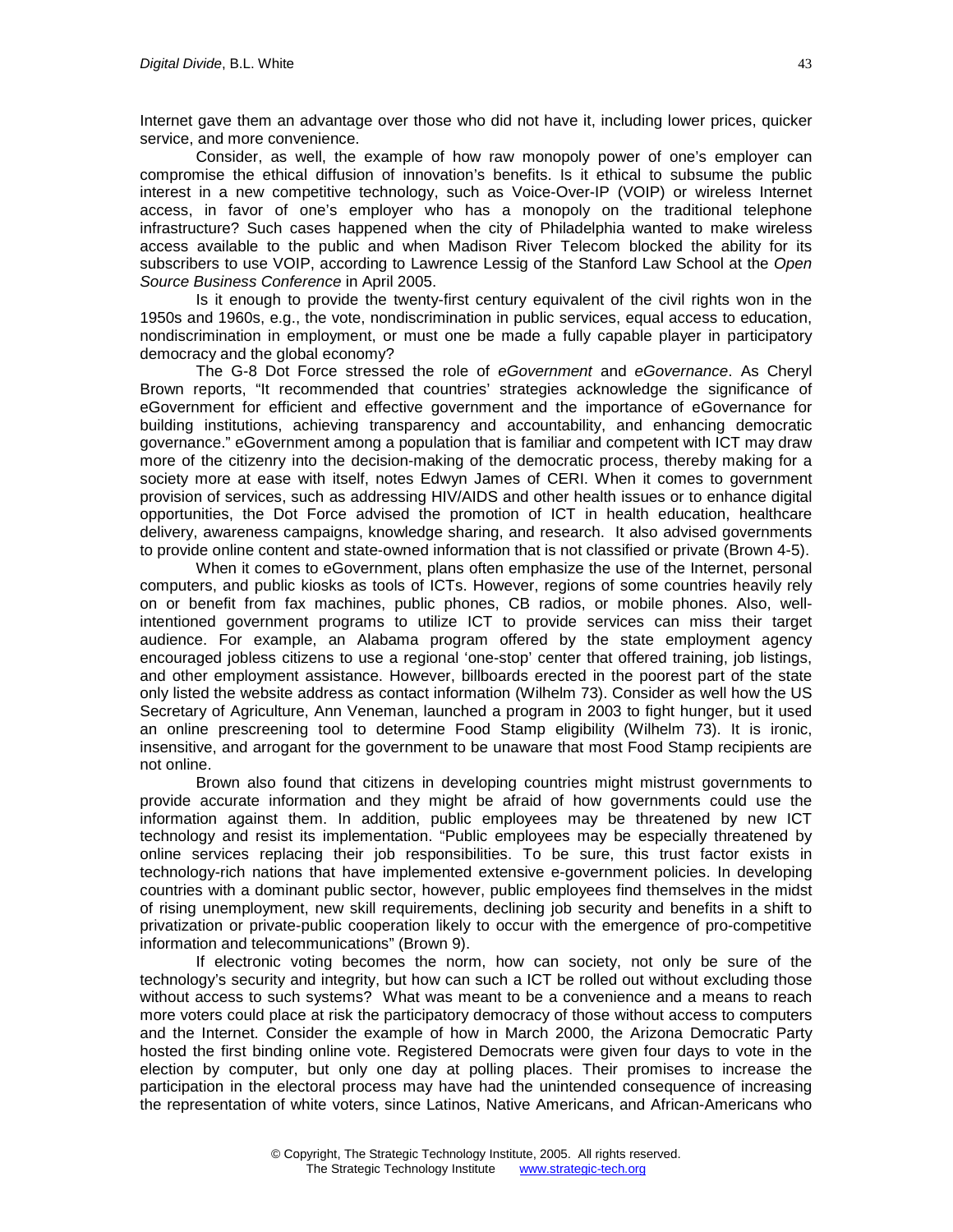were underrepresented in the online population were given less opportunity to vote than their white counterparts $40$  (Wlihelm 67-71).

The Association for Computing Machinery's (ACM) position is that, "While computerbased e-voting systems have the potential to improve the electoral process, such systems must embody careful engineering, strong safeguards, and rigorous testing in both their design and operation." With such a profound change in the daily lives of Americans, it is no wonder that the digital divide is a crucial matter of public policy.

Therefore, in the technologically intensive society of twenty-first century America, indeed in the global capitalist market as a whole, the public policy decisions involving the use of information and communications technologies and the investment of public funds, or the subsidization thereof, can significantly magnify unintended consequences. It also risks the social order of humankind by the maximalist tendencies of a relatively few wealthy elite at the expense of the bulk of the world's destitute citizens.

If this is true, one must ask what is the role of ethics in the actions of the technologists engaged in the development and dispersion of powerful information and communications technologies? Do engineers have a responsibility to society, and if so, what is that responsibility? Should technologists accept more responsibility for the implications of technologies on humanity? Those whose education or tastes have confined them to the humanities protest that engineers alone are to blame. Engineers say, with equal contempt, that humanists, politicians, and the 'commercializers' cannot wash their hands of blame because they have not done anything to help direct a society whose ills grow worse from, not only error, but also inaction (Bronowski 5). As scientist and philosopher Jacob Bronowski points out, there is no comfort in such bickering. Neither solves the problem. Bronowski states:

There is no more threatening and no more degrading doctrine than the fancy that somehow we may shelve the responsibility for making decisions of our society by passing it to a few scientists armored with a special magic. For indeed, …it should make us shiver whenever we hear a man of sensibility dismiss science as someone else's concern (6).

This debate around the role of scientists and engineers as ethical social agents has been around for ages. Nearly fifty years ago, Bronowski reinforced the basic argument that scientists have a responsibility to humanity. Bronowski stated that the dilemma of today [1956] is not that human values could not control a mechanical science. It was the opposite: "The scientific spirit is more human than the machinery of governments." He saw scientists as belonging to a community that fosters free critical thinking and tolerance. Although he believed that the facts produced by science are neutral, science as a human activity is not neutral. With this established, he advocated a role for scientists as educators of the public on the positives and negatives of new discoveries. Bronowski shunned the idea of scientists as governors and plead for an adoption of the scientific ethic by world leaders $41$  (Bronowski 71).

The responsibility of engineers and scientists as leaders on technology policy is somewhat like DuBois' concept of the 'Talented Tenth' who would lead the disadvantaged Negroes of the early twentieth century from the agrarian to the industrial economy, with enlightened public service as their guiding principle.

Likewise, twenty years ago, Mount Holyoke College Professor Anna J. Harrison presented an interesting case for the expert scientific consultant and against the expert scientific witness in technology decision-making. As the President of the American Association for the Advancement of Science, Harrison viewed scientific experts as, by definition, biased and

 $40$  Non-Hispanic whites make up 69 percent of the Arizona population, but make up 85 percent of the adult Internet users in the state. Hispanics make up 21 percent of the population, but 10 percent of the home Internet users. Native Americans make up 6 percent of the population and 1 percent of the Arizona Internet users (Wilhelm 70).

<sup>&</sup>lt;sup>41</sup> The late Dr. Bronowski eloquently and logically argued his points. He showed us that scientists are as fully human as artists and, Therefore, they display a full range of creative genius. Being human, however, means that scientists can no more shirk their responsibility to improve our lot than politicians. His argument, that scientists have a crucial responsibility (for which they are uniquely trained) to make the public fully aware of the implications of their work, should serve to bring the 'overly tunnel-visioned' researcher back into the realm of political activist and citizen.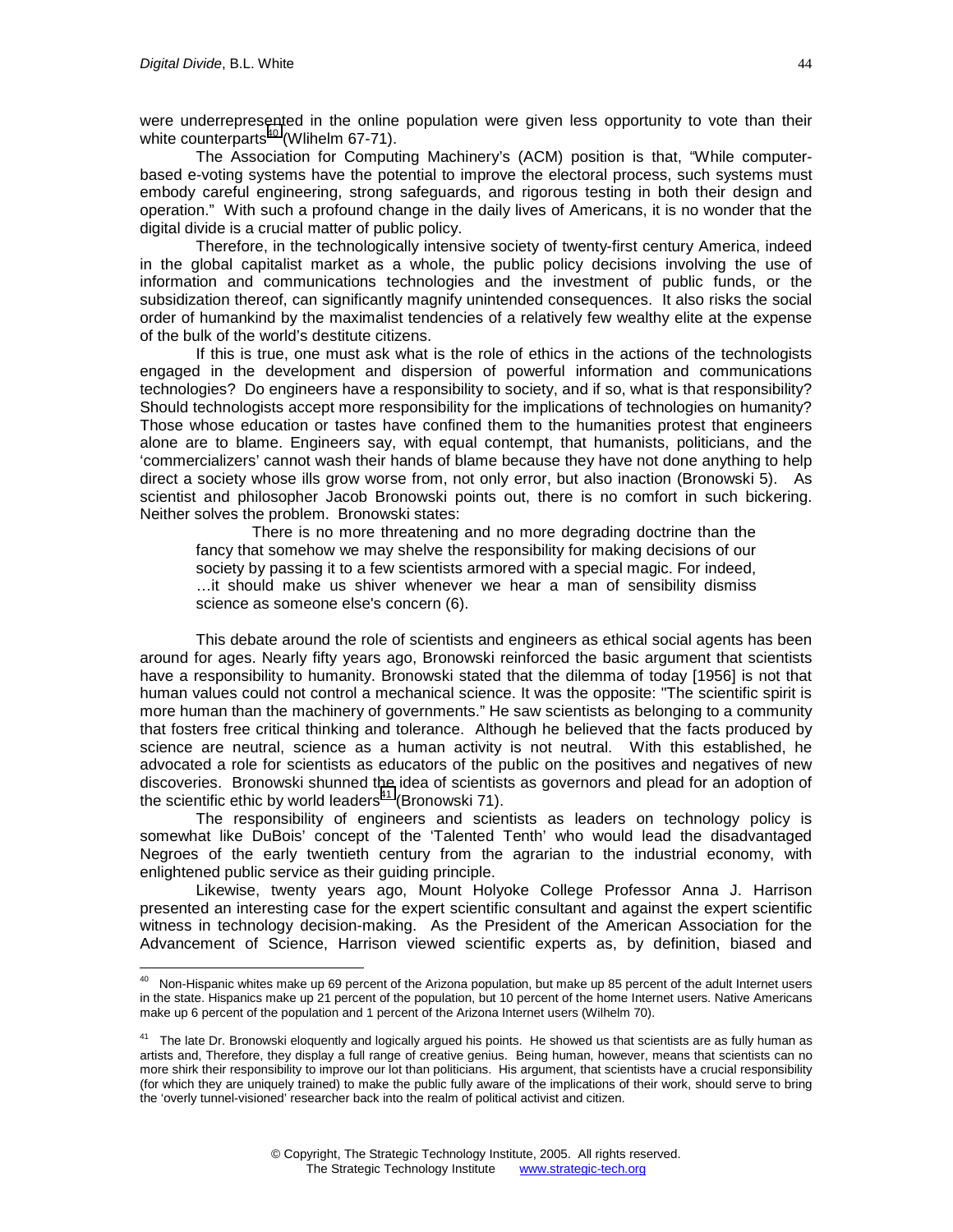therefore advocated a restriction of their role to that of consultant. This consultant role was consistent with Harrison's belief that, since technology necessarily involved a negative impact regardless of its positive impact, should be governed by an enlightened public. She stated, "My experience has been that, in endeavoring to communicate relevant scientific knowledge to individuals who have limited backgrounds in science, these individuals can comprehend the information very quickly if they understand the nature of scientific knowledge" (123). From this perspective, Harrison saw the role of scientists as educators of the public and as consultants to special interest groups. In a fashion similar to Bronowski's argument, Harrison once again stressed the importance of scientists coming out of their labs to participate in the decision-making processes of technical innovation by helping the public decide on socially appropriate courses of action.

Do engineers as a group and as individuals have special responsibilities as citizens, which go beyond those of non-engineer citizens? "All citizens have an obligation to devote some of their time and energies to public policy matters. Minimal requirements for everyone are to stay informed about issues that can be voted on, while stronger obligations arise for those who by professional background are well grounded in specific issues as well as for those who have the time to train themselves as public advocates," as put forth by philosopher Mike Martin and engineer Roland Schizinger (Martin 29l).

In 1984, Joel Yellin, then Senior Research Scientist at the Massachusetts Institute of Technology, proposed a system of expert advisors who would help create a deeper emphasis on the principle of public participation in technological decisions. Yellin saw the growing use of experts in government agencies and the delegation of public responsibility to these agency experts as being a serious threat to representative government. In an argument similar to his contemporary, Anna Harrison, Yellin conceded that administrators of agencies such as the Environmental Protection Agency (EPA) have far broader responsibilities than initially envisioned by politicians. They are called upon to assure worker health and safety, to protect and improve air and water quality, and to guarantee the safety of complex engineering systems. They also must predict the long-term consequences of major industrial and government decisions which, increasingly involve technological innovation that results in social changes which surpass the capacity of the general public to absorb these changes, not to mention understand all aspects of the technology. Yellin conceded the necessity for technical experts but warned of the dangers of the professional technocrat (Yellin 126).

His solution placed the scientist on a representative advisory board formed by the public with competence and the public interest as its chief operating rules. With Yellin, we saw yet another argument for responsible scientists participating in technical decisions rather than merely allowing the stated neutrality of science to cause an abandonment of this responsibility to professional bureaucrats.

Is there adequate support among the engineering community to encourage an active role by technologists in the decision-making processes regarding new information technology? As an example of the types of traditional codes of ethics, occasionally (and sometimes routinely) ignored by technologists, consider the following from twenty years ago:

- The National Society of Professional Engineers declares itself "to hold paramount the safety, health and welfare of the public" in the performance of their professional duties. (Martin 294).
- The Engineers' Council for Professional Development declares that engineers must "uphold and advance the integrity, honor, and dignity of the profession by using their knowledge and skill for the enhancement of human welfare" (Martin 300).
- The Institute of Electrical and Electronics Engineers declares that its members must "protect the safety, health and welfare of the public and speak out against abuses in these areas affecting the public interest (Martin 302).

So, we see that technologists should accept more responsibility for the implications of technologies on humanity. Their loyalty needs to be to humanity, not just to their employers or their governments. We have seen that their professions support this concept (at least verbally).

Is a significant re-evaluation of the ethics of distribution and the professional responsibility of computer scientists and software engineers called for? In more recent times the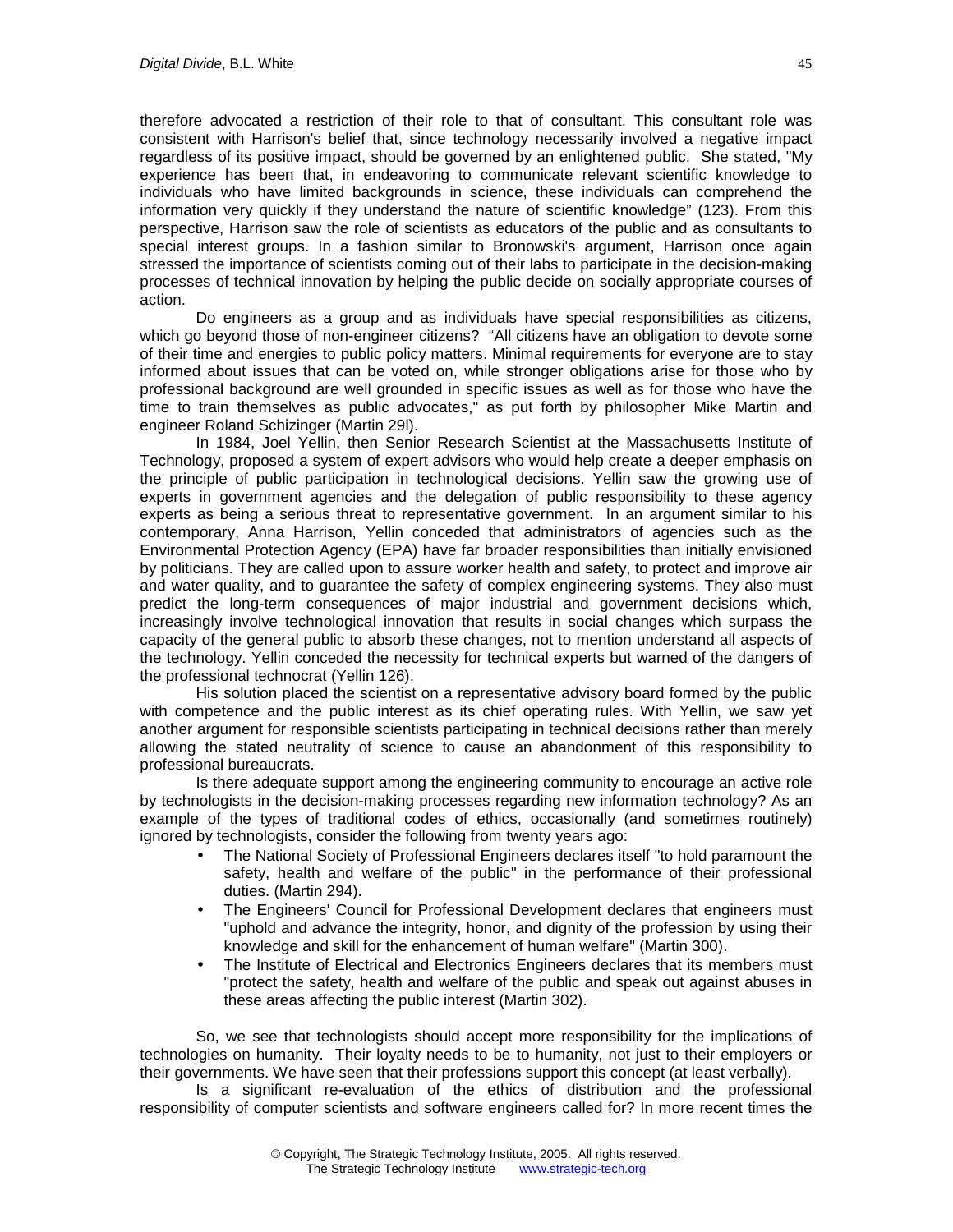engineering profession has moved beyond the question of whether ethics applies to how ethics should apply to engineering decisions. Robert McGinn describes several ethical problems facing modern twenty-first century engineering practitioners. These problems include execution problems, such as unfair distribution of benefits and costs, the fear of whistle blowing, and lack of consideration of long-term effects. He also described communication problems, such as fraud and misrepresentation (McGinn, *Ethics* 18-26). The ethical issues go beyond prevention of government and business abuses, one must demand a higher standard of those who are carelessly irresponsible technologists. For example, Jeffrey Rosen's interview of Oracle executives indicated a profound lack of ownership of 'policy issues,' such as the balance between privacy and security. As Tim Hoechst, a senior vice president of Oracle, is quoted as stating, "At Oracle, we leave that to our customers to decide. We become a little stymied when we start talking about the 'should wes' and 'whys' and the 'hows,' because it's not our expertise" (Rosen 5-6).

Does the profession need a more "qualified utilitarian" approach to research and the allocation of technological developments in a manner that seeks to maximize the overall benefits to society while providing a fairer distribution of benefits and costs than is found in contemporary practice? Traditional professional society codes of ethics cite a series of actions and practices that professionals engineer or scientists should not engage in. It is a "thou shalt not" approach to ethics. Citing what one cannot do is tantamount to applying a deontological top's down approach to ethics. Most codes are so general that they rarely give the practitioner any tangible guidance as to how research and development should be performed and the deontological admonitions give the practitioner a mistaken belief that, perhaps, one can perform any task that is not explicitly prohibited. Since most codes are non-binding and only the most glaring of offences become publicly known, very little guidance is offered to the engineer who wants to work in the spirit of best practices.

To this end, McGinn has identified a series of *Fundamental Moral Responsibilities* (FMRE) that provide a much more concrete and proactive approach to engineering ethics (McGinn, *Moral Responsibilities* 6-19). Those FMREs include:

- FMRE1 Not act in any way that one knows (or should have known) will harm (or pose an unreasonable risk of harming) the public interest.
- FMRE2 To try to prevent (or prevent the repetition of) preventable harm (or the creation of an unreasonable risk of harm) from being done to the public interest.
- FMRE3 Assure that all parties likely to bear non-trivial risks from one's engineering work are adequately informed about them upstream and given a realistic chance to give or withhold their consent to their subsequent imposition.
- FMRE4 Work to the best of the engineer's ability to serve the legitimate business interests and objectives of the employer or client.

From these FMREs, there are certain *Derived Moral Responsibilities* (DMR) advocated by McGinn that include:

- Disclose to the employer or client any unrecognised options,
- Help the employer or client reach a clarified definition of problems originally presented to the engineer in distorted form,
- Ensure that all prerequisite conditions for the safe operation of a technology transferred from a more to a less developed society are satisfied,
- Be wary of paradigm overshooting as regards the use of analytical methods in innovative engineering contexts,
- Establish a precautionary organizational culture as regards the formal approval of integrity-related product changes,
- Assure in engineering work akin to social experimentation, that human subjects likely to be put at risk of harm are informed about those risks and given a meaningful opportunity to give or withhold consent to their imposition.

These moral responsibilities provide a paradigm shift away from merely cost reduction or harm reduction to a combination of maximization of benefits within the context of minimizing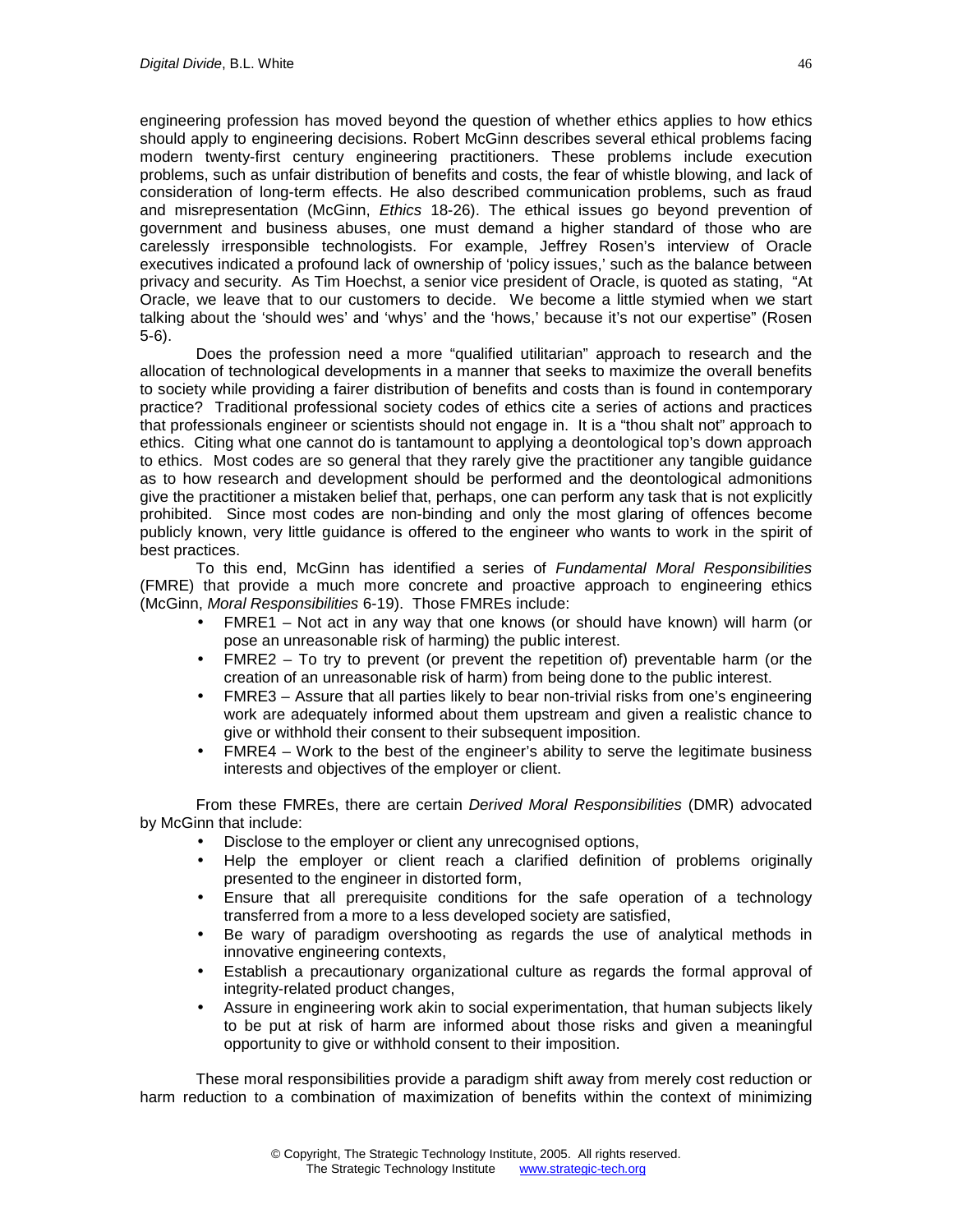harm. From a quantitative analysis perspective, McGinn is proposing the optimization of two simultaneous equations (Anderson 350-352, 372-373):

- Maximax Select the decision that maximizes the maximum payoff (do the most good for the most people).
- Minimax Regret Minimize the maximum regret, or opportunity loss, associated with a decision (do no harm).

This is an improvement over traditional approaches that minimize harm (regret) or maximize profit (payoff), but rarely attempt to do both. In the case of ICT developers, this approach is also complementary to recent improvements adopted by the ACM<sup>IV</sup> and the IEEE. The Ethics espoused by the ACM and the IEEE-CS Group<sup>vi</sup> reaffirm, not only the obligation of software engineers to do no harm, but they must also work in a positive, proactive, life-affirming fashion to the betterment of society. Excerpts from the ACMs ethics canons include: $^{42}$ 

- Strive to achieve the highest quality, effectiveness, and dignity in both the process and products of professional work. Excellence is perhaps the most important obligation of a professional. The computing professional must strive to achieve quality and to be cognizant of the serious negative consequences that may result from poor quality in a system.
- Moderate the interests of the software engineer, the employer, the client and the users with the public good.
- Approve software only if they have a well-founded belief that it is safe, meets specifications, passes appropriate tests, and does not diminish quality of life, diminish privacy, or harm the environment. The ultimate effect of the work should be to the public good.
- When designing or implementing systems, computing professionals must attempt to ensure that the products of their efforts will be used in socially responsible ways, will meet social needs, and will avoid harmful effects to health and welfare.
- Computing professionals are obligated to protect the integrity of intellectual property. Even when software is not so protected, such violations (illegal copying) are contrary to professional behavior.
- It is the responsibility of professionals to maintain the privacy and integrity of data describing individuals. This includes taking precautions to ensure the accuracy of data, as well as protecting it from unauthorized access or accidental disclosure to inappropriate individuals. Furthermore, procedures must be established to allow individuals to review their records and correct inaccuracies.

By using an approach that proactively applies Distributive Justice and seeks to maximize the benefits for those most negatively affected by ICT, the engineering profession would be better equipped to address ethical dilemmas with confidence. But the tools alone are not sufficient. Personal commitment to the social and economic betterment of disadvantaged communities should also come from within those communities. It is in this manner that Dr. DuBois 'Talented Tenth' and recent lessons from Indian and Chinese entrepreneurs demand a second look.

Unlike their Indian and Chinese counterparts, too often the move of African-American 'Digirati' to the suburbs breaks linkages with the inner city black community. Rather than seeing the large pool of low-wage workers in the inner city as an untapped labor pool, African consumers and governments as markets, and low-cost manufacturing in Africa as an opportunity, the black middle and upper classes seem to strive toward full integration into the corporate American mainstream. They have not heeded the lessons of ethic entrepreneurial dualism so successfully lived by Indian and Chinese high-tech entrepreneurs.

As a result, blacks in America and Africa may also lose the opportunity to benefit from the creation of an indigenous technology that targets needs within the community and among members of the Diaspora. Looking to the lessons from India and China, Susannah Kirsch writing for the IFTF observes the following:

For decades, most global markets have been defined by North American and European styles and values, for example, "newness," youth, individuality,

 $\overline{a}$ 

 $42$  See end notes complete versions of the ACM, IEE, and the Joint ACM/IEEE-CS ethics canons.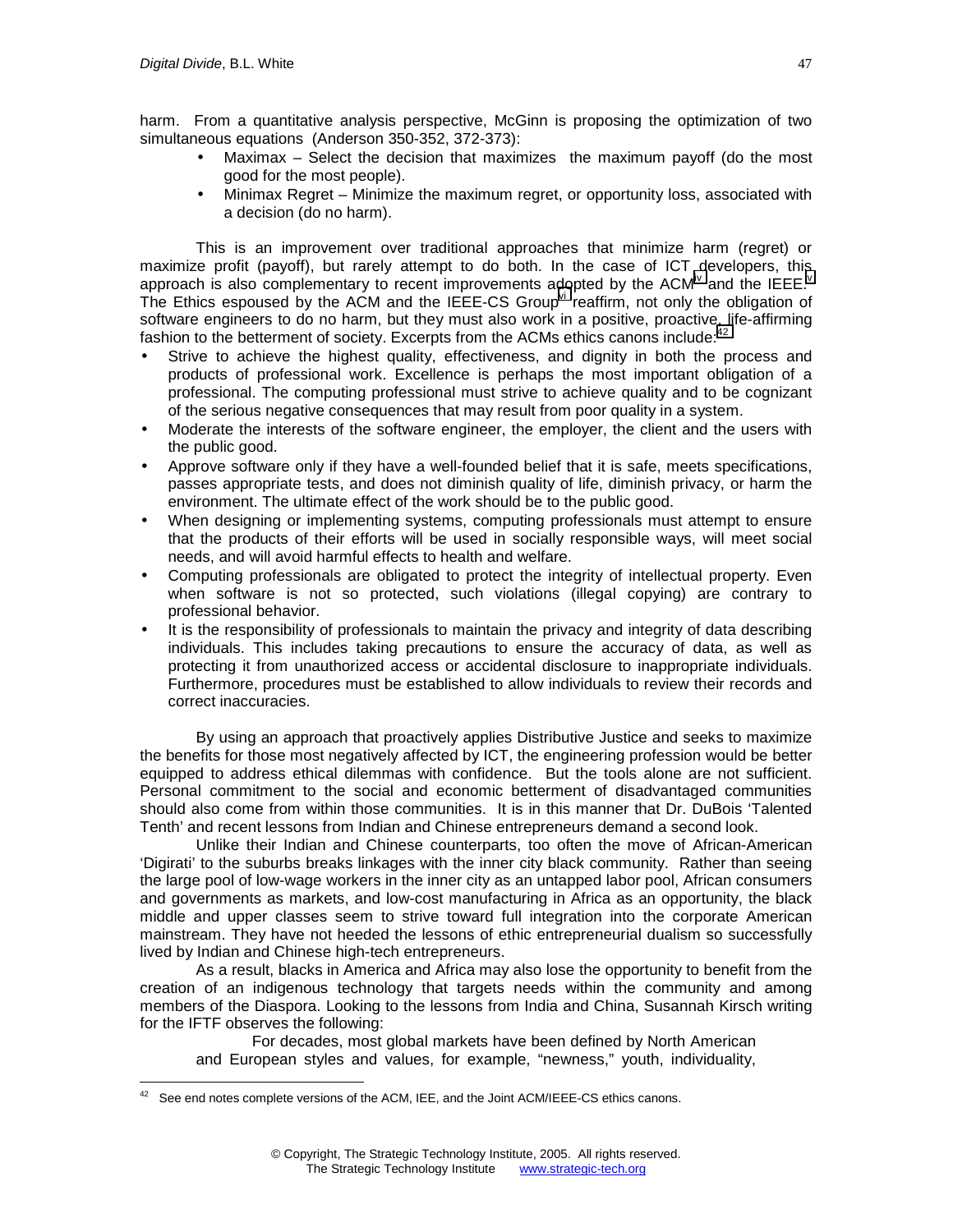and reliability. Japan, Korea, and the Asian Tigers were able to compete in the global market by understanding the Western rules and beating the West at its own game. Though the Western perspective will remain strong as people emulate a "developed world" lifestyle due to the forces already in motion, the sheer volume of users and producers in China and India will slowly but surely establish a new set of values. New measures of value will include things like community and togetherness, creative expression, accessibility, and flexibility. To figure out how to play by the rules of indigenous markets, companies must look closely at what people in those markets are doing with products and services. Spontaneous adaptation will provide a source of inspiration and understanding of the core values, aspirations, and unmet needs of the domestic consumers of countries like China and India. Companies ought to pay special attention to the successes that feel most "foreign" to them. These cultural breakthroughs will point to new opportunities and new markets (IFTF 145).

If American and African blacks are able to make the requisite social and commercial linkages, indigenous development of technology can be an important strategic asset, even in the face of poverty. Therefore, the former victims of the digital divide will begin to take charge of what Ortega calls our "own program."

> The world today is made, it is powered by science; and for any man to abdicate an interest in science is to walk with open eyes toward slavery.

> > -- Jacob Bronowski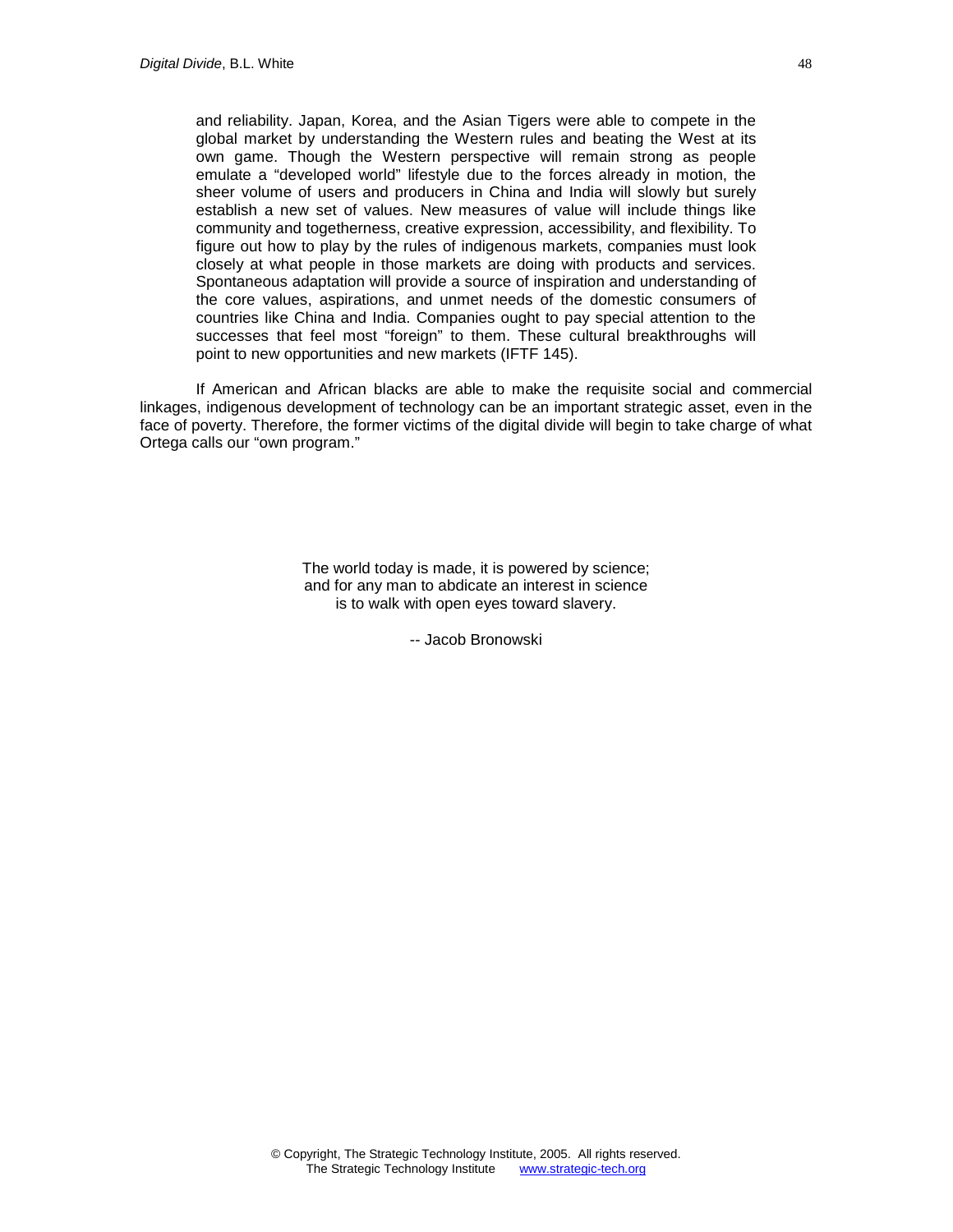# **Works Cited**

ACM/IEEE-CS Joint Task Force. *Software Engineering Ethics and Professional Practices*. 1999.

- Adamson, James P. Editorial, HLA Journal, Vol. 44,1993. 13 October 2005 <www2.hawaii.edu/~adamson/vol45e.html>.
- Anderson, David R., Sweeney, Dennis J., Williams, Thomas A. An Introduction to Management Science: Quantitative Approaches to Decision Making. St. Paul: West Publishing Co. 1976.

Association for Computing Machinery. *ACM Statement on E-voting Systems*. September 2004.

Bacoccina, Denize. *Brazil Bets on Linux Cybercafes***.** BBC News Online. 2 December 2003. 6 August 2005 < [http://news.bbc.co.uk/1/hi/technology/3250876.stm >](http://news.bbc.co.uk/1/hi/world/africa/3303129.stm).

Barbour, Ian G. Science & Secularity, The Ethics of Technology. New York: Harper & Row, 1970.

- Beauchamp, Tom L. and Childress, James F. Principles of Biomedical Ethics**,** Fifth Edition**.** New York: Oxford University Press, 2001.
- Bottero, Jean. Mesopotamia: Writing, Reasoning, and the Gods. Bahrani, Zainab and Van De Mieroop, Marc, Trans. Chicago: The University of Chicago Press, 1992.
- Botkins, James W. *The 1980s As A Decade of Learning*. Through the 80s. Washington: World Future Society, 1980.
- Bronowski, Jacob. Science and Human Values. New York: Harper & Row, 1956.
- Brown, Cheryl L. *G-8 Collaborative Initiatives and the Digital Divide: Readiness for e-Government.* Proceedings of the 35th Hawaii International Conference on System Sciences. IEEE Computer Society, 2002.
- Budge, Ian; Crew, Ivor; McKay, David; and Newton, Ken. The New British Politics, Third Edition. Essex: Pearson Education Limited, 2004.
- Burke, James. Connections. New York: Little Brown & Co., 1978.
- Capra, Fritjof. The Turning Point: Science Society and the Rising Culture. New York: Simon & Schuster, 1982.
- Carmichael, Stokely. Stokely Speaks: Black Power Back to Pan-Africanism. New York: Vintage Book, 1971.
- Childs, David. Britain Since 1939: Progress and Decline, Second Edition. Basingstoke: PALGRAVE, 2002.
- Derry, T.K. and Williams, Trevor I. A Short History of Technology From the Earliest Times to A.D. 1900. Oxford: The Oxford University Press, 1960.
- Dill, David L.; Schneider, Bruce; and Simons, Barbara. *Voting and Technology: Who Gets to Count Your Vote?* Communications of the ACM, Vol. 46, No. 8, August 2003.

DuBois, W.E.B. The Souls of Black Folk. Greenwich, Conn.: Fawcett Publications, Inc.,1961.

- Doyle, Mark. *Mugabe Slams 'Global Inequality.'* BBC News. 10 December 2003. 6 August 2005 <<http://news.bbc.co.uk/1/hi/world/africa/3303129.stm>>.
- Economist Technology Quarterly. *Behind the Digital Divide.* The Economist, 12-18 March 2005.

English-Lueck, Jan. A. Cultures @ Silicon Valley. Stanford, CA: Stanford University Press, 2002.

Faflack, Phillip. *Peering Into the Poverty Gap*. Science 82, 15 November 1982.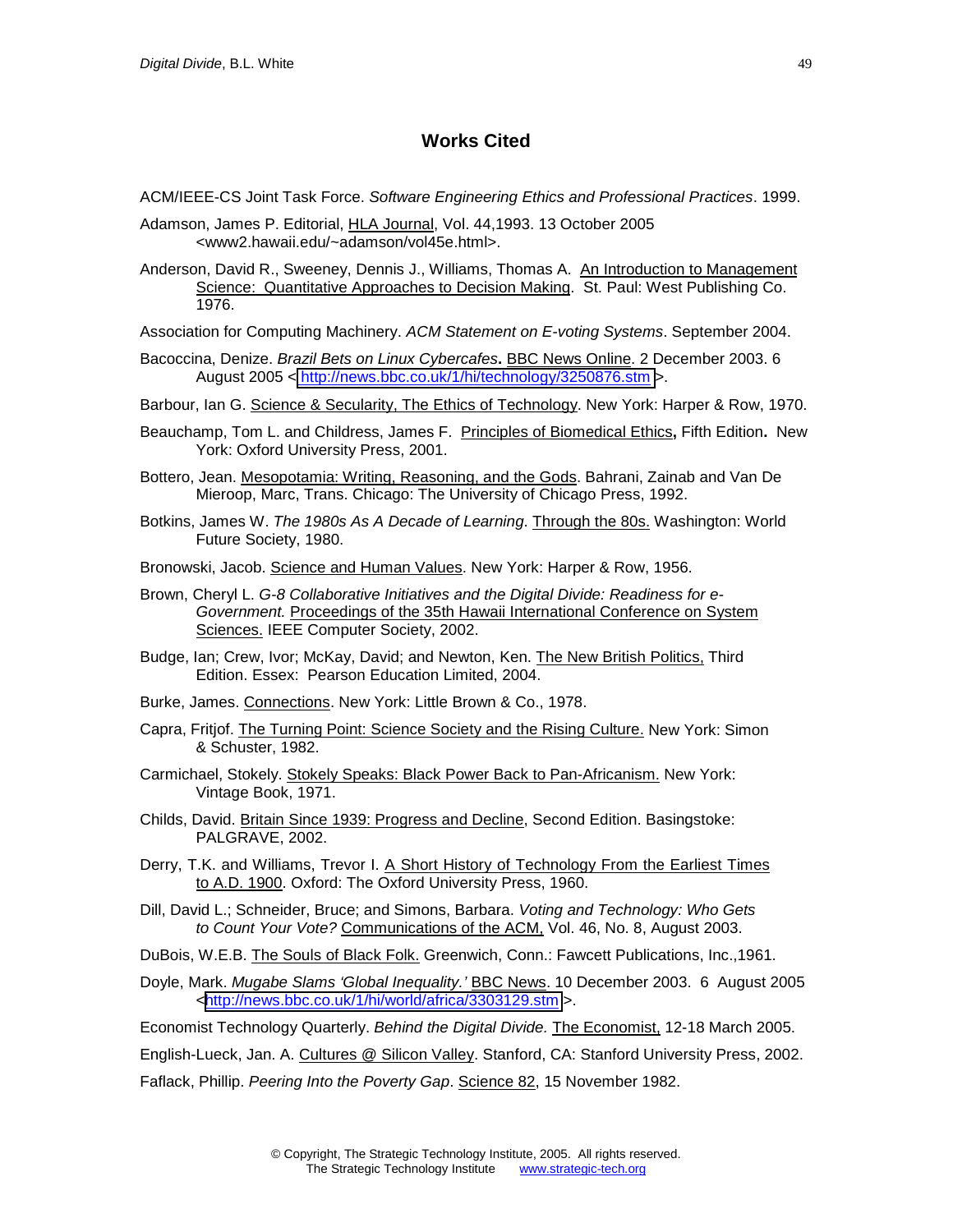- Farmer, Paul. Infections and Inequalities: The Modern Plagues. Berkeley: The University of California Press, 1999.
- Fischer, Robert. Science, Man & Society. Philadelphia: W. B. Saunders, 1975.
- Friedman, Thomas L. The World is Flat: A Brief History of the Twenty-first Century. New York: Farrar, Straus and Giroux, 2005.

Friedman, Thomas L. *It's a Flat World, After All*. The New York Times Magazine, April 3, 2005.

- Ferguson, Marilyn. The Aquarian Conspiracy. Los Angeles: J. P. Tarcher, Inc., 1980.
- Gage, John. *From Digital Divide to Digital Opportunity: Business Leaders Report from Davos*. Development Outreach. World Bank Institute, Spring 2000. .
- Griswold, Daniel T. *Trade, Jobs, and Manufacturing: Why (Almost All) US Workers Should Welcome Imports.* Center for Trade Policy Studies, the Cato Institute, 30 September 1999.
- Guardini, Romano. *Letters from Lake Como: Explorations in Technology and the Human Race*. Resourcement: Retrieval & Renewal in Catholic Thought. April 1994.
- Hammond, R. H., Buck, C. P., Rogers, W. B., Walsh, G. W., Ackert, H. P. Engineering Graphics. New York: The Ronald Press, 1971.
- Harrison, Anna J. Commentary in Science, Technology & Human Values. Boston: John Wiley & Sons for Harvard and MIT,Vol. 9. , Issue. 1., Winter 1984, No.46.
- Haskins, James, ed. The Black Manifesto For Education. New York: William Morrow & Co., 1973.
- Hecker , Daniel E. *Occupational Employment Projections to 2012*, Monthly Labor Review 127, No. 2. February 2004. 13 September 2005 <http://www.bls.gov/opub/mlr/2004/02/art5full.pdf.>
- Heidegger, Martin. The Question Concerning Technology and Other Essays. Trans. W. Lovitt. New York: Harper & Row, 1977.
- Henriques, Vico E. *Educational Shortfall*. Science 82, 22 November1982.
- Hermida, Alfred. *Nations Wrestle with Internet Age*. BBC News Online. 15 December 2005. 6 August 2005 <[http://news.bbc.co.uk/1/hi/programmes/click\\_online/4663893.stm>](http://news.bbc.co.uk/1/hi/programmes/click_online/4663893.stm).
- Hinman, Lawrence M. *World Hunger.* Lecture delivered at the University of San Diego. Ethics Updates, 22 April 1999. 14 October 2005 <http://ethics.acusd.edu/Applied/WorldHunger/>

Horkheimer, Max and Adorno, Theodor W. Dialectic of Enlightenment. London: Verso, 1979.

- Institute for the Future. 2004 Ten Year Forecast*.* IFTF: Menlo Park, California, 2004.
- Institute for the Future. The Connected World. IFTF: Menlo Park, California, 2004.
- Institute of Electronic and Electrical Engineers. *IEEE Code of Ethics.* August 1990.
- James, Edwyn. *Learning to Bridge the Digital Divide*. OECD Observer. Centre for Educational Research and Innovation, January 2001. 22 July 2005 <http://www.oecdobserver.org/news/fullstory.php/aid/408>.
- Keil, Mark; Meader, Garret W.; and Kvasny, Lynette. *Bridging the Digital Divide: The Story of the Free Internet Initiative in LaGrange, Georgia.* Proceedings of the 36th Hawaii International Conference on System Sciences. IEEE Computer Society, 2002.
- Lamont, Julian. *Distributive Justice*, The Stanford Encyclopedia of Philosophy (Fall 2003 Edition), Edward N. Zalta, ed. 23 October 2005 <http://plato.stanford.edu/archives/fall2003/entries/justice-distributive/>.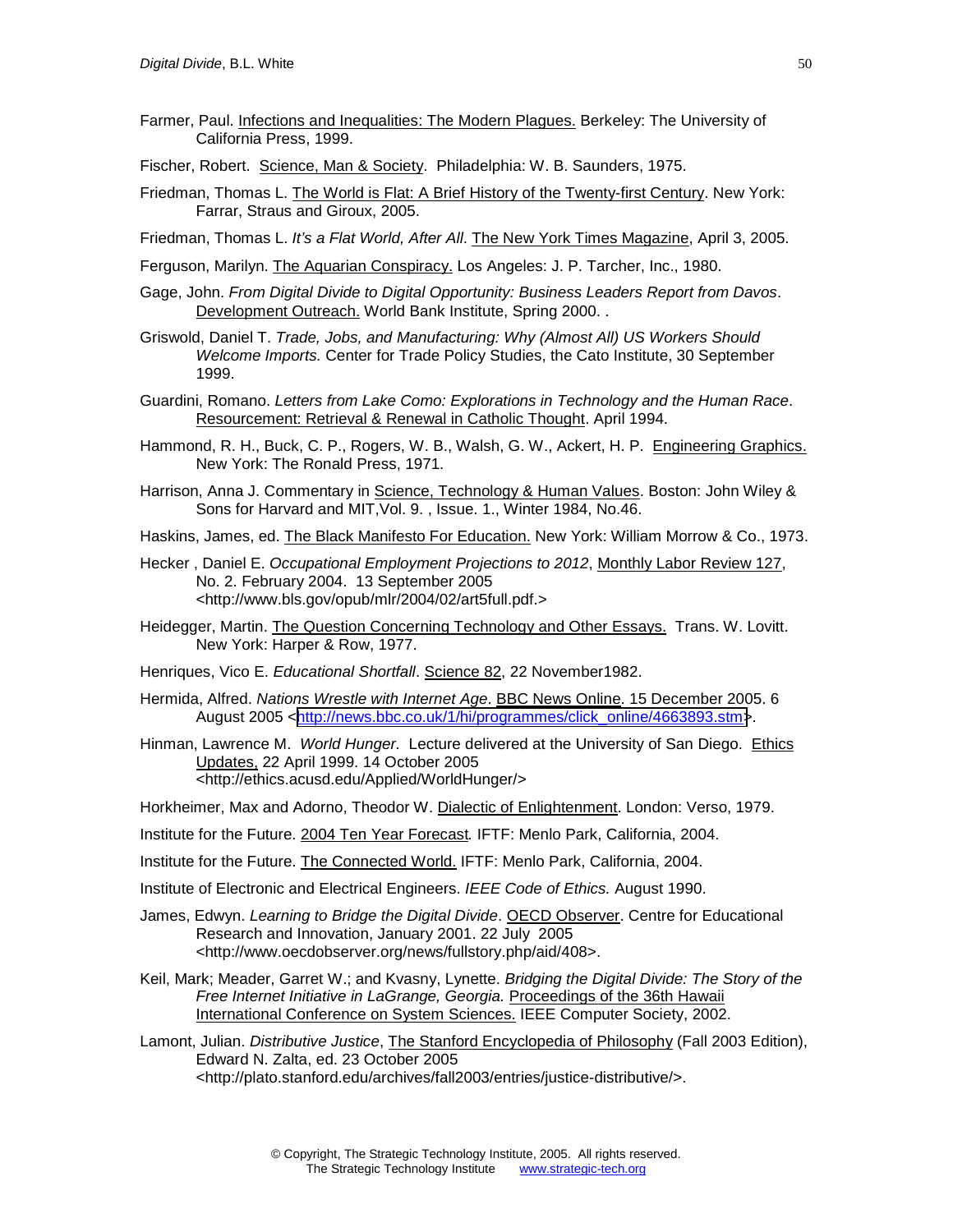- Leroi-Gourhan, André. Gesture and Speech. Berger, Anna Bostock, Trans. Cambridge: The MIT Press, 1993.
- Letton, A. *Minorities in the Profession*. Presented at the meeting of The National Technical Association, Cincinnati, Ohio. March 1983.
- Lindsey, Brink, *Job Losses and Trade: A Reality Check.* Center for Trade Policy Studies, Cato Institute. March 17, 2004.
- Martin, M. W. and Schinzinger, R. Ethics in Engineering. New York: McGraw-Hill, 1983.
- McClellan, James E. and Dorn, Harold. Science and Technology in World History, An Introduction. Baltimore: The Johns Hopkins University Press, 1999.
- McFarlan, F. Warren and Keil, Mark. *The Free Internet Initiative in LaGrange, Georgia.* Harvard Business School, 14 February 2002.
- McGinn, Robert. *Ethical Issues Faced by Water Professionals: Some Tools for Analysis.* 2002.
- McGinn, Robert. *Ethics, Science, and Technology.* 1990.
- McGinn, Robert. *Moral Responsibilities of Professional Engineers: Empirical and Theoretical Approaches.* Presentation given at the Engineering Ethics Forum, University of Nagoya, Japan. December 8, 2002.
- McGinn, Robert. *Technology, Demography, and the Anachronism of Traditional Rights.* Journal of Applied Philosophy, Vol. 11, No. 1, Spring, 1994, pp. 57-70.
- Meadows, Donella H. and Dennis L.; Randers, Jorgen; Berherns, William W. The Limits to Growth: A Report for the Club of Rome's Project on the Predicament of Mankind, Second Edition. Washington: Potomac Associates, 1974.
- Munson, Ronald. Intervention and Reflection: Basic Issues in Medical Ethics, Sixth Edition. Belmont, California: Wadsworth/Thomson Leaning, 2000.
- NAACP. *Call For Action in Education.* 2002.
- National Urban League. *The State of Black America 2005*. 6 April 2005.
- Oppenheim, A. Leo. Ancient Mesopotamia: Portrait of a Dead Civilization. Chicago: The University of Chicago Press, 1977.
- Organisation for Economic Co-operation and Development. Learning to Bridge the Digital Divide. Paris: OECD, 2000.
- Organisation for Economic Co-operation and Development. Regulatory Reform as a Tool for Bridging the Digital Divide. Paris: OECD, 2005.
- Ortega y Gasset, José. History as a System and other Essays Toward a Philosophy of History. New York: W.W. Norton & Company, 1962.
- Pool, Robert. Beyond Engineering: How Society Shapes Technology. Oxford: Oxford University Press, 1997.
- Rifkin, Jeremy**.** Entropy, A New World View. New York: Viking Press, 1980.
- Roaf, Michael. Cultural Atlas of Mesopotamia and the Ancient Near East. Oxfordshire: Andromeda Oxford Limited, 1966, Rev. 2002.
- Rosen, Jeffrey. Silicon Valley's Spy Game. The New York Times, 14 April 2002.
- Rudwick, Elliott. W. E. B. DuBois: Voice of the Black Movement. Urbana, Ill: University of Illinois Press, 1982.
- Sachs, Jeffrey. The End of Poverty: Economic Possibilities for Our Time. New York: Penguin Press, 2005.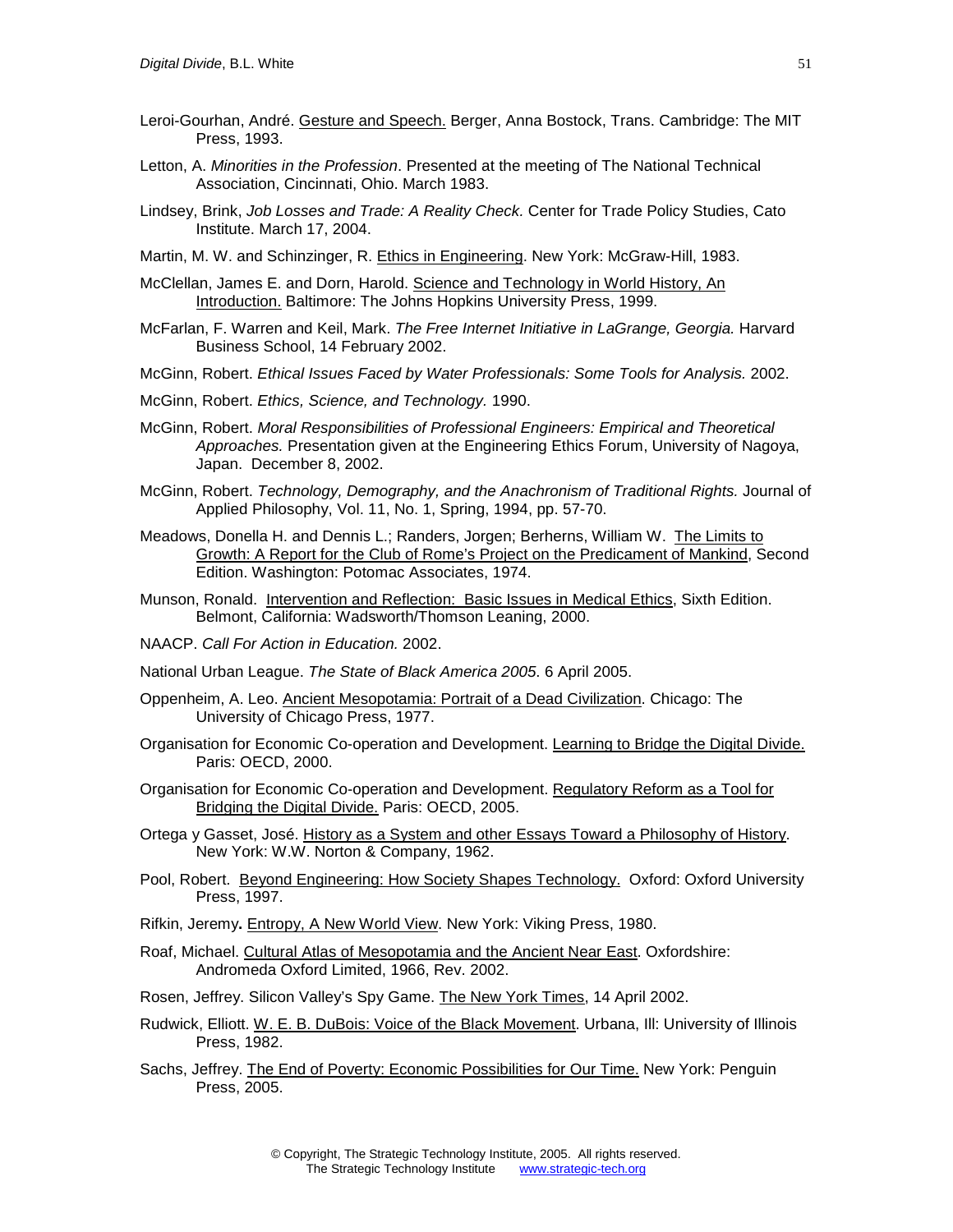- Sachs, Jeffrey. *The Strategic Significance of Global Inequality*. The Washington Quarterly, Summer 2001.
- Serageldin, Ismail. *World Poverty and Hunger: The Challenge for Science*. Science 2002, 2296:54-58.
- Simmons, Dan. *Rwanda's Dream for Hi-Tech Africa*. BBC Click Online. 8 July 2005. 6 August 2005 <[http://news.bbc.co.uk/1/hi/programmes/click\\_online/4663893.stm>](http://news.bbc.co.uk/1/hi/programmes/click_online/4663893.stm).
- Shostak, A.B. and Gomberg, William. New Perspectives on Poverty. Englewood Cliffs, N.J.: Prentice-Hall. Inc., 1965.
- Somoggi, Laura; Paterson, Janet; and Weaver, Pamela. Contributors to the special report *World Changing Ideas*. Technology Review: MIT's Magazine of Innovation, April 2005.
- Small, Michelle G. *Toward A Systematic Education.* Through the 80s. Washington: World Future Society, 1980.
- Snow, C.P. The Two Cultures. Cambridge: Cambridge University Press, 1998.
- Taylor, Richard. *Kenya Pilots Handheld Education.* BBC Click Online. 29 July 2005. 4 August 2005 <[http://news.bbc.co.uk/1/hi/programmes/click\\_online/4727617.stm>](http://news.bbc.co.uk/1/hi/programmes/click_online/4727617.stm).
- Thornbrough, E.L., ed. Booker T. Washington. Englewood Cliffs. N.J.: Prentice-Hall Inc., 1969.
- Toffler, Alvin. The Third Wave. New York: William Morrow and Co., Inc., 1980.
- United Nations DESA. *Moving from Digital Divide to Digital Opportunity*. Ministerial Roundtable Breakfast on "Information and communications technologies (ICTs) and human resources development," 2 July 2002.
- US Congress, Office of Technology Assessment. Power On! New Tools for Teaching and Learning. OTA-SET-379. Washington, DC: U.S. Government Printing Office, September 1988.
- Utsumi, Yoshio. *Bridging the Digital Divide in Internet Connectivity.* Remarks prepared for the ECOSOC high-level segment on Information and Communication Technologies, Ministerial Round Table breakfast, 7 July 2000.
- Washington, Booker T. Up From Slavery. New York: Heritage Press, 1970.
- White, Blake L. *Technology in Education: Leveling the Playing Field*. Speech on behalf of Apple Computer before the Congressional Black Caucus Foundation's California Public Policy Conference, *Public Education: A System in Crisis*. Los Angeles, California, 25-27 June 1993.
- Wilhelm, Anthony G. Digital Nation: Toward an Inclusive Information Society. Cambridge, Mass: MIT Press, 2004.
- Wilson, Fred, *John Stuart Mill*, The Stanford Encyclopedia of Philosophy (Fall 2003 Edition), Edward N. Zalta, ed. 23 October 2005 <http://plato.stanford.edu/archives/fall2003/entries/mill/>.
- World Bank Group. *Bridging the Digital Divide in the Americas*. *A report from the Summit of the Americas*. 20-22 April 2001.
- Yellin, Joel. Commentary in Science, Technology, & Human Values. Boston: John Wiley & Sons for Harvard and MIT, Vol. 9, Iss. 1, No.46, Winter 1984.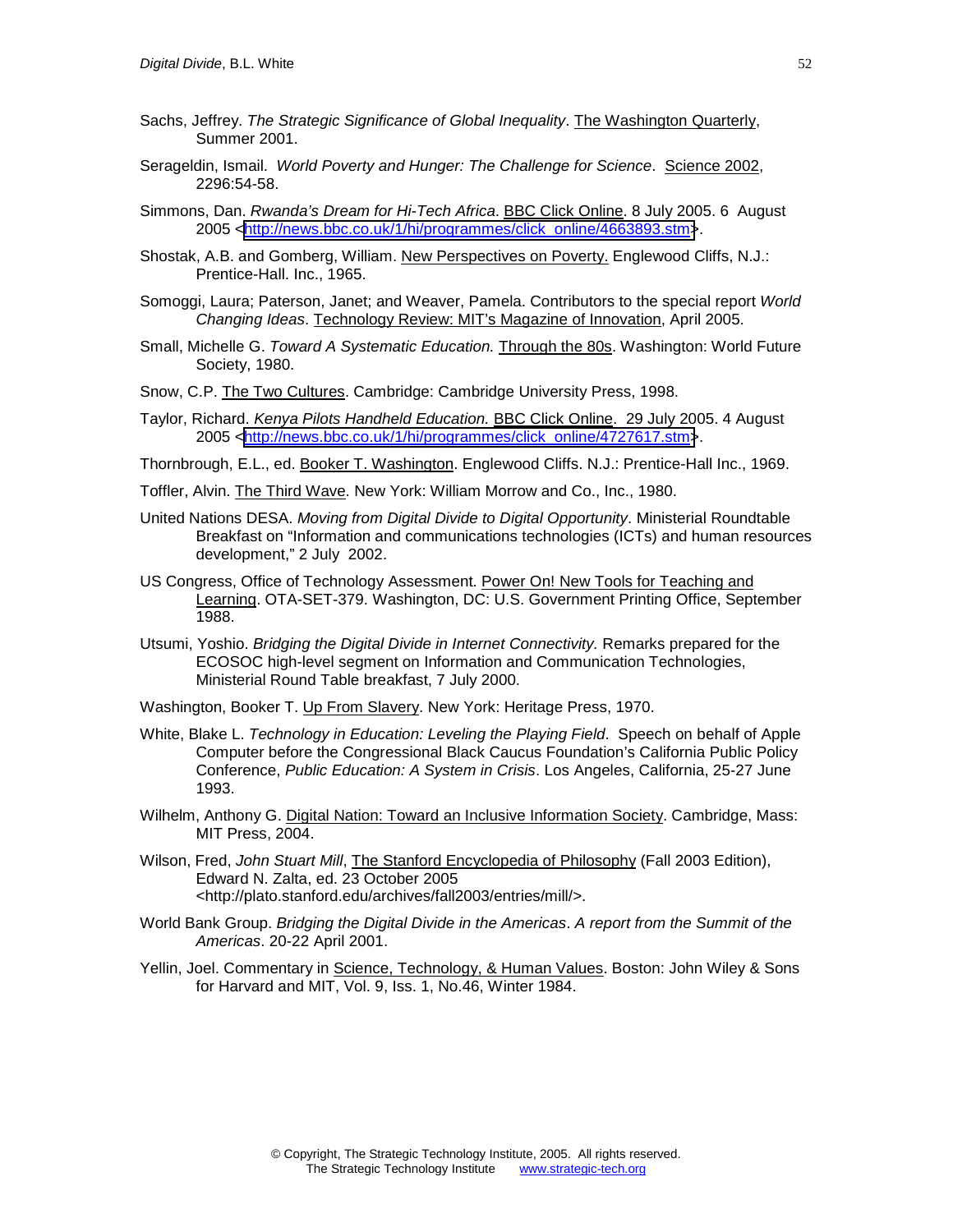### **Notes**

# **i Obsolete Educational Focus**

 $\overline{a}$ 

The biggest problem with the US educational system is its thrust. It still attempts to educate for the Industrial Revolution. It has not begun to recognize the unique needs of an information-based society. In the 1980s, Alvin Toffler cal1ed our educational system's thrust, 'The Covert Curriculum.' Consider his theory that as work shifted out of the fields and the home, children had to be prepared for factory life. If young people could be prepared to fit into to the industrial system, it would vastly ease the problems of industrial discipline later on. The result was mass education. Built on the factory model, mass education taught basic reading, writing, arithmetic, and a bit of history. This was the 'overt curriculum.' But beneath it lay an invisible or 'covert curriculum' that was far more basic. It consisted of three courses: punctuality, obedience, and rote, repetitive work. Factory labor demanded workers who showed up on time, workers who would take orders from a management hierarchy without questioning, and workers who were willing and able to perform repetitive, routine, mechanistic jobs (Toffler, Third Wave 22-248). Combine Toffler's view with that of the linearity and modularity of the universe espoused by Newton, Bacon, and Descartes and one begins to see where we can improve the educational process.

The worldview and value system that lie at the basis of our culture and that have to be carefully reexamined, were formulated in their essential outlines in the sixteenth and seventeenth centuries. The medieval notion of an organic, living, and spiritual universe was replaced by that of the world as a machine, and the world-machine became the dominant metaphor of the modern era. This development was brought about by the revolutionary changes in physics and astronomy, culminating in the works of Isaac Newton. The science of the seventeenth century was based upon a new method of experimental or empirical inquiry advocated by Francis Bacon involved the mathematical description of nature and the analytic method of reasoning espoused by Rene' Descartes. (Capra Turning Point, 15-410).

The Scientific Revolution's major flaw was that it tossed all subjective data and human experience aside. Any phenomenon that could not be quantified was rejected. It assumed that time was linear, people were like machines, there was no room for values, and that less technically advanced cultures had nothing other than natural resources to contribute to society. These ideas fostered racism, nationalism, colonial exploitation, and a capitalist economy based on greed, perceived unlimited resources, desires for unlimited growth, and the exploitation of nature.

According to Toffler, for most American adults, their entire learning process has been little more than a twelve to sixteen year training program for the Newtonian worldview. In school emphasis was placed on quantities, distance, and location but rarely on qualities or conceptions. Think of all the tests one was forced to take where the only questions asked were those concerning dates, names, places, and things that could be precisely measured. True, false, fill in the blanks, multiple choice, and matching answers are all based on Newton's concept of causality –- that for every set of initial conditions there is one and only one correct final state. The most important aspect of such tests was not the answers but the process. One forgets specific facts over time, but few will ever forget the concept of causality after being subjected to the testing process for so many years.

Thinking in terms of the Newtonian worldview is not totally incorrect, but is insufficient for today's realities. When educators claim they are teaching children how to think, this is the particular type of thinking they too often have in mind -- linear, cause-and-effect, narrow-minded, yes/no, black/white, all-or-nothing thinking. There is no room for common sense, personal experience, and intuition.

The thinking process of the Newtonian paradigm was important because it produced results, and that meant learning facts. The more bits of information a student regurgitates, the better his or her grade. Facts are valuable because they help one to better understand the world and to better organize one's life. However, the amount of facts we know about the world is doubling every few years. Yet one would be hard pressed to claim that the world is becoming more organized as a result. One must free oneself from overreliance on facts and train oneself and one's children to 'learn how to learn' (Toffler).

The American educational process and the job market are devoted to specialization. Visit any university and you will see people walking from labs and classrooms each with a briefcase or backpack crammed with facts about the carrier's own discipline. Every time one learns something new and different about the universe, a new academic or professional discipline is set up to collect and interpret new data. Learning has become fragmented into tinier frameworks of study on the Newtonian assumption that the more we know about the individual parts, the more we will be able to make deductions about the whole the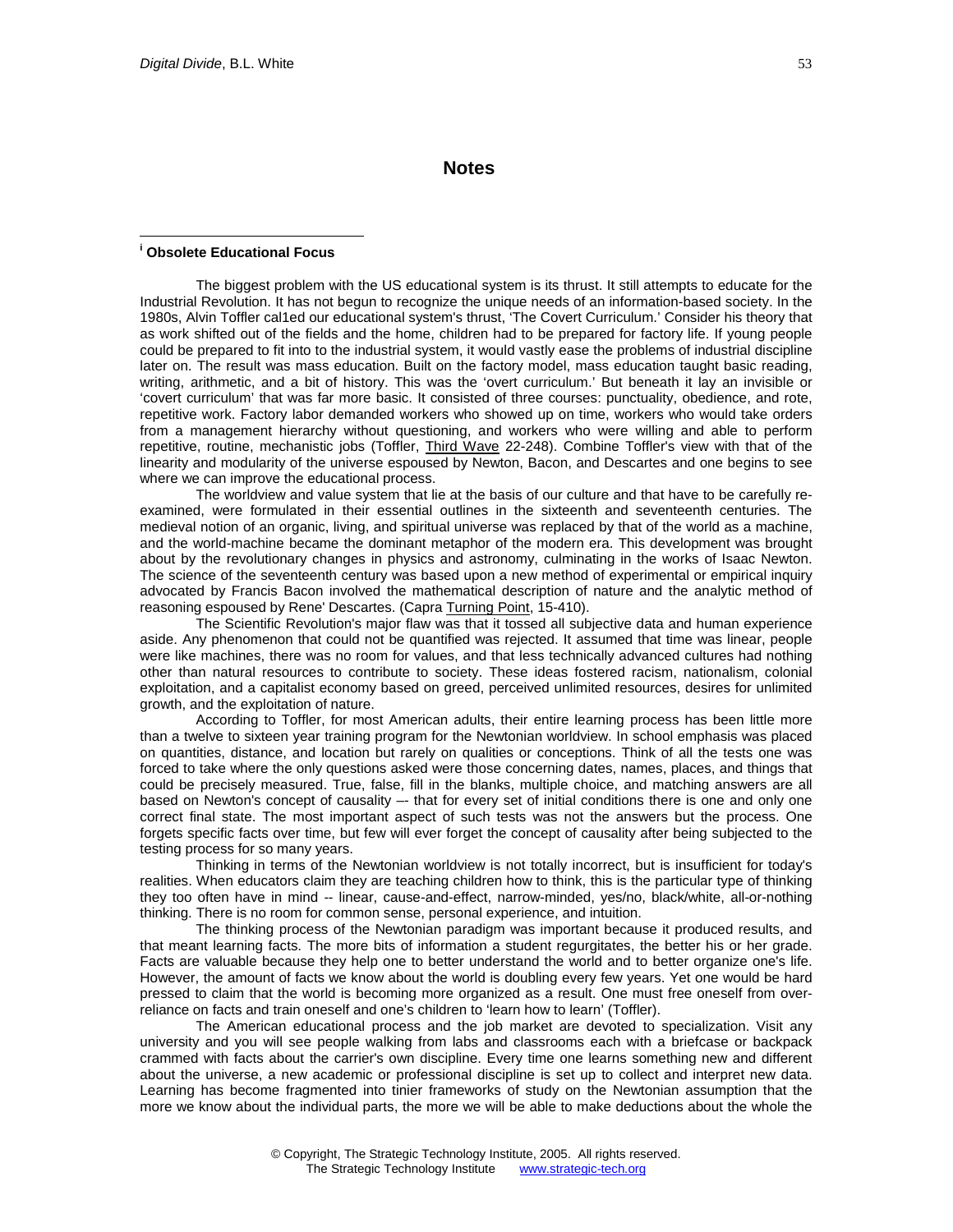parts make up (Rifkin 93-230). With the exception of multidisciplinary programs, such as Stanford's graduate Masters in Liberal Arts and similar ones endorsed by the Associate of Graduate Liberal Studies Programs (AGLSP), the cardinal sin among academicians has too often been fraternization. Too many scholars would never cross-check notes with those in other disciplines. Interdisciplinary approaches have often been labeled 'not serious.' Yet it is these types of approaches that are needed today.

# **ii Appropriate Educational Approach in the Information Age**

Michelle Small recommends that the emphasis in learning must dramatically shift from its present industrial era approach. For example, education should stress process over measurement. The notion of collecting, storing and exploiting isolated facts should be replaced with the idea of examining the flow of interconnected phenomena. Testing needs to focus on conceptual abilities over empirical ones. Essays, oral discourse, and practical experience should become standard forms, reflecting the need to think in terms of process. The external world needs to be seen not be a series of isolated causal relationships, but as a web of interrelated phenomena expressing many possible scenarios for movement and changes. More than any other revolution in education, children need to be taught how to expect and adapt to rapid change (Small).

In addition, life-long learning will be increasingly seen as necessary. Besides on the job training, leaves of absence, seminars, short courses, co-op learning programs, the emphasis of the educational process should shift to innovative learning. Innovative learning, as advocated by James Botkins, is the process of preparing individuals and societies to act in concert in new situations. Botkins advocates training oneself how to learn and apply technologies in changing situations, i.e., one learns how to learn. This is not meant to ignore other actions involving political power, science, economic policies, and cultural differences, but to incorporate them with anticipation and participation.

Anticipation is the capacity to face new situations. Anticipatory learning stresses preparation for future alternatives, not adaptation to the present. It goes beyond foreseeing or choosing among desirable trends and averting catastrophic ones. It also enhances the ability to create new alternatives. Its opposite is adaptive, reactive learning, where one responds only to given changes in the environment, delaying the search for alternatives until it may be too late to implement solutions. Under maintenance learning those who really should be alarmed are not moved by gradual deterioration. It is only when events explode that people suddenly look up for the cause, which has already passed.

Participation forces individuals to have direct influence in the decision-making process, to strive for equality, and to reject limiting roles. An intrinsic goal of effective participation will be an interweaving of the demand for rights with an offer to fulfill the obligations that such rights entail.

Activating the latent potential of innovative learning over a life long period hinges largely on the degree of effective participation and the ability to anticipate technical and social changes (Botkins 339-341). With the dramatic changes that will continually face the global society, does it make sense to limit learning to a pre-programmed, Newtonian, linear, non-flexible, few doses of reading, writing, and arithmetic?

With a life long innovative, holistic approach to education established, one might also borrow several ideas from Joel de Rosnay's Le Macroscope. (Small 345-349). Avoid traditional linear or sequential approaches and favor those that consists of coming back many times at different levels over the material that must be understood and assimilated. This approach, for example, would proscribe the chapter-bychapter method of teaching. Only when the work under study has been read, discussed, and evaluated in depth should the slow, analytical process start. It is only when one sees the total picture of a jigsaw puzzle that one can appreciate its discrete components and interrelationships. Avoid definitions that are so precise that they either polarize or limit the play of imaginations. Stress the importance of the concepts of limits, mutual causality, interdependence and dynamic equilibrium in the study of complex systems; taking as examples the disciplines which integrate the notions of time and irreversibility, such as biology, ecology, and economics. Use a thematic approach at the vertical level that can integrate many disciplines and different levels of complexity around a central core. Never separate the knowledge of the facts from the understanding of the relationships that link them. Emphasize the notion of Heisenberg's Uncertainty Principle, which debunks the myth of objectivity and shows that the observer is irrevocably bound to the observed. Stress the multiplicity of individual and cultural values and the relativism of worldviews. Allow for, and encourage an intuitive, creative, non-rational approach to problem solving.

More broadly, liberal education is and will continue to be a failed idea as long as students are shut off from, or only superficially acquainted with, knowledge of the kinds of questions science can and cannot answer. Nor can liberal education be a success as long as students are unable to evaluate the evidence of their own experience. David Saxon, former President of the University of California at Berkeley suggests the following program. First, students should be helped to understand the nature of physical laws -- what they are and what they are not, what they can tell us about the physical world and what they cannot, how they are arrived at, and in what sense they are true. Second, students should have some grounding in the laws of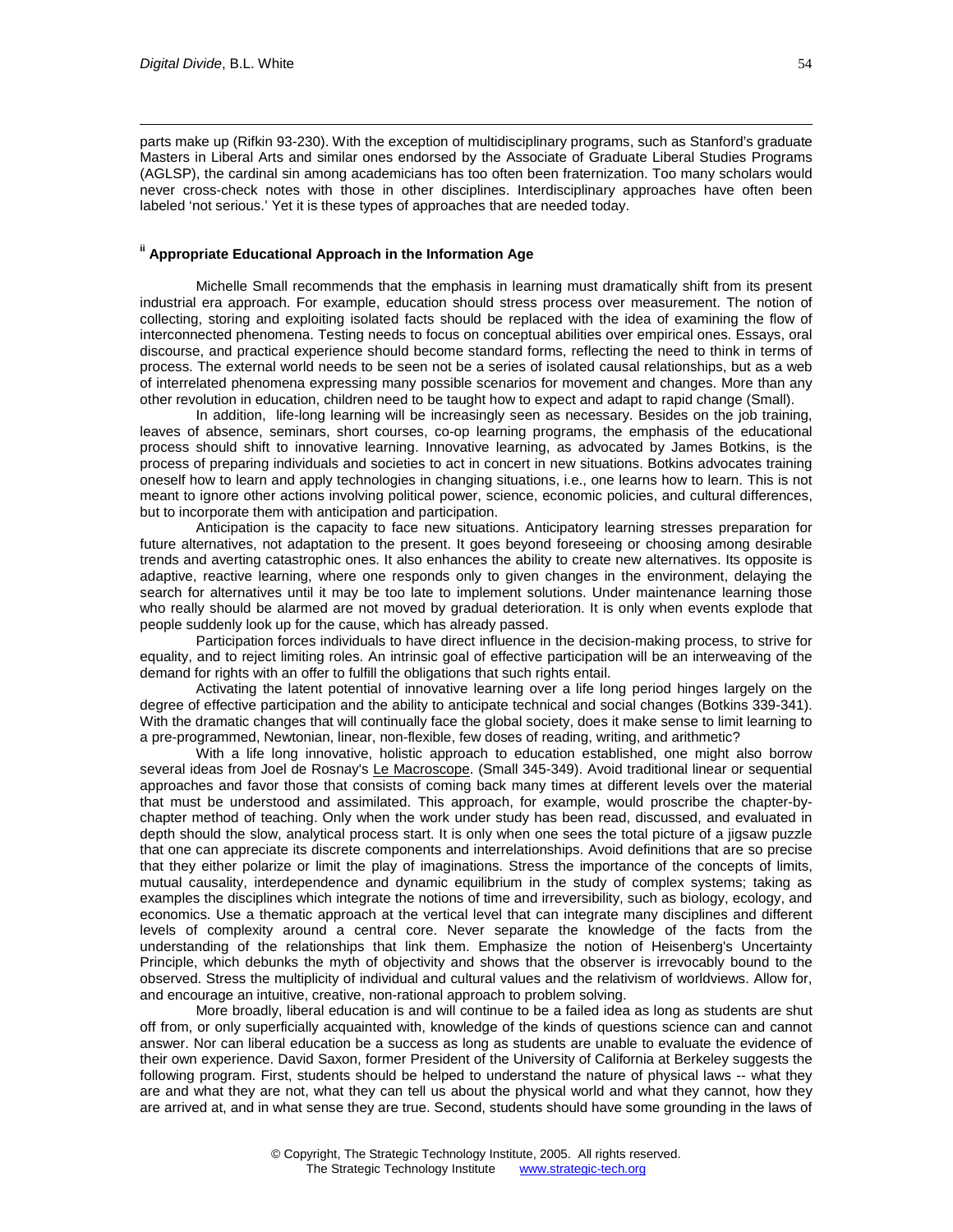probability and chance, and thus some understanding that in a world as complex as ours both statistical fluctuations and the accidental coincidence of unrelated events happen all the time. Third, the idea should be conveyed that science is not a collection of isolated facts but a highly unified and consistent view of the world. Finally, they should understand that science has a foundation of large general laws that link together various observations about the physical world and provide a framework within which various potentialities, facts and theories can be evaluated.

Saxon argued that science is an intellectual activity that is tied to the same wellspring that motivates us to study the liberal arts. Further, he stated, "The ability to distinguish sense from nonsense is an indispensable aspect of a liberal education."

When those fundamental directions have been established, the technological ICT hardware can be utilized to its fullest potential and smoothly integrated within the new education as a useful tool instead of as a haphazard, uncoordinated, stop-gap measure. Students will be encouraged to work at their own pace with the mode that best suits them.

In addition, continuous refinements in computer and communications industries are tearing down the fictional barriers that have been erected between schools and society. One can facilitate this process and help make education a true learning experience related to the world outside by pursuing alternative modes, including life-long education which would allow adults to retrain themselves for other careers or to pursue special interests so that they can be happier and feel more at ease in our fast-changing society (Small 345-349).

# **iii Additional Perspectives on the Evolution of Technology**

José Ortega y Gasset (1883-1955) categorized the progression of technological sophistication in this order: the *Technology of Chance*, *Technology of the Craftsman*, and the *Technology of the Technician*.

Primitive man uses the *Technology of Chance*, what Ortega calls the 'aha-impression.' "He is not aware of his technology as such; he is unconscious of the fact that there is among his faculties one which enables him to refashion nature after his desires. His inventions are not the result of premeditated and deliberate search. He does not look for them; they seem rather to look for him. Primitive man does not look upon himself as the inventor of his inventions. Invention appears to him as another dimension of nature, as part of nature's power to furnish him – nature furnishing man, not man nature – with certain novel devices" (Ortega 142-144).

The *Technology of the Craftsman* causes society to recognize technology as a conscious independent entity performed by artisans, the peculiar set of activities of which are not natural to all men" (Ortega 146). For example, Mesopotamia shows evidence of being the most advanced technological society of its era. Over a 6,000 year period, Mesopotamian technology included advances in carpentry, glassmaking, textile manufacture, leather-working, perfume-making, farming, food preparation, irrigation, flood control, canal-building, water storage, drainage, brewing, and their tablets also provide detail on the economics of various industries (Roaf 126). The most basic indication of a settled, rather than nomadic, lifestyle is pottery. Decorated pottery found at Tell Hassuna indicates a mastery of kilns providing higher temperatures for baking non-porous jars as early as the middle of the 7th millennium BC (Roaf 39). "During the 4th millennium, there were major developments in metallurgy," according to Roaf. Smelted copper, alloys of copper and arsenic, lead, gold and silver ornaments benefited from the use of lost-wax casting techniques (Roaf 72). Sir Leonard Woolley's excavations of more than 1,000 graves in the Royal Cemetery at Ur show a complete mastery of jewelry making techniques using composite objects, inlaid stones, and sophisticated geometric designs (Roaf 92). Intensified agriculture based on large scale water management networks constructed and maintained as public works by conscripted labor gangs (corvee) and slaves under the supervision of state-employed engineers is the critical foundation of their civilization. Main canals were nearly 75 feet wide, had hundreds of connecting channels, and ran for several miles (McClellan 31-35). Perhaps the most impressive engineering achievements of ancient Mesopotamia are the series of ziggurats found throughout the region as early as 2100 BC in Ur, 1900 BC in Babylon, and 900 BC in Assyria. In addition, the Assyrians of Nineveh under the leadership of Sargon II (722-670 BC) and his son Sennacherib dominated the Near East with its iron-equipped armies, battering rams, and horse-drawn chariots (Derry 12).

Writing appeared in Mesopotamia in the 4th millennium BC. Mathematics was supported by the state and temple authorities, principally to maintain its agricultural economy. For example, 85 percent of cuneiform tablets uncovered at Uruk (3,000 BC) represented economic records (McClellan 47). This administrative nature of mathematics also explained the Mesopotamians' tradition of recording verbal and quantitative information in the form of lists.

Many science historians argue that ancient Mesopotamian and Egyptian advanced civilizations were purely the result of applied engineering and skilled trades, rather than any formal theories of the underlying physical phenomena. According to McClellan and Dorn: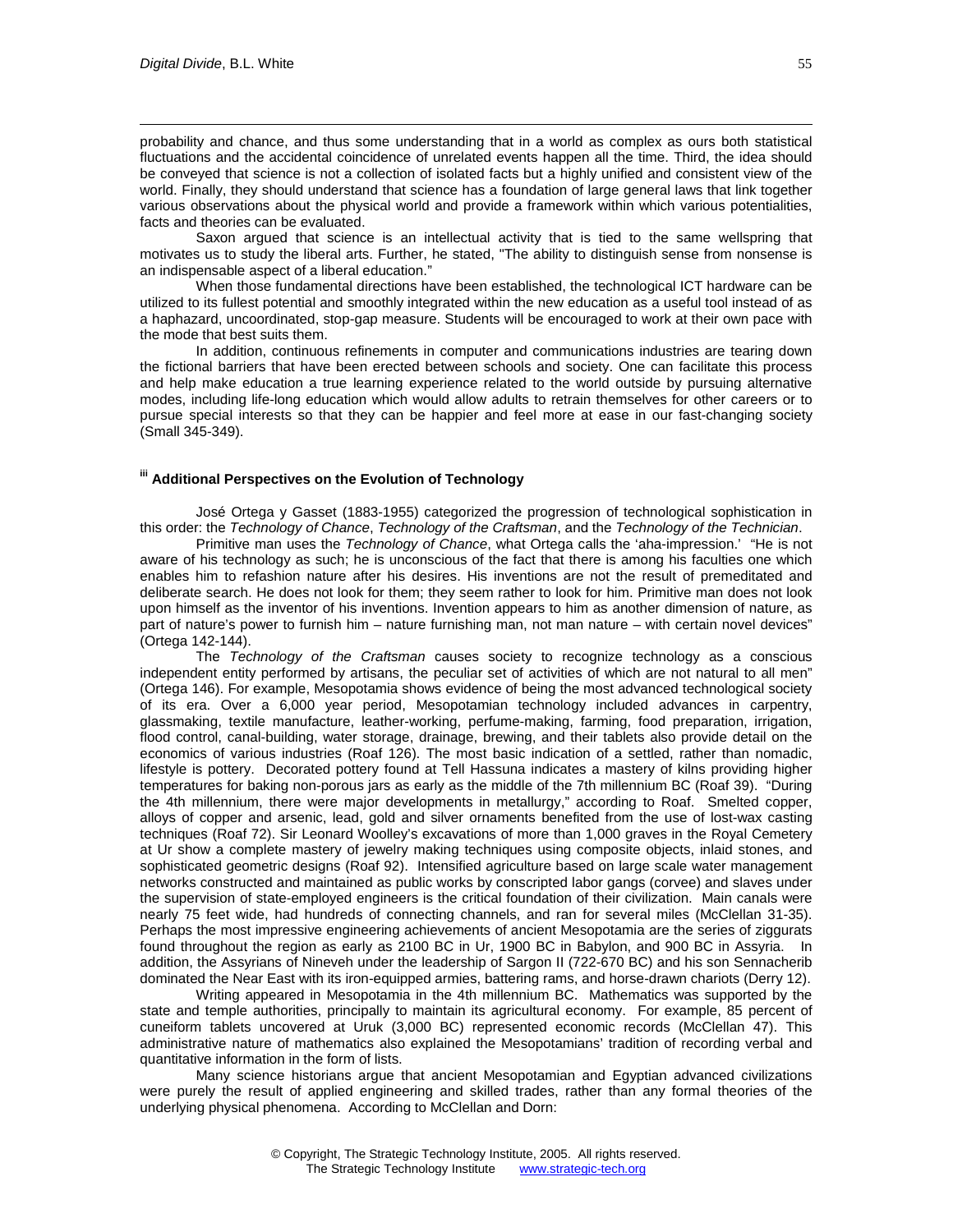In most historical situations prior to the 20 Century, science and technology have progressed in either partial of full isolation from each other – both intellectually and sociologically" (McClellan 2). "Since higher learning was heavily skewed toward useful knowledge and its applications, in this sociological sense applied science, in fact, preceded pure science or abstract theoretical research later fostered by the Greeks" (McClellan 46). The Mesopotamians recorded knowledge in lists, "rather than in any analytical system of theorems or generalizations…[and pursued it with] a notable lack of abstraction or generality and without any of the naturalistic theory or goal of knowledge as an end in its own right that the Greeks later emphasized (McClellan 47).

They argue that practical knowledge embodied in the crafts is different from knowledge derived from some abstract understanding of a phenomenon (McClellan 13). They believe that Mesopotamia achieved this level of advancement without the kind of abstract science and mathematics, later practiced by the Greeks.

 Alternatively, archaeologists, such as Jean Bottero of the Ecole Pratique des Hautes Etudes in Paris, argue that Mesopotamia indeed practiced an early form of abstract thinking and used mathematical astronomy as the bridge between engineering and science. Since the ancient Mesopotamians considered every aspect of the material universe as appropriate subjects of study for the purpose of extracting the plans of the gods, a deductive form of divination can be inferred from the writings found in texts such as The Great Treatise on Astrology. Divination was originally empirical, based on a simple set of observations of historical events that the Mesopotamians thought would repeat itself. These unusual events, and similar appearances, were grouped and were "multiplied in the eyes of the people who believed in them," notes Bottero. The first phenomenon would signal the second, and the two together were recorded as an oracle of universal value. To our modern sensibilities this would seem extremely superstitious, however, to the Mesopotamians, this allowed the practitioners to expect to see a repetition of an analogous event in the destiny of the king or the land, whenever the anomaly was noticed again (Bottero 131). As the practice became institutionalized, Bottero believes that the Mesopotamians' desire to analyze and systematize their observations led to a deductive reasoning that went beyond the observed reality into the realm of the possible. "Mesopotamian divination attempted to study its subject as universal, and in a certain sense in abstracto, which is also one of the characteristics of scientific knowledge," explains Bottero (Bottero 127-135). He drives the point further, especially as divination was increasingly linked to mathematical astronomy:

"From a knowledge based on pure observation a posteriori, starting from individual cases that were fortuitous and unforeseeable, divination became thus a-priori knowledge, before the end of the third millennium at least. That knowledge was deductive, systematic, capable of foreseeing, and had a necessary, universal and, in its own way, abstract object, and even had its own manuals. That is what we call a science, in the proper and formal sense of the word" (Bottero 136).

The University of Chicago's renowned Assyriologist A. Leo Oppenheim also notes that, "They convey the procedure as such without the elaboration of the numerical results, using measurements and other given numbers solely to illustrate the operations described" (Oppenheim 307).

Ortega's *Technology of the Craftsman* would also apply to ancient Egypt. While Mesopotamian society, with its collection of cities, is perhaps the first known civilization, in the strictest sense of the word, Egypt was the first state and was by far the oldest continuous state. However, one should note that urbanbased civilizations unfolded independently in multiple centers across the world. A pattern of Neolithic settlements coalescing into centralized kingdoms based on intensified, hydraulically-enabled, agriculture occurs at least six times in different sites: Mesopotamia after 3500 BCE, Egypt after 3400 BCE, Indus River Valley after 2500 BCE, along the Hwang Ho (Yellow River) after 1800 BCE, Mesoamerica after 500 BCE, and South America after 300 BCE (McClellan 32).

Like Mesopotamia, Egypt showed evidence of having a very advanced engineering capability. Settled city life facilitated new forms of technologies, such as metalworking, pottery, stone carving, and new forms of social organization. Bronze metals (copper alloyed with tin) offered distinct advantages over stone as tools and weapons, so control over Sinai copper mines was of great importance to Egypt. Metalworking involved a complicated set of technologies, including mining ore, smelting, hammering or casting the metal into useful tools. Bronze metallurgy required furnaces with bellows to raise temperatures to 1,100 degrees Celsius (McClellan 41). Increased crop yields, surpluses, and wealth led to a desire to trade with neighbors, even distant ones, for luxury items and raw materials, including Nubian gold. By the close of the Bronze Age, the tomb of Tutankhamen showed the exquisite achievements of the Egyptians in fine arts, in the service of the religious mortuary cults. Here we find works in gold, silver, semi-precious metals, ivory, and curved furniture unrivalled by European technique until the Renaissance (Derry11).

As Basil Davidson notes, "The time span from *homo habilis* with his earliest tools to Neolithic man with his farming cannot in any case be much less than two million years. Yet not much more than two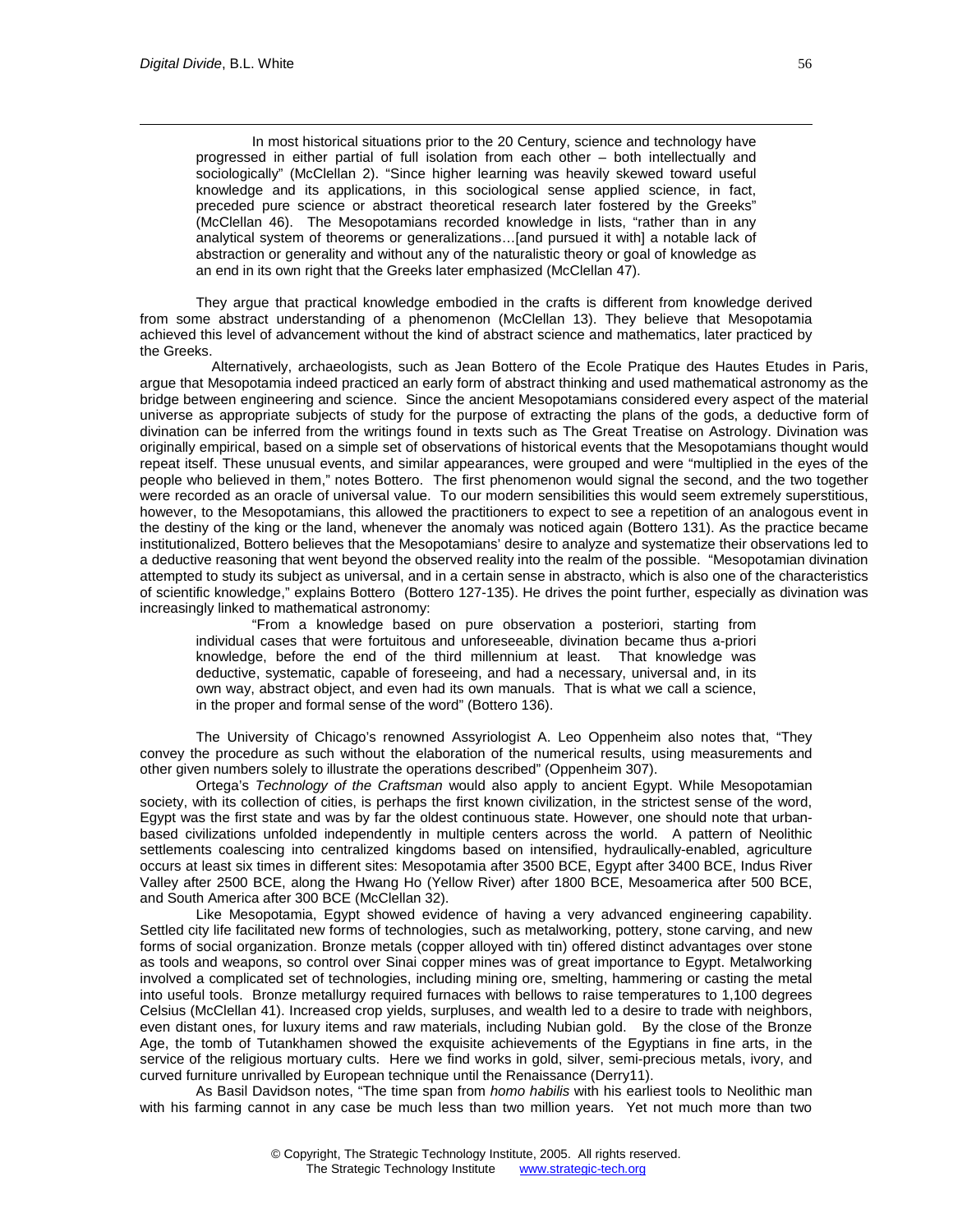thousand years separate the earliest farmers who settled along the river Nile from the mathematically precise builders of the monuments of Egypt" (Davidson 14). They benefited from a fruitful interaction with the environment through invention, and they experienced a 'feedback relationship' between environment, biological evolution, and cultural change. The settled life enabled the Egyptians to be handier, more skillful, and better able to think and to act by thought than their ancestors (Davidson 13).

In Ortega's *Technology of the Craftsman* or what Romano Guardini called a *contrivance*, technological change has generally been empirically derived, simply by trial and error. The method used in proceeding to the development of new technological advances is determined primarily on the basis of two factors: the existing technology and the existing knowledge of the properties of matter and energy, i.e., existing scientific knowledge. This scientific knowledge used in technology is not a replacement for the trialand-error methodology of technology. Rather, it provides a means of selecting what trial to undertake next and thus contributes to the efficiency and effectiveness of the trial-and-error method. Technology can use scientific knowledge and, in this sense, it can be sometimes viewed as applied science. Yet, much technology continues to be developed with little or no basic scientific knowledge. BBC reporter and author of Connections, James Burke, presented a good summary of the ways in which the popular culture assumes that technologists experience the effects of economics and human values. Burke designates six major initiators of technical innovation. They are: deliberate invention, accidents, spin-offs, war, religion, and the environment.

First, as one might expect, technical innovation occurs as a result of deliberate attempts to develop it. When inventors like Lewis Howard Latimer and Thomas Edison began work on the incandescent bulb, it was done in response to the inadequacy of the arc light. All the means were available: a vacuum pump to evacuate the bulb, electric current, the filament which the arc light used, and carbon for the filament. With these components the remainder of the required work was the synthesis of technologies toward a definite goal --the light bulb's creation.

A second factor that frequently occurs is that an attempt to find one thing leads to the discovery of another. For example, William Perkin, searching for an artificial form of quinine, used some of the molecular combinations available in coal tar and accidentally found that the black sludge produced by one of his experiments turned out to be the first artificial aniline dye.

Unrelated developments have decisive effects on the primary event. An example of such spin-off developments can be seen by the development of paper. The medieval textile revolution, which was based upon the use of the spinning wheel and the horizontal loom, lowered the price of linen to the point where enough of it became available in rag form to revolutionize the paper industry. Burke discusses other examples of how unforeseen circumstances play a leading role in technical innovation. This includes the stimulation of mining activities for metals to make cannons when Chinese gunpowder was exported to Europe and the development of a barometer as a result of frequent flooding of mines and the failure of pumps.

The fourth and fifth factors are all too familiar: war and religion. The need to find more effective means of defense (or offense) has driven technology from the most ancient of times. The use of the cannon led to defensive architectural developments that made use of astronomical instruments. Ancient Mesopotamian, Egyptian, and Mesoamerican religious beliefs led to great strides in engineering and architecture and the Islamic world fostered advanced astronomy because of the need to pray, feast and fast at specific times.

Finally, physical and climatic conditions play important roles. For example, the extreme changes in Europe's winters in the 12th and 13th centuries provided urgent need for more efficient heating. The chimney filled the need and had a profound effect on the cultural life of that continent.

Regardless of the causal effect, it is clear that there is interplay between the cultural philosophy of an era and the approach to that era's application of knowledge through technology. Robert Hammond defines technology (engineering) as a means by which the knowledge of mathematical and rational sciences is applied with *judgment* to develop ways to utilize the materials and forces of nature for the benefit of mankind (Hammond 5). As a result of overt human goals and subjective human judgment, technology is never neutral because it is directed in specific instances toward specific material objects. It is just these value-based judgments that are being questioned today.

In the past the actions of individuals or single industries or even single nations mattered little to the outcome of the world. Modern technology is quantitatively more pervasive in society and leads to qualitative changes. To what degree are these new technologies radically different in how they open entirely new doors for human control, extension, non-physical evolution, or catastrophic destruction? Let us now examine what Ortega called the *Technology of the Technician*, which happens when the tool works by itself to produce the object. It is also what Guardini considered as the 'machine' whose "function is scientifically understood and technically worked out so that the mode of operation can be accurately fixed" (Guardini 100). At this point, handiwork is surpassed by mechanical production, which is then bifurcated into two components, according to Ortega – the invention the plan of activity and the handling of the raw material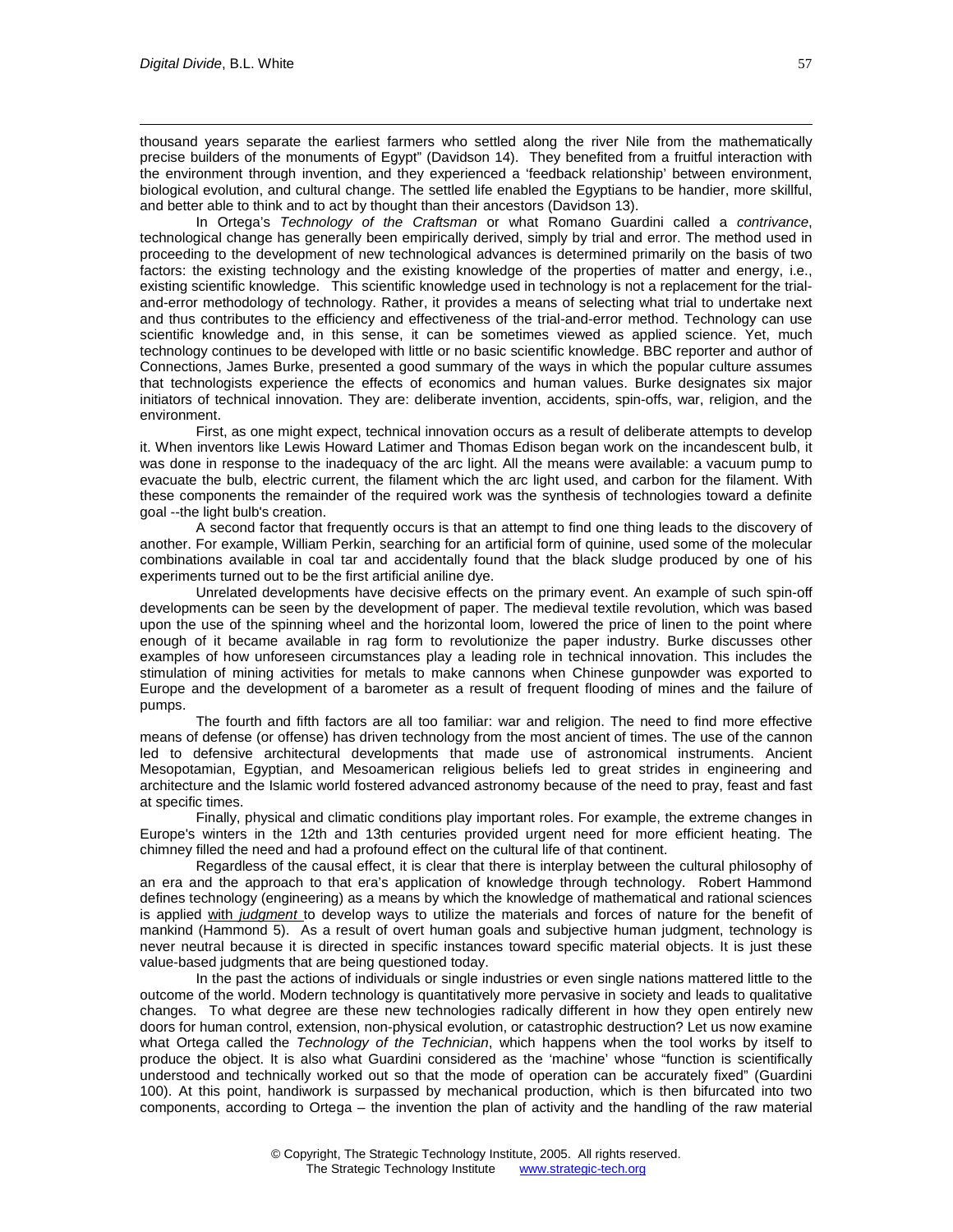(Ortega 148-149). As noted by Leroi-Gourhan, what we have today is technology that is a child of human intelligence, but one completely freed from genetic ties. "Our techniques, which have been an extension of our bodies since the first Australanthropian made the first chopper, have reenacted at a dizzying speed events of millions of years of geological evolution until, today, we can already use an artificial nervous system and an electronic intelligence." (Leroi-Gourhan 173). In addition to separation of planning and work, in this mode, humans themselves risk becoming separated from the technology that is working on their behalf and from other humans in the process. As Adorno and Horkheimer warn, "Not only is domination paid for with the estrangement of human beings from the dominated objects, but the relationships of human beings, including the relationships of individuals to themselves, have themselves been bewitched by the objectification of the mind" (Horkheimer 21).

# **iv ACM Code of Ethics and Professional Conduct**

Adopted by ACM Council 10/16/92.

### Preamble

Commitment to ethical professional conduct is expected of every member (voting members, associate members, and student members) of the Association for Computing Machinery (ACM).

This Code, consisting of 24 imperatives formulated as statements of personal responsibility, identifies the elements of such a commitment. It contains many, but not all, issues professionals are likely to face. Section 1 outlines fundamental ethical considerations, while Section 2 addresses additional, more specific considerations of professional conduct. Statements in Section 3 pertain more specifically to individuals who have a leadership role, whether in the workplace or in a volunteer capacity such as with organizations like ACM. Principles involving compliance with this Code are given in Section 4.

The Code shall be supplemented by a set of Guidelines, which provide explanation to assist members in dealing with the various issues contained in the Code. It is expected that the Guidelines will be changed more frequently than the Code.

The Code and its supplemented Guidelines are intended to serve as a basis for ethical decision making in the conduct of professional work. Secondarily, they may serve as a basis for judging the merit of a formal complaint pertaining to violation of professional ethical standards.

It should be noted that although computing is not mentioned in the imperatives of Section 1, the Code is concerned with how these fundamental imperatives apply to one's conduct as a computing professional. These imperatives are expressed in a general form to emphasize that ethical principles, which apply to computer ethics, are derived from more general ethical principles.

It is understood that some words and phrases in a code of ethics are subject to varying interpretations, and that any ethical principle may conflict with other ethical principles in specific situations. Questions related to ethical conflicts can best be answered by thoughtful consideration of fundamental principles, rather than reliance on detailed regulations.

#### 1. GENERAL MORAL IMPERATIVES. As an ACM member I will ....

### 1.1 Contribute to society and human well-being.

This principle concerning the quality of life of all people affirms an obligation to protect fundamental human rights and to respect the diversity of all cultures. An essential aim of computing professionals is to minimize negative consequences of computing systems, including threats to health and safety. When designing or implementing systems, computing professionals must attempt to ensure that the products of their efforts will be used in socially responsible ways, will meet social needs, and will avoid harmful effects to health and welfare.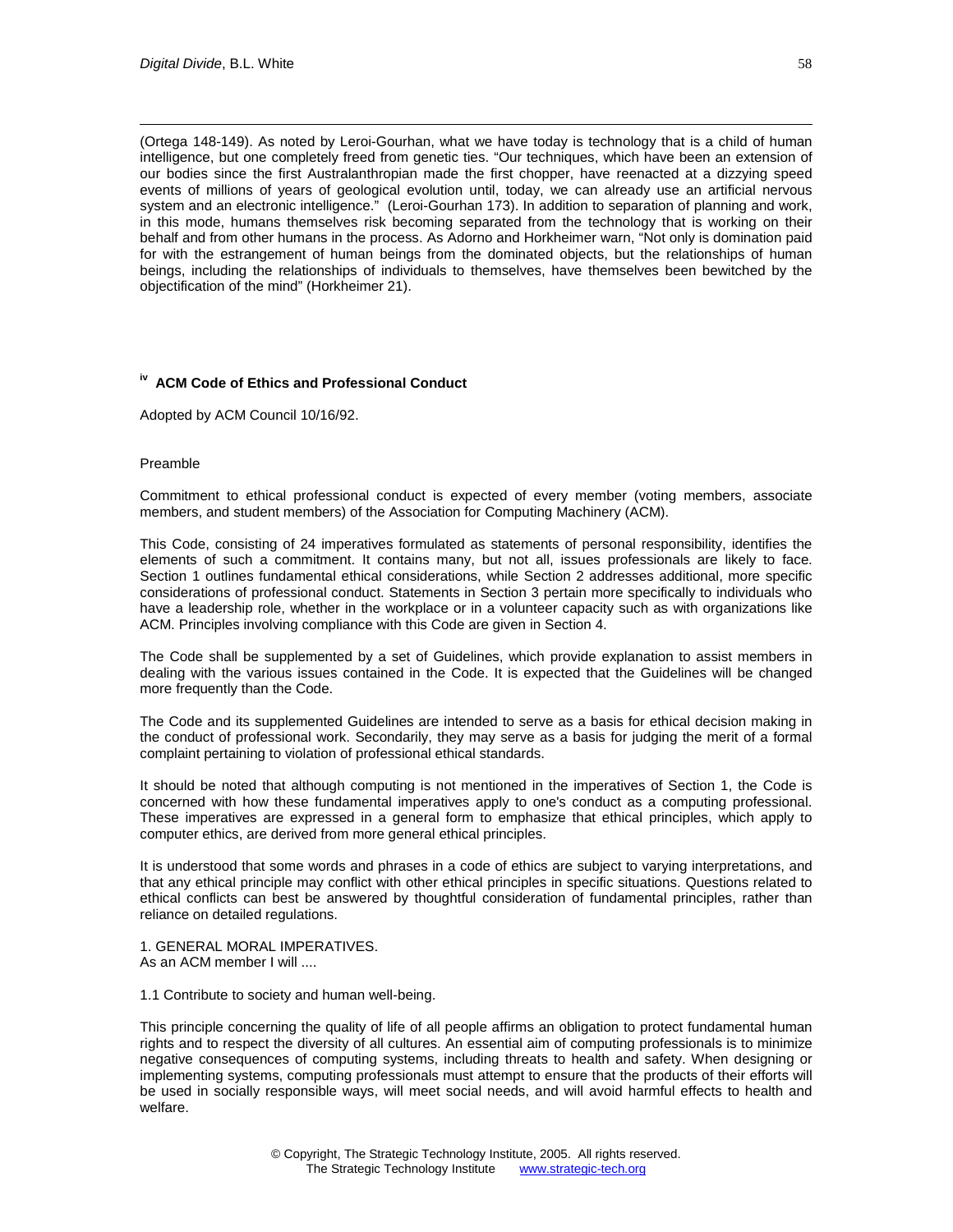In addition to a safe social environment, human well-being includes a safe natural environment. Therefore, computing professionals who design and develop systems must be alert to, and make others aware of, any potential damage to the local or global environment.

### 1.2 Avoid harm to others.

"Harm" means injury or negative consequences, such as undesirable loss of information, loss of property, property damage, or unwanted environmental impacts. This principle prohibits use of computing technology in ways that result in harm to any of the following: users, the general public, employees, employers. Harmful actions include intentional destruction or modification of files and programs leading to serious loss of resources or unnecessary expenditure of human resources such as the time and effort required to purge systems of "computer viruses."

Well-intended actions, including those that accomplish assigned duties, may lead to harm unexpectedly. In such an event the responsible person or persons are obligated to undo or mitigate the negative consequences as much as possible. One way to avoid unintentional harm is to carefully consider potential impacts on all those affected by decisions made during design and implementation.

To minimize the possibility of indirectly harming others, computing professionals must minimize malfunctions by following generally accepted standards for system design and testing. Furthermore, it is often necessary to assess the social consequences of systems to project the likelihood of any serious harm to others. If system features are misrepresented to users, coworkers, or supervisors, the individual computing professional is responsible for any resulting injury.

In the work environment the computing professional has the additional obligation to report any signs of system dangers that might result in serious personal or social damage. If one's superiors do not act to curtail or mitigate such dangers, it may be necessary to "blow the whistle" to help correct the problem or reduce the risk. However, capricious or misguided reporting of violations can, itself, be harmful. Before reporting violations, all relevant aspects of the incident must be thoroughly assessed. In particular, the assessment of risk and responsibility must be credible. It is suggested that advice be sought from other computing professionals. See principle 2.5 regarding thorough evaluations.

1.3 Be honest and trustworthy.

Honesty is an essential component of trust. Without trust an organization cannot function effectively. The honest computing professional will not make deliberately false or deceptive claims about a system or system design, but will instead provide full disclosure of all pertinent system limitations and problems.

A computer professional has a duty to be honest about his or her own qualifications, and about any circumstances that might lead to conflicts of interest.

Membership in volunteer organizations such as ACM may at times place individuals in situations where their statements or actions could be interpreted as carrying the "weight" of a larger group of professionals. An ACM member will exercise care to not misrepresent ACM or positions and policies of ACM or any ACM units.

1.4 Be fair and take action not to discriminate.

The values of equality, tolerance, respect for others, and the principles of equal justice govern this imperative. Discrimination on the basis of race, sex, religion, age, disability, national origin, or other such factors is an explicit violation of ACM policy and will not be tolerated.

Inequities between different groups of people may result from the use or misuse of information and technology. In a fair society,all individuals would have equal opportunity to participate in, or benefit from, the use of computer resources regardless of race, sex, religion, age, disability, national origin or other such similar factors. However, these ideals do not justify unauthorized use of computer resources nor do they provide an adequate basis for violation of any other ethical imperatives of this code.

1.5 Honor property rights including copyrights and patent.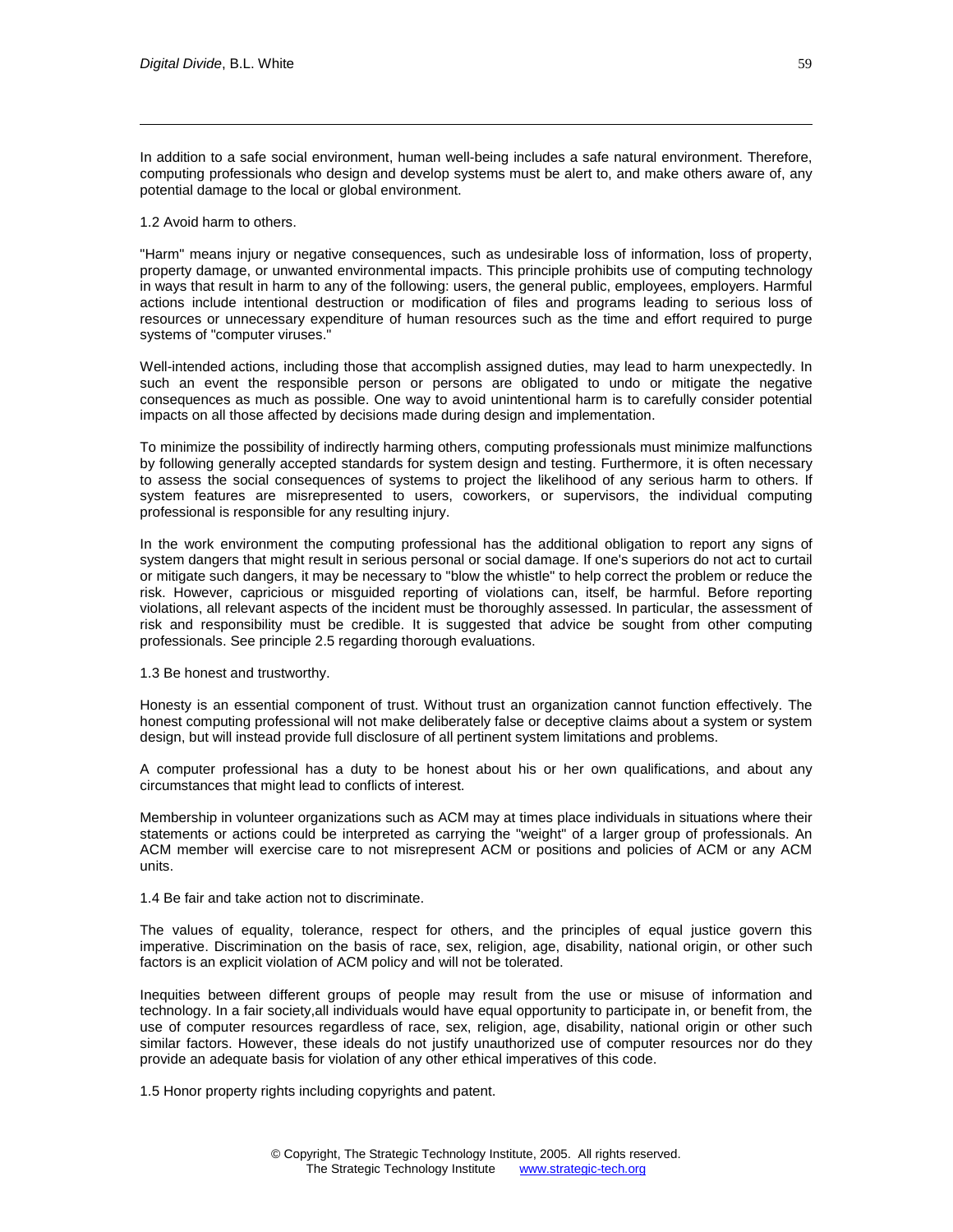Violation of copyrights, patents, trade secrets and the terms of license agreements is prohibited by law in most circumstances. Even when software is not so protected, such violations are contrary to professional behavior. Copies of software should be made only with proper authorization. Unauthorized duplication of materials must not be condoned.

1.6 Give proper credit for intellectual property.

Computing professionals are obligated to protect the integrity of intellectual property. Specifically, one must not take credit for other's ideas or work, even in cases where the work has not been explicitly protected by copyright, patent, etc.

1.7 Respect the privacy of others.

Computing and communication technology enables the collection and exchange of personal information on a scale unprecedented in the history of civilization. Thus there is increased potential for violating the privacy of individuals and groups. It is the responsibility of professionals to maintain the privacy and integrity of data describing individuals. This includes taking precautions to ensure the accuracy of data, as well as protecting it from unauthorized access or accidental disclosure to inappropriate individuals. Furthermore, procedures must be established to allow individuals to review their records and correct inaccuracies.

This imperative implies that only the necessary amount of personal information be collected in a system, that retention and disposal periods for that information be clearly defined and enforced, and that personal information gathered for a specific purpose not be used for other purposes without consent of the individual(s). These principles apply to electronic communications, including electronic mail, and prohibit procedures that capture or monitor electronic user data, including messages,without the permission of users or bona fide authorization related to system operation and maintenance. User data observed during the normal duties of system operation and maintenance must be treated with strictest confidentiality, except in cases where it is evidence for the violation of law, organizational regulations, or this Code. In these cases, the nature or contents of that information must be disclosed only to proper authorities.

1.8 Honor confidentiality.

The principle of honesty extends to issues of confidentiality of information whenever one has made an explicit promise to honor confidentiality or, implicitly, when private information not directly related to the performance of one's duties becomes available. The ethical concern is to respect all obligations of confidentiality to employers, clients, and users unless discharged from such obligations by requirements of the law or other principles of this Code.

2. MORE SPECIFIC PROFESSIONAL RESPONSIBILITIES. As an ACM computing professional I will ....

2.1 Strive to achieve the highest quality, effectiveness and dignity in both the process and products of professional work.

Excellence is perhaps the most important obligation of a professional. The computing professional must strive to achieve quality and to be cognizant of the serious negative consequences that may result from poor quality in a system.

2.2 Acquire and maintain professional competence.

Excellence depends on individuals who take responsibility for acquiring and maintaining professional competence. A professional must participate in setting standards for appropriate levels of competence, and strive to achieve those standards. Upgrading technical knowledge and competence can be achieved in several ways:doing independent study; attending seminars, conferences, or courses; and being involved in professional organizations.

2.3 Know and respect existing laws pertaining to professional work.

ACM members must obey existing local, state,province, national, and international laws unless there is a compelling ethical basis not to do so. Policies and procedures of the organizations in which one participates must also be obeyed. But compliance must be balanced with the recognition that sometimes existing laws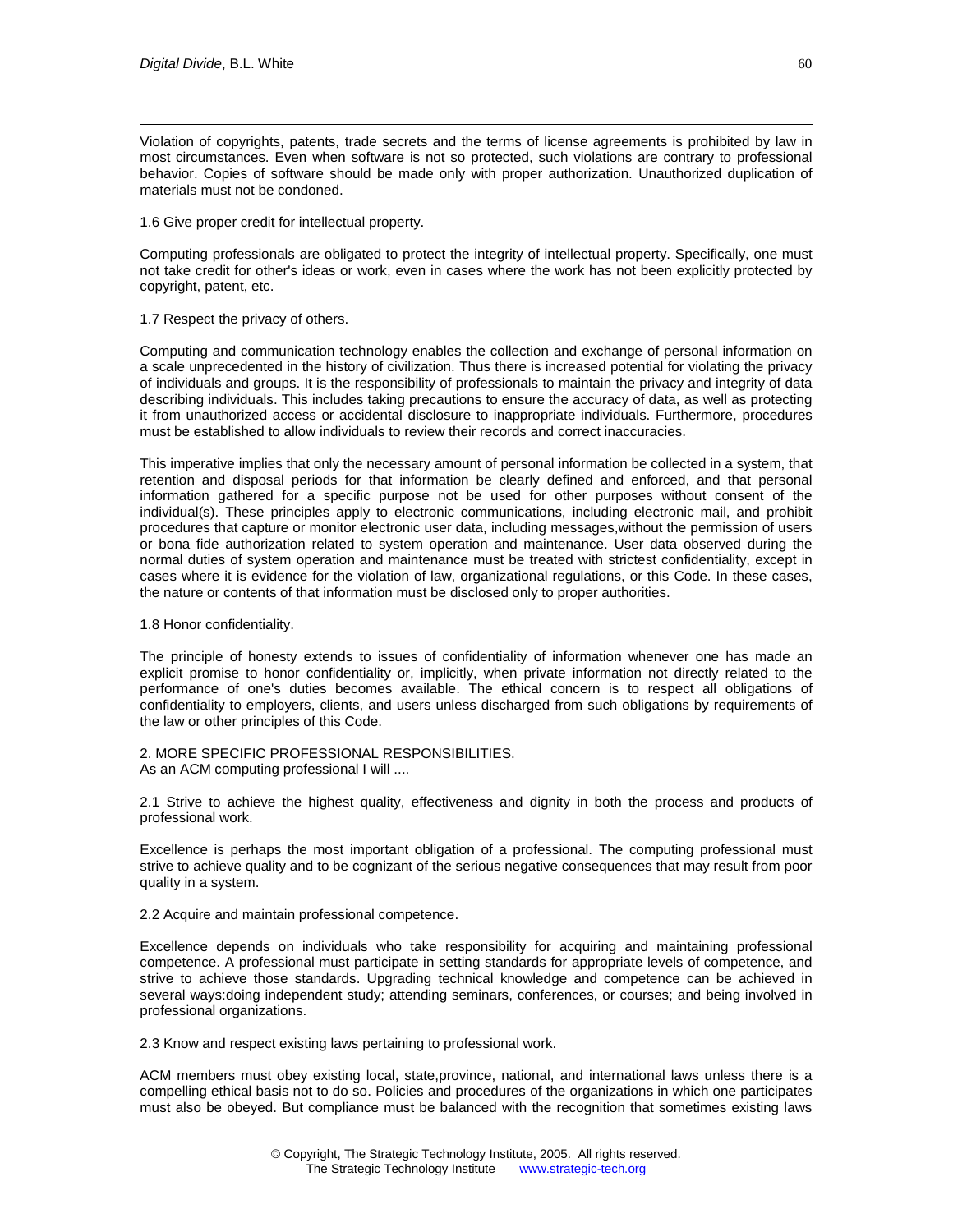and rules may be immoral or inappropriate and, therefore, must be challenged. Violation of a law or regulation may be ethical when that law or rule has inadequate moral basis or when it conflicts with another law judged to be more important. If one decides to violate a law or rule because it is viewed as unethical, or for any other reason, one must fully accept responsibility for one's actions and for the consequences.

2.4 Accept and provide appropriate professional review.

Quality professional work, especially in the computing profession, depends on professional reviewing and critiquing. Whenever appropriate,individual members should seek and utilize peer review as well as provide critical review of the work of others.

2.5 Give comprehensive and thorough evaluations of computer systems and their impacts, including analysis of possible risks.

Computer professionals must strive to be perceptive, thorough, and objective when evaluating, recommending, and presenting system descriptions and alternatives. Computer professionals are in a position of special trust, and therefore have a special responsibility to provide objective, credible evaluations to employers, clients, users, and the public. When providing evaluations the professional must also identify any relevant conflicts of interest, as stated in imperative 1.3.

As noted in the discussion of principle 1.2 on avoiding harm, any signs of danger from systems must be reported to those who have opportunity and/or responsibility to resolve them. See the guidelines for imperative 1.2 for more details concerning harm,including the reporting of professional violations.

2.6 Honor contracts, agreements, and assigned responsibilities.

Honoring one's commitments is a matter of integrity and honesty.For the computer professional this includes ensuring that system elements perform as intended. Also, when one contracts for work with another party, one has an obligation to keep that party properly informed about progress toward completing that work.

A computing professional has a responsibility to request a change in any assignment that he or she feels cannot be completed as defined. Only after serious consideration and with full disclosure of risks and concerns to the employer or client, should one accept the assignment. The major underlying principle here is the obligation to accept personal accountability for professional work. On some occasions other ethical principles may take greater priority.

A judgment that a specific assignment should not be performed may not be accepted. Having clearly identified one's concerns and reasons for that judgment, but failing to procure a change in that assignment, one may yet be obligated, by contract or by law, to proceed as directed. The computing professional's ethical judgment should be the final guide in deciding whether or not to proceed. Regardless of the decision, one must accept the responsibility for the consequences.

However, performing assignments "against one's own judgment" does not relieve the professional of responsibility for any negative consequences.

2.7 Improve public understanding of computing and its consequences.

Computing professionals have a responsibility to share technical knowledge with the public by encouraging understanding of computing, including the impacts of computer systems and their limitations. This imperative implies an obligation to counter any false views related to computing.

2.8 Access computing and communication resources only when authorized to do so.

Theft or destruction of tangible and electronic property is prohibited by imperative 1.2 - "Avoid harm to others." Trespassing and unauthorized use of a computer or communication system is addressed by this imperative. Trespassing includes accessing communication networks and computer systems, or accounts and/or files associated with those systems, without explicit authorization to do so. Individuals and organizations have the right to restrict access to their systems so long as they do not violate the discrimination principle (see 1.4). No one should enter or use another's computer system, software, or data files without permission. One must always have appropriate approval before using system resources, including communication ports, file space, other system peripherals, and computer time.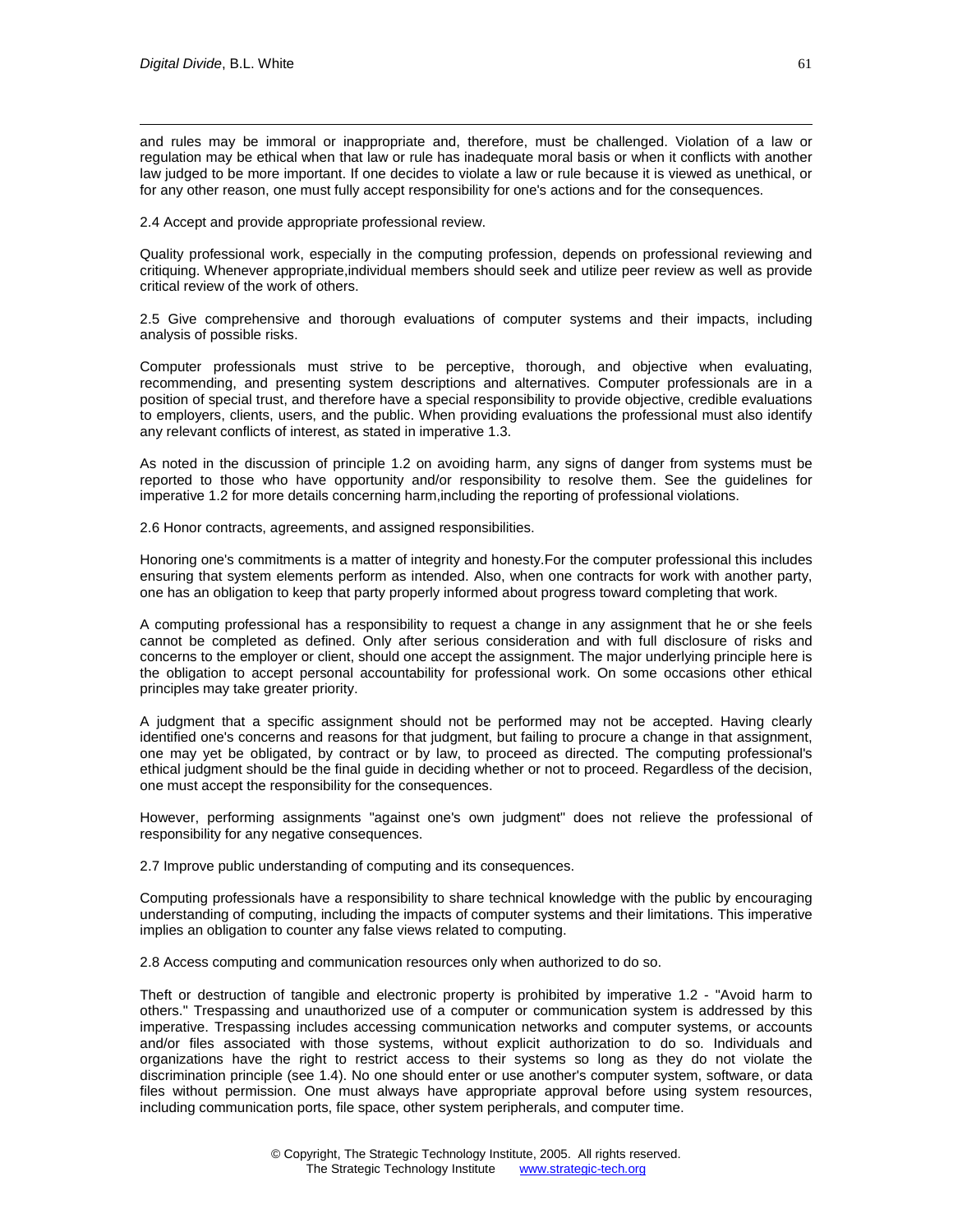3. ORGANIZATIONAL LEADERSHIP IMPERATIVES. As an ACM member and an organizational leader, I will ....

BACKGROUND NOTE:This section draws extensively from the draft IFIP Code of Ethics,especially its sections on organizational ethics and international concerns. The ethical obligations of organizations tend to be neglected in most codes of professional conduct, perhaps because these codes are written from the perspective of the individual member. This dilemma is addressed by stating these imperatives from the perspective of the organizational leader. In this context"leader" is viewed as any organizational member who has leadership or educational responsibilities. These imperatives generally may apply to organizations as well as their leaders. In this context"organizations" are corporations, government agencies,and other "employers," as well as volunteer professional organizations.

3.1 Articulate social responsibilities of members of an organizational unit and encourage full acceptance of those responsibilities.

Because organizations of all kinds have impacts on the public, they must accept responsibilities to society. Organizational procedures and attitudes oriented toward quality and the welfare of society will reduce harm to members of the public, thereby serving public interest and fulfilling social responsibility. Therefore,organizational leaders must encourage full participation in meeting social responsibilities as well as quality performance.

3.2 Manage personnel and resources to design and build information systems that enhance the quality of working life.

Organizational leaders are responsible for ensuring that computer systems enhance, not degrade, the quality of working life. When implementing a computer system, organizations must consider the personal and professional development, physical safety, and human dignity of all workers. Appropriate humancomputer ergonomic standards should be considered in system design and in the workplace.

3.3 Acknowledge and support proper and authorized uses of an organization's computing and communication resources.

Because computer systems can become tools to harm as well as to benefit an organization, the leadership has the responsibility to clearly define appropriate and inappropriate uses of organizational computing resources. While the number and scope of such rules should be minimal, they should be fully enforced when established.

3.4 Ensure that users and those who will be affected by a system have their needs clearly articulated during the assessment and design of requirements; later the system must be validated to meet requirements.

Current system users, potential users and other persons whose lives may be affected by a system must have their needs assessed and incorporated in the statement of requirements. System validation should ensure compliance with those requirements.

3.5 Articulate and support policies that protect the dignity of users and others affected by a computing system.

Designing or implementing systems that deliberately or inadvertently demean individuals or groups is ethically unacceptable. Computer professionals who are in decision making positions should verify that systems are designed and implemented to protect personal privacy and enhance personal dignity.

3.6 Create opportunities for members of the organization to learn the principles and limitations of computer systems.

This complements the imperative on public understanding (2.7). Educational opportunities are essential to facilitate optimal participation of all organizational members. Opportunities must be available to all members to help them improve their knowledge and skills in computing, including courses that familiarize them with the consequences and limitations of particular types of systems.In particular, professionals must be made aware of the dangers of building systems around oversimplified models, the improbability of anticipating and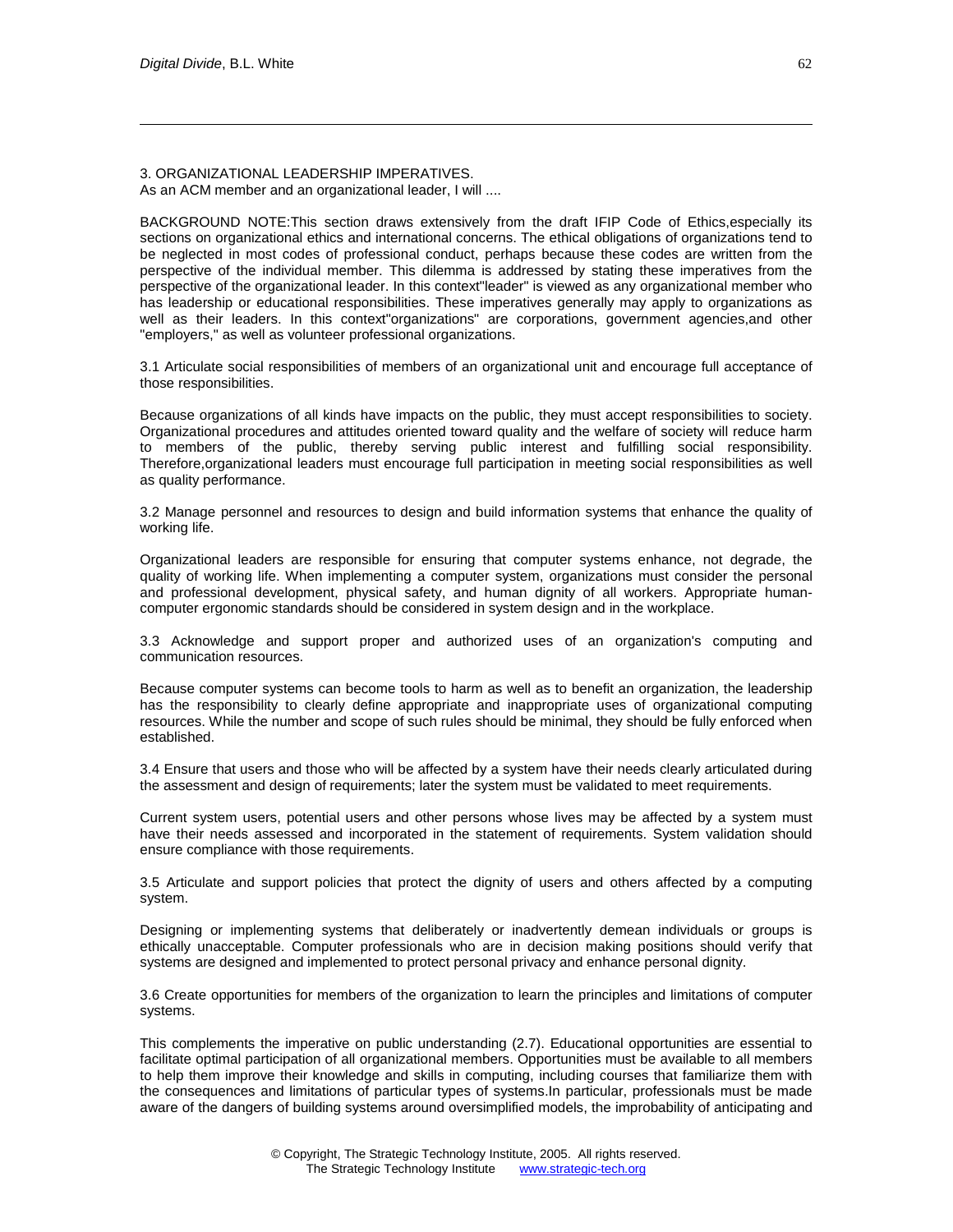designing for every possible operating condition, and other issues related to the complexity of this profession.

4. COMPLIANCE WITH THE CODE. As an ACM member I will ....

4.1 Uphold and promote the principles of this Code.

The future of the computing profession depends on both technical and ethical excellence. Not only is it important for ACM computing professionals to adhere to the principles expressed in this Code, each member should encourage and support adherence by other members.

4.2 Treat violations of this code as inconsistent with membership in the ACM.

Adherence of professionals to a code of ethics is largely a voluntary matter. However, if a member does not follow this code by engaging in gross misconduct, membership in ACM may be terminated.

This Code and the supplemental Guidelines were developed by the Task Force for the Revision of the ACM Code of Ethics and Professional Conduct: Ronald E. Anderson, Chair, Gerald Engel, Donald Gotterbarn, Grace C. Hertlein, Alex Hoffman, Bruce Jawer, Deborah G. Johnson, Doris K. Lidtke, Joyce Currie Little, Dianne Martin, Donn B. Parker, Judith A. Perrolle, and Richard S. Rosenberg. The Task Force was organized by ACM/SIGCAS and funding was provided by the ACM SIG Discretionary Fund. This Code and the supplemental Guidelines were adopted by the ACM Council on October 16, 1992.

ACM/Code of Ethics. Last Update: 01/16/98 by HK.

©1997 Association for Computing Machinery

# **v IEEE Code of Ethics**

 We, the members of the IEEE, in recognition of the importance of our technologies in affecting the quality of life throughout the world, and in accepting a personal obligation to our profession, its members and the communities we serve, do hereby commit ourselves to the highest ethical and professional conduct and agree:

1. to accept responsibility in making engineering decisions consistent with the safety, health and welfare of the public, and to disclose promptly factors that might endanger the public or the environment;

2. to avoid real or perceived conflicts of interest whenever possible, and to disclose them to affected parties when they do exist;

3. to be honest and realistic in stating claims or estimates based on available data;

4. to reject bribery in all its forms;

5. to improve the understanding of technology, its appropriate application, and potential consequences;

6. to maintain and improve our technical competence and to undertake technological tasks for others only if qualified by training or experience, or after full disclosure of pertinent limitations;

7. to seek, accept, and offer honest criticism of technical work, to acknowledge and correct errors, and to credit properly the contributions of others;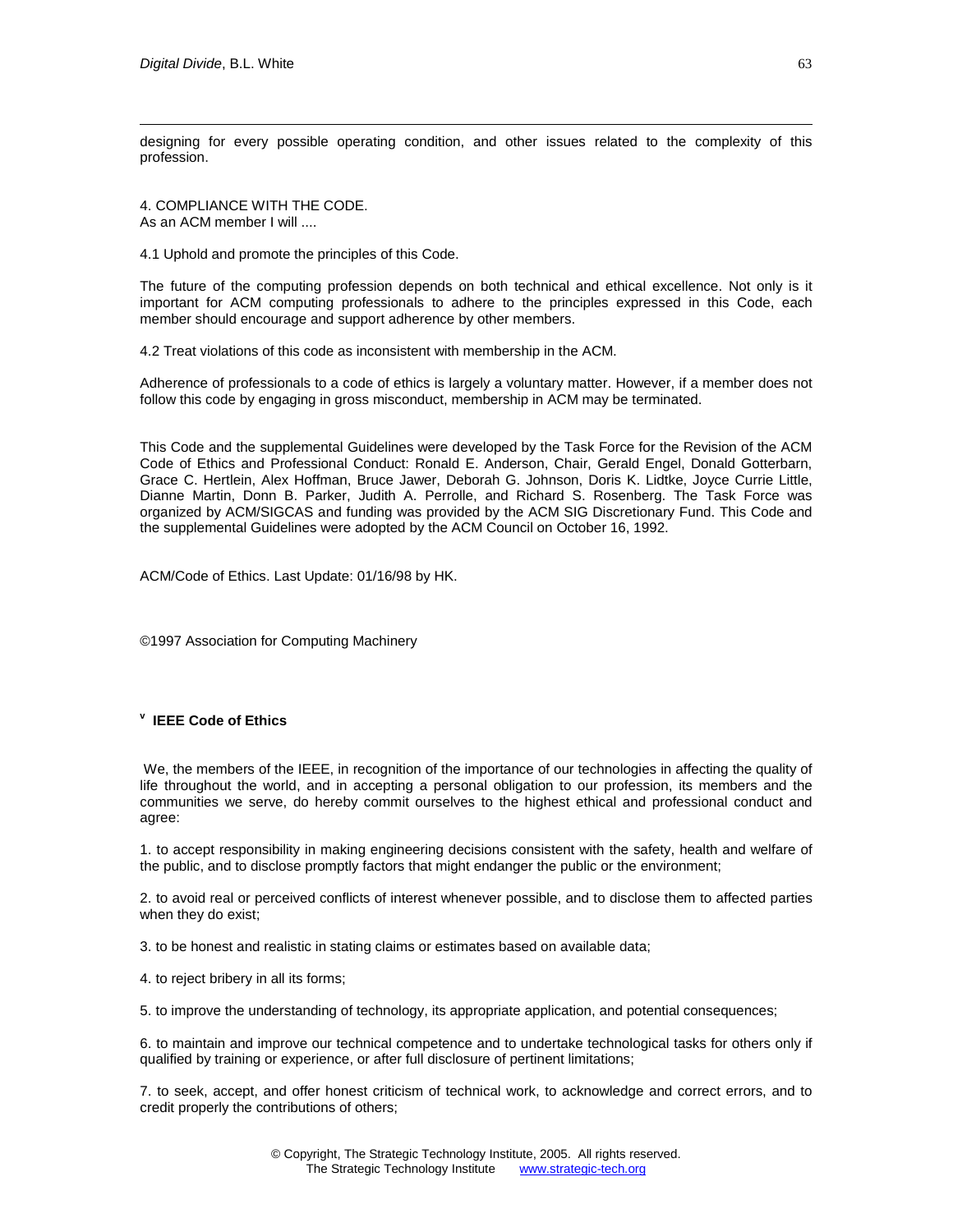8. to treat fairly all persons regardless of such factors as race, religion, gender, disability, age, or national origin;

9. to avoid injuring others, their property, reputation, or employment by false or malicious action;

10. to assist colleagues and co-workers in their professional development and to support them in following this code of ethics.

Approved by the IEEE Board of Directors, August 1990

# **vi Software Engineering Code of Ethics and Professional Practice**

### **ACM/IEEE-CS Joint Task Force on Software Engineering Ethics and Professional Practices**

#### PREAMBLE

Computers have a central and growing role in commerce, industry, government, medicine, education, entertainment and society at large. Software engineers are those who contribute by direct participation or by teaching, to the analysis, specification, design, development, certification, maintenance and testing of software systems. Because of their roles in developing software systems, software engineers have significant opportunities to do good or cause harm, to enable others to do good or cause harm, or to influence others to do good or cause harm. To ensure, as much as possible, that their efforts will be used for good, software engineers must commit themselves to making software engineering a beneficial and respected profession. In accordance with that commitment, software engineers shall adhere to the following Code of Ethics and Professional Practice.

The Code contains eight Principles related to the behavior of and decisions made by professional software engineers, including practitioners, educators, managers, supervisors and policy makers, as well as trainees and students of the profession. The Principles identify the ethically responsible relationships in which individuals, groups, and organizations participate and the primary obligations within these relationships. The Clauses of each Principle are illustrations of some of the obligations included in these relationships. These obligations are founded in the software engineer's humanity, in special care owed to people affected by the work of software engineers, and the unique elements of the practice of software engineering. The Code prescribes these as obligations of anyone claiming to be or aspiring to be a software engineer.

It is not intended that the individual parts of the Code be used in isolation to justify errors of omission or commission. The list of Principles and Clauses is not exhaustive. The Clauses should not be read as separating the acceptable from the unacceptable in professional conduct in all practical situations. The Code is not a simple ethical algorithm that generates ethical decisions. In some situations standards may be in tension with each other or with standards from other sources. These situations require the software engineer to use ethical judgment to act in a manner which is most consistent with the spirit of the Code of Ethics and Professional Practice, given the circumstances.

Ethical tensions can best be addressed by thoughtful consideration of fundamental principles, rather than blind reliance on detailed regulations. These Principles should influence software engineers to consider broadly who is affected by their work; to examine if they and their colleagues are treating other human beings with due respect; to consider how the public, if reasonably well informed, would view their decisions; to analyze how the least empowered will be affected by their decisions; and to consider whether their acts would be judged worthy of the ideal professional working as a software engineer. In all these judgments concern for the health, safety and welfare of the public is primary; that is, the "Public Interest" is central to this Code.

The dynamic and demanding context of software engineering requires a code that is adaptable and relevant to new situations as they occur. However, even in this generality, the Code provides support for software engineers and managers of software engineers who need to take positive action in a specific case by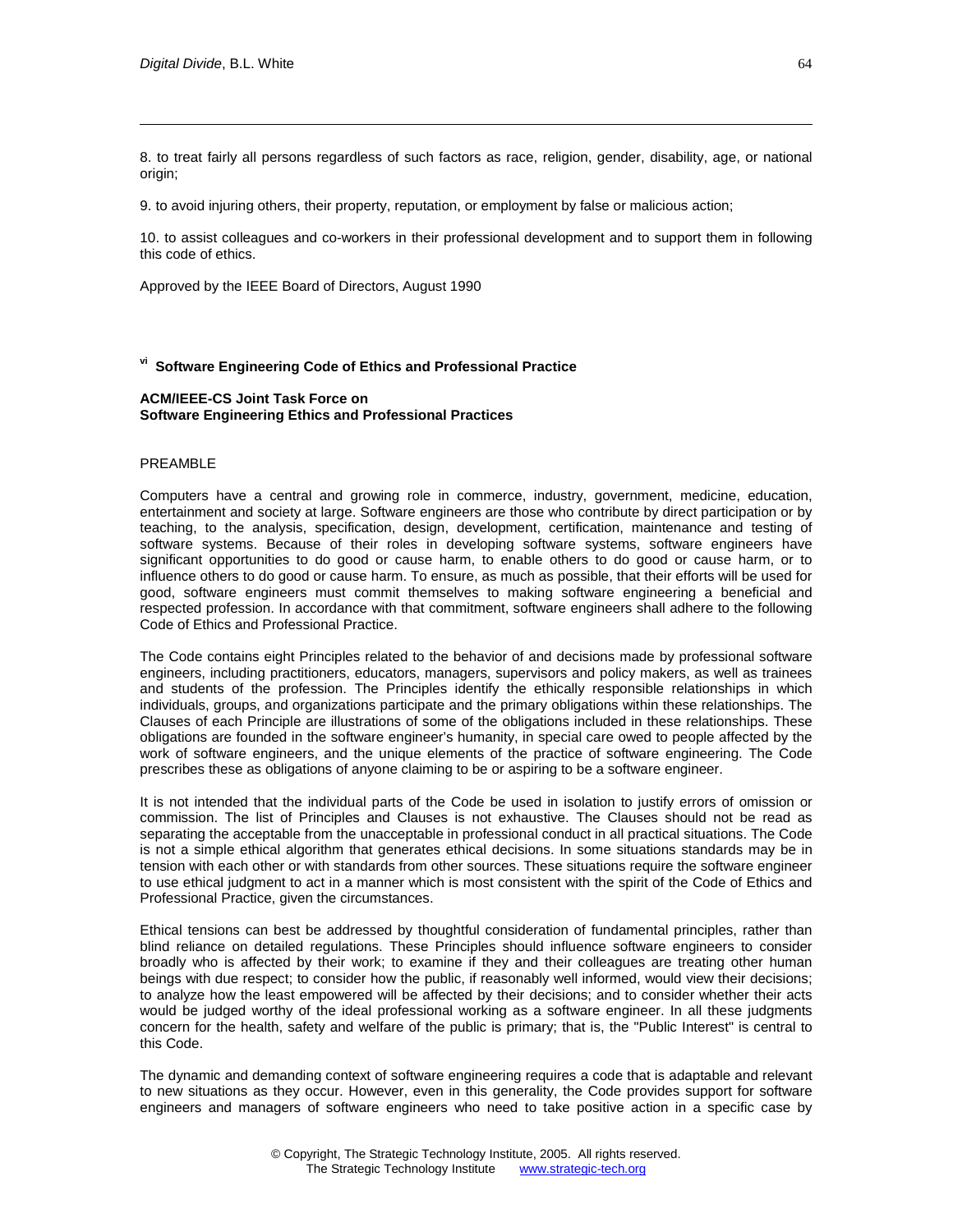documenting the ethical stance of the profession. The Code provides an ethical foundation to which individuals within teams and the team as a whole can appeal. The Code helps to define those actions that are ethically improper to request of a software engineer or teams of software engineers.

The Code is not simply for adjudicating the nature of questionable acts; it also has an important educational function. As this Code expresses the consensus of the profession on ethical issues, it is a means to educate both the public and aspiring professionals about the ethical obligations of all software engineers.

#### PRINCIPLES Principle 1: PUBLIC

Software engineers shall act consistently with the public interest. In particular, software engineers shall, as appropriate:

1.01. Accept full responsibility for their own work.

1.02. Moderate the interests of the software engineer, the employer, the client and the users with the public good.

1.03. Approve software only if they have a well-founded belief that it is safe, meets specifications, passes appropriate tests, and does not diminish quality of life, diminish privacy or harm the environment. The ultimate effect of the work should be to the public good.

1.04. Disclose to appropriate persons or authorities any actual or potential danger to the user, the public, or the environment, that they reasonably believe to be associated with software or related documents.

1.05. Cooperate in efforts to address matters of grave public concern caused by software, its installation, maintenance, support or documentation.

1.06. Be fair and avoid deception in all statements, particularly public ones, concerning software or related documents, methods and tools.

1.07. Consider issues of physical disabilities, allocation of resources, economic disadvantage and other factors that can diminish access to the benefits of software.

1.08. Be encouraged to volunteer professional skills to good causes and contribute to public education concerning the discipline.

Principle 2: CLIENT AND EMPLOYER

Software engineers shall act in a manner that is in the best interests of their client and employer, consistent with the public interest. In particular, software engineers shall, as appropriate:

2.01. Provide service in their areas of competence, being honest and forthright about any limitations of their experience and education.

2.02. Not knowingly use software that is obtained or retained either illegally or unethically.

2.03. Use the property of a client or employer only in ways properly authorized, and with the client's or employer's knowledge and consent.

2.04. Ensure that any document upon which they rely has been approved, when required, by someone authorized to approve it.

2.05. Keep private any confidential information gained in their professional work, where such confidentiality is consistent with the public interest and consistent with the law.

2.06. Identify, document, collect evidence and report to the client or the employer promptly if, in their opinion, a project is likely to fail, to prove too expensive, to violate intellectual property law, or otherwise to be problematic.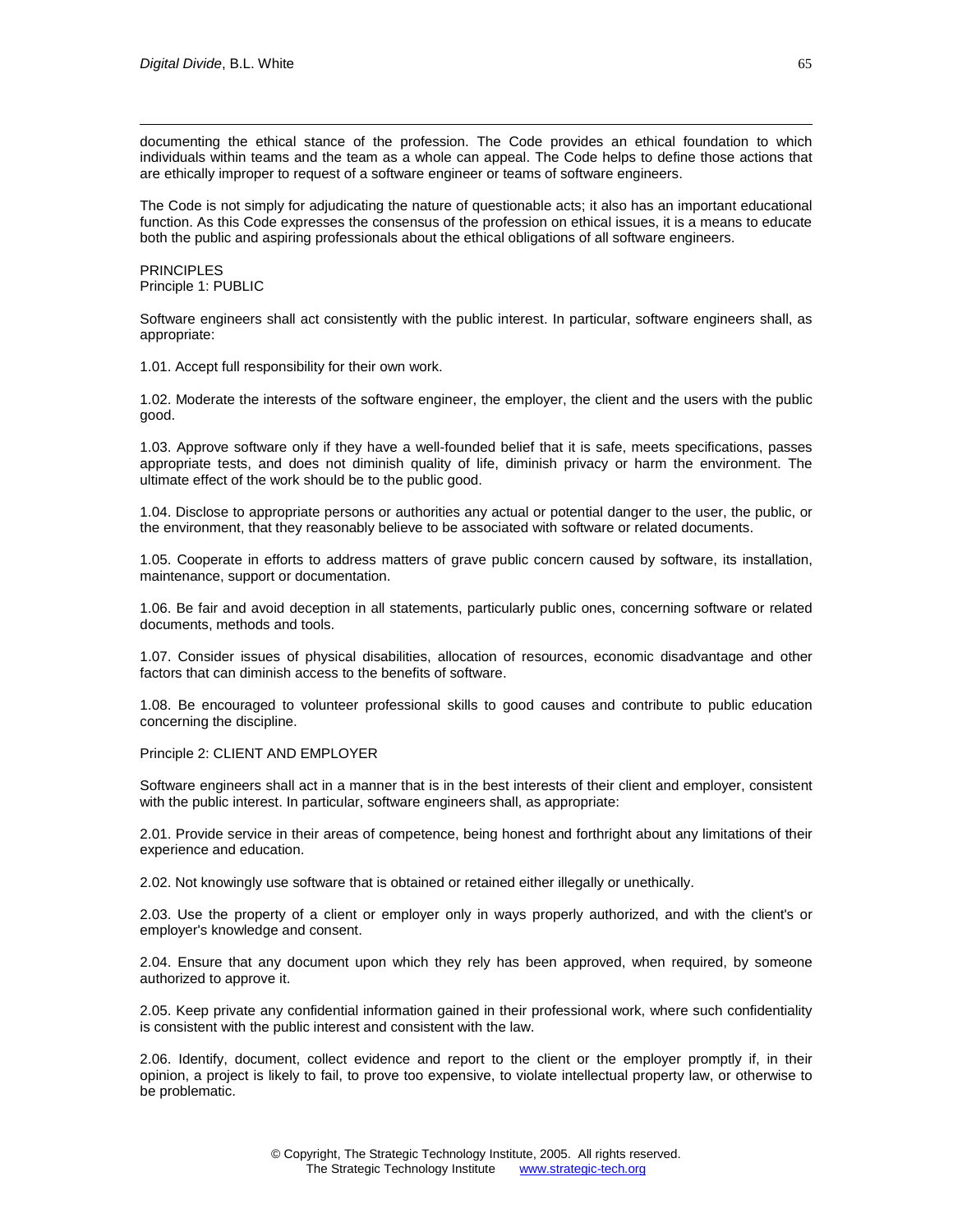2.07. Identify, document, and report significant issues of social concern, of which they are aware, in software or related documents, to the employer or the client.

2.08. Accept no outside work detrimental to the work they perform for their primary employer.

2.09. Promote no interest adverse to their employer or client, unless a higher ethical concern is being compromised; in that case, inform the employer or another appropriate authority of the ethical concern.

Principle 3: PRODUCT

Software engineers shall ensure that their products and related modifications meet the highest professional standards possible. In particular, software engineers shall, as appropriate:

3.01. Strive for high quality, acceptable cost and a reasonable schedule, ensuring significant tradeoffs are clear to and accepted by the employer and the client, and are available for consideration by the user and the public.

3.02. Ensure proper and achievable goals and objectives for any project on which they work or propose.

3.03. Identify, define and address ethical, economic, cultural, legal and environmental issues related to work projects.

3.04. Ensure that they are qualified for any project on which they work or propose to work by an appropriate combination of education and training, and experience.

3.05. Ensure an appropriate method is used for any project on which they work or propose to work.

3.06. Work to follow professional standards, when available, that are most appropriate for the task at hand, departing from these only when ethically or technically justified.

3.07. Strive to fully understand the specifications for software on which they work.

3.08. Ensure that specifications for software on which they work have been well documented, satisfy the users' requirements and have the appropriate approvals.

3.09. Ensure realistic quantitative estimates of cost, scheduling, personnel, quality and outcomes on any project on which they work or propose to work and provide an uncertainty assessment of these estimates.

3.10. Ensure adequate testing, debugging, and review of software and related documents on which they work.

3.11. Ensure adequate documentation, including significant problems discovered and solutions adopted, for any project on which they work.

3.12. Work to develop software and related documents that respect the privacy of those who will be affected by that software.

3.13. Be careful to use only accurate data derived by ethical and lawful means, and use it only in ways properly authorized.

3.14. Maintain the integrity of data, being sensitive to outdated or flawed occurrences.

3.15 Treat all forms of software maintenance with the same professionalism as new development.

Principle 4: JUDGMENT

Software engineers shall maintain integrity and independence in their professional judgment. In particular, software engineers shall, as appropriate:

4.01. Temper all technical judgments by the need to support and maintain human values.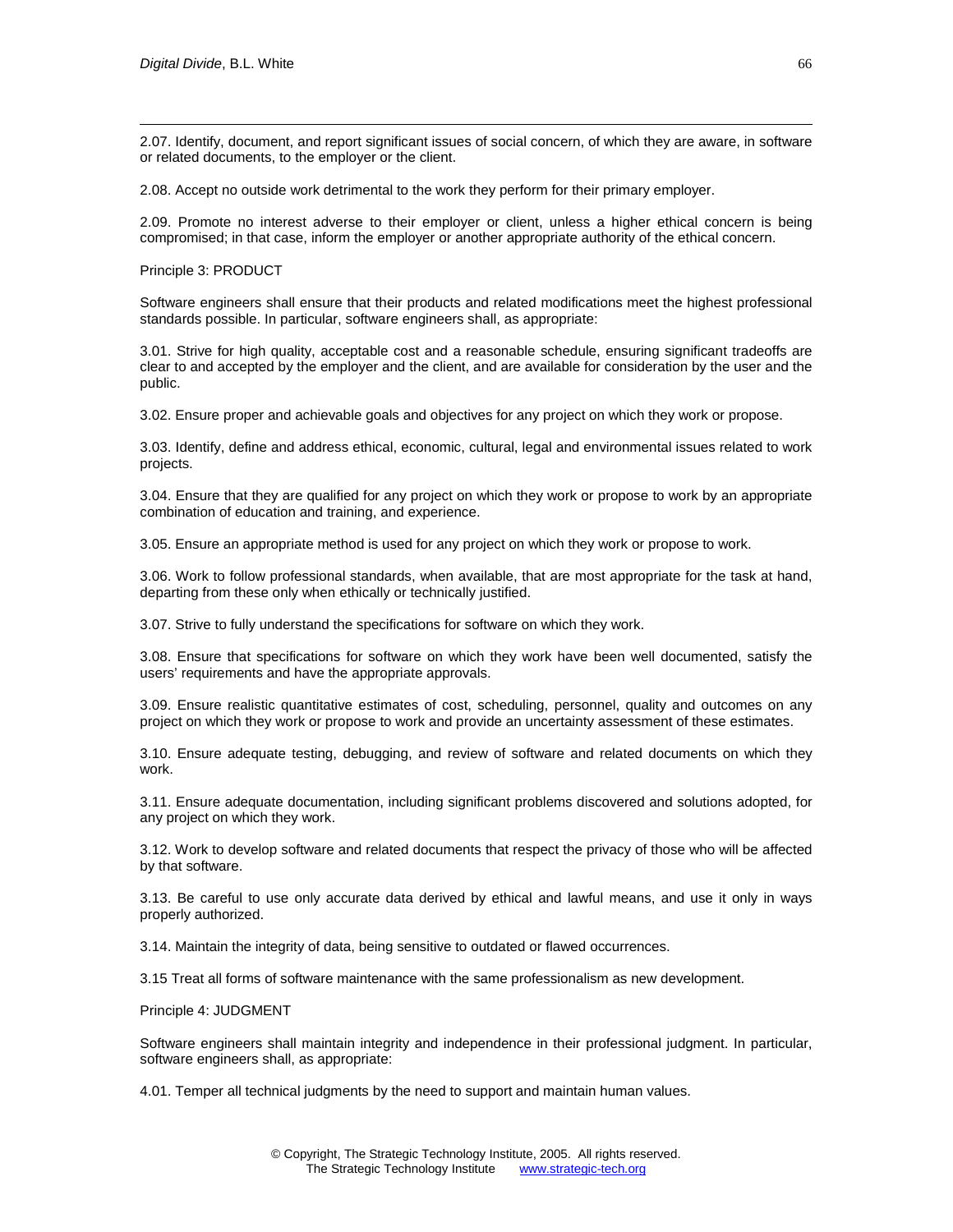4.02 Only endorse documents either prepared under their supervision or within their areas of competence and with which they are in agreement.

4.03. Maintain professional objectivity with respect to any software or related documents they are asked to evaluate.

4.04. Not engage in deceptive financial practices such as bribery, double billing, or other improper financial practices.

4.05. Disclose to all concerned parties those conflicts of interest that cannot reasonably be avoided or escaped.

4.06. Refuse to participate, as members or advisors, in a private, governmental or professional body concerned with software related issues, in which they, their employers or their clients have undisclosed potential conflicts of interest.

#### Principle 5: MANAGEMENT

Software engineering managers and leaders shall subscribe to and promote an ethical approach to the management of software development and maintenance . In particular, those managing or leading software engineers shall, as appropriate:

5.01 Ensure good management for any project on which they work, including effective procedures for promotion of quality and reduction of risk.

5.02. Ensure that software engineers are informed of standards before being held to them.

5.03. Ensure that software engineers know the employer's policies and procedures for protecting passwords, files and information that is confidential to the employer or confidential to others.

5.04. Assign work only after taking into account appropriate contributions of education and experience tempered with a desire to further that education and experience.

5.05. Ensure realistic quantitative estimates of cost, scheduling, personnel, quality and outcomes on any project on which they work or propose to work, and provide an uncertainty assessment of these estimates.

5.06. Attract potential software engineers only by full and accurate description of the conditions of employment.

5.07. Offer fair and just remuneration.

5.08. Not unjustly prevent someone from taking a position for which that person is suitably qualified.

5.09. Ensure that there is a fair agreement concerning ownership of any software, processes, research, writing, or other intellectual property to which a software engineer has contributed.

5.10. Provide for due process in hearing charges of violation of an employer's policy or of this Code.

5.11. Not ask a software engineer to do anything inconsistent with this Code.

5.12. Not punish anyone for expressing ethical concerns about a project.

Principle 6: PROFESSION

Software engineers shall advance the integrity and reputation of the profession consistent with the public interest. In particular, software engineers shall, as appropriate:

6.01. Help develop an organizational environment favorable to acting ethically.

6.02. Promote public knowledge of software engineering.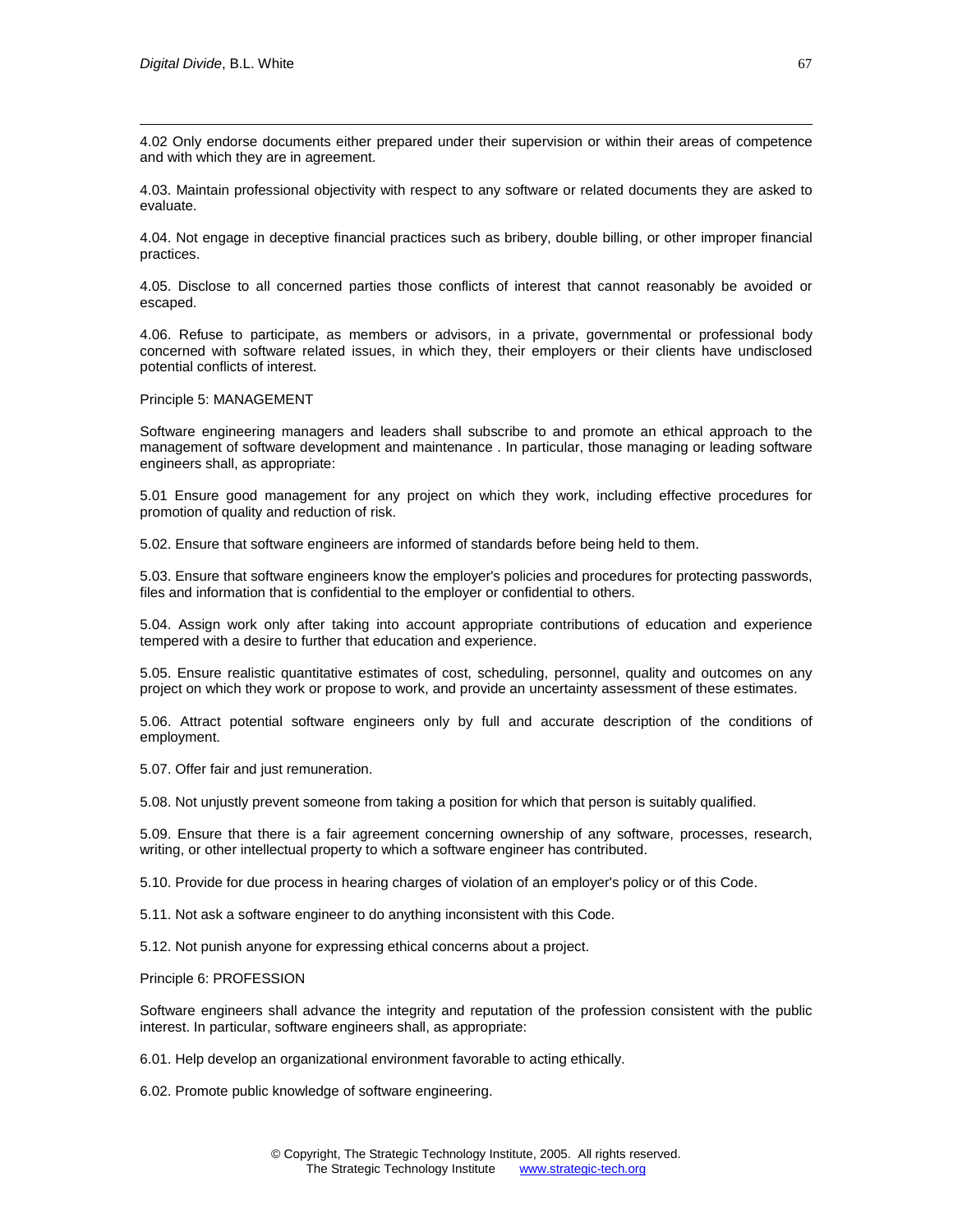6.03. Extend software engineering knowledge by appropriate participation in professional organizations, meetings and publications.

6.04. Support, as members of a profession, other software engineers striving to follow this Code.

6.05. Not promote their own interest at the expense of the profession, client or employer.

6.06. Obey all laws governing their work, unless, in exceptional circumstances, such compliance is inconsistent with the public interest.

6.07. Be accurate in stating the characteristics of software on which they work, avoiding not only false claims but also claims that might reasonably be supposed to be speculative, vacuous, deceptive, misleading, or doubtful.

6.08. Take responsibility for detecting, correcting, and reporting errors in software and associated documents on which they work.

6.09. Ensure that clients, employers, and supervisors know of the software engineer's commitment to this Code of ethics, and the subsequent ramifications of such commitment.

6.10. Avoid associations with businesses and organizations which are in conflict with this code.

6.11. Recognize that violations of this Code are inconsistent with being a professional software engineer.

6.12. Express concerns to the people involved when significant violations of this Code are detected unless this is impossible, counter-productive, or dangerous.

6.13. Report significant violations of this Code to appropriate authorities when it is clear that consultation with people involved in these significant violations is impossible, counter-productive or dangerous.

Principle 7: COLLEAGUES

Software engineers shall be fair to and supportive of their colleagues. In particular, software engineers shall, as appropriate:

7.01. Encourage colleagues to adhere to this Code.

- 7.02. Assist colleagues in professional development.
- 7.03. Credit fully the work of others and refrain from taking undue credit.

7.04. Review the work of others in an objective, candid, and properly-documented way.

7.05. Give a fair hearing to the opinions, concerns, or complaints of a colleague.

7.06. Assist colleagues in being fully aware of current standard work practices including policies and procedures for protecting passwords, files and other confidential information, and security measures in general.

7.07. Not unfairly intervene in the career of any colleague; however, concern for the employer, the client or public interest may compel software engineers, in good faith, to question the competence of a colleague.

7.08. In situations outside of their own areas of competence, call upon the opinions of other professionals who have competence in that area.

Principle 8: SELF